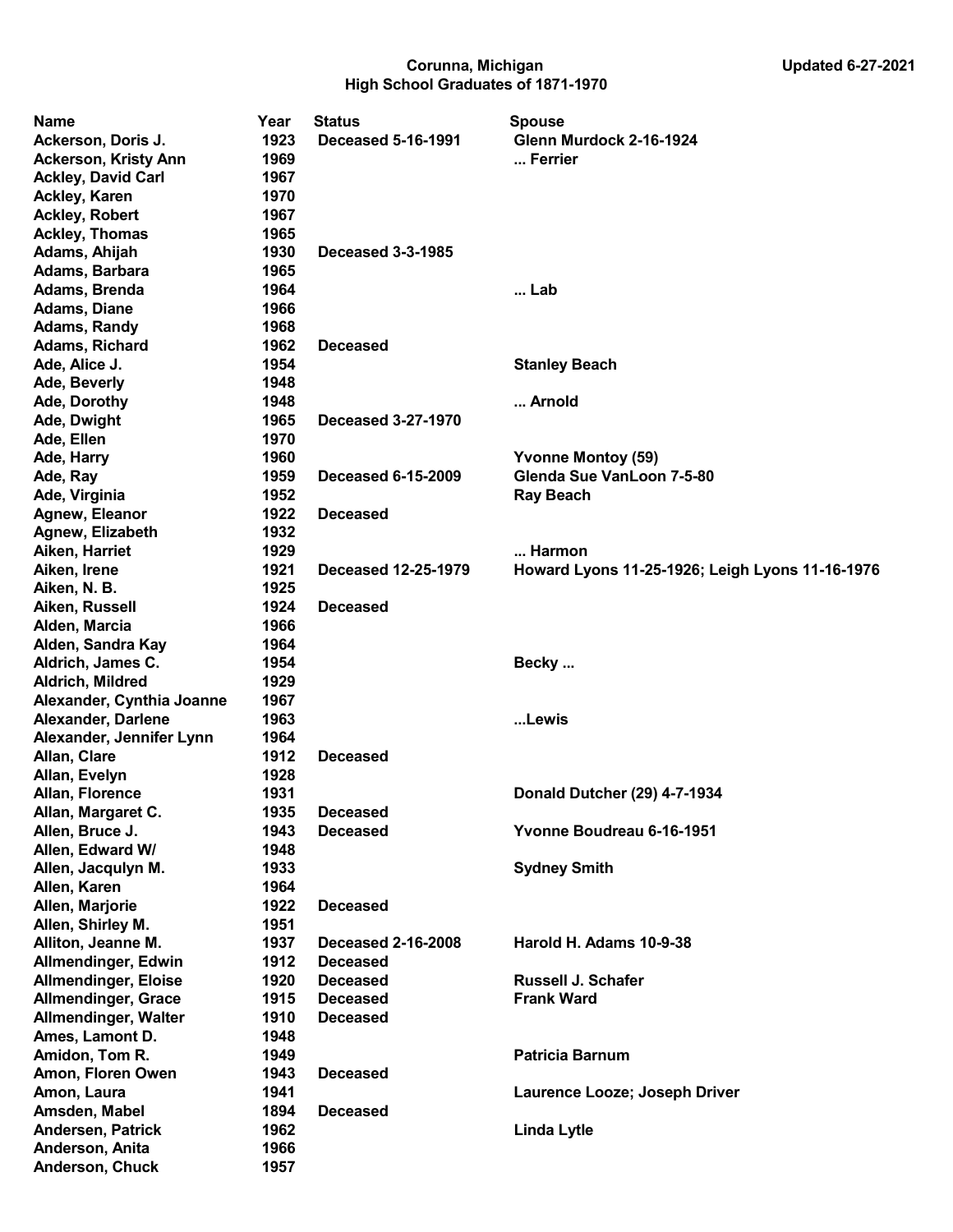| Anderson, Lulu             | 1911 | <b>Deceased</b>            |                                        |
|----------------------------|------|----------------------------|----------------------------------------|
| Anderson, Mildred          | 1933 | Deceased 6-15-98           | Robert Rhoads 7-22-1935                |
| Anderson, Norman H.        | 1946 |                            |                                        |
| Andre, Mark                | 1970 |                            |                                        |
| Andrews, Andy              | 1957 |                            | <b>Betty Wenderlein</b>                |
| <b>Angell, Mary Jane</b>   | 1965 |                            | Edwards                                |
| Angus, Larry               | 1963 |                            |                                        |
| Angus, Nancy               | 1966 |                            |                                        |
| Annese, Tony               | 1969 |                            |                                        |
| Appleby, Bob               | 1959 | <b>Deceased 1-31-2002</b>  | Bonnie Van Natta 6-20-64               |
| Appleby, Gale              | 1961 |                            |                                        |
| Archer, Candice            | 1967 |                            |                                        |
| Ardelean, Frank            | 1966 |                            |                                        |
| Ardelean, Rosemary         | 1964 |                            |                                        |
| <b>Armstrong, Nellie</b>   | 1887 | <b>Deceased</b>            |                                        |
| Augustine, Marilyn L.      | 1951 |                            |                                        |
| Aurand, Dale S.            | 1955 |                            | Faye Baker 12-10-1955                  |
| <b>Aurand, James</b>       | 1949 |                            | Annella                                |
| Aurand, Kent E.            | 1962 | <b>Deceased 3-11-2021</b>  | <b>Joyce Brown 5-22-1965</b>           |
| Austin, John               | 1957 | <b>Deceased 1-7-2017</b>   | <b>Constance Kay Griffus 5-17-1958</b> |
| Austin, LeRoy M.           | 1933 |                            |                                        |
| <b>Austin, Les</b>         | 1968 |                            |                                        |
| Austin, Orin C.            | 1934 |                            | Marian                                 |
|                            |      |                            |                                        |
| Austin, Patricia M.        | 1953 |                            |                                        |
| Austin, Robert L.          | 1963 |                            |                                        |
| Austin, Ted                | 1962 |                            | <b>Carol Landers 1-65</b>              |
| <b>Babcock, Diantha</b>    | 1930 | <b>Deceased 5-23-2007</b>  | <b>Leo S. Semans 7-21-41</b>           |
| <b>Bachaus, Genevieve</b>  | 1937 |                            | Habermehl                              |
| <b>Bachaus, Vivian Fay</b> | 1940 | <b>Deceased</b>            |                                        |
| <b>Bachman, Louise</b>     | 1872 | <b>Deceased</b>            |                                        |
| <b>Bacigal, Bonnie</b>     | 1963 |                            | Donald L. Galesk 10-15-1965            |
| <b>Bacigal, Robert</b>     | 1960 |                            | <b>Bev Sutton (60)</b>                 |
| <b>Bacon, Connie</b>       | 1963 | <b>Deceased</b>            | <b>Ray Graves</b>                      |
| Bacon, Kenneth             | 1965 |                            |                                        |
| Bacon, Nancy               | 1959 |                            | <b>Charlie Kirk</b>                    |
| Bacon, Pauline J.          | 1942 | Deceased 6-4-1998          | Karl Wacker; Fredrick C. Hoerger       |
| Bacon, Richard L.          | 1967 |                            |                                        |
| Bacon, Robert              | 1968 |                            |                                        |
| <b>Bagin, Pauline</b>      | 1915 | <b>Deceased</b>            |                                        |
| Bagin, William             | 1916 | <b>Deceased</b>            |                                        |
| <b>Bailey, Marleta</b>     | 1927 |                            |                                        |
| <b>Bailey, Roscoe</b>      | 1922 | <b>Deceased</b>            |                                        |
| <b>Baker, Bonnie Lou</b>   | 1970 |                            |                                        |
| <b>Baker, Diane</b>        | 1964 |                            |                                        |
| Baker, Faye M.             | 1955 | <b>Deceased 1-21-2015</b>  | Dale Aurand 12-10-1955                 |
| Baker, Gary D.             | 1962 | <b>Deceased 1-2-2006</b>   | Frances Conley 5-25-1963               |
| Baker, Keith D.            | 1950 |                            | <b>Leila Perkins</b>                   |
| Baker, Linda               | 1965 |                            |                                        |
| Baker, Mary Lou            | 1962 |                            | James Rose 1962; Rich Saunders         |
| <b>Baker, Rodney</b>       | 1970 |                            |                                        |
| <b>Baker, Suzanne Lee</b>  | 1969 |                            |                                        |
| Baker, Terry L.            | 1957 |                            | <b>Onalie Brady</b>                    |
| Baleja, Clara              | 1942 | <b>Deceased 6-23-1973</b>  | Dale Bryant 1942                       |
| <b>Baley, Esther</b>       | 1959 | <b>Deceased 12-14-2016</b> | Otto P. Guth; Lynn Wilson 3-18-1972    |
| <b>Ball, Estelle</b>       | 1879 | <b>Deceased</b>            | Lyman                                  |
| <b>Ball, Maud</b>          | 1881 | <b>Deceased</b>            |                                        |
| <b>Bancroft, Sharon</b>    | 1968 |                            |                                        |
| <b>Banda, Carol</b>        | 1962 |                            | <b>Arnie Lumbers</b>                   |
| Barcus, Jim                | 1965 |                            |                                        |
| <b>Barcus, Terry Ann</b>   | 1967 |                            |                                        |
|                            |      |                            |                                        |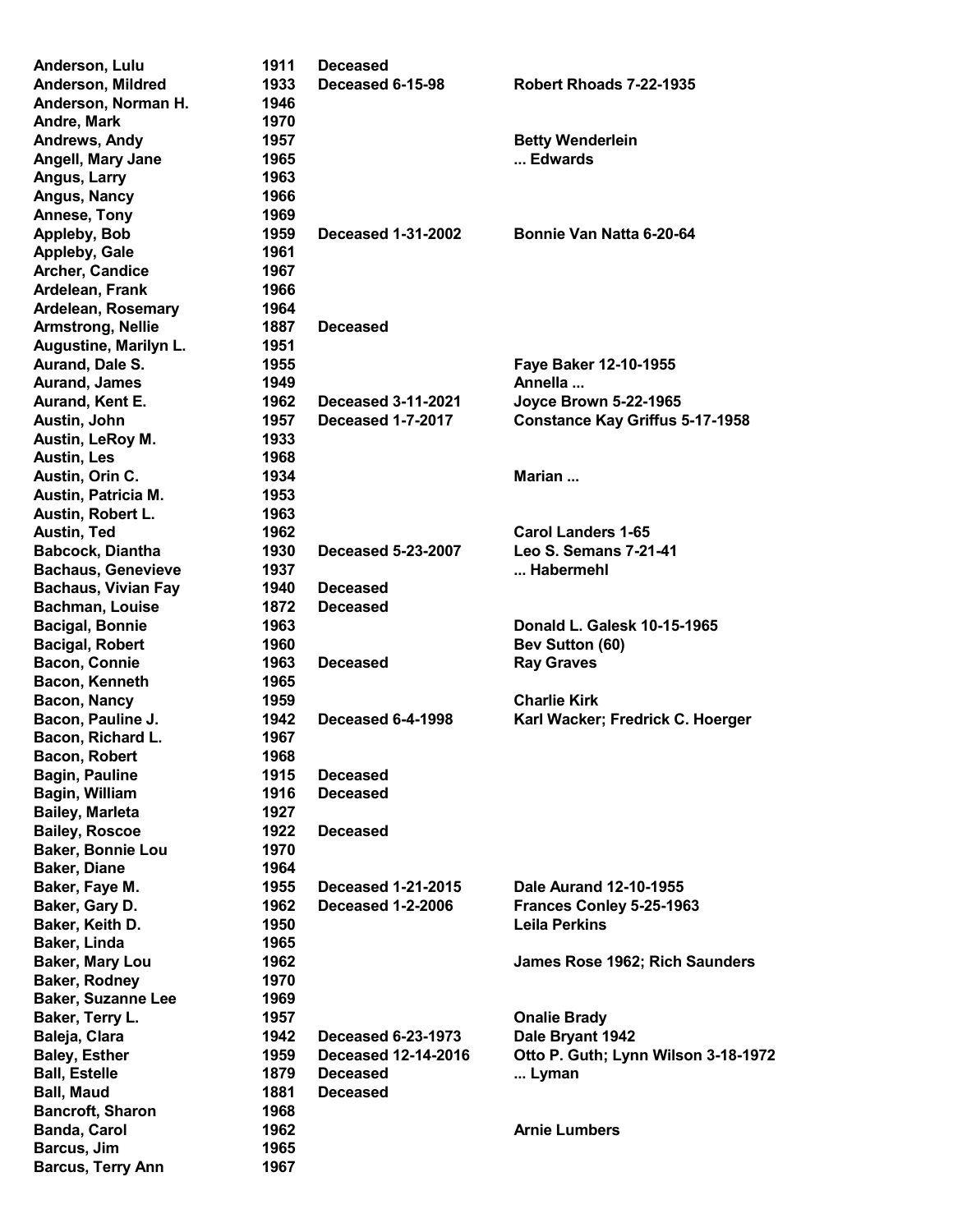| <b>Barinotte, Mary</b>       | 1928 |                            | <b>Lawrence Blood</b>               |
|------------------------------|------|----------------------------|-------------------------------------|
| Barney, Barbara              | 1962 |                            | <b>Mike Juntunen 8-63</b>           |
| Barnum, Guy                  | 1927 |                            | Ruth                                |
| Barnum, Mary                 | 1929 |                            | <b>Thomas Lound</b>                 |
| <b>Barry, Florence</b>       | 1904 | <b>Deceased 11-13-1977</b> | Andrew W. Thornberg 12-13-1911      |
| <b>Bartell, Robert</b>       | 1943 | <b>Deceased</b>            | <b>Regina Ann Dutcher</b>           |
| Basso, David                 | 1962 |                            | Judy                                |
| Basso, Donald D.             | 1941 | <b>Deceased 4-20-2012</b>  | Dorothy Osmer 12-22-1973            |
| Basso, Gary                  | 1966 | <b>Deceased</b>            |                                     |
| Bauer, Aurelia E.            | 1941 | <b>Deceased</b>            |                                     |
| Baughan, Edna                | 1926 |                            |                                     |
| <b>Baumgardner, Ted</b>      | 1969 |                            |                                     |
| Bayless, Al                  | 1968 |                            | Shauna Lynn Nold 8-27-1977          |
| Bayless, Bushrod Whedon Jr.  | 1970 | <b>Deceased 6-17-2020</b>  |                                     |
|                              | 1965 |                            |                                     |
| <b>Bayless, Sherman</b>      |      |                            |                                     |
| Beacham, Sandra              | 1970 |                            |                                     |
| Beamish, Colleen J.          | 1955 |                            | John J. Miros 4-12-1958             |
| Beamish, Phyl                | 1960 |                            | Wayne Nesbit 11-9-1963              |
| Beamish, Viola               | 1937 |                            | <b>George Dixon</b>                 |
| Beane, Pamela                | 1966 |                            |                                     |
| Bebiak, Edward J.            | 1944 | <b>Deceased 3-5-2008</b>   | Delsina Knapp 4-10-1948             |
| Bebiak, Frank C.             | 1940 | <b>Deceased</b>            |                                     |
| Bebiak, John                 | 1940 | <b>Deceased</b>            |                                     |
| Becker, Naomi M.             | 1945 |                            |                                     |
| <b>Beckman, Boniface</b>     | 1965 |                            | Josephine Osika (65) 9-25-71        |
| Beckwith, Alzina G.          | 1943 | Deceased 2020              | <b>Quinten Seeley</b>               |
| <b>Beckwith, Harold</b>      | 1940 |                            | Lilah                               |
| <b>Beckwith, Kathy</b>       | 1968 |                            |                                     |
| Beckwith, Norman R.          | 1962 |                            |                                     |
| Beckwith, Robert E.          | 1938 |                            | Ella ; M. Phipps; Marjorie Potte    |
| <b>Beckwith, Roy Arnold</b>  | 1967 |                            |                                     |
| <b>Beckwith, Sarah Jane</b>  | 1964 |                            |                                     |
| Bedell, Barbara              | 1965 |                            |                                     |
| Bedell, Bea Jaye             | 1969 |                            | <b>Michael Fuoss</b>                |
| Bedell, Daisy M.             | 1956 |                            | Lueker                              |
| Bedford, Gary W.             | 1953 | Deceased 12-23-2007        | Nanita  3-5-1966                    |
| Bedford, Sharon L.           | 1955 |                            | <b>Herbert Brehmer</b>              |
| Beemer, Harold G.            | 1917 | <b>Deceased</b>            |                                     |
| Beemer, Lloyd                | 1928 |                            | Avis Irene Slater 7-18-1934         |
|                              | 1912 | <b>Deceased 12-31-1948</b> |                                     |
| Beemer, Orlo F.              |      |                            | Cleo Carmody 2-14-1917; Grace Jense |
| Beldyga, Leonard             | 1969 |                            |                                     |
| Bendall, Dan                 | 1947 | Deceased 4-8-2021          | <b>Joyce Rosekrans</b>              |
| <b>Bendall, Gary</b>         | 1970 |                            | Debra Bennett 8-23-1975             |
| Bendall, Jerry D.            | 1951 |                            | Marjorie                            |
| Bendall, John                | 1966 |                            | Mary                                |
| <b>Bendall, Mike</b>         | 1968 |                            | Deborah McCartney 11-25-1976        |
| <b>Bendall, Norma</b>        | 1943 | <b>Deceased 3-19-2017</b>  | Eugene Marriage 8-12-1944           |
| Bendall, Philip D.           | 1955 | <b>Deceased 3-28-2021</b>  | Marilyn-Kay                         |
| <b>Bender, Judy Arlene</b>   | 1964 |                            | <b>Lynn Jones</b>                   |
| <b>Benford, Nancy Rose</b>   | 1944 |                            | <b>Grafton Moore</b>                |
| Benford, W. Herbert          | 1949 |                            | Carla                               |
| Benjamin, Barbara L.         | 1962 |                            | <b>Raymond Borg</b>                 |
| <b>Benjamin, Douglas</b>     | 1964 |                            |                                     |
| Benjamin, Jerry              | 1966 |                            |                                     |
| Bennett, A. Exine            | 1933 | Deceased 9-5-2007          | Duraida                             |
| <b>Bennett, Colleen</b>      | 1970 |                            |                                     |
| <b>Bennett, Fred</b>         | 1902 | <b>Deceased</b>            |                                     |
| <b>Bennett, Harriett</b>     | 1929 | <b>Deceased 11-9-1995</b>  | Al Harmon                           |
| Bennett, Virginia B.         | 1933 |                            | <b>Donald Reppenhagen</b>           |
| <b>Bennett, Virginia Lee</b> | 1969 |                            | Sedlack                             |
|                              |      |                            |                                     |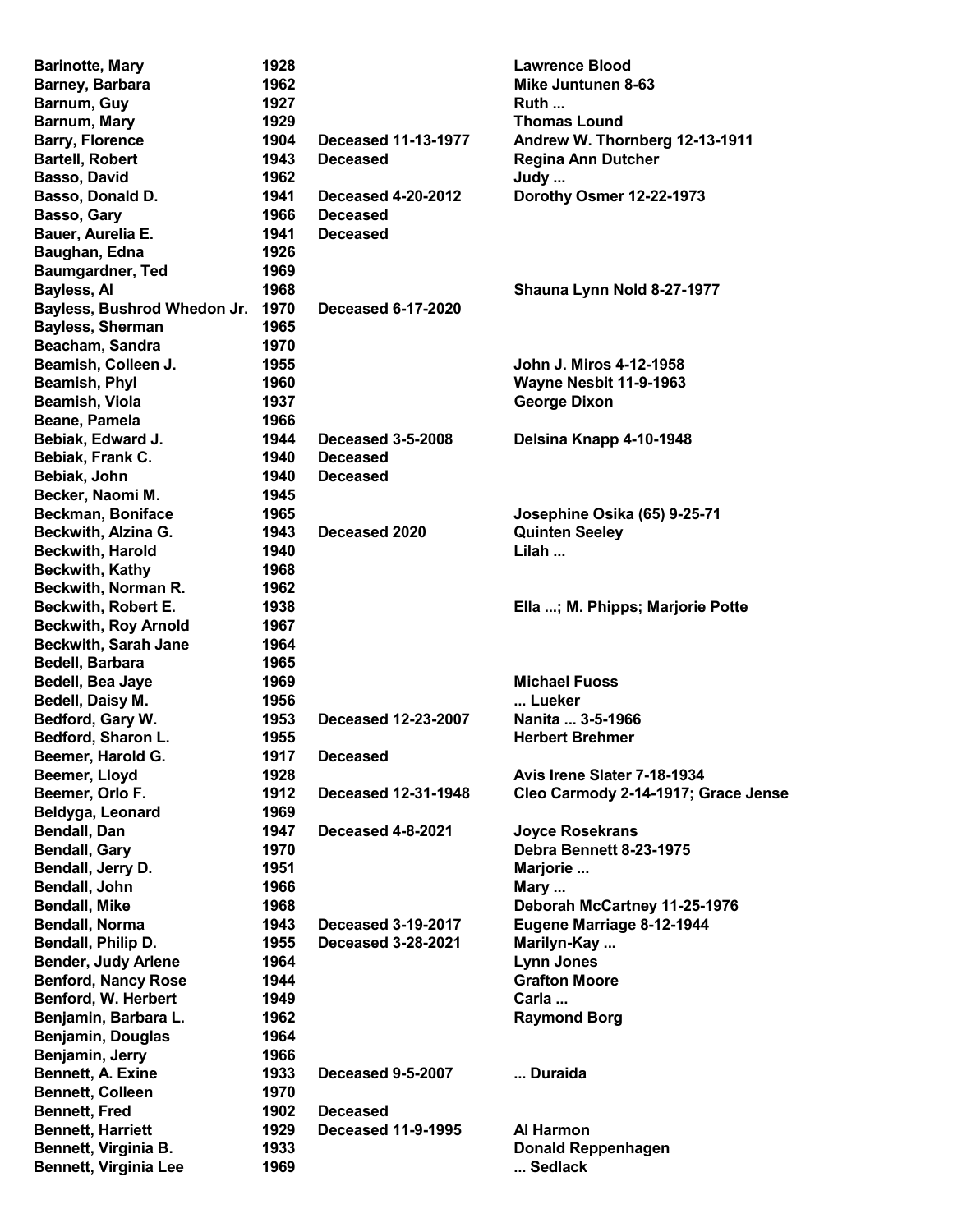| <b>Benson, Minnie</b>       | 1887 | <b>Deceased</b>           |                              |
|-----------------------------|------|---------------------------|------------------------------|
| Bentley, Robert C.          | 1964 |                           |                              |
| <b>Bernat, Fred</b>         | 1942 | <b>Deceased 9-3-2007</b>  | Mickie                       |
| Berry, Colon O.             | 1942 |                           | <b>Dorothy Chamberlain</b>   |
| Berry, Donald               | 1936 | <b>Deceased</b>           |                              |
| Berry, Florence             | 1921 | <b>Deceased</b>           |                              |
| Berry, June                 | 1959 | Deceased 7-1-1987         |                              |
| Berry, Lee                  | 1906 | <b>Deceased</b>           |                              |
| Berry, Linda                | 1961 |                           |                              |
| Berry, Melvin J.            | 1954 | <b>Deceased 6-20-2012</b> |                              |
| Berry, Reva L.              | 1928 |                           | Ray T. Duffey 6-29-1929      |
| Berry, Shirley Jean         | 1943 | <b>Deceased 4-18-2015</b> | Louis Surik 6-5-1948         |
| Berry, Wanetta R.           | 1949 |                           | <b>Richard Jeffery</b>       |
| Betz, Ruth E.               | 1933 |                           |                              |
| Betzler, Bryan              | 1962 |                           |                              |
| Betzler, Sharon             | 1961 |                           | <b>Rick Miller</b>           |
| <b>Bias, Eltha</b>          | 1924 | <b>Deceased</b>           |                              |
| Bigelow, Estella A.         | 1894 | <b>Deceased</b>           |                              |
| Bigelow, Leon J.            | 1958 | <b>Deceased 5-1-2011</b>  | Kathy                        |
| <b>Bigelow, Marlene</b>     | 1966 |                           | Jones                        |
| Bilhimer, Ivah              | 1912 | <b>Deceased</b>           | <b>Otto Voelker</b>          |
| <b>Bilhimer, Vivian</b>     | 1912 | <b>Deceased</b>           | Dana Cornell (11)            |
| <b>Bills, Evelyn</b>        | 1965 |                           |                              |
| Bills, Jimmy E.             | 1970 |                           |                              |
|                             |      |                           |                              |
| <b>Bills, Joan Lenora</b>   | 1967 |                           |                              |
| <b>Bills, Sherry Lynn</b>   | 1967 |                           | Albin                        |
| <b>Binder, Peggy</b>        | 1966 |                           |                              |
| Birdsall, Nancy K.          | 1955 |                           | <b>Kenneth Robinson</b>      |
| <b>Bixby, Gertrude</b>      | 1927 |                           |                              |
| <b>Blankenship, Joe</b>     | 1968 |                           |                              |
| <b>Blankenship, John</b>    | 1964 |                           |                              |
| <b>Blankenship, Shelvey</b> | 1959 |                           |                              |
| <b>Blood, Gertrude</b>      | 1922 | <b>Deceased</b>           |                              |
| Blosser, Joan L.            | 1966 |                           | <b>Fred Lawrence</b>         |
| <b>Blossom, Carol</b>       | 1963 |                           | <b>Gary Kupsoff</b>          |
| <b>Blust, Richard</b>       | 1964 |                           |                              |
| <b>Bobier, Gary</b>         | 1962 |                           |                              |
| Bobier, Richard             | 1964 |                           |                              |
| Bocek, James D.             | 1967 |                           |                              |
| <b>Bocek, Janet Marie</b>   | 1964 |                           |                              |
| Bocek, Joe                  | 1933 | <b>Deceased</b>           |                              |
| Bocek, Judy M.              | 1970 |                           | <b>Dennis Loynes</b>         |
| <b>Bocek, Rosemary</b>      | 1966 |                           |                              |
| <b>Bocek, Stanley</b>       | 1942 | <b>Deceased</b>           | <b>Pauline Cerny</b>         |
| Bocek, Stanley Frank Jr.    | 1967 |                           | Vicki Rae Spencer 10-26-1974 |
| <b>Boland, James</b>        | 1963 | <b>Deceased 7-26-1987</b> |                              |
| Boland, John                | 1970 |                           |                              |
| <b>Boland, Marie</b>        | 1966 |                           |                              |
| <b>Boles, Dennis</b>        | 1963 |                           |                              |
| Boles, Patrick H.           | 1968 |                           | Ann                          |
| <b>Boles, Tom</b>           | 1960 |                           |                              |
| <b>Bond, Becky</b>          | 1957 |                           | <b>Tad Waite</b>             |
| <b>Bond, Nancy</b>          | 1961 | <b>Deceased 7-29-2001</b> | <b>Robert Marble</b>         |
| Booth, Barb                 | 1960 |                           | <b>William Sumlin III</b>    |
| Bornemann, Carl             | 1966 |                           |                              |
| <b>Bossardet, George</b>    | 1931 |                           |                              |
| <b>Bossardet, Orville</b>   | 1929 |                           |                              |
| <b>Bossardet, Raymond</b>   | 1933 |                           |                              |
| <b>Bosserdet, Dorothy</b>   | 1961 |                           | Rusty Wing (61)              |
| Bosserdet, George           | 1961 | <b>Deceased 10-5-2006</b> |                              |
|                             |      |                           |                              |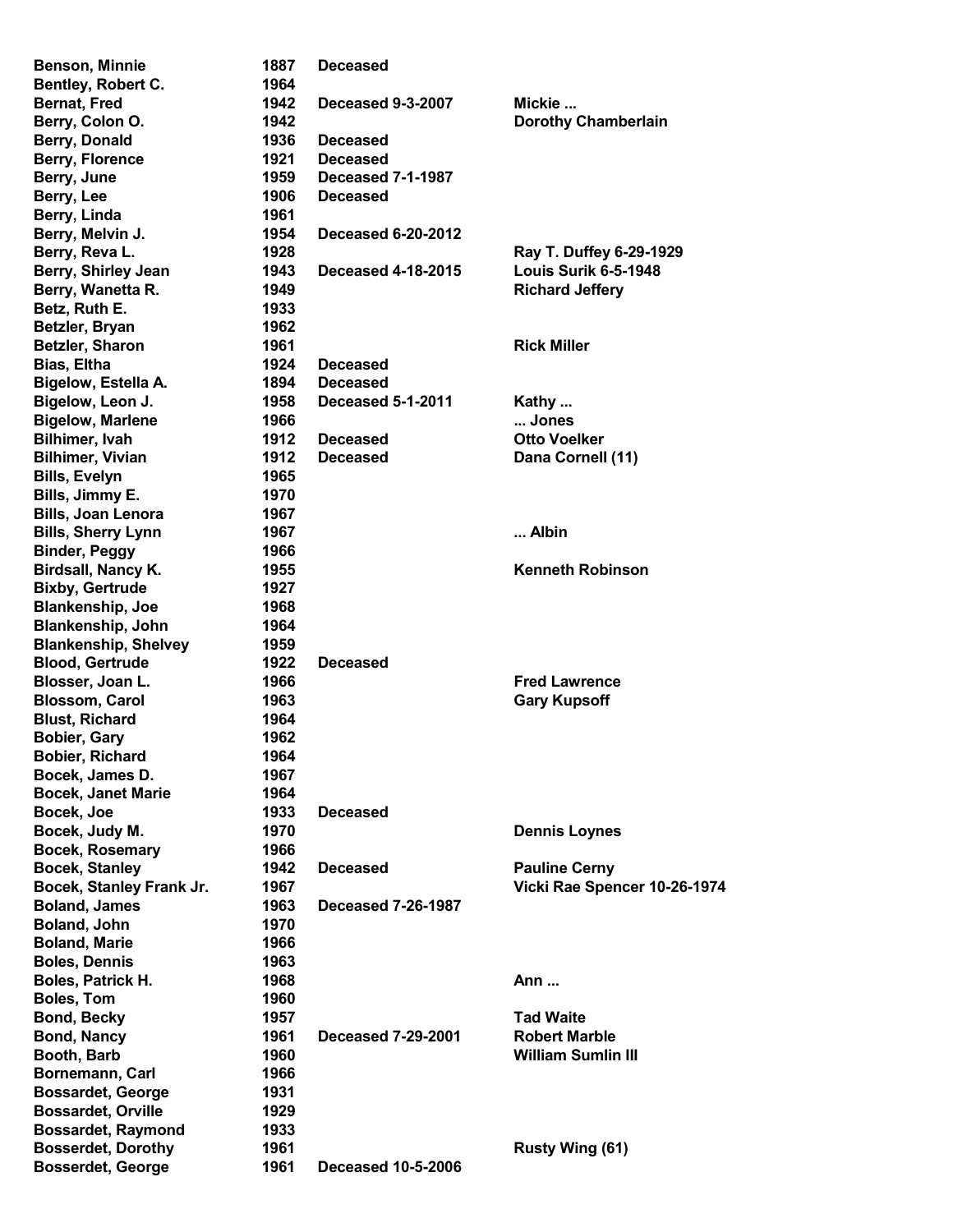| <b>Bosserdet, Rodney</b>     | 1965 |                            |                                                   |
|------------------------------|------|----------------------------|---------------------------------------------------|
| <b>Bouck, Armina</b>         | 1932 | <b>Deceased</b>            | Chester Walker (32) 2-11-                         |
| <b>Bouck, Dale</b>           | 1952 |                            | Louise                                            |
| Bouck, Gerald E.             | 1952 |                            | Mary Sue                                          |
| Bouck, Lyle                  | 1927 | <b>Deceased</b>            |                                                   |
| Bouck, Lynn                  | 1966 | <b>Deceased 11-7-2020</b>  | <b>Maureen Davis</b>                              |
| <b>Bouck, Norabelle</b>      | 1940 | <b>Deceased 3-23-2011</b>  | <b>Clare W. Washburn</b>                          |
| <b>Bouck, Patricia</b>       | 1951 |                            | Weatherbee                                        |
| <b>Boursmith, Dorothy</b>    | 1941 |                            | <b>Lester Darnell</b>                             |
| <b>Boursmith, Edna</b>       | 1930 |                            | <b>Lyle Spalding</b>                              |
| <b>Boursmith, Jack</b>       | 1944 | <b>Deceased 8-5-2016</b>   | Jean Schooley 9-18-1948                           |
| <b>Boursmith, Max</b>        | 1939 | <b>Deceased</b>            |                                                   |
| Boursmith, Mildred B.        | 1930 | <b>Deceased 3-23-1994</b>  | John N. Horton                                    |
| <b>Boursmith, Pauline</b>    | 1939 | <b>Deceased</b>            |                                                   |
| Bower, Billy Ann             | 1951 | <b>Deceased 7-19-2018</b>  | William C. Striggow (49) 6-27-1953                |
| <b>Bower, David Mark</b>     | 1969 |                            |                                                   |
| Bower, Ilah                  | 1929 | Deceased 7-1958            | <b>Garold Duerr</b>                               |
| Bower, Jack E.               | 1946 |                            | Joanne Mattoon 8-21-1949                          |
| <b>Bower, Margaret</b>       | 1933 |                            | C. W. VanBrocklin 12-18-1933                      |
| Bower, Pamela Jo             |      |                            |                                                   |
|                              | 1970 |                            |                                                   |
| Bowers, Dan                  | 1961 | <b>Deceased 2-17-2004</b>  | Ann M. Daniels 5-26-89                            |
| Bowers, Ray T.               | 1938 |                            | Doris M. Lutz 3-7-1942                            |
| <b>Bowers, Robert</b>        | 1964 |                            |                                                   |
| <b>Bowers, Sharon</b>        | 1964 |                            | <b>Quentin Brainard</b>                           |
| Bowker, Bertie Jo.           | 1961 |                            |                                                   |
| Bowman, Dean                 | 1948 |                            | <b>Rosemary Skestos</b>                           |
| Bowman, Donald A.            | 1944 |                            | Vivian                                            |
| Bowman, Gloria J.            | 1949 |                            | <b>Bernie Frazee</b>                              |
| Bowman, Joyce C.             | 1952 |                            | <b>Ron Morgan</b>                                 |
| <b>Bradac, Gary</b>          | 1966 | <b>Deceased 11-9-1983</b>  |                                                   |
| Brady, Donald H.             | 1933 | <b>Deceased 3-25-1997</b>  | Doris Lake (52)                                   |
| <b>Brady, Edward</b>         | 1949 |                            |                                                   |
| <b>Brady, Madie Virginia</b> | 1934 |                            | <b>Paul Gaboury</b>                               |
| Brady, Onalie A.             | 1958 |                            | <b>Terry Baker</b>                                |
| Brady, Richard J.            | 1946 |                            | Carol J. Brazie (46)                              |
| <b>Brady, Roxanna Kay</b>    | 1964 |                            | Miros                                             |
| <b>Braid, Edward Joseph</b>  | 1969 |                            |                                                   |
| Braid, JoAnn                 | 1953 |                            | <b>Jerry Bradford</b>                             |
| <b>Braid, Robert</b>         | 1942 | <b>Deceased 12-12-1986</b> | Lorraine Serr (41)                                |
| <b>Brainerd, Elizabeth</b>   | 1930 | <b>Deceased 8-16-1998</b>  | <b>Bruce Morris (27) 6-16-1934</b>                |
| <b>Brainerd, Gerald</b>      | 1934 | <b>Deceased 6-29-1978</b>  | Eleanor                                           |
| <b>Brainerd, Max</b>         | 1932 | Deceased 1938              |                                                   |
| <b>Braley, Gary</b>          | 1963 | <b>Deceased</b>            | Sandra K. Currie 6-13-64                          |
| <b>Bramwell, Romaine</b>     | 1906 | <b>Deceased</b>            | Wickers                                           |
| Brands, Edith J.             | 1933 | <b>Deceased</b>            | <b>Robert Horton</b>                              |
| <b>Brands, Florence A.</b>   | 1945 | <b>Deceased 11-10-2020</b> | Forrest Benjamin 7-3-1948                         |
| Brands, Floyd E.             | 1943 | <b>Deceased</b>            | <b>Phyllis Bronson</b>                            |
| <b>Brands, Howard R.</b>     | 1947 | <b>Deceased 3-8-2005</b>   | Laura B. White 6-2-1956                           |
| <b>Brands, Ivan</b>          | 1908 | Deceased 1-9-1963          | Elsie W. Webb (06) 9-13-1913; Ida Petri 1-14-1957 |
| Brands, Ivan R. "Wink"       | 1936 | <b>Deceased</b>            |                                                   |
| <b>Brands, Leta</b>          | 1916 | <b>Deceased 8-3-1989</b>   | Royal J. Vincent (18) 8-12-1924                   |
|                              | 1932 |                            |                                                   |
| <b>Brands, Owen</b>          |      | <b>Deceased</b>            |                                                   |
| Brandt, Lois I.              | 1954 | Deceased 6-5-2002          | <b>Harold Andrews 5-20-55</b>                     |
| <b>Brandt, Ora</b>           | 1923 | <b>Deceased</b>            | Boggio                                            |
| Brandt, Paul H.              | 1962 | Deceased 4-4-2008          | <b>Garnett Patterson 2-2-1974</b>                 |
| <b>Brandt, Pete</b>          | 1962 | <b>Deceased 1-1-2021</b>   | Carol Melrose (60) 1963                           |
| <b>Brault, Joyce</b>         | 1965 | <b>Deceased 10-24-2017</b> | Jerry Mowen 3-2-1968                              |
| Brazie, Carol J.             | 1946 |                            | Richard J. Brady (46)                             |
| <b>Brazie, Elsie</b>         | 1925 | <b>Deceased</b>            | <b>Andrew Musson</b>                              |
| Brazie, Floyd                | 1926 |                            | Bessie Robinson 7-30-1927                         |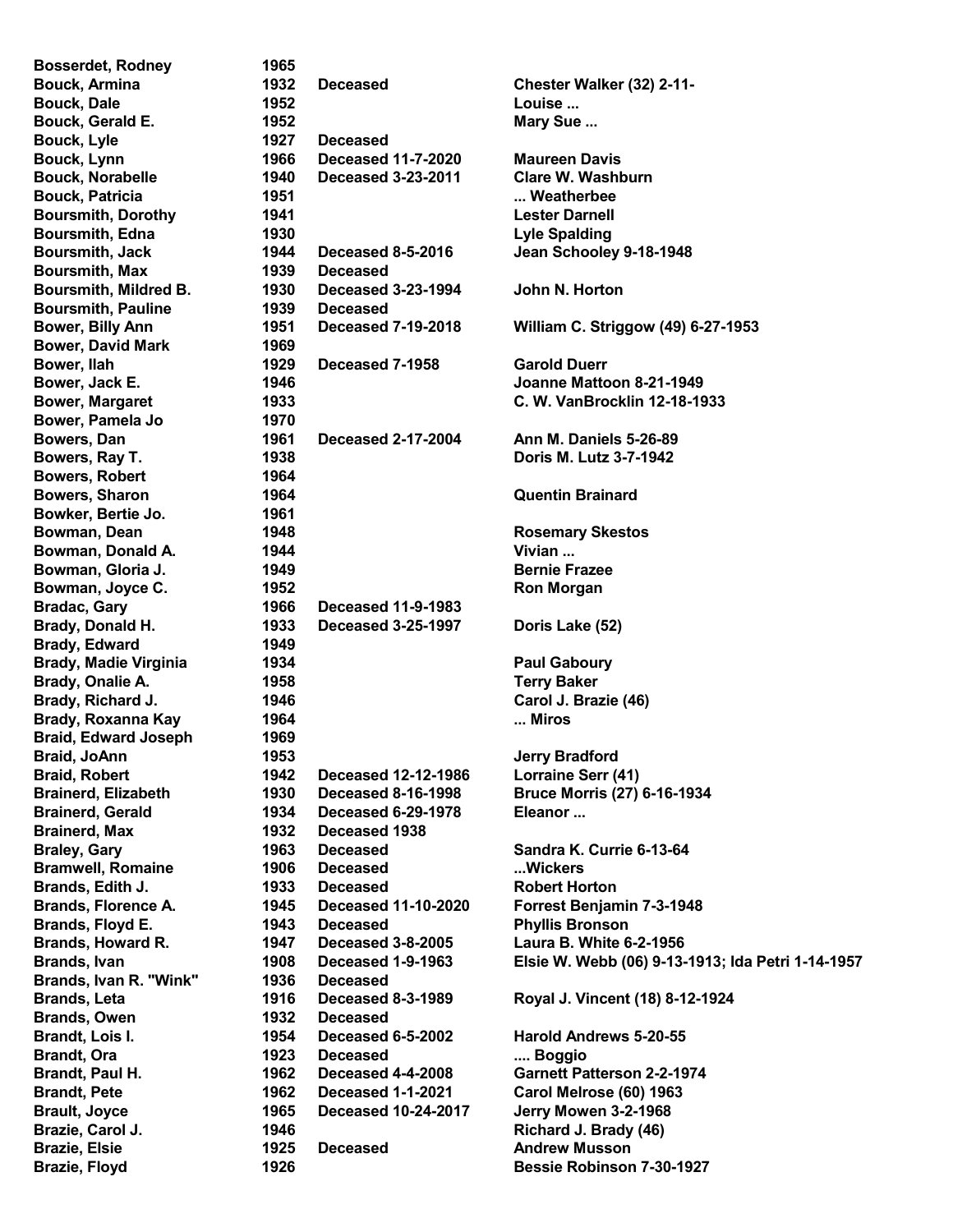| <b>Brazie, Mary Ellen</b>                 | 1948 |                           |                                         |
|-------------------------------------------|------|---------------------------|-----------------------------------------|
| Breiler, Clayton C.                       | 1967 |                           |                                         |
| Breiler, Maxine E.                        | 1962 |                           | <b>Gilbert DuBois</b>                   |
| <b>Brenneis, Eugene</b>                   | 1962 |                           |                                         |
| <b>Brenner, Dennis A.</b>                 | 1961 |                           | Jane C. Robinson 1964                   |
| Brenner, Judith A.                        | 1961 |                           | <b>James Stevens</b>                    |
| Brenner, Martha J.                        | 1941 | <b>Deceased 2-28-2004</b> | <b>Frank Martin Krhovsky</b>            |
| Brewer, Francis J.                        | 1964 | <b>Deceased</b>           | Valdez                                  |
| <b>Brewer, Linda</b>                      | 1965 | <b>Deceased 6-16-2007</b> |                                         |
| <b>Brewer, Nelda</b>                      | 1961 |                           | <b>Jerry Foss</b>                       |
| Brewer, Thomas M.                         | 1967 |                           | Linda                                   |
| Britton, Doris J.                         | 1956 |                           |                                         |
| <b>Brock, Keith</b>                       | 1970 |                           |                                         |
| <b>Brock, Mary</b>                        | 1964 |                           | Lisk                                    |
| Brockway, Victoria S.                     | 1970 |                           |                                         |
| <b>Bronson, Allan</b>                     | 1960 | <b>Deceased</b>           | <b>Sharon Pesik</b>                     |
| <b>Bronson, James</b>                     | 1970 |                           | Debbie                                  |
| Bronson, Richard R.                       | 1964 | <b>Deceased</b>           |                                         |
| <b>Bronson, Victor M.</b>                 | 1961 | <b>Deceased 9-20-1983</b> |                                         |
| <b>Brookhouse, Everett</b>                | 1944 | Deceased 1-9-2011         |                                         |
| <b>Brookhouse, Jack</b>                   | 1940 | <b>Deceased 3-22-2009</b> | <b>Loretta Clark</b>                    |
| <b>Brooks, Bonnie</b>                     | 1958 |                           | <b>Bill Scheffler</b>                   |
| <b>Brooks, Constance</b>                  | 1964 |                           | <b>Larry Gulick</b>                     |
| Brooks, Joanne M.                         | 1950 | Deceased 2-17-2018        | Richard D. Miller (50) 8-19-1950        |
| <b>Brooks, LaVerne</b>                    | 1924 | <b>Deceased</b>           | Stevens                                 |
| Brooks, Philip L.                         | 1955 |                           | Rosie Spaniola (57)                     |
| <b>Brooks, Robyn</b>                      | 1970 |                           | Spaleny                                 |
| <b>Brooks, Thomas Lee</b>                 | 1970 |                           |                                         |
|                                           |      |                           |                                         |
| Brosofske, Patricia E.                    | 1956 |                           |                                         |
| <b>Brothers, Betty</b><br>Brothers, Joann | 1953 |                           |                                         |
|                                           | 1959 |                           |                                         |
| <b>Brothers, Mary Susan</b>               | 1969 |                           |                                         |
| Brower, Marian L.                         | 1943 |                           |                                         |
| Brown, Allan G.<br>Brown, Barbara Jean    | 1935 | <b>Deceased 9-12-2014</b> | Betty Hasselback (39), Peg McBride (42) |
|                                           | 1963 |                           | John Sluka;  Zumsteg                    |
| Brown, Charla                             | 1966 |                           | Gae                                     |
| <b>Brown, Daniel</b>                      | 1966 |                           |                                         |
| <b>Brown, Dennis</b>                      | 1968 |                           |                                         |
| Brown, Gene                               | 1948 |                           | Dorothy McLane (48); Laurae Ellis (50)  |
| Brown, Larry                              | 1960 | <b>Deceased 7-1-1980</b>  | <b>Sally Johnson</b>                    |
| Brown, Leo J.                             | 1937 | <b>Deceased 11-6-2000</b> | Grace R. Noak (37) 7-2-1940             |
| Brown, Lila                               | 1933 | <b>Deceased 3-5-2008</b>  | Gerald V. Mogg 8-37                     |
| Brown, Martin H.                          | 1932 | <b>Deceased 8-6-2005</b>  | Aileen Cornford 12-7-41                 |
| <b>Brown, Robert</b>                      | 1938 | <b>Deceased</b>           | ? Shirley Roarke 11-5-1949              |
| Brown, William                            | 1940 | <b>Deceased</b>           | <b>Margaret Collins (39) 10-14-1949</b> |
| <b>Brown, William Collins</b>             | 1969 |                           |                                         |
| <b>Brownell, Randall</b>                  | 1968 |                           |                                         |
| Bruckman, Barbara                         | 1961 |                           | <b>Al Pilot</b>                         |
| Bruckman, Edward T.                       | 1962 | <b>Deceased 3-11-2021</b> | Barbara M. Sprague (64) 6-17-1967       |
| Bruckman, John                            | 1959 |                           |                                         |
| Bruckman, Martha M.                       | 1964 |                           |                                         |
| <b>Bruckman, Mary Lou</b>                 | 1945 |                           | <b>Alex Ostipow</b>                     |
| <b>Bruckman, Sue</b>                      | 1965 |                           |                                         |
| Brumer, Nancy J.                          | 1962 |                           |                                         |
| Brunger, Daniel L.                        | 1967 |                           |                                         |
| Brunger, John                             | 1966 |                           |                                         |
| Brunger, Karen G.                         | 1970 |                           | Gros                                    |
| <b>Brunger, Kathy Lee</b>                 | 1969 |                           |                                         |
| <b>Buckalew, Linda</b>                    | 1959 | <b>Deceased</b>           | Bruce                                   |
| <b>Buckel, Romaine</b>                    | 1913 | <b>Deceased</b>           | <b>Walter Knott</b>                     |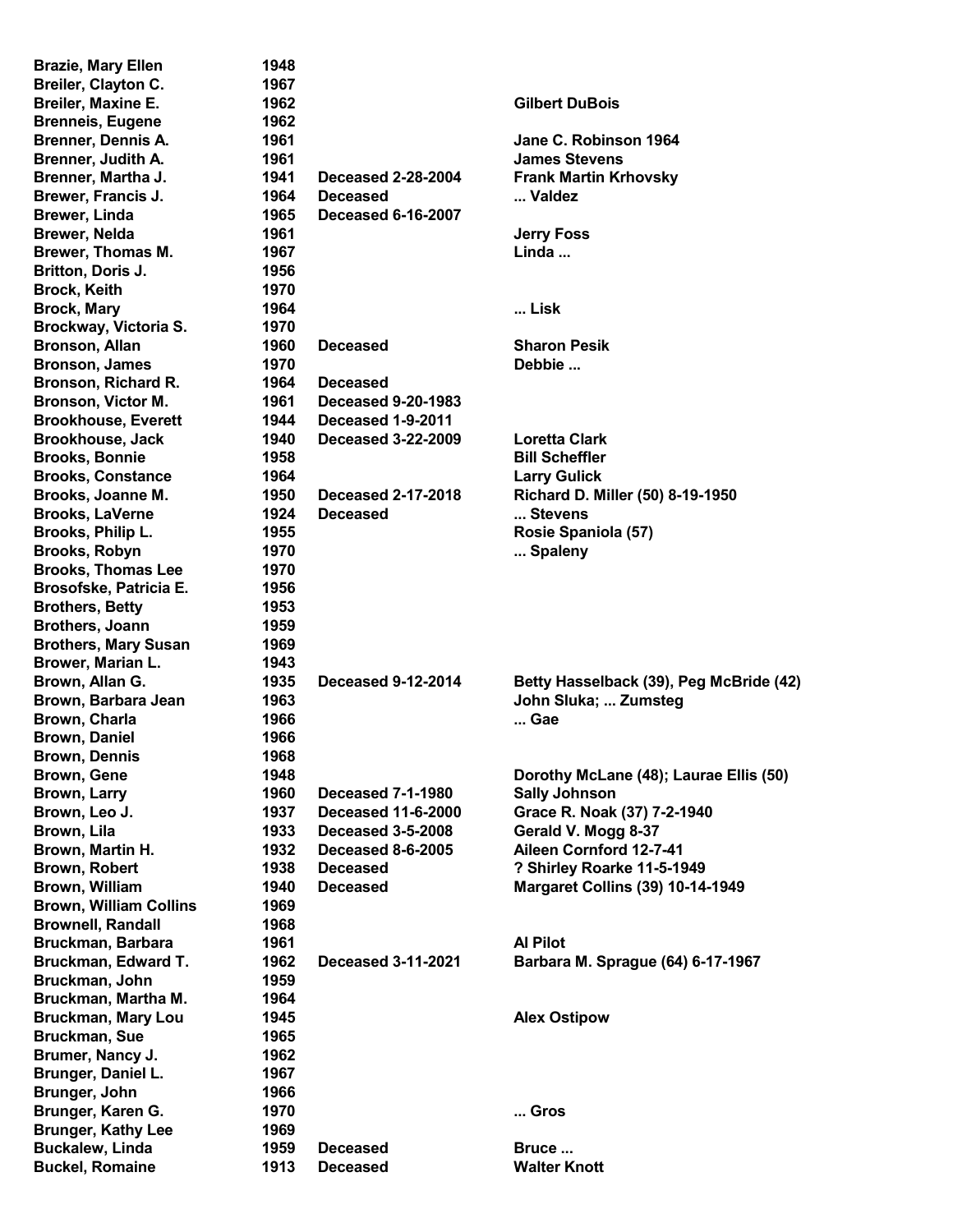Buckelew, Richard **1961 Communist Example 2018** Lois ... Bulemore, Dave 1968 Bulemore, Gary 1966 Bulemore, Larry 1965 Deceased 2-19-2020 Judith Hutchens; Peggy (Bender) Samson 7-31-1999 Bulemore, LaVerne **1925** Deceased Caroline Heidenreich Bulemore, Marjorie J. 1924 Deceased Ray F. Lashaway 10-4-1927 Bullock, Cyril 1909 Deceased Burbank, Charlet 1968 Deceased 10-16-2019 ... Woodworth Burbank, Rex Jr. 1966 Burkhardt, Cheryl Ann 1967 Burkholder, Eldon 1930 Burkholder, Louise 1932 Burman, Janet **1963** Charles W. Wright Jr. Burman, Velva 1965 Burman, William 1966 Burmer, Bob 1968 Susy ... Burmer, Thomas Daniel 1967 Deceased 7-2-2013 Michelle Oliver - 12-28-1972 Burnett, Arch W. 1902 Deceased Mary Joy Burnett, David Joy 1930 Deceased 7-23-1992 Betty ... Burnett, Mary M. 1935 Deceased 4-23-2011 John M. Wilson; Robert H. McGregor Burnette, Grace 1898 Deceased Burtnette, Carrie 1883 Deceased Burton, Robert **1965** Bennie Rae Kebler (65) Bush, Alfred 1876 Deceased Bush, Cecil 1921 Deceased Bush, Florence 1926 Deceased 6-3-1997 Kenneth Jacobs 1-24-1932 Bush, Helen 1912 Deceased ... Slyfield Bush, Homer M. 1919 Deceased 5-24-1980 Nettie Janet Allen 9-5-1921 Bush, James 1909 Deceased Evelyn M. Young 10-3-1909 Bush, Lowell 1912 Deceased Bush, Oliver N. 1917 Deceased Bush, Russell A. 1909 Deceased 9-3-1948 Bush, Theo **1925** ... Saver, ... Downey **Bush, Theo** Bush, Walter M. 1901 Deceased Bush, Wendell H. 1916 Deceased 3-20-1970 Marie Riley Bushman, Rose Marie 1951 Deceased 7-3-2018 Richard Linabury 12-26-1953 Butcher, Arlo 1942 Deceased 12-9-1998 Corrine Woodcock (42) 5-5-1946 Butcher, Bill 1968 Deceased 10-6-2018 Cindy Schooley (68) 9-9-1967 Butcher, Charles G. 1970 Butcher, Cynthia Sue **1970 Container System Strategier Strategier Strategier Strategier Strategier Strategier Strategier Strategier Strategier Strategier Strategier Strategier Strategier Strategier Strategier Strategier** Butcher, David 1966 Butcher, Deborah 1966 **Butcher, Deborah 1966** Bob Bentley Butcher, Donald S. 1947 **1947** Joanne M. Sullivan 5-23-1948 Butcher, Jean 1963 David Ott Butcher, JoAnn 1970 Deceased ... Nelson Butcher, Kathryn 1969 Butcher, T. Maxine 1939 Deceased 11-23-1976 Lloyd G. Matthews 3-21-1944 Butcher, Tom 1967 Butler, Deborah Lynn 1969 Butler, Denise Rae 1970 Butts, James 1935 Deceased Butts, Josephine **1937 Bud Schultz Bud Schultz** Buxton, Mary Ann 1966 Buxton, Philippe 1969 Byington, Dorothy 1966 Byington, Merl 1926 Donna Kress 1928 Byington, Robert Lee 1969 Caldwell, Delia B. 1908 Deceased Callahan, Leo F. 1918 Deceased Campbell, Ben 1967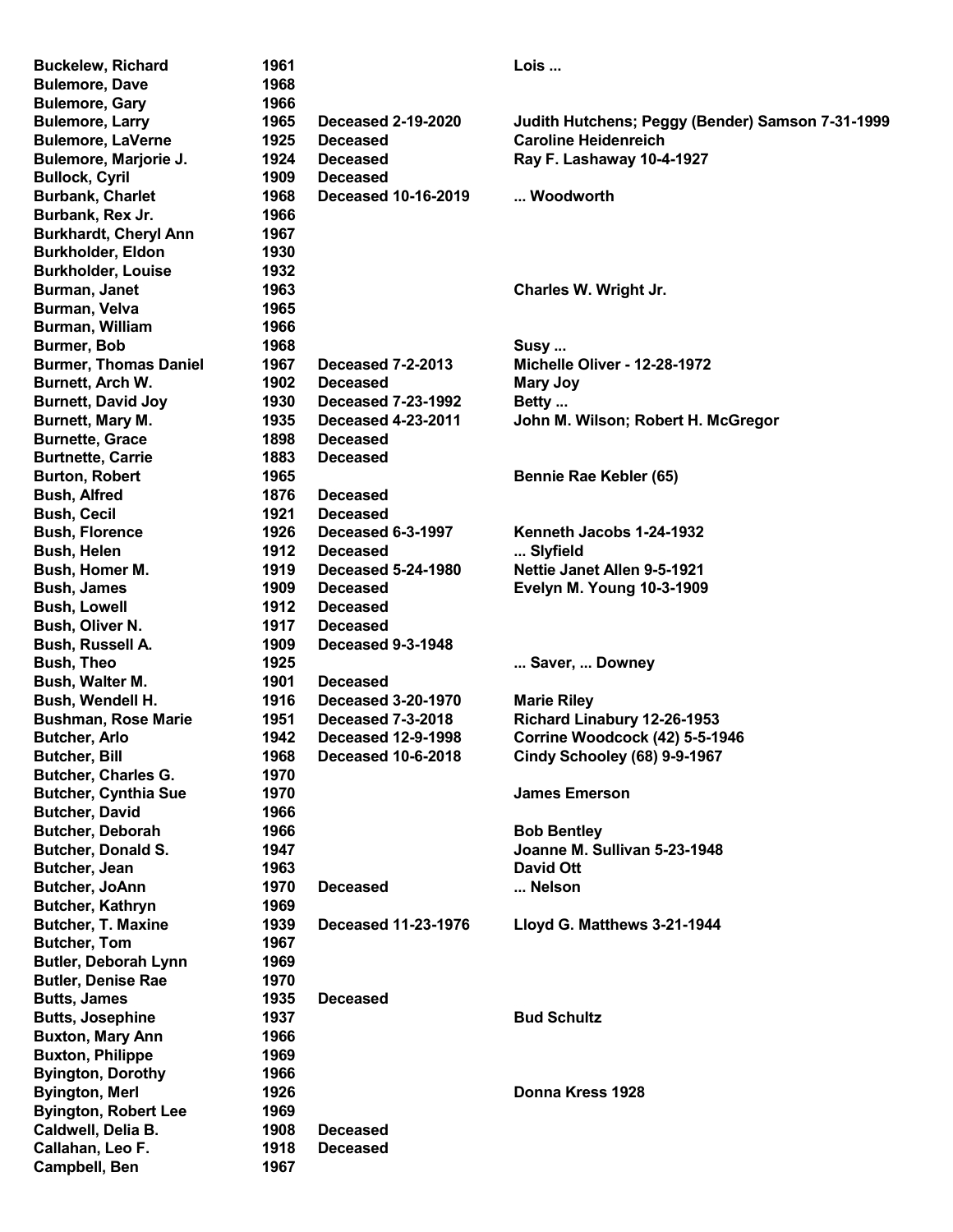| <b>Carland, Bess</b>            | 1898 | <b>Deceased 4-26-1962</b>  |                                      |
|---------------------------------|------|----------------------------|--------------------------------------|
| <b>Carland, Charles Joseph</b>  | 1944 | <b>Deceased 12-30-2007</b> | Margie Shephard 7-18-1953            |
| <b>Carland, Charles S.</b>      | 1901 | <b>Deceased 12-17-1952</b> |                                      |
| Carland, John E.                | 1873 | <b>Deceased</b>            |                                      |
| <b>Carland, Kittie</b>          | 1887 | <b>Deceased</b>            |                                      |
| Carland, Michael M.             | 1938 | <b>Deceased 7-2-1959</b>   | Mary Jane Lewis (38)                 |
| Carlin, Arthur E.               | 1942 | <b>Deceased 4-14-2010</b>  | Palmela "Pal" Newport 11-4-1955      |
|                                 | 1940 | <b>Deceased</b>            |                                      |
| <b>Carlin, Lester</b>           |      |                            | Ruth Mumby 6-1950                    |
| Carlton, Judy                   | 1964 |                            | <b>William Pearsall</b>              |
| Carlton, June                   | 1968 |                            | Lyle Hagan                           |
| <b>Carmody, Marguerite</b>      | 1937 | Deceased 3-29-2015         | <b>Stuart Nichols (30) 9-28-1940</b> |
| Carmody, Marrian                | 1957 |                            | J. Morris Hickman                    |
| <b>Carpenter, Donald B.</b>     | 1936 | <b>Deceased 3-22-2007</b>  | Betty Derr (37) 1-30-1943            |
| <b>Carpenter, Robert</b>        | 1963 |                            | Dianne                               |
| Carr, Eva                       | 1896 | <b>Deceased</b>            |                                      |
| Case, Eileen                    | 1966 |                            |                                      |
| Case, Larry                     | 1964 |                            |                                      |
| Case, Mike                      | 1968 |                            |                                      |
|                                 |      |                            |                                      |
| Casler, Pat                     | 1960 |                            | Cole; John Pilmore 3-16-74;  Hall    |
| Cassidy, Bertha                 | 1915 | <b>Deceased</b>            |                                      |
| <b>Casteel, Bob</b>             | 1967 |                            |                                      |
| Casteel, Judy K.                | 1961 |                            | <b>Michael Fauss</b>                 |
| <b>Casteel, Patti</b>           | 1964 |                            |                                      |
| <b>Caverson, Mike</b>           | 1968 |                            |                                      |
| <b>Caverson, Richard Andrew</b> | 1970 |                            |                                      |
| <b>Caverson, Timothy</b>        | 1970 |                            |                                      |
| <b>Chabica, Catherine Ruth</b>  | 1967 |                            |                                      |
| Chabica, Janis Irene            | 1969 |                            | Conklin                              |
| Chabica, Jerry F.               | 1970 |                            |                                      |
|                                 |      |                            |                                      |
| Chabica, Richard                | 1965 |                            |                                      |
| <b>Chalker, Betty</b>           | 1966 |                            | Walter                               |
| Chalker, Carl E.                | 1943 |                            |                                      |
| Chalker, Carl E.                | 1965 | <b>Deceased 5-31-2006</b>  |                                      |
| <b>Chalker, Mary Lou</b>        | 1968 |                            |                                      |
| <b>Chalker, Nancy Ann</b>       | 1964 |                            | Miller                               |
| <b>Chamberlain, Harvey</b>      | 1931 |                            | Dorothy Dutcher (31)                 |
| <b>Chandler, Abbie</b>          | 1900 | <b>Deceased</b>            |                                      |
| Chapin, Alicia                  | 1967 |                            |                                      |
| Chapin, Grace                   | 1931 |                            |                                      |
| Chapin, Ina                     | 1922 | <b>Deceased 8-24-1985</b>  | <b>Leslie Jones 3-28-1926</b>        |
| Chapin, John                    | 1968 |                            |                                      |
|                                 |      |                            |                                      |
| <b>Chapin, Marcia Marie</b>     | 1970 |                            | <b>Eric Wildman</b>                  |
| Chapin, Rhonda                  | 1965 | Deceased 1-30-15           | <b>Gregory Towne</b>                 |
| Chapin, Winnie                  | 1906 | <b>Deceased</b>            | <b>Oliver Wallace</b>                |
| Chapman, John                   | 1875 | <b>Deceased</b>            |                                      |
| Chapman, Odell                  | 1879 | <b>Deceased 3-24-1915</b>  | Edna Rathbun 1884                    |
| Chapman, Odell                  | 1884 | <b>Deceased</b>            |                                      |
| <b>Chapman, Wellington</b>      | 1938 | <b>Deceased</b>            |                                      |
| <b>Chappell, Gale Wendell</b>   | 1967 |                            |                                      |
| Chase, Evelyn                   | 1940 |                            |                                      |
| Chase, Maxine H.                | 1935 |                            | <b>Bradley Blake</b>                 |
| <b>Chipperfield, Dorothy</b>    | 1936 | <b>Deceased 9-10-2004</b>  | Duane W. Wilkie 3-1-1947             |
| Chipperfield, Harold J.         | 1935 | <b>Deceased 8-7-2003</b>   |                                      |
|                                 | 1939 | <b>Deceased</b>            |                                      |
| Chipperfield, Marie C.          |      |                            |                                      |
| <b>Church, Bernice</b>          | 1965 |                            |                                      |
| Church, Nancy                   | 1966 |                            |                                      |
| Church, Randy                   | 1968 |                            |                                      |
| Church, Robert                  | 1965 |                            |                                      |
| Church, William                 | 1966 |                            |                                      |
| <b>Clark, Beatrice</b>          | 1939 |                            |                                      |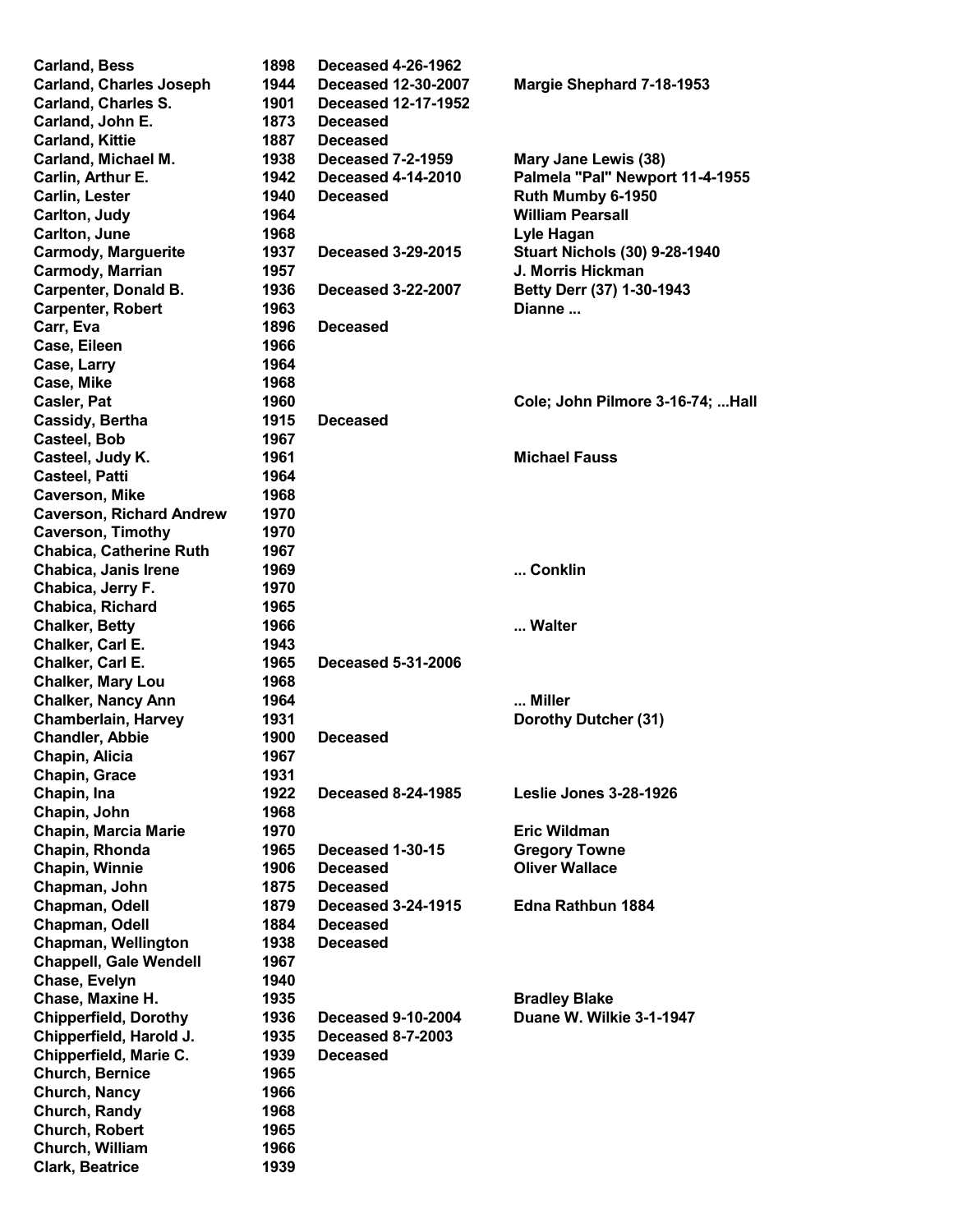| Clark, Clara                  | 1940 |                           | Gregor                            |
|-------------------------------|------|---------------------------|-----------------------------------|
| Clark, Clayton R.             | 1954 |                           |                                   |
| Clark, James                  | 1963 |                           |                                   |
| <b>Clark, Maxine</b>          | 1956 |                           |                                   |
| Clark, Ronnie C.              | 1955 |                           |                                   |
| Clark, Rosemarie              | 1969 |                           |                                   |
| Clark, Ruth                   | 1959 |                           |                                   |
| Clark, William S.             | 1961 |                           |                                   |
| <b>Claxton, Atheline</b>      | 1936 | <b>Deceased 9-7-2005</b>  | Harry Hutchison 2-25-56           |
| Claxton, Eugene E.            | 1946 | <b>Deceased 8-1-2008</b>  | Shirley J. Putnam 8-29-1975       |
| <b>Claxton, George</b>        | 1941 | <b>Deceased 3-27-2018</b> | Marion Bradley 4-28-1945          |
| <b>Claypool, Rick</b>         | 1970 |                           |                                   |
| <b>Cleland, Bruce</b>         | 1961 |                           | Pat                               |
| <b>Cleland, Jerry</b>         | 1959 |                           |                                   |
| <b>Cleland, Thomas</b>        | 1966 |                           |                                   |
| Coakes, Jack                  | 1942 | <b>Deceased</b>           |                                   |
| Coakes, Philip K.             | 1948 | <b>Deceased 8-29-2000</b> | <b>Jackie</b>                     |
| Coakes, Virginia              | 1940 | <b>Deceased 3-21-2015</b> | <b>Charles Sack 8-16-1941</b>     |
| Coffee, Minnie                | 1879 | <b>Deceased</b>           |                                   |
| Colby, Roy L.                 | 1906 | Deceased 4-1957           |                                   |
| Colby, Roy L.                 | 1935 |                           |                                   |
| Colby, Rudolph                | 1934 | <b>Deceased 3-5-1973</b>  | Ruth D. Hart 9-24-1938            |
| Cole, Donald D. Jr.           | 1969 |                           |                                   |
| Cole, James                   | 1916 | <b>Deceased</b>           |                                   |
| Collins, James D.             | 1970 |                           |                                   |
| Collins, Joseph H.            | 1891 | <b>Deceased 4-7-1948</b>  | Lena Parker (1896)                |
| <b>Collins, Margaret</b>      | 1939 | Deceased 8-8-2012         | William E. Brown (40) 10-14-1949  |
| <b>Colton, Charles</b>        | 1931 |                           |                                   |
| Colton, Lillian M.            | 1935 |                           | Jones                             |
| <b>Compton, Sue Ann</b>       | 1970 |                           | <b>George Turnwald</b>            |
| Condy, Ralph H.               | 1950 |                           |                                   |
|                               | 1961 |                           |                                   |
| Confer, Jacklyn K.            |      |                           |                                   |
| Conklin, David B.             | 1967 |                           |                                   |
| <b>Conley, Kathleen Marie</b> | 1970 |                           | Pittenger<br><b>Jack Kulhanek</b> |
| <b>Conley, Marianne</b>       | 1964 |                           |                                   |
| Conley, Robert L.             | 1966 | <b>Deceased 5-8-2010</b>  |                                   |
| Conn, Candace Jo              | 1970 |                           | <b>Richard Osborn</b>             |
| Conn, Terry                   | 1968 | <b>Deceased 4-17-2005</b> | <b>David Couturier 7-2-82</b>     |
| <b>Conrad, Dewey</b>          | 1959 |                           | <b>Carol Duncan</b>               |
| <b>Conrad, Marian</b>         | 1930 |                           | Burmer                            |
| <b>Contos, Crystal</b>        | 1969 |                           |                                   |
| Cook, Barbara Kay             | 1970 |                           |                                   |
| Cook, Fannie                  | 1890 | <b>Deceased</b>           |                                   |
| Cook, Gerry                   | 1960 |                           | Laura E. Haner 8-12-1965          |
| Cook, Lucille                 | 1936 | <b>Deceased</b>           | <b>George Usury</b>               |
| Cook, Opel V.                 | 1935 | <b>Deceased</b>           | <b>Michael Ursuy</b>              |
| Cook, Robert T.               | 1951 |                           |                                   |
| Cook, Suzanne Jo              | 1970 |                           |                                   |
| Cook, Warren E.               | 1953 |                           | Patricia                          |
| <b>Cooke, Catherine Sue</b>   | 1964 |                           |                                   |
| Cooley, Boye                  | 1940 | <b>Deceased</b>           |                                   |
| Cooley, Donna I.              | 1950 |                           |                                   |
| Cooley, John R.               | 1945 |                           |                                   |
| Coon, David M.                | 1970 |                           |                                   |
| Coon, Kathy                   | 1968 |                           |                                   |
| Cooper, Alice M.              | 1872 | <b>Deceased</b>           |                                   |
| Cooper, Cheryl Jean           | 1967 |                           |                                   |
| Cooper, Elwyn K.              | 1931 | <b>Deceased 2-9-2003</b>  | <b>Elna N. Walter 10-14-34</b>    |
| Cooper, Gary                  | 1966 | <b>Deceased 6-5-2005</b>  |                                   |
| Cooper, Gertrude              | 1897 | <b>Deceased</b>           |                                   |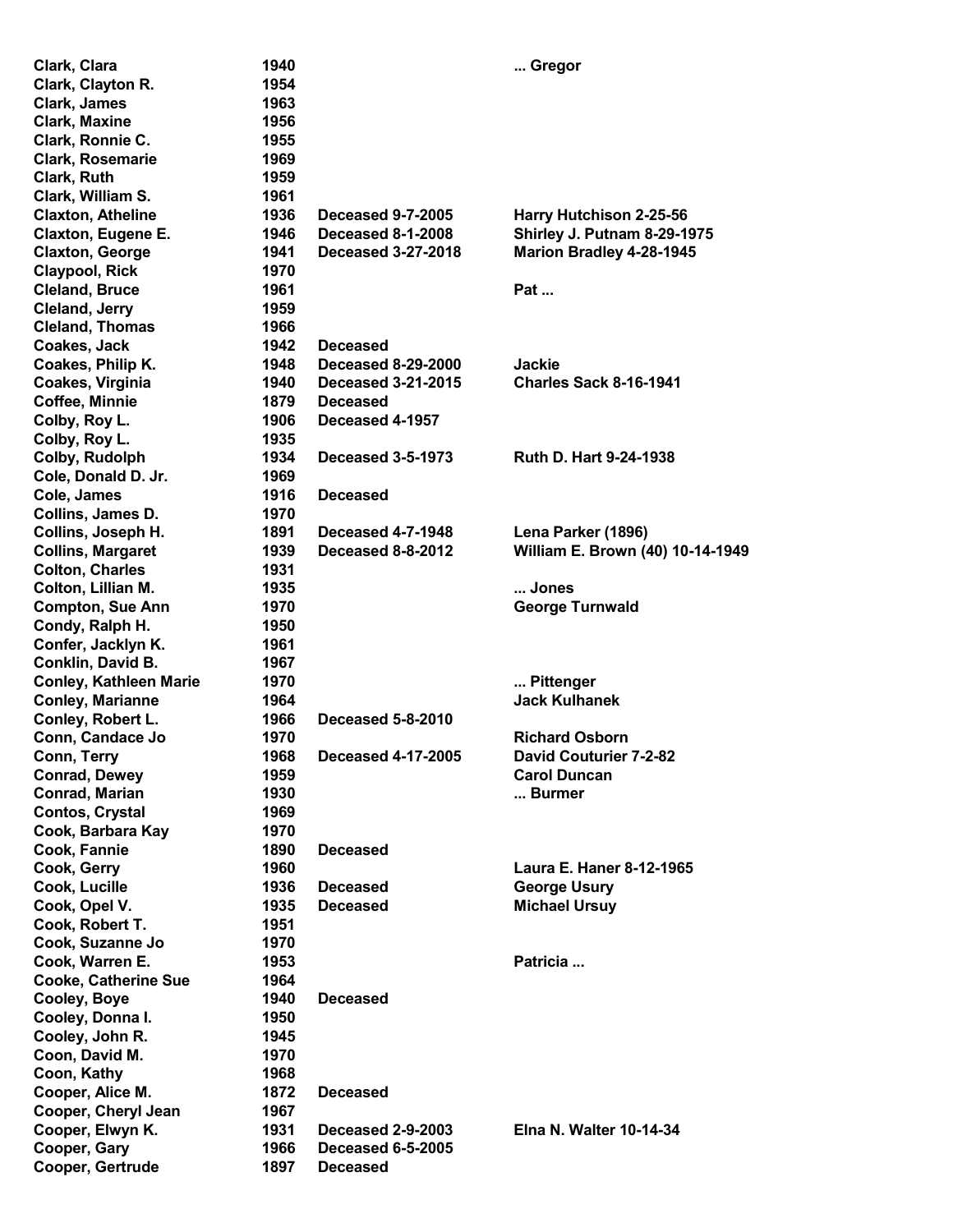| Cooper, Richard E.           | 1953 | <b>Deceased 10-8-2015</b> | Donna Solomon 1-25-1954          |
|------------------------------|------|---------------------------|----------------------------------|
| Copes, Delores L.            | 1945 | <b>Deceased 2-21-2006</b> | James B. Hafelein; Carl E. Bard  |
| Copes, Rene J.               | 1949 |                           | Mary                             |
| Cornell, Dana                | 1911 | <b>Deceased 1-21-1969</b> | Vivian Bilhimer (12)             |
| <b>Cornell, Francis</b>      | 1916 | <b>Deceased 1-21-1969</b> |                                  |
| Cornell, Theo A.             | 1911 | <b>Deceased</b>           |                                  |
| Cornford, Eileen             | 1933 | <b>Deceased 9-10-2013</b> | <b>Martin Brown 12-7-1941</b>    |
| Cornford, Howard W.          | 1928 | <b>Deceased 9-15-1997</b> | <b>Esther Crandell 1933</b>      |
| Corrin, Dorcas               | 1928 |                           | <b>John Grebb</b>                |
| Coryell, Mildred             | 1932 | <b>Deceased 5-19-2009</b> | <b>Edmund Bowen 6-27-32</b>      |
| Countryman, Georgia          | 1874 | <b>Deceased</b>           |                                  |
| Coutts, Joan                 | 1948 |                           | <b>Gordon E. Grant 6-14-1952</b> |
|                              | 1947 | Deceased 1982             |                                  |
| <b>Coutts, Martin S.</b>     |      |                           |                                  |
| <b>Cozadd, Donald</b>        | 1927 |                           |                                  |
| Craig, Orrie                 | 1903 | <b>Deceased</b>           |                                  |
| Cram, Thomas                 | 1966 |                           |                                  |
| <b>Cramer, Herb</b>          | 1968 | <b>Deceased 2-12-2012</b> | <b>Roxane Witt 7-2-1977</b>      |
| <b>Cramer, Judith Arlene</b> | 1970 |                           | <b>Rod Crawford</b>              |
| <b>Cramner, Bonnie Lou</b>   | 1967 |                           |                                  |
| <b>Cramner, Connie</b>       | 1964 |                           | Richard Wilson 3-20-1964         |
| <b>Crandell, Ellen</b>       | 1926 |                           |                                  |
| <b>Crane, Genevieve</b>      | 1922 | <b>Deceased 4-21-1977</b> | Harold Serr (21) 9-11-1926       |
| Crane, Harold                | 1909 | <b>Deceased</b>           |                                  |
| Crane, Helen                 | 1921 | <b>Deceased</b>           | Robert Campbell 6-21-1930        |
| Crane, Lois                  | 1924 | <b>Deceased</b>           |                                  |
| <b>Crawford, Jo Marie</b>    | 1963 |                           | <b>Kenneth Marks</b>             |
| Crawford, Norma              | 1960 |                           | Mott                             |
| <b>Crawford, Rodney</b>      | 1966 |                           |                                  |
| Cross, Joseph E.             | 1964 |                           |                                  |
| Crowe, Charles W.            | 1953 | <b>Deceased 5-24-1997</b> | Clara Thompson 10-11-1958        |
| Crowe, Joan Leah             | 1944 | <b>Deceased 10-5-1998</b> | James R. Knox 10-18-1947         |
| Crowe, Maxine B.             | 1946 | <b>Deceased 9-4-2005</b>  | <b>Gene Claxton</b>              |
| Crumb, William               | 1932 |                           |                                  |
| <b>Cummings, Beverly</b>     | 1964 |                           |                                  |
| <b>Cummings, Bill</b>        | 1967 |                           |                                  |
| <b>Cummings, Daniel</b>      | 1966 |                           |                                  |
| <b>Cummings, Edgar</b>       | 1941 |                           |                                  |
|                              |      |                           |                                  |
| <b>Cummings, Fred Arthur</b> | 1969 |                           |                                  |
| <b>Cummings, Helen</b>       | 1950 |                           | Robert Lee Lynch 7-4-57          |
| Cummings, Herb A.            | 1947 |                           |                                  |
| Cummings, John               | 1968 |                           |                                  |
| Cummings, Lela M.            | 1953 | <b>Deceased 5-24-2014</b> | <b>Stanley Hunt 9-19-1953</b>    |
| Cummings, Linda              | 1965 | <b>Deceased</b>           |                                  |
| <b>Cummings, Mary Ann</b>    | 1957 |                           | Sutphen                          |
| <b>Cummings, Robert</b>      | 1963 |                           |                                  |
| <b>Cummings, Seth B.</b>     | 1949 |                           |                                  |
| Currie, Glen                 | 1936 | <b>Deceased 6-9-1978</b>  | <b>Joyce Kennedy</b>             |
| Currie, Mary Jane            | 1942 | <b>Deceased 12-5-1998</b> | <b>James Cooley</b>              |
| Currie, Philip G.            | 1967 |                           | <b>Kathy Kuchar</b>              |
| Currie, Sandra K.            | 1962 |                           | Gary Braley 6-13-64; Ray Crews   |
| <b>Currier, Edward</b>       | 1894 | <b>Deceased</b>           |                                  |
| Cutshaw, Stella              | 1950 |                           | <b>William A. Russell</b>        |
| Dailey, Dennis               | 1964 |                           |                                  |
| Dailey, Ford                 | 1966 |                           |                                  |
| Dallas, Frank A.             | 1934 |                           |                                  |
| Dallas, Ruby E.              | 1935 | Deceased 6-26-09          | Matechek                         |
| Dallas, Ted E.               | 1970 |                           |                                  |
| Darling, Craig R.            | 1970 |                           |                                  |
| Darling, Marcia Kay          | 1969 |                           |                                  |
| Darling, Sue Ann             | 1969 |                           |                                  |
|                              |      |                           |                                  |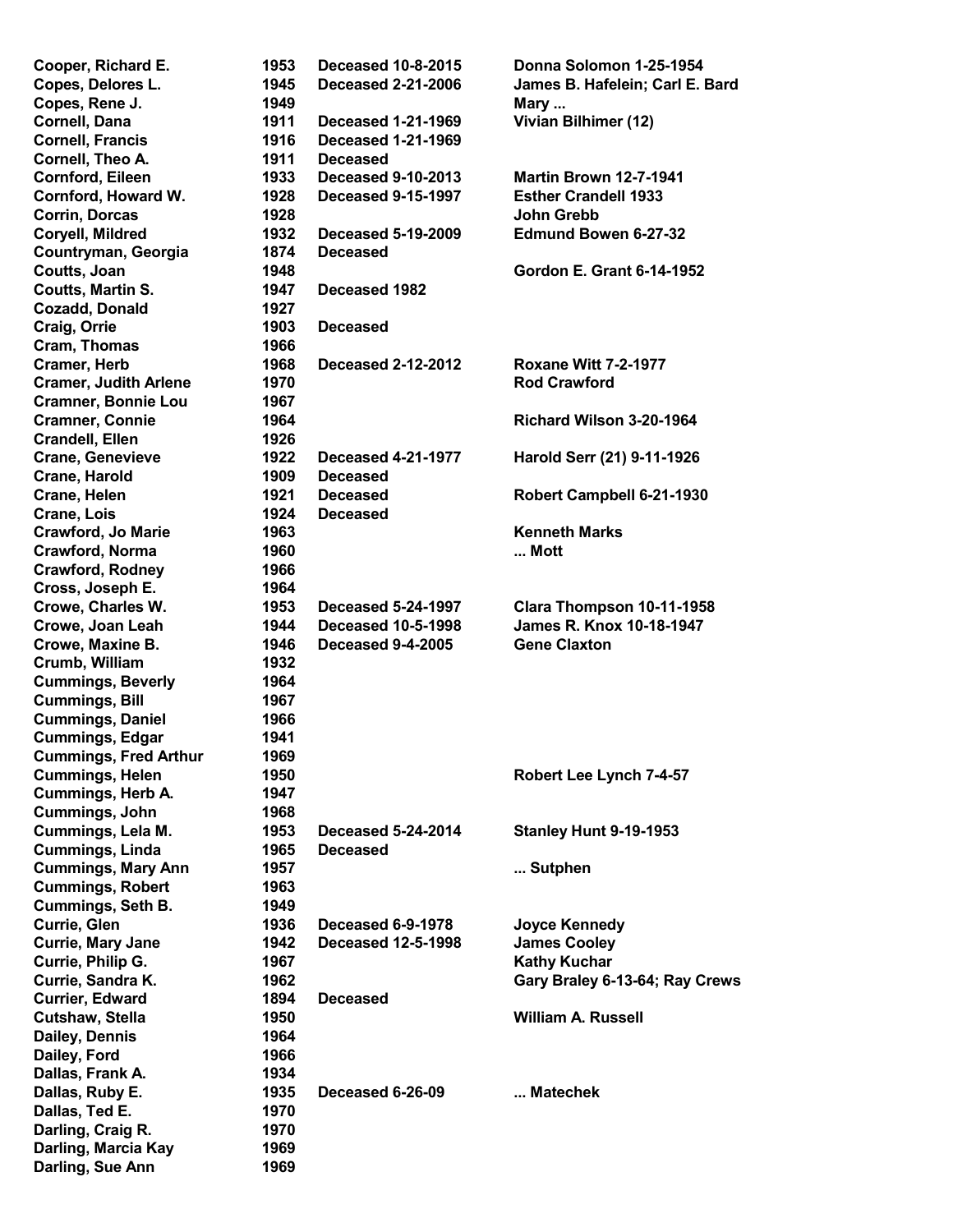| Darnell, Barbara               | 1970 |                            |                                    |
|--------------------------------|------|----------------------------|------------------------------------|
| Darnell, Jack                  | 1970 |                            |                                    |
| Darnell, Robert                | 1964 |                            |                                    |
| Darnell, Sharon E.             | 1967 |                            |                                    |
| <b>Darnell, William Albert</b> | 1967 |                            |                                    |
| David, Mildred L.              | 1964 |                            | <b>Dar Parks</b>                   |
| David, Nancy                   | 1966 |                            |                                    |
| Davis, Dee                     | 1957 |                            |                                    |
| Davis, Donald DuWayne          | 1969 |                            |                                    |
| Davis, Florence                | 1931 |                            | <b>Clifford C. Mallery</b>         |
| Davis, George W.               | 1947 | <b>Deceased 2-8-2008</b>   | Barbara K. Worthington 8-23-1953   |
| Davis, George W.               | 1955 |                            |                                    |
| Davis, Gertrude A.             | 1942 | <b>Deceased 7-4-2014</b>   | Louis Zwolensky 7-27-1946          |
| Davis, Kenneth J.              | 1951 |                            |                                    |
| Davis, Orval R.                | 1935 |                            | Dorothy Schultz (36)               |
| Davis, Sharon                  | 1957 |                            | Bramer                             |
| Dawson, Iola G.                | 1933 | <b>Deceased 2-3-1999</b>   | <b>Arthur Elliott; Cecil Palin</b> |
| Dean, John Edward              | 1969 |                            |                                    |
| Decker, Danny Jay              | 1970 |                            |                                    |
| Dee, Dorothy                   | 1923 | <b>Deceased</b>            | Pardonnet                          |
| Dee, Helen                     | 1922 | <b>Deceased</b>            |                                    |
| DeFrenn, Ruby                  | 1922 | <b>Deceased</b>            | <b>Bruce Smelser 9-3-1932</b>      |
| Delamater, Walter              | 1942 | <b>Deceased</b>            |                                    |
| Delaney, Joyce                 | 1968 |                            |                                    |
| Delavern, Catherine            | 1957 |                            | <b>Larry Pattengill</b>            |
| Delecki, Marlene Francis       | 1964 |                            | Good                               |
| Dell, Mina                     | 1903 | <b>Deceased</b>            |                                    |
| DeLong, Carol                  | 1959 |                            |                                    |
| DeLong, Janet                  | 1958 | <b>Deceased 5-9-2018</b>   | Herbert L. Confer 6-13-1959        |
| Dennis, Ethel                  | 1932 |                            |                                    |
| Dennis, Kathleen               | 1968 |                            |                                    |
| Dennis, Mark Edward            | 1969 |                            |                                    |
| Dennis, Philip R.              | 1962 |                            | <b>Mary Meier</b>                  |
| Dennis, Raymond D.             | 1936 | <b>Deceased 7-30-1992</b>  | Ada Marie                          |
| Dent, Roseann                  | 1966 |                            |                                    |
| Depotty, Beatrice M.           | 1919 | <b>Deceased</b>            |                                    |
| Derham, Alvaretta              | 1894 | <b>Deceased 5-7-1949</b>   | John Buck                          |
| Derham, Mae                    | 1892 |                            |                                    |
|                                |      | Deceased 1-9-1964          | John Robert Kelly                  |
| Derham, Ray                    | 1906 | <b>Deceased 11-27-1957</b> | <b>Reva Treadwell</b>              |
| Derr, Betty V.                 | 1937 | <b>Deceased 2-16-2007</b>  | Donald B. Carpenter (36) 1-30-1943 |
| Derr, Eugene W.                | 1942 |                            | <b>Betty Humbert</b>               |
| Derr, Isaac O.                 | 1891 | <b>Deceased</b>            |                                    |
| <b>DeSantis, Rick</b>          | 1968 |                            | Rosie                              |
| <b>DeSantis, Thomas</b>        | 1963 |                            | Sandy                              |
| Desborough, Delma R.           | 1918 | <b>Deceased 10-13-1980</b> | <b>Clyde Stanhope</b>              |
| Devereaux, Evelyn              | 1948 |                            | Richard Ziehm 2-1-1953             |
| Devereaux, Lois Aileen         | 1943 | <b>Deceased 6-27-2010</b>  | <b>Harvey Schweitzer</b>           |
| Deyo, Nina                     | 1902 | <b>Deceased</b>            | Frank McBride (01) 6-24-1909       |
| Diamond, David                 | 1965 |                            |                                    |
| <b>Diamond, Florence</b>       | 1939 | <b>Deceased</b>            |                                    |
| Diamond, Helen                 | 1941 | <b>Deceased</b>            |                                    |
| Diamond, Herbert C.            | 1945 | <b>Deceased</b>            |                                    |
| Diamond, Ruth                  | 1938 |                            |                                    |
| Diffin, Constance              | 1965 |                            | Ciarlino                           |
| Diffin, Diane Fay              | 1969 |                            |                                    |
| Diffin, Jack                   | 1970 |                            |                                    |
| Dixon, Bonnieslee              | 1964 |                            |                                    |
| Dixon, Esther M.               | 1944 | <b>Deceased 6-5-2000</b>   | <b>George Surik 10-22-1949</b>     |
| Dixon, Kathryn                 | 1946 | <b>Deceased 12-23-2013</b> | Cummings                           |
| Doane, Charles W.              | 1893 | <b>Deceased</b>            |                                    |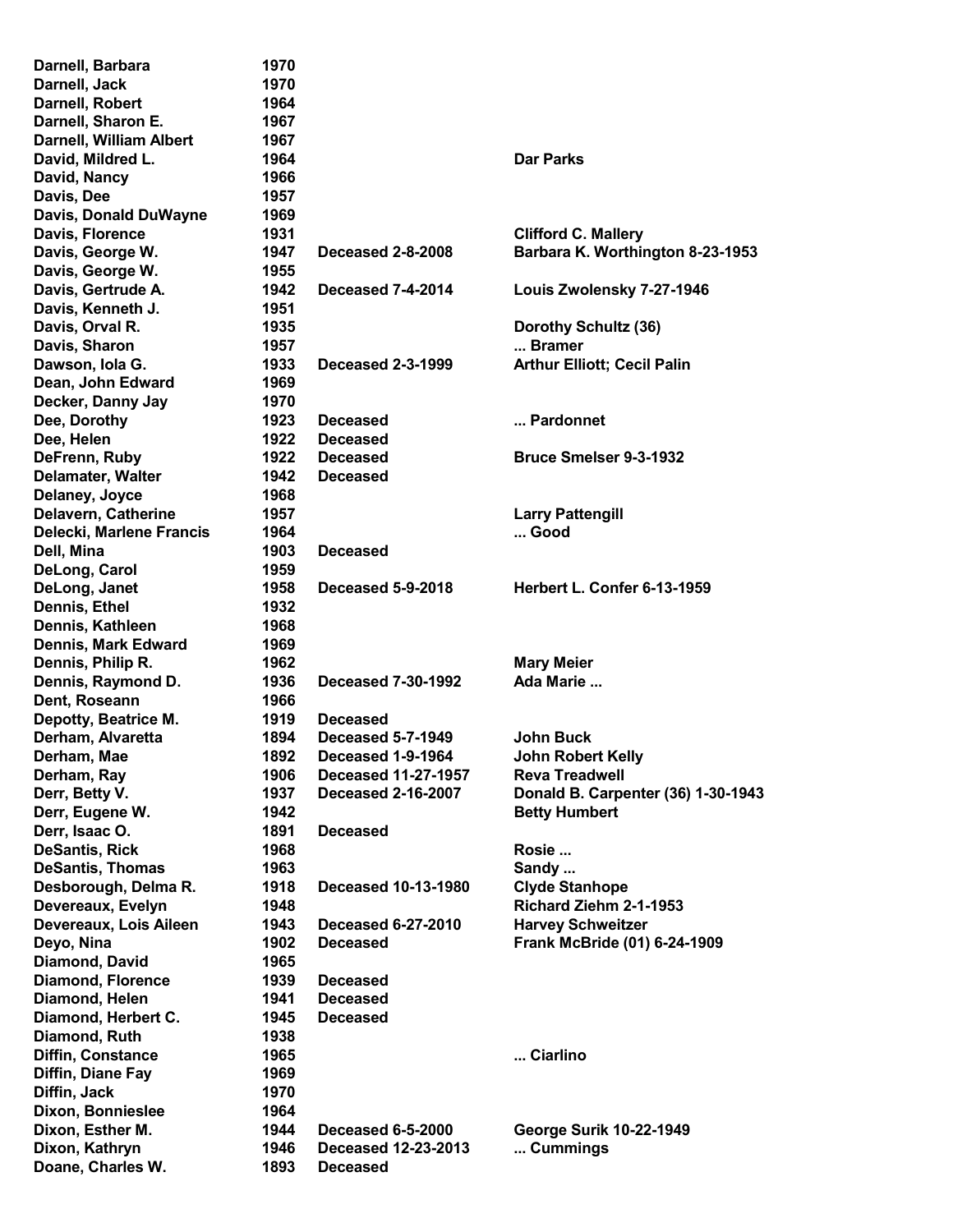| Doane, Elizabeth                          | 1927         | <b>Deceased 1-20-2003</b>                               | <b>James Eva</b>                            |
|-------------------------------------------|--------------|---------------------------------------------------------|---------------------------------------------|
| Doane, Ella                               | 1922         | <b>Deceased</b>                                         |                                             |
| Doane, Mattie                             | 1891         | <b>Deceased</b>                                         |                                             |
| Doane, Mildred                            | 1920         | <b>Deceased</b>                                         |                                             |
| Dobovsky, James J.                        | 1936         |                                                         |                                             |
| Dombrowski, Dianne                        | 1966         |                                                         |                                             |
| Donahue, Hartley J.                       | 1958         |                                                         | Rutheve                                     |
| Donahue, Patricia                         | 1961         |                                                         | <b>Donald Mielcarek</b>                     |
| Doneth, John                              | 1966         |                                                         |                                             |
| Doneth, Michael George                    | 1969         |                                                         |                                             |
| Dore, Karen                               | 1964         |                                                         | Lazell                                      |
| Dragoo, Arthur                            | 1936         | <b>Deceased</b>                                         |                                             |
| Drake, Nelly                              | 1897         | <b>Deceased</b>                                         |                                             |
| <b>Drennan, Frances</b>                   | 1940         | <b>Deceased</b>                                         | <b>Ralph Wolfin</b>                         |
| Driscoll, Edith                           | 1905         | <b>Deceased</b>                                         |                                             |
| Driscoll, Isabelle                        | 1914         | <b>Deceased</b>                                         |                                             |
| <b>Driscoll, Katherine</b>                | 1903         | <b>Deceased</b>                                         |                                             |
| Dubovsky, Carl T.                         | 1937         |                                                         |                                             |
| Dubovsky, Stephen W.                      | 1935         | <b>Deceased</b>                                         |                                             |
| Dudeck, Martha                            | 1926         |                                                         | <b>Howard Dennison</b>                      |
| Duffey, Irene                             | 1916         | <b>Deceased</b>                                         | <b>Sidney Dowling</b>                       |
| Duffey, Murl A.                           | 1925         | <b>Deceased 9-12-1989</b>                               | <b>Mildred Cummings 3-21-1929</b>           |
| Duguid, Dan                               | 1968         |                                                         |                                             |
| Duguid, Mary Ann                          | 1969         |                                                         | Moore                                       |
| Duncan, Arloa                             | 1936         | <b>Deceased 5-11-2011</b>                               | <b>Merle Bickford</b>                       |
| Duncan, Audrey J.                         | 1956         | <b>Deceased 6-13-2013</b>                               | Lyle R. Maudlin 8-4-1957                    |
| Duncan, Carol                             | 1960         | <b>Deceased</b>                                         | <b>Dewey Conrad</b>                         |
| Duncan, Garnette B.                       | 1935         | Deceased 1-5-2008                                       | Allen G. Kimble (33) 3-17-1940              |
| Duncan, LaVern                            | 1963         | <b>Deceased</b>                                         |                                             |
| Duncan, Wanda                             | 1960         | <b>Deceased 6-30-2017</b>                               | <b>Roger Voorhies</b>                       |
| Dunham, George                            | 1963         | <b>Deceased</b>                                         |                                             |
| Dunkin, Ricky                             | 1970         | <b>Deceased 9-15-2012</b>                               | <b>Denise Saunders 6-9-1973</b>             |
| Dunkin, Tim                               | 1967         | <b>Deceased 8-27-2016</b>                               | Linda                                       |
| Durham, Jean                              | 1931         | <b>Deceased 6-12-1995</b>                               | A. Ward Wood                                |
| Durham, Roy                               | 1901         | <b>Deceased</b>                                         | Lena                                        |
| Dutcher, Arlene G.                        | 1961         |                                                         | <b>Charles Henderson</b>                    |
| Dutcher, Bob                              | 1957         |                                                         | <b>Shirley Banda</b>                        |
| Dutcher, Dave                             | 1964         |                                                         |                                             |
| <b>Dutcher, Donald Guy</b>                | 1929         | <b>Deceased 6-30-1968</b>                               | Florence R. Allen (31) 4-7-1934             |
| Dutcher, Dorothy                          | 1931         | <b>Deceased 9-29-1998</b>                               | Harvey Chamberlin (31) 2-21-1937            |
| Dutcher, Gail                             | 1966         |                                                         |                                             |
| Dutcher, Gerald                           | 1967         |                                                         | Linda Sue Ford (69)                         |
| Dutcher, Harvey R.                        | 1956         | <b>Deceased 2-3-1992</b>                                | Karen Dooley 1960; Candace Karnes 8-13-1985 |
| Dutcher, Ilo                              | 1930         |                                                         | <b>William Adams</b>                        |
| Dutcher, Jean                             | 1963         |                                                         | Sedrick                                     |
| Dutcher, Nancy                            | 1959         |                                                         | Atkins                                      |
| Dutcher, Robert R.<br>Dutcher, Roberta J. | 1934<br>1962 | <b>Deceased 11-30-1976</b><br><b>Deceased 12-1-1966</b> |                                             |
| Dvorak, Frank                             | 1950         |                                                         | Thomas Carmody 4-24-1965<br>Lillian         |
| Dvorak, Janeen Ann                        | 1969         |                                                         |                                             |
| Eckerle, Karl                             | 1964         |                                                         | Christine                                   |
| Eckerle, Lynn Susan                       | 1969         |                                                         |                                             |
| <b>Eckerly, Keith</b>                     | 1965         |                                                         |                                             |
| Eckler, Mary Jo                           | 1968         |                                                         |                                             |
| <b>Edwards, Arlie</b>                     | 1943         | <b>Deceased 1-19-2008</b>                               | Rosemary Bott 6-29-1946                     |
| Edwards, Jane                             | 1968         |                                                         |                                             |
| <b>Edwards, Junior</b>                    | 1942         | <b>Deceased</b>                                         |                                             |
| <b>Eggert, Delbert</b>                    | 1964         |                                                         | Barbara Jeanne Decker 9-16-1967             |
| Eggert, Forest E.                         | 1961         |                                                         | Jan                                         |
| Eilber, Gertrude                          | 1916         | <b>Deceased</b>                                         |                                             |
|                                           |              |                                                         |                                             |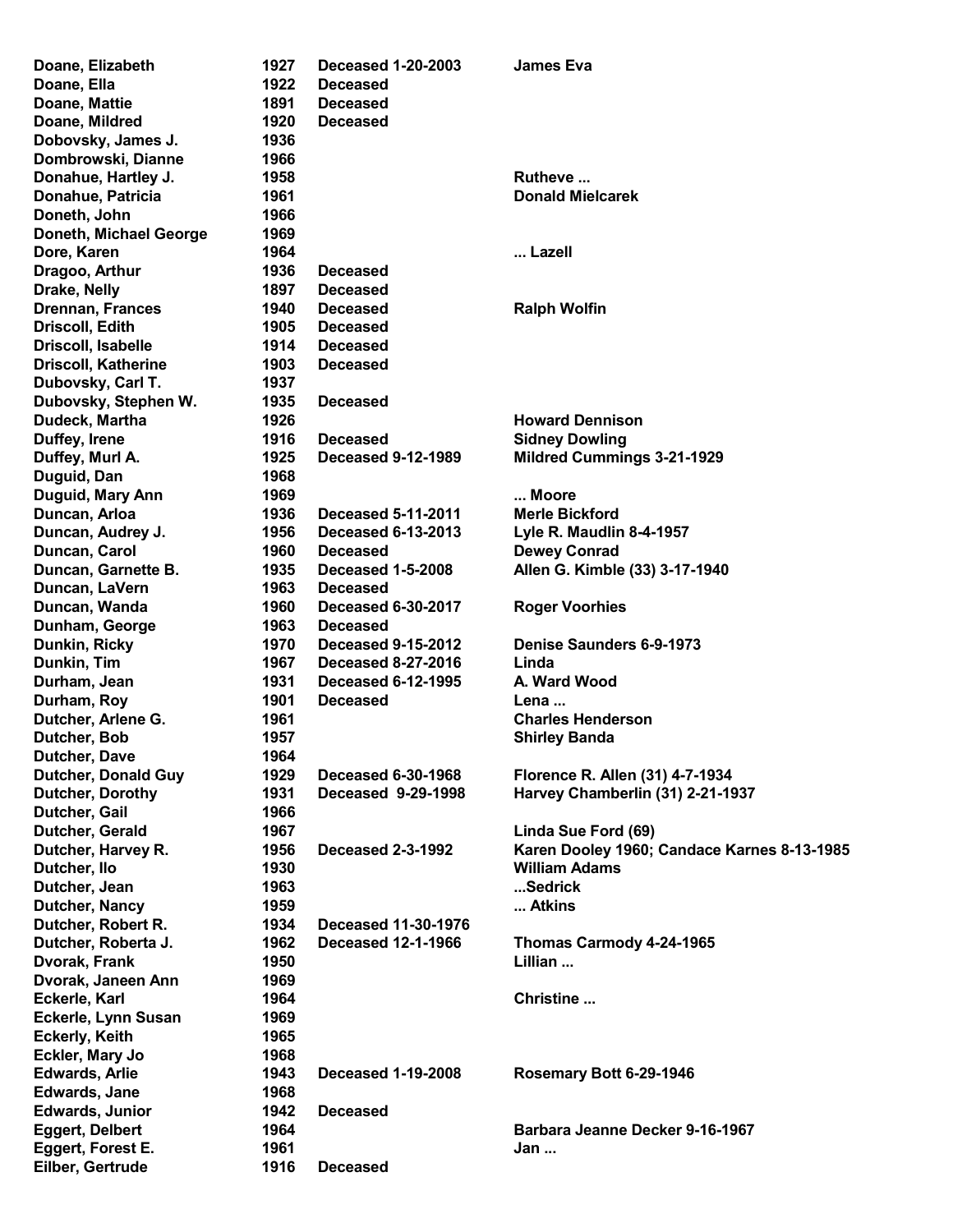| <b>Eldred, Herbert</b>         | 1922 | <b>Deceased</b>            |                                         |
|--------------------------------|------|----------------------------|-----------------------------------------|
| <b>Eldridge, Bonnie</b>        | 1959 | <b>Deceased 5-21-1980</b>  | <b>Ronald Perry 7-27-1974</b>           |
| <b>Eldridge, Don</b>           | 1959 | <b>Deceased 11-7-2016</b>  |                                         |
| Eldridge, Richard              | 1964 |                            | Patricia Losee 10-2-1965                |
| Eldridge, Rodney               | 1965 |                            | <b>Carla Sergeant</b>                   |
| <b>Elkins, Alice</b>           | 1940 | <b>Deceased</b>            | <b>Eugene Langdon</b>                   |
| Elkins, Amber A.               | 1939 | Deceased 5-26-2006         | Oliver J. Weber 11-25-54                |
| Elkins, Asa                    | 1930 | <b>Deceased 8-19-2001</b>  | Alma Schulz 11-21-40                    |
| <b>Elkins, Audrey</b>          | 1924 | <b>Deceased</b>            | Wetherbee                               |
| <b>Elkins, Claudia</b>         | 1960 |                            | Frank Serbus (60)                       |
| <b>Elkins, Donald</b>          | 1965 | <b>Deceased 3-29-2010</b>  |                                         |
| Elkins, E. Keith               | 1954 |                            | Kay                                     |
|                                | 1928 | <b>Deceased 8-5-1972</b>   |                                         |
| Elkins, Edward F.              |      |                            | <b>Marian Ellen Noe (28) 4-6-1935</b>   |
| <b>Elkins, Gladys</b>          | 1942 | <b>Deceased 8-10-2015</b>  | John Prout 1942; Donald Vibbert 9-14-47 |
| Elkins, John M.                | 1937 | <b>Deceased 1-7-2006</b>   | Pauline Melvin 8-21-40                  |
| Elkins, Marvin O.              | 1936 | Deceased 11-15-44 WWII     |                                         |
| Elkins, Max                    | 1940 | <b>Deceased 6-16-1976</b>  | Vivian Fitzgerald (40) 10-21-1950       |
| Elkins, Max R.                 | 1963 |                            | Peggy                                   |
| <b>Elkins, Mildred</b>         | 1936 | <b>Deceased 6-25-2005</b>  | Earl H. Langdon                         |
| <b>Elkins, Patricia</b>        | 1958 |                            | <b>Duane Taylor</b>                     |
| Elkins, Robert M.              | 1956 |                            |                                         |
| <b>Elkins, Rose</b>            | 1970 |                            |                                         |
| <b>Elkins, Shirley</b>         | 1962 |                            | Langdon                                 |
| <b>Elliott, Dick</b>           | 1959 |                            |                                         |
| <b>Elliott, Laurie</b>         | 1970 |                            |                                         |
| <b>Elliott, Thomas</b>         | 1967 |                            |                                         |
| Ellis, Barbara J.              | 1944 |                            | Earl "Pink" Schooley 7-27-46            |
| Ellis, Darlene                 | 1970 |                            |                                         |
| Ellis, George                  | 1940 |                            |                                         |
| Ellis, Jack E.                 | 1936 |                            |                                         |
| Ellis, Keith A.                | 1949 |                            |                                         |
|                                | 1950 |                            |                                         |
| Ellis, Laurae                  |      |                            | Don Rumrill (48); Gene Brown (48)       |
| Ellis, Lippert M.              | 1943 | <b>Deceased</b>            |                                         |
| Ellsworth, Eugene              | 1962 | <b>Deceased 10-7-2019</b>  | <b>Marion Matechek</b>                  |
| <b>Empie, Elmer</b>            | 1907 | <b>Deceased 3-19-1963</b>  |                                         |
| English, Dennis L.             | 1970 |                            |                                         |
| Enos, Frank L.                 | 1956 |                            | <b>Carol I. Brott</b>                   |
| Enos, Glenna J.                | 1952 | <b>Deceased 4-1-2019</b>   | <b>Donald Mankey</b>                    |
| Epley, Linda                   | 1964 |                            | <b>Robert Kral</b>                      |
| Esch, Linda Rae                | 1967 |                            |                                         |
| Etschmann, Elva                | 1879 | <b>Deceased</b>            |                                         |
| <b>Euvard, Linda Mary</b>      | 1970 |                            | <b>Robert Florinki</b>                  |
| <b>Euvard, Matthew</b>         | 1968 |                            |                                         |
| Eva, Dolores                   | 1950 | <b>Deceased 2-12-2020</b>  | Shaft                                   |
| Eva, Donna J.                  | 1952 | <b>Deceased</b>            | <b>Kenneth Hagan</b>                    |
| Eva, Gary D.                   | 1956 |                            | Pauline Moats (60)                      |
| Eva, Joan                      | 1948 |                            | <b>William Natzke</b>                   |
| Eva, La Verne                  | 1922 | <b>Deceased</b>            |                                         |
| Eva, Margaret L.               | 1949 |                            | <b>Allen Jose</b>                       |
| <b>Evans, David John</b>       | 1895 | <b>Deceased</b>            |                                         |
| Evans, Evan L.                 | 1891 | <b>Deceased</b>            |                                         |
| Evans, Rachel                  | 1891 | <b>Deceased</b>            | <b>Burton Crandall</b>                  |
|                                | 1955 |                            |                                         |
| Evans, Theodore J.             |      |                            |                                         |
| Eveleth, Beth Jean             | 1929 |                            | Polocek                                 |
| Eveleth, Burr D. Jr.           | 1933 | Deceased 2002              | Lillian Ogle 7-15-39                    |
| Eveleth, Carol                 | 1926 | <b>Deceased 8-29-1933</b>  |                                         |
| <b>Eveleth, Daniel William</b> | 1970 |                            |                                         |
| Eveleth, Doris E.              | 1919 | <b>Deceased</b>            | Luke                                    |
| <b>Eveleth, Douglas</b>        | 1958 | <b>Deceased 2-2-2015</b>   | Tress                                   |
| Eveleth, Erwin Jr.             | 1908 | <b>Deceased 10-28-1949</b> |                                         |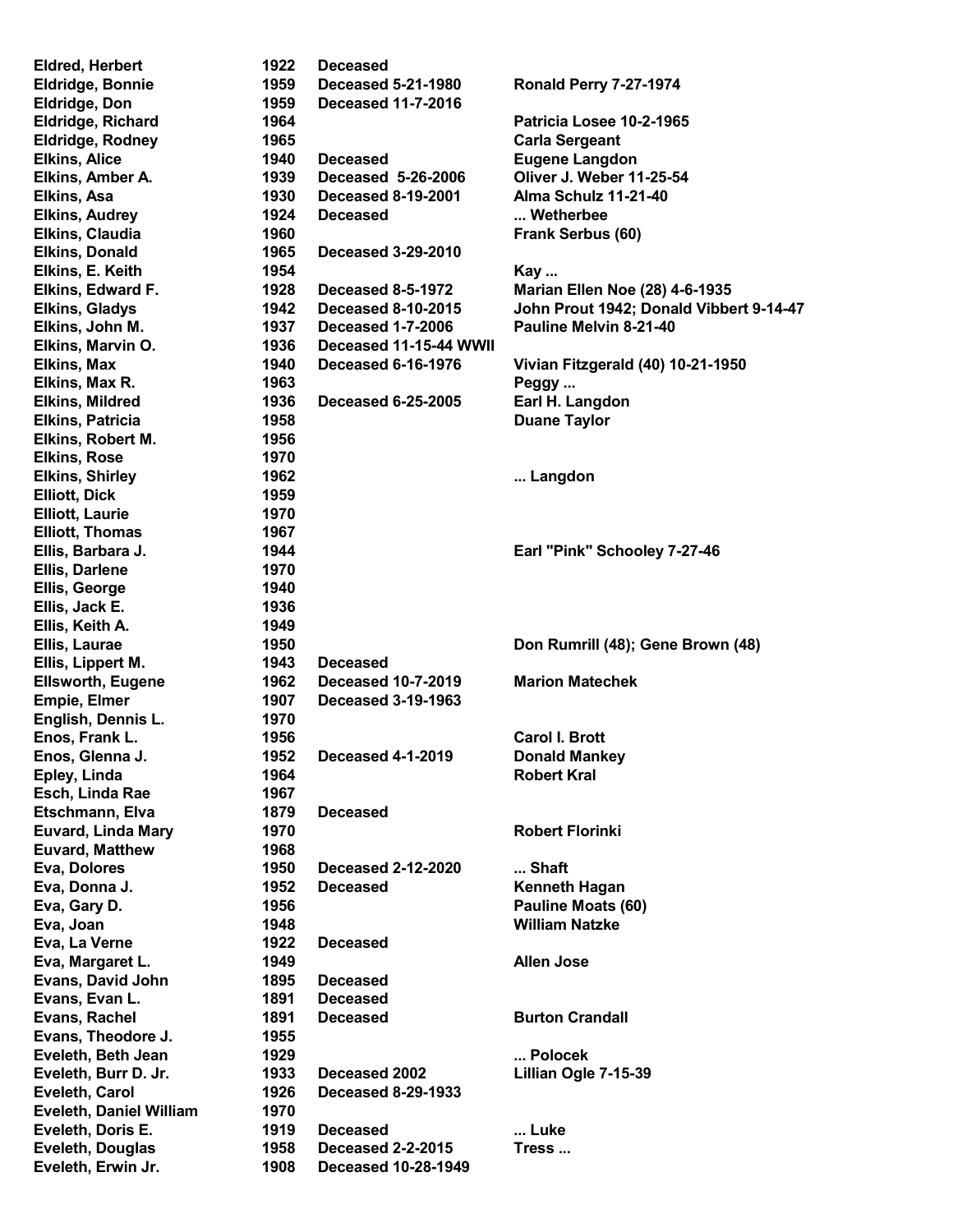| Eveleth, Grace                   | 1920 | <b>Deceased 2-5-1986</b>   | George Crowe 7-5-1924                  |
|----------------------------------|------|----------------------------|----------------------------------------|
| Eveleth, Grace E.                | 1892 | Deceased 1894              |                                        |
| Eveleth, Joe                     | 1935 | Deceased 1985              | Millicent                              |
| Eveleth, John                    | 1935 |                            |                                        |
| Eveleth, Juanita                 | 1926 |                            | <b>Stephen Dolehanty 7-6-1931</b>      |
| Eveleth, Laura                   | 1920 | <b>Deceased</b>            | <b>Lloyd White</b>                     |
| Eveleth, Lizzie                  | 1887 | <b>Deceased</b>            |                                        |
| Eveleth, Lucinda Elaine          | 1964 |                            | <b>Clark Long</b>                      |
| Eveleth, Mary Jean               | 1930 | <b>Deceased 2-23-1990</b>  | Elmer A. Taylor 5-9-1953               |
| Eveleth, Neil                    | 1927 |                            |                                        |
| <b>Eveleth, Nettie</b>           | 1895 | <b>Deceased</b>            |                                        |
| <b>Eveleth, Nettie</b>           | 1932 |                            | <b>Mack McCulloch</b>                  |
| Eveleth, Nina                    | 1896 | <b>Deceased</b>            |                                        |
|                                  | 1921 | Deceased 3-1988            | <b>Edward Eckert</b>                   |
| Eveleth, Nina                    |      |                            |                                        |
| <b>Eveleth, Robert</b>           | 1928 |                            |                                        |
| <b>Eveleth, Thomas Joseph</b>    | 1967 |                            |                                        |
| Eveleth, W. S.                   | 1933 |                            |                                        |
| Everett, Fran                    | 1960 | <b>Deceased 1-25-2019</b>  | Tamara Vyskocil (62); Kathleen Deeds   |
| Exelby, Joanna                   | 1938 |                            |                                        |
| Eyler, Kenneth E. Jr.            | 1970 |                            |                                        |
| Faber, Darla                     | 1961 |                            | <b>Bruce Omholt</b>                    |
| Fair, Glenda                     | 1967 |                            |                                        |
| Farrell, Linda                   | 1964 |                            |                                        |
| Farver, Eugene E.                | 1946 |                            |                                        |
| Farver, Helen                    | 1968 |                            |                                        |
| <b>Fattal, Alice</b>             | 1942 |                            | Carusello                              |
| <b>Fattal, Bud</b>               | 1948 |                            | <b>Mary Casne 11-21-1953</b>           |
| Fattal, Gloria M.                | 1951 |                            | <b>John Michelson</b>                  |
| Fattal, Waheba                   | 1943 | <b>Deceased</b>            | <b>Ben Uchikoshi</b>                   |
| Fedorowicz, Judy                 | 1957 |                            |                                        |
| <b>Fell, Francis</b>             | 1936 |                            | Squires                                |
| Fell, Robert G.                  | 1945 |                            | Mary Lou                               |
| Fernette, Arthur                 | 1938 | <b>Deceased</b>            |                                        |
| Fernette, Catherine M.           | 1941 | <b>Deceased 12-23-1987</b> | <b>Ervin F. Beich 7-9-1943</b>         |
| Fernette, Charles M.             | 1954 |                            |                                        |
| <b>Fernette, Dorothy</b>         | 1947 |                            |                                        |
|                                  |      |                            | <b>John Thiele</b>                     |
| <b>Fernette, Janie Frances</b>   | 1969 |                            |                                        |
| Fernette, Lawrence A.            | 1939 | Deceased 6-2-1962          | <b>Ruth</b>                            |
| <b>Fernette, Marguerite</b>      | 1943 |                            |                                        |
| Ferris, Doug                     | 1960 | Deceased 1-2010            | Beth                                   |
| Field, Samuel G.                 | 1891 | <b>Deceased</b>            | <b>Amy Morrice</b>                     |
| Fields, Joseph                   | 1916 | <b>Deceased</b>            |                                        |
| Fields, Lena M.                  | 1919 | <b>Deceased</b>            |                                        |
| Finerty, David W.                | 1956 |                            |                                        |
| Fink, Asher R.                   | 1929 | Deceased 1978              | <b>Blanche McBride (29) 12-30-1933</b> |
| Fink, James A.                   | 1959 |                            |                                        |
| Fink, Jeff                       | 1961 |                            |                                        |
| Fink, M. Ione                    | 1933 | <b>Deceased</b>            | <b>George Adelman</b>                  |
| <b>Fink, Patricia Leone</b>      | 1964 |                            | <b>Rodger Grant</b>                    |
| Fink, Priscilla Ione             | 1964 |                            | Wildman                                |
| <b>Fishell, Melvin</b>           | 1948 | <b>Deceased 8-24-2007</b>  | <b>Ann Keeler 10-15-1955</b>           |
| Fisher, Judy                     | 1957 |                            | Karrer                                 |
| Fitnich, Barbara A.              | 1962 |                            |                                        |
| Fitnich, Constance L.            | 1964 |                            |                                        |
| <b>Fitnich, Duane Michael</b>    | 1963 |                            |                                        |
| <b>Fitzgerald, Vivian Elaine</b> | 1940 |                            | Max Elkins (40) 10-21-1950             |
| <b>Fitzpatrick, Dorothy</b>      | 1936 |                            | Krouse                                 |
| <b>Fitzpatrick, James</b>        | 1939 | <b>Deceased</b>            |                                        |
| Flagg, Alfred                    | 1961 |                            | <b>Rosalie Mead</b>                    |
|                                  | 1967 |                            |                                        |
| Flagg, Diane                     |      |                            |                                        |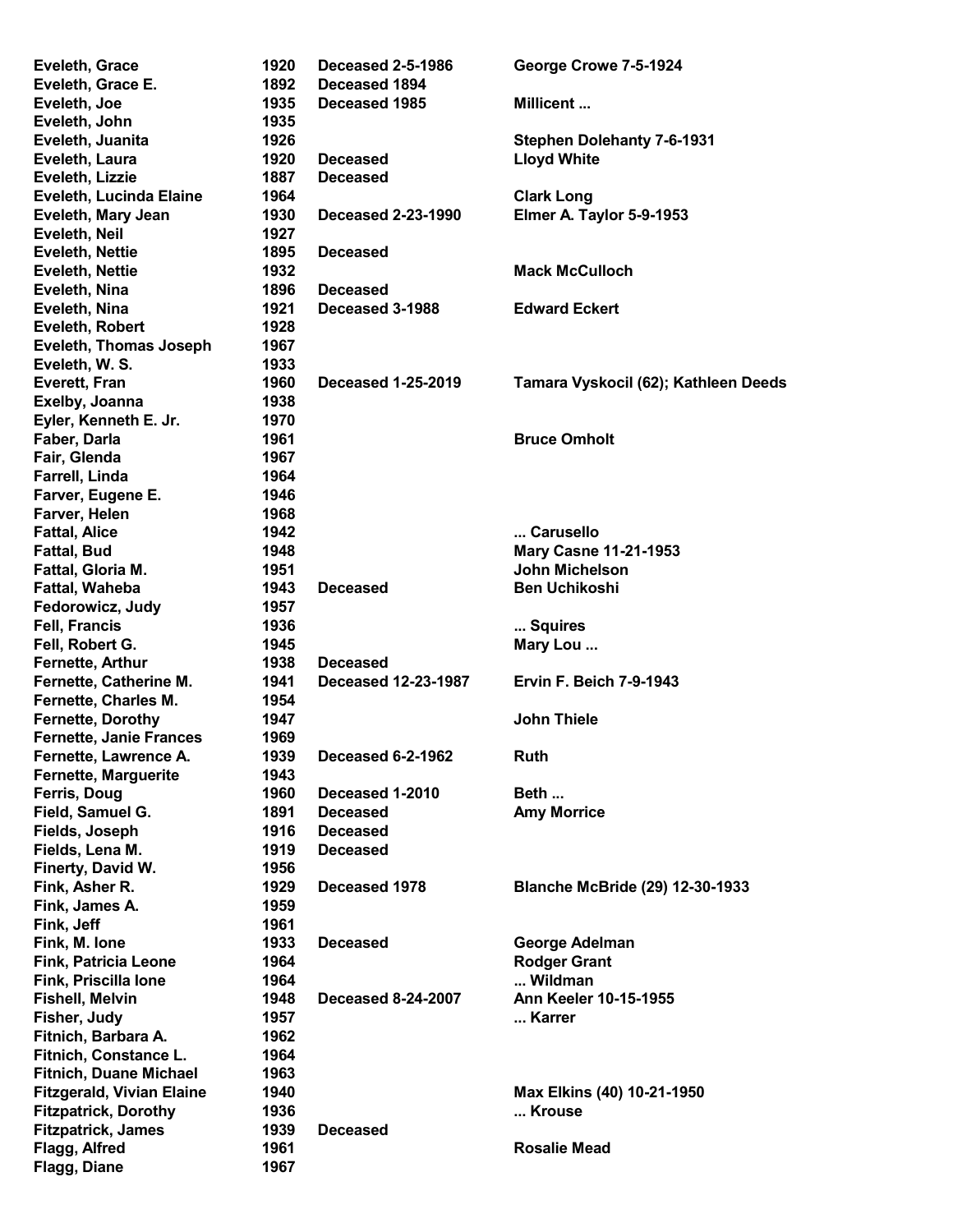| <b>Flagg, Dorothy</b>    | 1963 | <b>Deceased</b>            | Drexler                          |
|--------------------------|------|----------------------------|----------------------------------|
| Flagg, Drenda            | 1965 |                            |                                  |
| Flagg, Larry G.          | 1954 |                            | Jean A.                          |
| Flagg, Michael G.        | 1963 |                            | Nancy                            |
| Flagg, Tom               | 1968 |                            |                                  |
| Florinki, Jane           | 1966 |                            |                                  |
| Florinki, Robert John    | 1970 |                            | <b>Linda Euvard</b>              |
| Flyin, Gary              | 1964 |                            |                                  |
| Flynn, Janet             | 1959 |                            | <b>Edwin Franks 3-28-1964</b>    |
| Flynn, Marie B.          | 1953 |                            | Gerald Taylor (55)               |
| Flynn, Mildred R.        | 1954 |                            | <b>Frank Mentus</b>              |
| Flynn, Patricia J.       | 1955 |                            | <b>Raymond Patrauskas*</b>       |
| Follen, Gloria           | 1948 | <b>Deceased</b>            | <b>Don McNaughton</b>            |
| Follen, Harold L.        | 1951 | <b>Deceased 11-15-2019</b> | Ruth Townsend 2-6-1954           |
| <b>Fookes, Phil</b>      | 1960 |                            |                                  |
| Ford, Linda Sue          | 1969 | <b>Deceased 3-14-2006</b>  | Gerald E. Dutcher (67) 7-19-1969 |
| Ford, Ray                | 1968 |                            |                                  |
| Forster, Glenn M.        | 1930 | Deceased 1989              |                                  |
| Forster, Iris            | 1927 |                            |                                  |
| Foss, Esther             | 1935 | <b>Deceased</b>            | <b>David Otto</b>                |
| <b>Foss, Harriet</b>     | 1938 |                            | <b>Richard Sweeney</b>           |
| Foss, Lena E.            | 1918 | <b>Deceased</b>            |                                  |
| Foss, Marjorie C.        | 1936 | <b>Deceased</b>            | <b>Harold J. Cook</b>            |
| Foster, Gail Joann       | 1970 |                            |                                  |
| Foster, Janet Kay        | 1969 |                            |                                  |
| Francis, Barbara Jean    | 1943 |                            | <b>Elbert Shepard</b>            |
| Francis, Donna           | 1950 |                            | <b>Edward Kviz</b>               |
| Francis, Dorothy L.      | 1946 | <b>Deceased 8-29-2017</b>  | Ken Stewart 6-8-1947             |
| Francis, Jack A.         | 1947 |                            |                                  |
| Francis, William H.      | 1943 | <b>Deceased</b>            | Phillis                          |
| Frank, Ruth              | 1939 |                            | <b>Steve Mitosinka</b>           |
| Frantz, J.D.             | 1970 |                            |                                  |
| Frasier, Mildred         | 1924 | <b>Deceased</b>            |                                  |
| Frazier, Denise L.       | 1970 |                            |                                  |
| Frazier, Inez E.         | 1932 |                            | <b>Russell Fennell</b>           |
| <b>Fredrick, Gary</b>    | 1965 |                            |                                  |
| Freeman, Carol Ann       | 1964 |                            | David A. Crawford 2-26-1966      |
| Freeman, Dennis W.       | 1961 |                            | Sandy                            |
| Freeman, Nancy           | 1968 |                            |                                  |
| Friday, Leroy W.         | 1959 | Deceased 12-18-2007        | <b>Karen F. Davis 2-15-1964</b>  |
| Friday, Sue A.           | 1958 | <b>Deceased 10-30-2003</b> | <b>Gary Binger 10-24-1975</b>    |
| Fromm, Michael Joseph    | 1969 |                            | Pat                              |
| Fromm, Raymond           | 1964 |                            | Patricia                         |
| Fruchey, Clyde           | 1921 | <b>Deceased</b>            | Lula E.                          |
| Fruchey, Doris A.        | 1932 | <b>Deceased 12-4-1933</b>  |                                  |
| <b>Fruchey, Elmer</b>    | 1919 | <b>Deceased</b>            |                                  |
| Fruchey, Keith           | 1962 | <b>Deceased 12-12-2009</b> | Sherry Vogt 6-26-65              |
| Fuja, Marian J.          | 1958 |                            |                                  |
| Fuller, Harold           | 1922 | <b>Deceased</b>            |                                  |
| Fuller, John             | 1964 |                            |                                  |
| Fuoss, Irene V.          | 1946 |                            |                                  |
| <b>Fuoss, James Dale</b> | 1969 |                            |                                  |
| <b>Fuoss, Michael</b>    | 1966 | <b>Deceased 9-11-2009</b>  | Barbara J. Merkel 11-27-1999     |
| <b>Furlong, Loretta</b>  | 1967 |                            | Gary L. Basso 3-11-1967          |
| <b>Furnish, Marion</b>   | 1933 |                            | <b>Kenneth Harris</b>            |
| Furry, Ruth K.           | 1937 | <b>Deceased 1-10-2015</b>  | Clinton Sprague 10-8-1938        |
| Gale, Frank C.           | 1874 | <b>Deceased</b>            |                                  |
| Gale, Joseph             | 1901 | <b>Deceased</b>            |                                  |
| Galloway, Arthur         | 1909 | <b>Deceased 7-13-1982</b>  | Lorna Wildermuth 11-27-1912      |
| Galloway, Cathryn I.     | 1937 |                            |                                  |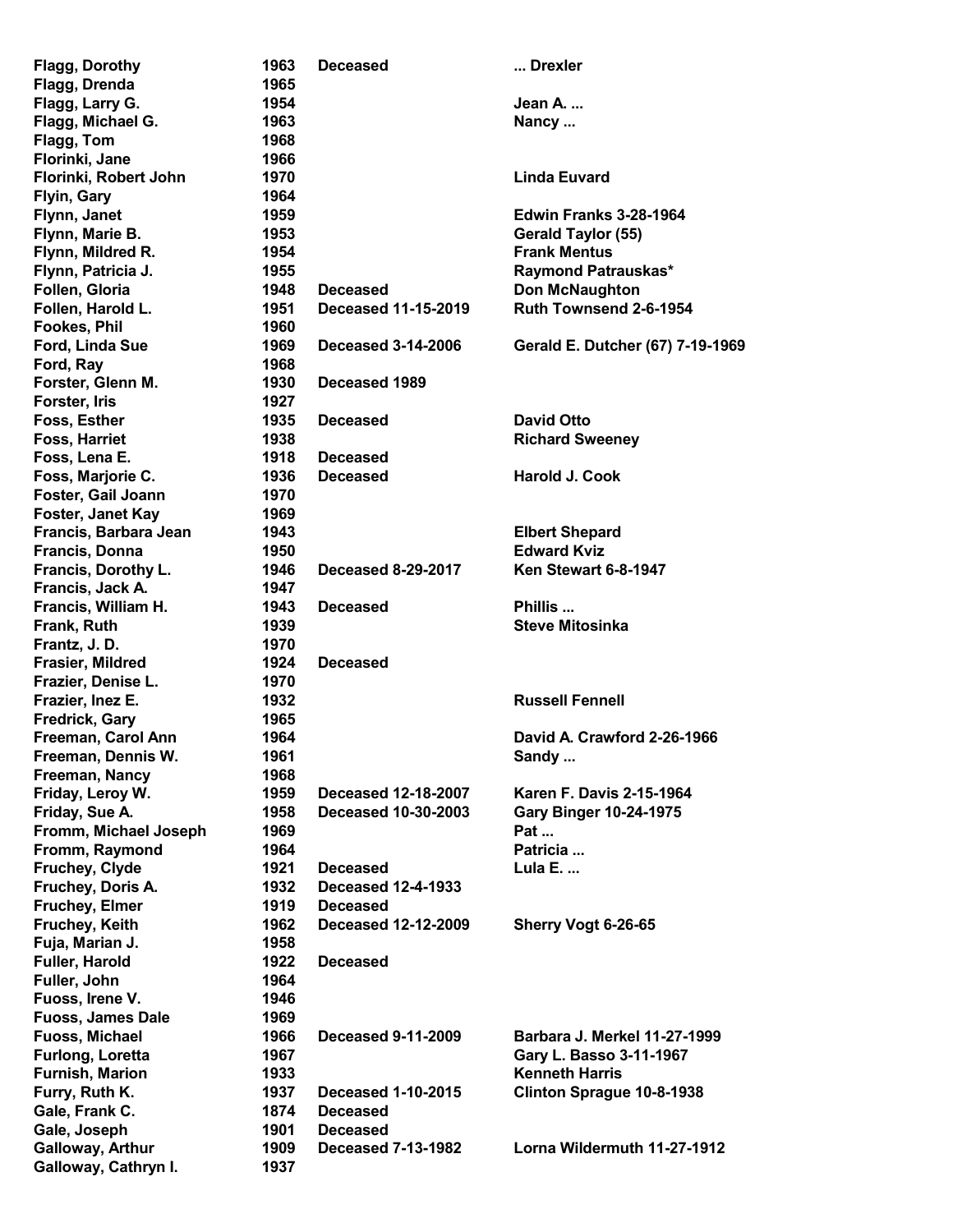| <b>Galloway, Grace</b>         | 1903         | <b>Deceased</b>            |                                     |
|--------------------------------|--------------|----------------------------|-------------------------------------|
| Galloway, Grace P.             | 1943         |                            | <b>George Gill</b>                  |
| Galloway, Lyman C.             | 1913         | Deceased 1964              |                                     |
| Galloway, Patricia             | 1970         |                            |                                     |
| Ganssley, Jeanette I.          | 1956         |                            | Bump                                |
| Ganssley, Luella M.            | 1952         | <b>Deceased 12-5-2003</b>  | Dewey D. Haywood 3-21-59            |
| <b>Ganssley, Minnie</b>        | 1899         | <b>Deceased</b>            |                                     |
| Gardner, Clyde                 | 1935         | Deceased 6-1-2014          | Ruth                                |
| Gardner, Dana Marjorie         | 1969         | <b>Deceased 9-19-2014</b>  | DeVilo Van Houten 12-11-1987        |
| Gardner, Harold                | 1937         | <b>Deceased</b>            |                                     |
| Gardner, Lillian M.            | 1933         |                            |                                     |
| Gasek, Betty J.                | 1955         | <b>Deceased 2-10-2018</b>  | Cary C. Doane 1-16-1960             |
| Gay, Ellen                     | 1950         | <b>Deceased</b>            |                                     |
| Geeck, Hettie L.               | 1934         |                            | Cawthorne                           |
| Geeck, Thurlow                 | 1913         | <b>Deceased</b>            |                                     |
| Geib, Madeline                 | 1939         |                            | Morgan                              |
| Geib, Maurice                  | 1938         |                            |                                     |
| <b>Gellatly, Eugene</b>        | 1942         | <b>Deceased 11-13-1998</b> | Edith  7-1943                       |
| Gellatly, Raymond E.           | 1937         |                            |                                     |
| Geney, Ruth                    | 1921         | <b>Deceased</b>            |                                     |
| Germer, Jack                   | 1931         |                            |                                     |
| Germer, Jim                    | 1931         |                            |                                     |
| Gewirtz, Carole                | 1964         |                            |                                     |
| Gewirtz, Connie                | 1964         |                            | <b>Richard Thornburg</b>            |
| Gibbons, Alice                 | 1907         | <b>Deceased</b>            |                                     |
| Gibbons, Julia J.              | 1907         | <b>Deceased 1-6-1974</b>   | <b>Guy Davidson 1916</b>            |
| Gidley, Philip A.              | 1953         |                            | Judith                              |
| Gilbert, Floyd H.              | 1922         | <b>Deceased 9-14-1979</b>  |                                     |
| Gill, Michael Ralph            | 1969         |                            |                                     |
| Giller, Elaine                 | 1965         | <b>Deceased 5-22-2012</b>  | Gary Coe 1967                       |
| Gilles, Jerry                  | 1947         |                            | Laura                               |
| Gillette, Elizabeth A.         | 1956         | <b>Deceased 1-5-2005</b>   | Derald I. Cramner; James J. Gooding |
|                                |              |                            |                                     |
| Gillette, Winifred             | 1960         | <b>Deceased 12-20-1965</b> |                                     |
| Gilliam, Judy                  | 1964         |                            |                                     |
| Gilna, Frank                   | 1902         | <b>Deceased</b>            |                                     |
| Gladden, Addie                 | 1911         | <b>Deceased</b>            | Donald                              |
| Gladden, Earl                  | 1901         | <b>Deceased</b>            |                                     |
| Gladden, Theron                | 1910         | Deceased 1957              | <b>Helen Ward</b>                   |
| Glahr, Sabrine                 | 1970         |                            |                                     |
| Glardon, Joanne                | 1967         |                            | Russell J. Till 1972                |
| Glardon, Susann                | 1965         |                            |                                     |
| Glaser, Gene                   | 1968         | <b>Deceased 4-24-2020</b>  | Carol  7-19-1974                    |
| Glick, John                    | 1951         |                            |                                     |
| Glick, John W.                 | 1953         |                            |                                     |
| Goad, Mary E.                  | 1962         | <b>Deceased 12-13-2017</b> | Otto Lee Nacovsky 9-8-1962          |
| Goat, Virginia                 | 1967         |                            |                                     |
| Goettl, Larry                  | 1966         |                            |                                     |
| <b>Golombisky, Agnes</b>       | 1927         |                            | Bouck; Conrad Kempf                 |
| Golombisky, Irene A.           | 1933         | Deceased 1975              | <b>John Lee Waterous</b>            |
| Goodall, Barbara               | 1888         | <b>Deceased</b>            |                                     |
| Gorte, David Paul              | 1970         |                            |                                     |
| Gortie, Diane                  | 1966         |                            |                                     |
| Goucher, William E.            | 1891         | <b>Deceased</b>            |                                     |
| Gould, Castella                | 1905         | <b>Deceased</b>            |                                     |
| Gould, Kittie B.               | 1895         | <b>Deceased</b>            |                                     |
| Gould, Rena                    | 1890         | <b>Deceased</b>            | Fluke                               |
| Goward, Elizabeth              | 1907         | <b>Deceased</b>            |                                     |
| Goward, Elizabeth W.           | 1936         |                            | John C. Quayle (35)                 |
| Goward, Elroy<br>Goward, Grace | 1932<br>1934 |                            |                                     |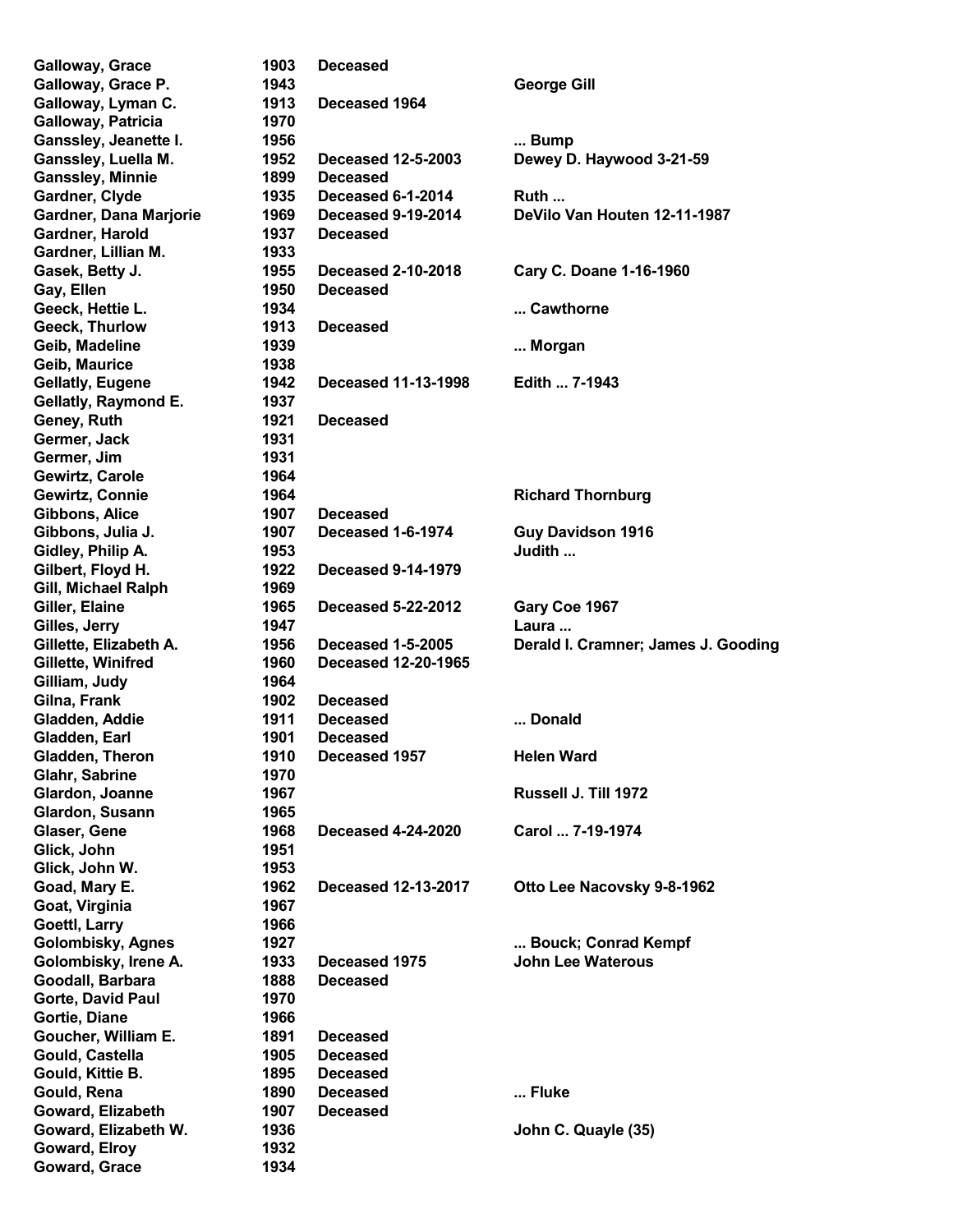| Goward, Marcia                  | 1967 |                            | <b>Harrington; Bill Williams</b>                                          |
|---------------------------------|------|----------------------------|---------------------------------------------------------------------------|
| <b>Goward, Richard Lee</b>      | 1970 |                            |                                                                           |
| Graham, Charlotte A.            | 1948 |                            | Joel M. Elliott                                                           |
| Graham, Donald C.               | 1934 |                            |                                                                           |
| Graham, Dorothy R.              | 1951 |                            |                                                                           |
| Graham, Earl E.                 | 1941 | <b>Deceased 12-17-2015</b> | Jean Geraldine Freel 2-9-1946                                             |
| Graham, John                    | 1938 | <b>Deceased 9-22-1980</b>  |                                                                           |
| Graham, Louise                  | 1875 | <b>Deceased</b>            |                                                                           |
| <b>Grant, Kassee</b>            | 1965 |                            |                                                                           |
| <b>Grant, Mike</b>              | 1968 | <b>Deceased 8-4-2008</b>   | Robin L. Miller 8-17-74                                                   |
| Graves, Georgia                 | 1960 |                            |                                                                           |
| Graves, James Jr.               | 1966 |                            |                                                                           |
| Graves, Jill                    | 1968 |                            |                                                                           |
| Graves, Jimsey                  | 1965 |                            | Mark E. Miller                                                            |
| Gray, Donald D.                 | 1937 | <b>Deceased 10-1-2002</b>  | <b>Marie E. O'Keefe 4-22-1944</b>                                         |
| Green, Arthur C.                | 1900 | <b>Deceased</b>            |                                                                           |
| Green, Avis                     | 1910 | <b>Deceased</b>            | <b>James Koehler</b>                                                      |
| <b>Green, Hattie</b>            | 1903 | <b>Deceased</b>            |                                                                           |
| Green, Linda                    | 1969 |                            | Parmenter                                                                 |
|                                 | 1964 |                            |                                                                           |
| Greenman, Charles D.            |      |                            |                                                                           |
| Gregor, Robert                  | 1966 |                            |                                                                           |
| Griffin, Carol                  | 1965 |                            |                                                                           |
| Griffin, Carolyn K.             | 1962 |                            | Jerry Mars (63) 10-23-1965                                                |
| Griffin, Donald R.              | 1939 | <b>Deceased 1-16-1959</b>  | Betty Hasselback (39) 6-19-1942                                           |
| Griffin, James F.               | 1962 |                            | <b>Ginger Martin</b>                                                      |
| Griffin, Marian                 | 1938 | <b>Deceased 10-8-2008</b>  | Josiah Williams 3-1-53                                                    |
| Griffin, William E.             | 1961 | <b>Deceased 9-8-1970</b>   | Barbara Ann Lutz 7-12-1968                                                |
| Grinnell, David                 | 1966 |                            |                                                                           |
| Grinnell, Jacquilin             | 1970 |                            |                                                                           |
| <b>Griswold, Margaret</b>       | 1946 |                            |                                                                           |
| Grulke, Barbara Jean            | 1969 |                            |                                                                           |
| <b>Grumley, Charles</b>         | 1958 | <b>Deceased 3-11-2016</b>  | Vicki Teichman (62) 5-25-1960                                             |
| Guenther, Sandra                | 1967 |                            | Hartley                                                                   |
| <b>Guenther, Terry</b>          | 1969 |                            |                                                                           |
| <b>Gulick, Larry</b>            | 1964 |                            |                                                                           |
| Gulick, Linda                   | 1966 |                            |                                                                           |
| Gunsell, Floyd                  | 1964 |                            |                                                                           |
| <b>Gunsell, Ron</b>             | 1957 |                            |                                                                           |
| Gurden, Luanne                  | 1959 |                            | <b>Rod Cox</b>                                                            |
| Gurden, Marilyn                 | 1966 |                            |                                                                           |
| Gurden, Ron                     | 1965 |                            |                                                                           |
| Gurden, Terry                   | 1961 | <b>Deceased 4-1-2015</b>   | Chanya                                                                    |
| Gurden, Trudy                   | 1964 |                            | <b>William Mills</b>                                                      |
| Gurney, David                   | 1937 | <b>Deceased 9-29-1970</b>  | <b>Ruth Neal 1-5-1943</b>                                                 |
| Gurney, Ellen                   | 1927 |                            | <b>Theodore Cook</b>                                                      |
| Gurney, John                    | 1930 |                            |                                                                           |
| Gushen, Donald J.               | 1965 |                            |                                                                           |
| Guth, Wilhelm J.                | 1962 |                            | Eleanor Good Mueller 1-6-1989                                             |
| <b>Habermehl, Donald</b>        | 1966 |                            |                                                                           |
| Habermehl, Leroy                | 1968 |                            |                                                                           |
| Hackett, Emma                   | 1901 | <b>Deceased</b>            |                                                                           |
| Hackett, Lovina                 | 1899 | <b>Deceased</b>            |                                                                           |
| Hadlock, Reginald E.            | 1953 | <b>Deceased 1-16-2018</b>  |                                                                           |
| <b>Hagadon, Charles Richard</b> | 1963 |                            | <b>Geraldine Vostrizansky (61)</b>                                        |
| Hagadon, Vicki                  | 1969 |                            | <b>David Kinker</b>                                                       |
| Hagan, Charles                  | 1968 |                            |                                                                           |
| Hagan, Edward                   | 1970 | <b>Deceased 9-30-2017</b>  | <b>Patricia Smith 1979</b>                                                |
| Hagan, Genevieve                | 1929 |                            |                                                                           |
|                                 | 1936 |                            | <b>James Haley</b><br>Maxine J. Reed 1-10-1944; Irene Hart (36) 9-12-1994 |
| Hagan, J. Raymond               |      | <b>Deceased</b>            | <b>June Carlton</b>                                                       |
| Hagan, Lyle                     | 1965 |                            |                                                                           |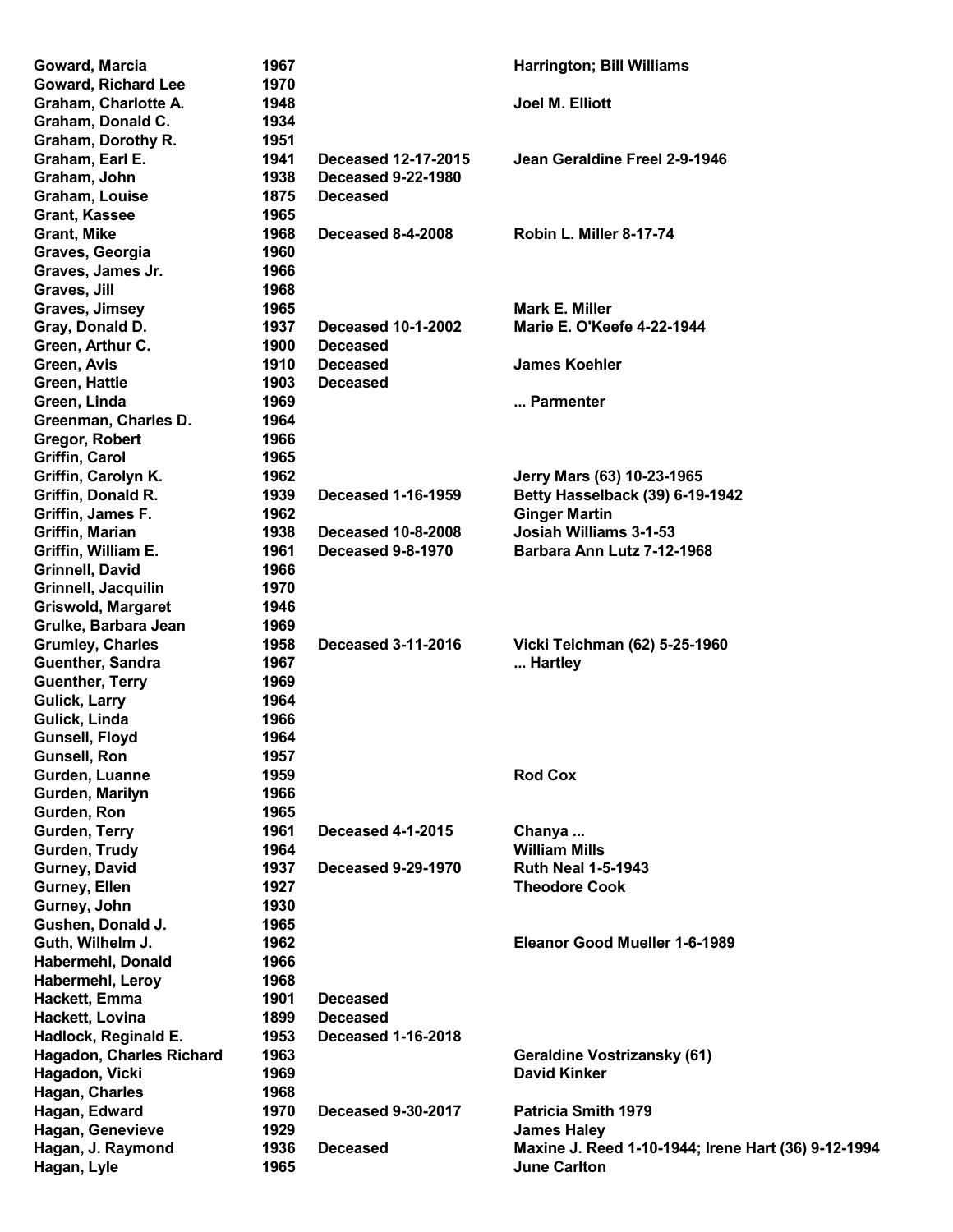| Hagan, Mary Lou         | 1964 |                            |                                            |
|-------------------------|------|----------------------------|--------------------------------------------|
| Hager, Norman           | 1937 |                            |                                            |
| <b>Haggerty, Thyra</b>  | 1927 |                            | <b>Francis Johnson</b>                     |
| Hagon, Kathy            | 1959 | <b>Deceased 7-29-2018</b>  | Miller                                     |
| Hagon, Keith            | 1959 |                            | Bonnie Sue Hendley 6-29-1968               |
| Hahn, Walter            | 1932 |                            |                                            |
| Haist, Beverly          | 1963 | <b>Deceased</b>            | Ford                                       |
| Haist, Loreine          | 1963 |                            |                                            |
| Hall, Jessy             | 1965 |                            |                                            |
| Hall, Marion            | 1871 | <b>Deceased</b>            |                                            |
| Hall, Richard           | 1946 |                            |                                            |
| Hamill, Catherine M.    | 1933 |                            | <b>Victor Buzzard</b>                      |
| Hamill, David           | 1966 |                            | Rexine                                     |
|                         | 1928 | <b>Deceased 1-18-1963</b>  |                                            |
| Hamill, John            |      |                            |                                            |
| Hamill, Margaret        | 1928 |                            | <b>Dexter Rice</b>                         |
| Hamill, Robert          | 1963 | <b>Deceased 5-5-2021</b>   | Elaine Franks 5-20-1967                    |
| Hamilton, Dora          | 1899 | <b>Deceased</b>            |                                            |
| Hamilton, Edgar         | 1904 | <b>Deceased 10-15-1936</b> | <b>Ida Peterquin</b>                       |
| <b>Hamilton, Lucile</b> | 1920 | <b>Deceased</b>            | C. D. Vellaire                             |
| Hamlett, Al             | 1960 | Deceased 9-6-2011          | Elizabeth                                  |
| Hamlett, David          | 1965 |                            |                                            |
| Hammond, Wilber F.      | 1954 |                            | Sallie                                     |
| Hanchett, Nancy         | 1965 |                            |                                            |
| <b>Hanchett, Thomas</b> | 1966 |                            | Barbara                                    |
| Hancock, Edward R.      | 1953 |                            |                                            |
| Handcock, Harold        | 1959 |                            | Grace                                      |
| Hanifan, Catherine      | 1925 |                            | Joseph Fischer 1930                        |
| Hann, Edwin L.          | 1951 | <b>Deceased 10-2-2016</b>  | Gladys Self 1952                           |
| Hann, Hazel M.          | 1944 |                            | <b>Burt Eldridge</b>                       |
| Hansen, E. Irene        | 1935 | Deceased 8-5-1949          | <b>Wilber Keesler</b>                      |
| Hansen, Gladys M.       | 1933 | <b>Deceased</b>            | Kessler                                    |
| Hansen, Mabel E.        | 1932 | Deceased 3-4-2012          | <b>Cecil Kramp 4-18-1934</b>               |
| Hansen, Paul            | 1968 |                            |                                            |
| Harbaugh, Betty J.      | 1950 |                            |                                            |
| Harder, George          | 1937 | Deceased 6-6-1937          |                                            |
| Harmon, Agusta          | 1930 |                            |                                            |
| Harmon, Bonnie          | 1965 |                            | <b>Timothy Fagan</b>                       |
| Harmon, Charles         | 1922 | <b>Deceased</b>            | Geneva M. Draper                           |
| Harmon, James           | 1964 | <b>Deceased 12-3-2009</b>  |                                            |
| Harmon, Lee Anne        | 1968 |                            |                                            |
| Harmon, Marguerite      | 1915 | <b>Deceased 12-21-1981</b> | Floyd Hopkins 3-31-1919                    |
| Harmon, Marie           | 1923 | <b>Deceased</b>            |                                            |
|                         |      |                            |                                            |
| Harmon, Olivia B.       | 1918 | <b>Deceased</b>            |                                            |
| Harmon, Robert J.       | 1930 | <b>Deceased 4-15-1999</b>  | Genevieve Cooper 4-20-1935                 |
| Harmon, Roland L.       | 1930 | <b>Deceased</b>            | <b>Phyllis Beatty</b>                      |
| Harper, Hattie          | 1884 | <b>Deceased</b>            |                                            |
| Harrington, Georgia     | 1900 | <b>Deceased</b>            |                                            |
| Harris, Barbara J.      | 1947 | <b>Deceased 7-23-1994</b>  | Clayton F. Cook 7-3-1947                   |
| Harris, Donald N.       | 1942 | <b>Deceased 2-22-2002</b>  | Jean Beehler 1-15-1946                     |
| Harris, Garry           | 1966 |                            | Lisa                                       |
| Harris, Greg            | 1969 |                            | Ann                                        |
| Harris, Hattie          | 1876 | <b>Deceased</b>            |                                            |
| Harris, Kenneth         | 1934 |                            | <b>Marion Furnish (33)</b>                 |
| Harris, Mildred         | 1925 |                            |                                            |
| Harris, Nell Ann        | 1964 |                            | <b>Earl Roberts</b>                        |
| Harris, Robert          | 1967 |                            |                                            |
| Harris, Zeda            | 1938 | Deceased 1999              | <b>Fred G. Sveda 6-3-1939</b>              |
| Harrod, Norman          | 1966 |                            |                                            |
| Hart, Irene             | 1936 | <b>Deceased 10-27-1994</b> | Jim Butcher 1941; Ray Hagan (36) 9-12-1994 |
| Hartman, David          | 1965 |                            |                                            |
|                         |      |                            |                                            |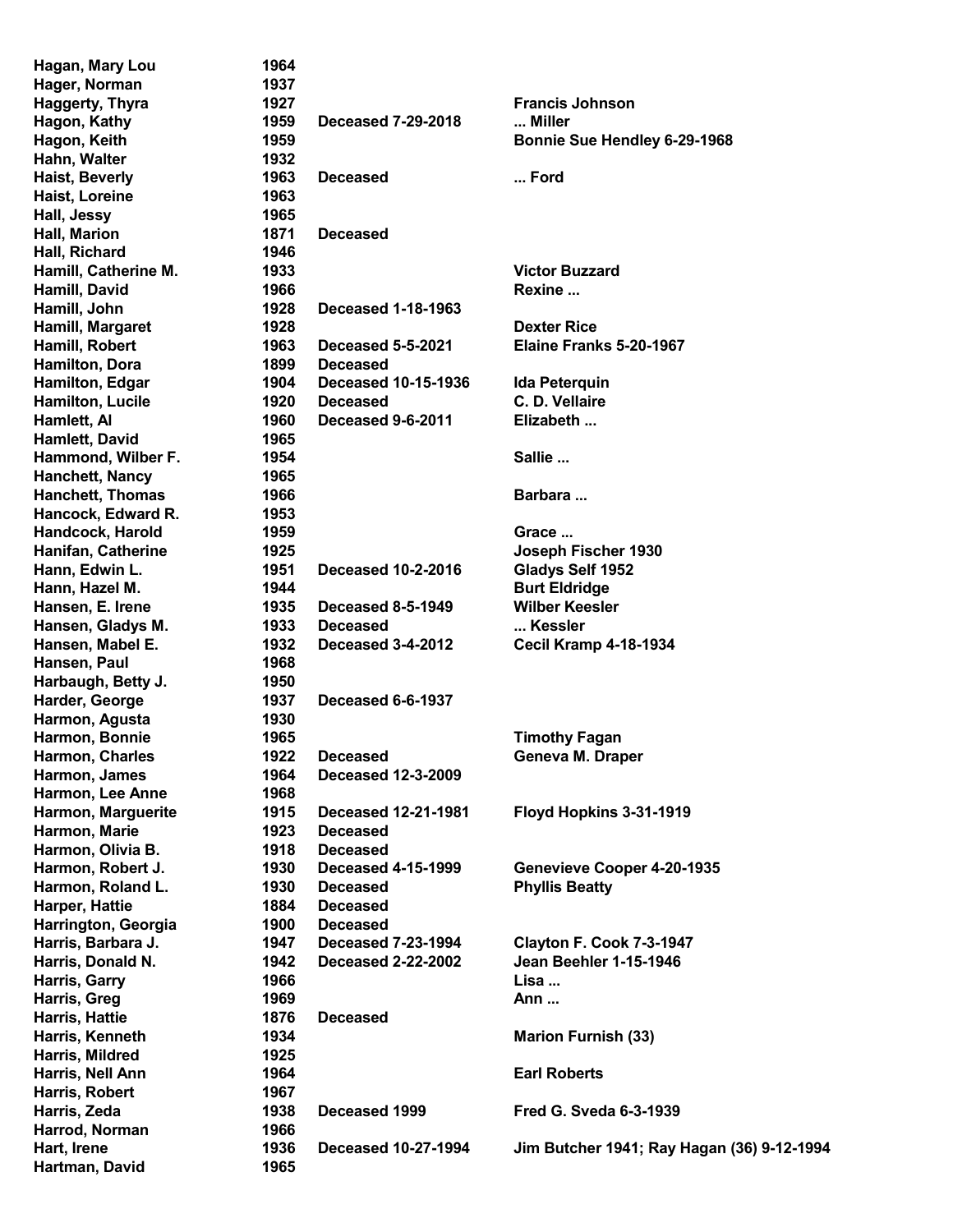| Hartman, Diane            | 1962 |                            | Henry Hepworth (61) 6-29-63        |
|---------------------------|------|----------------------------|------------------------------------|
| Hartwick, Arlyle M.       | 1935 | <b>Deceased 8-26-2015</b>  | <b>Allan Brainerd</b>              |
| Harvey, Dave              | 1967 |                            |                                    |
| Harvey, Judy              | 1969 |                            |                                    |
| Harvey, Karin             | 1968 |                            | Lewis                              |
| Haslop, Cynthia Yvonne    | 1964 |                            |                                    |
| Hasselback, Betty         | 1939 | <b>Deceased 1-22-2001</b>  | Don Griffin (39); Allan Brown (35) |
| Hasselback, G. Robert     | 1941 | <b>Deceased 7-1-1991</b>   | <b>Peg Chandler</b>                |
| Hasselback, James C.      | 1936 | Deceased 12-19-2002        | <b>Loretta Diebolt</b>             |
| Hasselback, Mary Ann      | 1937 | <b>Deceased 10-24-2009</b> | <b>Garrett Loode</b>               |
|                           |      |                            |                                    |
| Hasselback, William       | 1935 | Deceased 1977              | Louise                             |
| <b>Hasselbring, Gayle</b> | 1960 |                            | <b>Gary Tufts</b>                  |
| Hatch, John B.            | 1908 | <b>Deceased</b>            |                                    |
| Hathaway, Arthur          | 1910 | <b>Deceased</b>            |                                    |
| Hathaway, Barbara         | 1913 | <b>Deceased</b>            | <b>Howard Snell</b>                |
| Hathon, Audrey            | 1957 |                            |                                    |
| Hathon, Gerald            | 1966 |                            | Avis E. McAninch 9-2-1967          |
| Hauk, Kurt                | 1966 |                            |                                    |
| Hauk, Paul L.             | 1942 | <b>Deceased</b>            | <b>Phyllis Choquette 1943</b>      |
| Haun, Agnes               | 1928 |                            | <b>Gerald Porter</b>               |
| Haun, Charles             | 1925 |                            |                                    |
| Hawkins, Barbara J.       | 1943 | <b>Deceased</b>            | <b>Ed Rock</b>                     |
| <b>Hawkins, Betty</b>     | 1948 |                            | <b>George Skinner</b>              |
| Hawkins, Robert H.        | 1952 | Deceased 4-4-2004          | Beverly J. Shane 3-29-58           |
| Hawkins, Thelma           | 1913 | <b>Deceased</b>            | Pinniger                           |
|                           |      |                            |                                    |
| Hawkins, Wilbur Jr.       | 1941 | <b>Deceased</b>            |                                    |
| Hawkins, William H.       | 1953 |                            | Dawn                               |
| Hawn, Donald              | 1936 | <b>Deceased</b>            |                                    |
| Hawn, Harry E.            | 1941 | Deceased                   | Gertrude Kurylo 5-15-1948          |
| Hawn, Herbert H.          | 1943 | <b>Deceased 6-11-2013</b>  | Beverly I. Cooper 10-8-1947        |
| Hawn, Lillian W.          | 1935 | Deceased 3-6-1982          | Warren H. Rodgers 12-30-1939       |
| Hawn, Myrtle              | 1939 | <b>Deceased 6-16-1990</b>  | Robert A. Buck 3-1943              |
| Hayes, Dale               | 1958 |                            |                                    |
| Hayes, Dan                | 1960 | <b>Deceased 10-6-2016</b>  | Linda Schaufele 2-15-1964          |
| Hayes, Darlene J.         | 1955 |                            | <b>Frank Ustynek</b>               |
| Hayes, David M.           | 1960 |                            |                                    |
| Hayes, Diane              | 1963 |                            | Keith Johnson 2-6-65               |
| Hayes, Duane E.           | 1952 | Deceased 7-8-2014          | <b>Hetty Luider 1958</b>           |
| Hayes, Mary E.            | 1965 |                            | <b>Edward Henry</b>                |
| Hazelton, Clara           | 1968 |                            |                                    |
|                           |      |                            |                                    |
| Hazelton, Gary            | 1970 |                            |                                    |
| Hazelton, Raymond L. Jr.  | 1967 |                            |                                    |
| <b>Hazelton, Sherman</b>  | 1970 |                            |                                    |
| Heckman, Joyce Ada        | 1945 |                            | <b>Earl Landon</b>                 |
| Heckman, Susan            | 1966 |                            |                                    |
| Hein, Carol Weber         | 1959 |                            | David E. Hein 4-22-1957            |
| Hein, Don                 | 1939 | <b>Deceased</b>            |                                    |
| Hein, Doris A.            | 1953 |                            | <b>Ernest Pendell</b>              |
| Hein, Judith A.           | 1956 |                            | <b>Reynold Batteen</b>             |
| Hein, Nellie              | 1951 |                            |                                    |
| Heinz, Emil Jr.           | 1970 |                            |                                    |
| Heinz, James              | 1968 |                            | Nancy                              |
| Heise, Linda Lou          | 1963 |                            | <b>Morris Conklin</b>              |
| Helko, Patricia Ann       | 1969 |                            |                                    |
|                           |      |                            |                                    |
| <b>Helmore, Charles</b>   | 1892 | <b>Deceased</b>            |                                    |
| Helms, Harold L.          | 1941 | <b>Deceased 10-6-1991</b>  | <b>Clara Kroske 3-23-1949</b>      |
| <b>Helms, Rosemary</b>    | 1965 |                            |                                    |
| Helsel, Michael           | 1965 |                            |                                    |
| Hemenway, Beverly J.      | 1953 |                            | <b>Herbert Cummings</b>            |
| Hemenway, Jack            | 1943 | <b>Deceased</b>            | Ruth                               |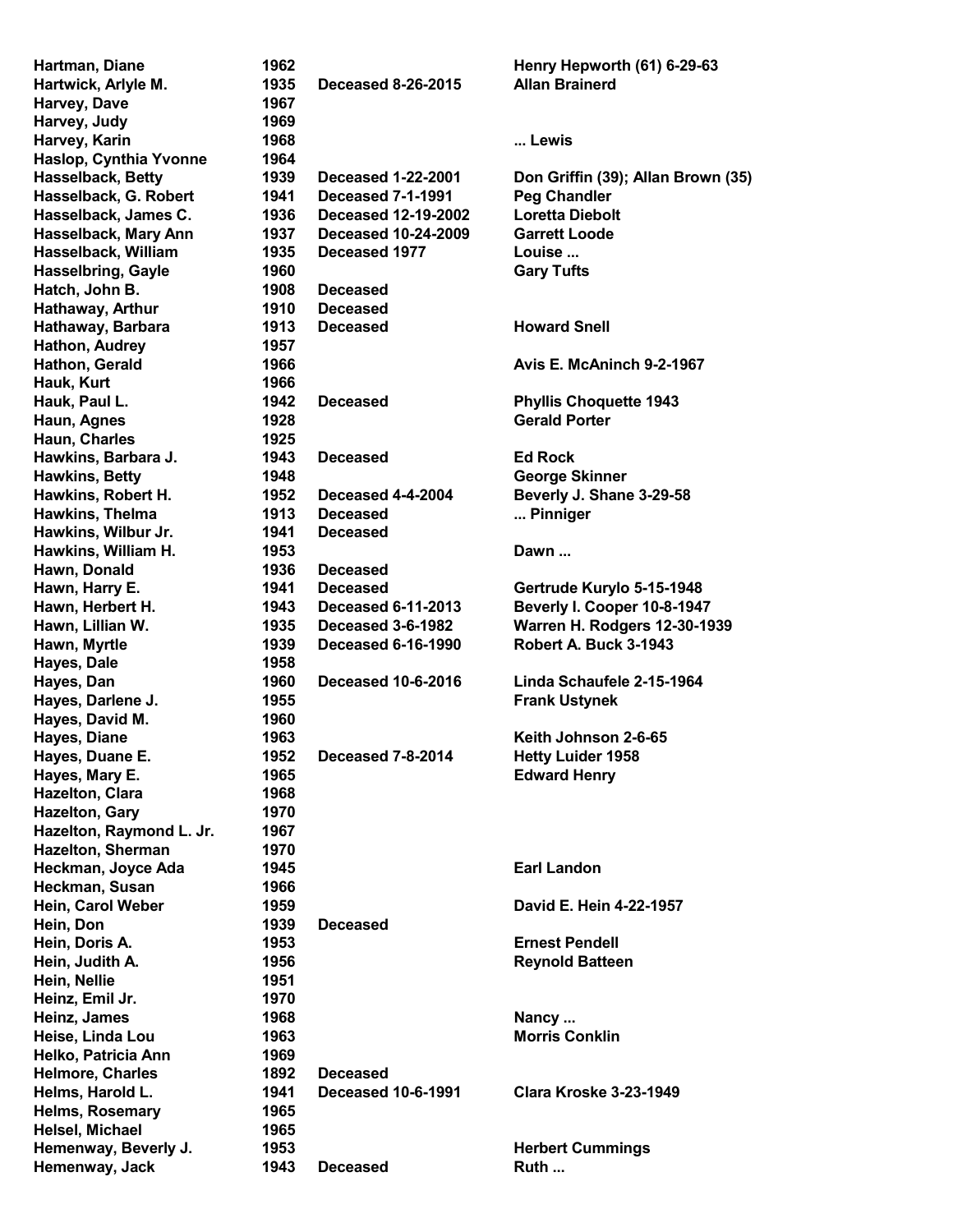| Hemenway, Richard              | 1941 | <b>Deceased 10-17-2010</b> | Eleanor Mary Platt 3-22-1947                    |
|--------------------------------|------|----------------------------|-------------------------------------------------|
| Hendrick, Doris M.             | 1950 |                            |                                                 |
|                                |      |                            |                                                 |
| Hendricks, Donald L.           | 1952 |                            |                                                 |
| Henry, Lois Jean               | 1966 |                            |                                                 |
| Henry, Sarah Elizabeth         | 1970 |                            |                                                 |
| Hepworth, Henry H.             | 1961 |                            | Diane Hartman (62) 6-29-63                      |
| <b>Hepworth, Robert</b>        | 1963 | <b>Deceased</b>            |                                                 |
| Herblet, Londa Sue             | 1963 |                            | <b>Ken Knauff</b>                               |
| Hering, Howard E.              | 1923 | <b>Deceased</b>            |                                                 |
| Hering, Marjorie               | 1931 |                            | <b>Justine Marks</b>                            |
| Herr, Carol                    | 1967 |                            |                                                 |
| Herring, Carl                  | 1920 | <b>Deceased</b>            |                                                 |
| Hersch, Elaine                 | 1967 |                            |                                                 |
| Hess, Bob                      | 1960 |                            |                                                 |
| Hetfield, Cathryn Ann          | 1967 |                            |                                                 |
| <b>Hetfield, Douglas</b>       | 1965 |                            |                                                 |
| <b>Hettinger, Leslie</b>       | 1966 |                            |                                                 |
|                                |      |                            | Maryanne                                        |
| <b>Hettinger, Robert</b>       | 1950 | <b>Deceased 9-22-2017</b>  | Evelyn Jean Cermak 11-3-1951                    |
| Hevelhurst, Harry H.           | 1955 | Deceased 1995              | <b>Jackie Schroeder</b>                         |
| <b>Hevelhurst, Helene</b>      | 1957 | <b>Deceased 5-26-2018</b>  | Duane A. Beamish 2-21-1959                      |
| Hewitt, Keith                  | 1941 | <b>Deceased</b>            |                                                 |
| Hickey, Earl                   | 1948 |                            |                                                 |
| Hickey, Helen                  | 1945 |                            | <b>Walter Norcross</b>                          |
| <b>Hickey, James Michael</b>   | 1970 |                            |                                                 |
| Hickey, Janet                  | 1970 |                            |                                                 |
| Hickey, L. Robert              | 1940 | <b>Deceased</b>            | Theo                                            |
| Hickey, Robert L.              | 1962 |                            |                                                 |
| Hickey, Roger                  | 1967 |                            |                                                 |
| Hickey, Ronald E.              | 1964 |                            |                                                 |
| Hickey, Ruth                   | 1938 | <b>Deceased</b>            | <b>William C. Limberg</b>                       |
| <b>Hickey, Sue</b>             | 1968 |                            |                                                 |
| <b>Hickmott, Charles Frank</b> | 1964 | <b>Deceased 1-4-2005</b>   | <b>Sharon Burkhardt 5-26-73</b>                 |
| <b>Hickmott, Charlotte</b>     | 1966 |                            | <b>Dick Cummings</b>                            |
| <b>Hickmott, Walter</b>        | 1957 |                            | Lavina Eldridge 8-19-67                         |
| <b>Hicks, Bert</b>             | 1879 | <b>Deceased</b>            |                                                 |
| Hicks, Fred                    | 1880 | <b>Deceased</b>            |                                                 |
|                                |      |                            |                                                 |
| Hilden, Edward A.              | 1937 | <b>Deceased 3-7-2017</b>   | Mona C. Kerwin 1946; Neva Pond Hamlin 1-18-1964 |
| Hilden, Frances G.             | 1945 |                            | <b>Don Condy</b>                                |
| Hilden, Jean                   | 1939 |                            | <b>Byron Pierce</b>                             |
| Hildenbrant, Andrew Jay        | 1969 |                            |                                                 |
| Hilebrant, Barbara             | 1947 |                            | <b>Edgar Ward</b>                               |
| Hilebrant, Harriett J.         | 1954 | <b>Deceased</b>            |                                                 |
| <b>Hilgendorf, Gary</b>        | 1959 |                            |                                                 |
| <b>Hilgendorf, James</b>       | 1958 | <b>Deceased 7-17-1997</b>  | Marian Root 1-9-1960                            |
| Hilgendorf, James J.           | 1966 |                            |                                                 |
| Hill, John                     | 1970 |                            |                                                 |
| Hill, Michael                  | 1962 |                            |                                                 |
| Hilliker, Barbara Jean         | 1969 |                            |                                                 |
| Hilliker, Edward               | 1970 | <b>Deceased 9-14-2018</b>  | Linda Wascher 7-1983                            |
| Hilliker, Robert               | 1967 |                            |                                                 |
| <b>Hillis, Thena Belle</b>     | 1932 |                            |                                                 |
| Hines, Faye                    | 1970 | <b>Deceased 1-20-2006</b>  |                                                 |
| Hines, Vicki                   | 1966 |                            | Jon Fuja                                        |
| Hiscock, Marshall F.           | 1937 |                            | Alta  11-8-1941                                 |
| Hitchcock, Kenneth E.          | 1951 |                            |                                                 |
|                                | 1917 |                            | <b>Lawrence Seward</b>                          |
| Hofacker, Lucile               |      | <b>Deceased</b>            |                                                 |
| Hofacker, Mildred              | 1923 | <b>Deceased</b>            |                                                 |
| Hofacker, Rolland E.           | 1939 | <b>Deceased 4-18-2005</b>  | <b>Muriel I. Morse 4-8-1950</b>                 |
| Hoffer, Anna                   | 1938 |                            |                                                 |
| Hoffer, Julia                  | 1938 |                            |                                                 |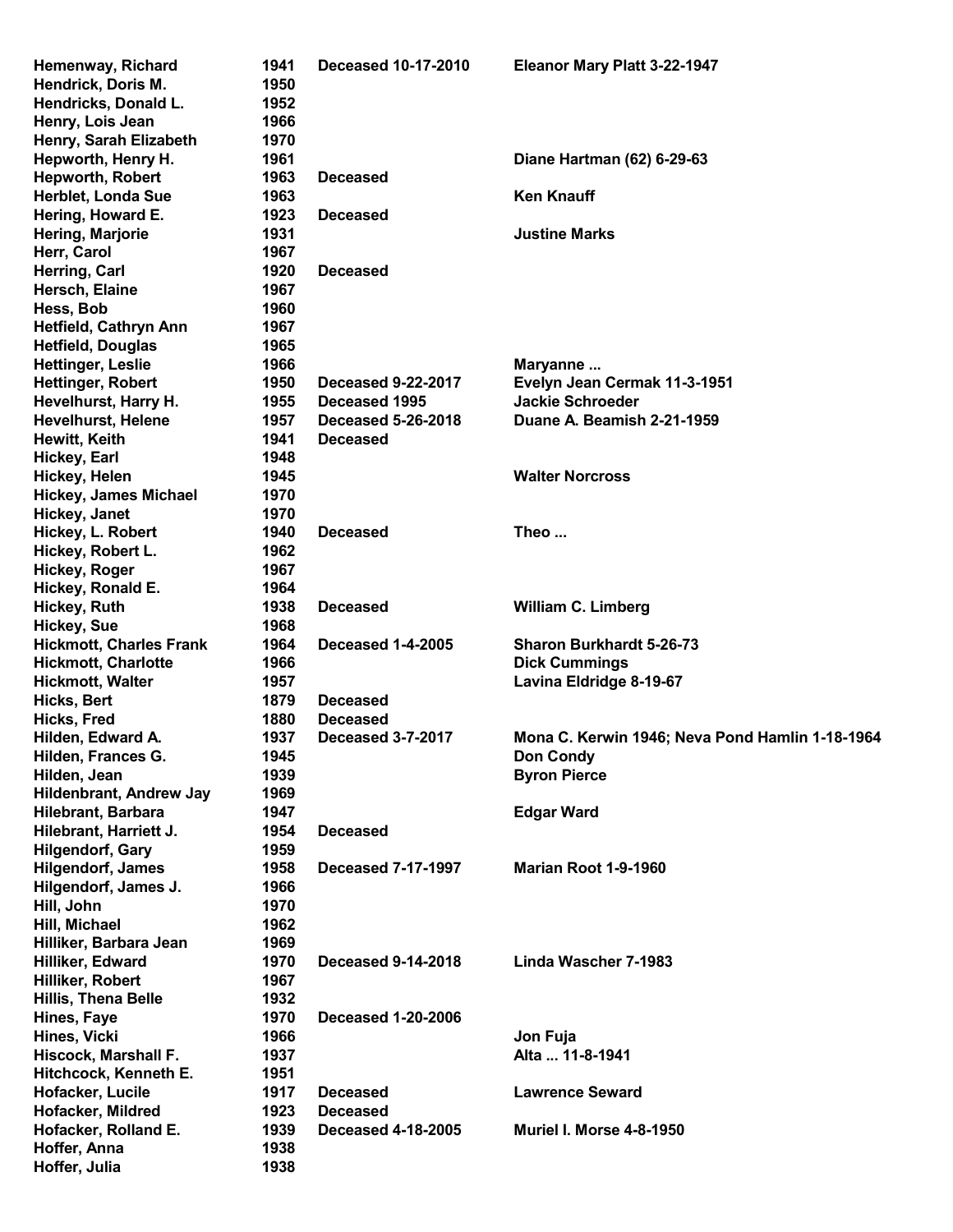| Hoffman, Minnie              | 1914         | <b>Deceased</b>                      |                                            |
|------------------------------|--------------|--------------------------------------|--------------------------------------------|
| Hoffmen, Alice               | 1924         | <b>Deceased</b>                      |                                            |
| Hoisington, Ray              | 1903         | <b>Deceased</b>                      |                                            |
| <b>Holland, Charles</b>      | 1952         |                                      |                                            |
| Hollenback, Marjorie Jean    | 1947         |                                      | <b>John Euvrard</b>                        |
| Hollenbeck, Margaurite E.    | 1953         |                                      |                                            |
| Holley, Richard              | 1965         | <b>Deceased</b>                      |                                            |
| Holloway, Guy                | 1916         | <b>Deceased</b>                      |                                            |
| Holman, Charles J.           | 1951         | <b>Deceased</b>                      |                                            |
| Holman, Jeane                | 1949         | <b>Deceased</b>                      | Dale A. Gleason                            |
| Holmberg, James D.           | 1954         |                                      |                                            |
| Holt, Jennie                 | 1885         | <b>Deceased</b>                      |                                            |
|                              | 1965         |                                      |                                            |
| Holzhausen, David            |              |                                      |                                            |
| Holzhausen, Don              | 1968         |                                      |                                            |
| Holzhausen, Gene             | 1970         |                                      |                                            |
| Holzhausen, John W.          | 1965         | <b>Deceased 6-16-1975</b>            | Susan Cooper 12-9-1967                     |
| Honke, Glen W.               | 1949         | <b>Deceased 3-10-2020</b>            | <b>Joan Pretti 5-5-1951</b>                |
| Honke, Norm                  | 1960         |                                      | Sandra Leach (61) 8-25-1962                |
| Hood, Oscar J.               | 1885         | <b>Deceased</b>                      |                                            |
| <b>Hopkins, Dave</b>         | 1960         | <b>Deceased 4-13-2015</b>            | <b>Betty Kenney 1-11-1964</b>              |
| Hopkins, Irene               | 1960         | <b>Deceased</b>                      | <b>Grady Jarrard</b>                       |
| Hornus, Anthony              | 1970         |                                      |                                            |
| Horton, Bernice              | 1913         | <b>Deceased</b>                      | <b>Walter Fowler</b>                       |
| Horton, Mary Jo              | 1957         |                                      | <b>Calvin Marks</b>                        |
| Horvath, Darlene M.          | 1958         |                                      | <b>Wayne Byam</b>                          |
| Horvath, Onalee M.           | 1956         |                                      | <b>Robert Bukovcik</b>                     |
| Horvath, Ruth Ann            | 1960         |                                      | Laurence E. Kirschner                      |
| Hoschner, Judy               | 1963         |                                      | Alvaro E. Artaza                           |
| Hoschner, Robert             | 1965         |                                      |                                            |
| Hosking, Adelia              | 1935         |                                      | George Besko                               |
| Hosking, Esolda              | 1935         | <b>Deceased 7-19-2011</b>            | Don Irving - 1940; Charles H. Sills - 1972 |
|                              |              |                                      |                                            |
|                              |              |                                      |                                            |
| Hosking, Howard              | 1965         |                                      |                                            |
| <b>Hosking, James</b>        | 1929         |                                      | Jane                                       |
| Howard, Clifford             | 1928         |                                      | Doris  12-1934                             |
| Howard, David                | 1964         |                                      |                                            |
| Howard, Elizabeth            | 1966         |                                      |                                            |
| Howard, Eva                  | 1915         | <b>Deceased</b>                      |                                            |
| Howard, Judith Marilyn       | 1963         |                                      | Mellberg                                   |
| Howard, Judy Lynn            | 1969         |                                      | <b>Michael Cline</b>                       |
| Howard, Richard              | 1950         |                                      |                                            |
| Howard, Richard              | 1970         |                                      |                                            |
| Howard, Rod                  | 1967         |                                      |                                            |
| Howd, Mildred                | 1927         |                                      |                                            |
| Howell, Bobbi                | 1962         |                                      | <b>Roger Ackels</b>                        |
| Hromek, Angela               | 1966         |                                      |                                            |
| Huber, Elaine                | 1942         |                                      |                                            |
| Huckins, Gretchen W.         | 1945         | <b>Deceased 5-30-2011</b>            | David Olin Weidman                         |
| Huckins, Richard O.          | 1936         | <b>Deceased</b>                      |                                            |
| Hudecek, Joseph              | 1970         |                                      |                                            |
| Hudson, Howard S.            | 1941         | Deceased 2010                        | June                                       |
|                              | 1939         | <b>Deceased</b>                      |                                            |
| Huff, Eileen M.              | 1916         | <b>Deceased</b>                      |                                            |
| Hughes, Maude                | 1947         | <b>Deceased</b>                      | Lorraine                                   |
| Hughes, Richard K.           |              |                                      |                                            |
| Hulbert, Bill                | 1961         |                                      | Carolyn Corwin 9-6-69                      |
| Hulbert, Gary                | 1965         |                                      |                                            |
| Hulbert, Gerald              | 1964         |                                      |                                            |
| Hulik, John                  | 1967         |                                      |                                            |
| Hume, Irene                  | 1902         | <b>Deceased</b>                      |                                            |
| Hunt, George<br>Hurd, Dennis | 1880<br>1966 | <b>Deceased</b><br>Deceased 1-9-2013 |                                            |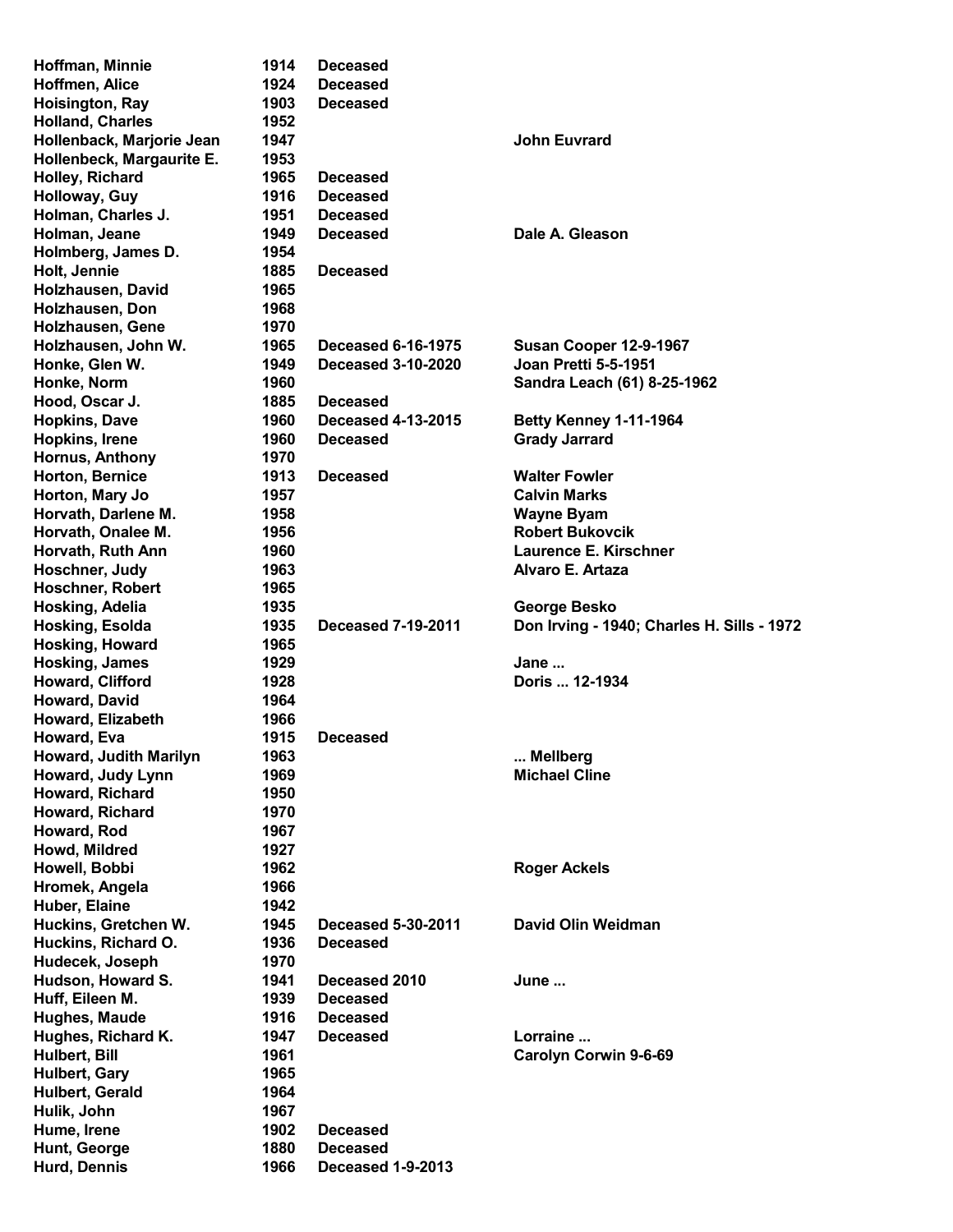| <b>Hurrell, Delos</b>                      | 1919         | Deceased                                               | Doris Regina Casler 5-25-1925   |
|--------------------------------------------|--------------|--------------------------------------------------------|---------------------------------|
| Hurrell, Donald                            | 1931         |                                                        |                                 |
| <b>Husted, Dona Jean</b>                   | 1969         |                                                        | Graham                          |
| <b>Husted, Michael</b>                     | 1970         |                                                        |                                 |
| Huszar, Anne                               | 1934         |                                                        |                                 |
| Huszar, Joe P.                             | 1935         | <b>Deceased</b>                                        |                                 |
| Huszar, Rose E.                            | 1939         |                                                        |                                 |
| <b>Hutchinson, Dick</b>                    | 1965         | <b>Deceased</b>                                        | Carol Griffin 8-7-1965          |
| <b>Hutchinson, Florence</b>                | 1923         | <b>Deceased</b>                                        |                                 |
| Hyser, Liz                                 | 1959<br>1964 |                                                        |                                 |
| Inhulsen, Gerrard John<br>Inhulsen, Sandra | 1967         |                                                        |                                 |
| Inhulsen, Terry John                       | 1969         |                                                        | Gail                            |
| Inman, Beverly                             | 1966         |                                                        |                                 |
| Inman, Douglas M.                          | 1969         |                                                        |                                 |
| Inman, Gerald                              | 1969         |                                                        |                                 |
| Inman, Larry                               | 1970         |                                                        |                                 |
| Inman, Lynn                                | 1965         | <b>Deceased</b>                                        |                                 |
| Inman, Ruth                                | 1963         | <b>Deceased</b>                                        | <b>Paul Tate</b>                |
| Ivantis, Patricia                          | 1966         |                                                        |                                 |
| Jackson, Adella                            | 1879         | <b>Deceased</b>                                        |                                 |
| Jackson, Charles                           | 1926         |                                                        | Mary Ellen                      |
| Jackson, Richard L.                        | 1964         |                                                        | Susan                           |
| Jacobs, Bryce                              | 1938         | <b>Deceased</b>                                        |                                 |
| Jacobs, Kyle                               | 1969         |                                                        |                                 |
| Jacobs, Sylvia K.                          | 1964         |                                                        | Nations                         |
| Jacobs, Warren                             | 1938         | <b>Deceased</b>                                        |                                 |
| Jamnick, Edna M.                           | 1956         | Deceased 6-2-2012                                      | Joseph Tortoriello 6-12-1963    |
| Jamnick, Louis Duane                       | 1969         | <b>Deceased 12-9-2010</b>                              |                                 |
| Janssen, Barbara                           | 1958         |                                                        | <b>Donald Kammeraad</b>         |
| Janssen, Lee H.                            | 1955         |                                                        |                                 |
| Jarrad, Blanche V.                         | 1907         | <b>Deceased</b>                                        | <b>Barney Walters</b>           |
| Jarrad, James                              | 1909         | <b>Deceased</b>                                        |                                 |
| Jeandheur, Lena                            | 1904         | Deceased                                               |                                 |
| Jelinek, Donald L.                         | 1964         |                                                        |                                 |
| Jenkins, Denny                             | 1960         |                                                        | Margo                           |
| Jenkins, Roy C.                            | 1926<br>1958 | <b>Deceased 10-5-1949</b><br><b>Deceased 2-21-1993</b> | Mary Frances Gokee 9-20-1936    |
| Jenks, Eleanor<br>Jenney, Audrey           | 1927         |                                                        |                                 |
| Jenney, Russell W.                         | 1933         |                                                        |                                 |
| Jensen, Billie                             | 1966         |                                                        |                                 |
| Jensen, Monty                              | 1967         |                                                        |                                 |
| Jensen, Sherry Lynn                        | 1964         |                                                        |                                 |
| Jensen, Teresa Marie                       | 1969         |                                                        |                                 |
| Jessen, Sandra Kay                         | 1969         |                                                        |                                 |
| Johns, Cathy                               | 1968         |                                                        |                                 |
| Johns, Douglas                             | 1966         |                                                        |                                 |
| Johnson, Bette J.                          | 1940         |                                                        |                                 |
| Johnson, Beverlie L.                       | 1942         | <b>Deceased 1-26-1988</b>                              | <b>Wallace E. Howe 9-4-1948</b> |
| Johnson, Bob                               | 1960         |                                                        |                                 |
| Johnson, Brenda                            | 1967         |                                                        |                                 |
| Johnson, Bryce                             | 1964         | <b>Deceased 3-8-1993</b>                               | Mary                            |
| Johnson, Carole                            | 1966         |                                                        | Johns                           |
| Johnson, David                             | 1967         |                                                        |                                 |
| Johnson, Kay M.                            | 1956         | <b>Deceased 1-21-2019</b>                              | <b>Percy Hamming</b>            |
| Johnson, Keith                             | 1962         |                                                        | Diane Hayes 2-6-65              |
| Johnson, Larry James                       | 1969         |                                                        |                                 |
| Johnson, Mark                              | 1968         |                                                        |                                 |
| Johnson, Roger W.                          | 1961         |                                                        | Lorie                           |
| Johnson, Ruby                              | 1920         | <b>Deceased</b>                                        |                                 |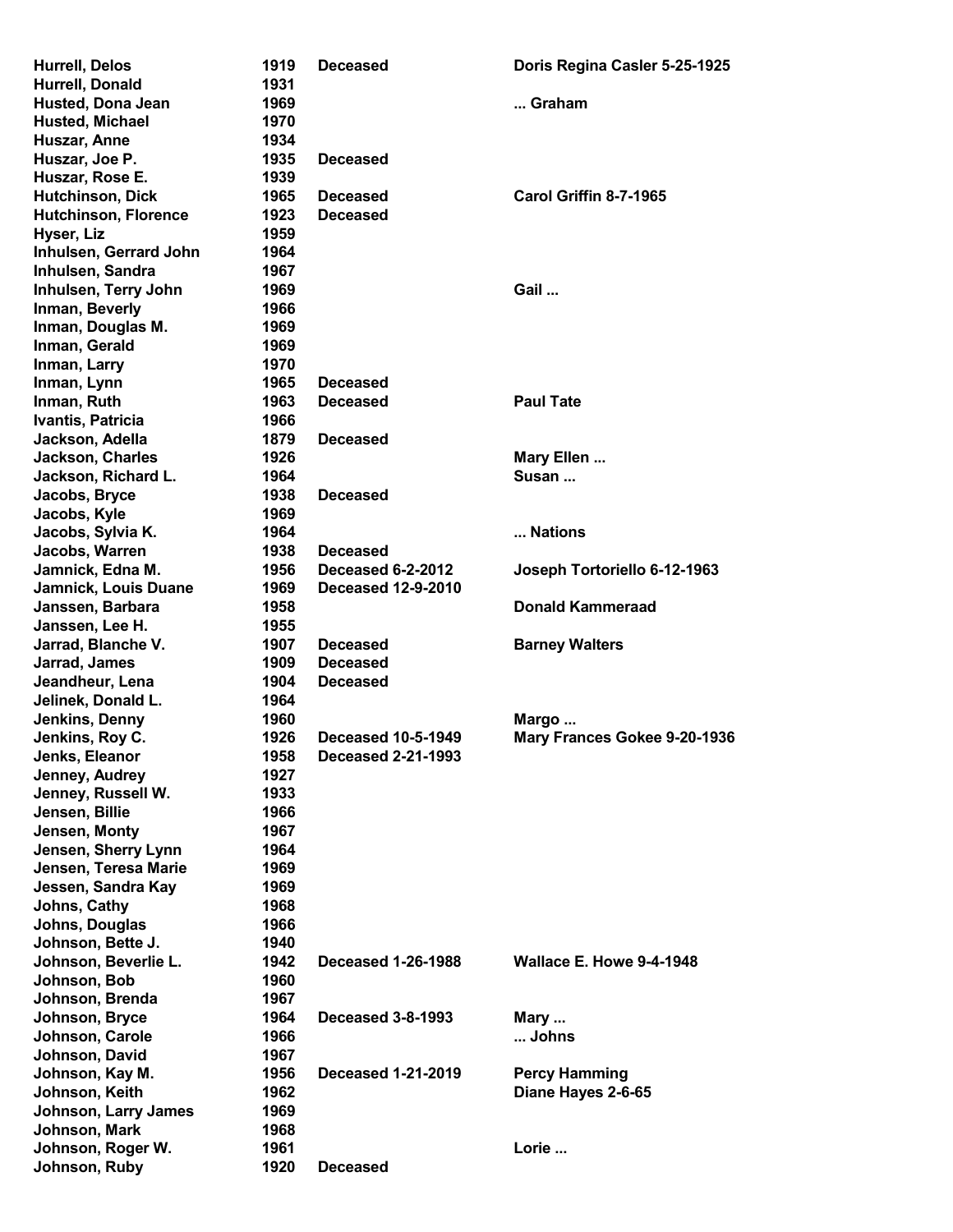| Johnson, Sharon        | 1963 |                            | Zachar; Bob Morehouse            |
|------------------------|------|----------------------------|----------------------------------|
| Johnson, Sylvia Eileen | 1969 |                            |                                  |
| Jones, Beverly A.      | 1951 |                            | <b>John Bowles</b>               |
| Jones, Cecil R.        | 1911 | <b>Deceased 12-22-1974</b> | Vera Blanche Underwood 6-30-1914 |
| Jones, David L.        | 1967 |                            |                                  |
| Jones, Janet R.        | 1955 |                            |                                  |
| Jones, Lynn            | 1960 | <b>Deceased 1-26-2009</b>  | Judy Bender 6-27-1964            |
| Jones, Lynn            | 1963 |                            |                                  |
| Jones, Richard B.      | 1963 |                            | Jeanette M.                      |
| Jones, Robert          | 1958 |                            |                                  |
| Jones, William E.      | 1936 | Deceased 1995              | Dorethea Starbuck (36) 12-31-37  |
| Jones, William E.      | 1969 | <b>Deceased 5-29-2006</b>  |                                  |
| Joslin, Betty Ann      | 1970 |                            |                                  |
|                        |      |                            |                                  |
| Joslin, Billie Lee     | 1964 |                            |                                  |
| Joy, Mary Joy          | 1904 | <b>Deceased</b>            | Burnett                          |
| Judd, Brian            | 1968 |                            |                                  |
| Judd, Mary             | 1914 | <b>Deceased</b>            | <b>Carmen MacKay</b>             |
| <b>Judd, Nancy</b>     | 1966 |                            |                                  |
| Judd, Vera             | 1910 | <b>Deceased</b>            | Raymond Jacobs 6-6-1915          |
| Judd, Walter Stephen   | 1969 |                            |                                  |
| Kagle, Alan B.         | 1970 |                            | Norma J. LeCureux                |
| Kalisak, John          | 1938 | <b>Deceased</b>            |                                  |
| Kalisek, Barbara       | 1967 |                            | <b>Richard Miculka</b>           |
| Kalisek, Betty J.      | 1956 |                            | <b>Frank Sohorec</b>             |
| Kalisek, Bonnie        | 1968 |                            | <b>Floyd Serr</b>                |
| Kalisek, Geraldine     | 1949 |                            |                                  |
| Kalisek, Henry         | 1932 | <b>Deceased 12-1-1977</b>  |                                  |
| Kalisek, Joanne        | 1957 |                            | Han                              |
| Kalisek, Larry Allen   | 1970 |                            |                                  |
| Kalisek, Lucy A.       | 1962 |                            | Frank Kudlec 10-26-63            |
| Kalisek, Nancy         | 1961 |                            | Robert Yaklin; Larry Julian      |
|                        |      |                            | Sharon                           |
| Kalisek, Richard J.    | 1962 |                            |                                  |
| Kalisek, Robert G.     | 1967 |                            |                                  |
| Kalisek, Ronald        | 1965 | <b>Deceased 5-20-2014</b>  | <b>Sue Swan 12-9-1967</b>        |
| Kanzel, Mary J.        | 1954 |                            | Kidd                             |
| Katt, Doug             | 1970 |                            |                                  |
| Katt, Glennis L.       | 1953 |                            | Lenker                           |
| Katt, Janet            | 1959 | <b>Deceased 10-4-2011</b>  | <b>Bruce Kilpatrick</b>          |
| Katt, Margaret C.      | 1945 |                            |                                  |
| Katt, Walter           | 1964 |                            | Aleta                            |
| Kauffman, Helen        | 1929 | <b>Deceased 6-22-1965</b>  | Clifford Smith 6-11-1930         |
| Kay, Ted               | 1937 |                            |                                  |
| Kazen, Pat             | 1968 | <b>Deceased 10-6-2011</b>  |                                  |
| Kebler, Bennie Rae     | 1965 |                            | <b>Robert Burton (65)</b>        |
| Kebler, Kenneth        | 1936 | <b>Deceased</b>            |                                  |
| Kebler, Raymond B.     | 1934 | <b>Deceased</b>            |                                  |
| Kebler, Ruth           | 1938 | <b>Deceased</b>            | <b>Augstus Brailey</b>           |
| Keesler, Donald L.     | 1969 |                            |                                  |
| Keesler, Sharon        | 1958 |                            | Jerry McAllister 6-11-1960       |
| Kelley, Frank M.       | 1949 |                            |                                  |
|                        | 1950 |                            |                                  |
| Kelley, Kathleen       |      |                            |                                  |
| Kelley, Thomas E.      | 1951 |                            | Nita                             |
| Kellogg, Lawrence R.   | 1962 | <b>Deceased 3-6-2012</b>   | <b>Barbara Bailey 9-5-64</b>     |
| Kellogg, Lorna         | 1966 |                            |                                  |
| Kellogg, Marilyn       | 1964 |                            |                                  |
| Kellogg, Paul          | 1899 | <b>Deceased</b>            |                                  |
| <b>Kelly, Alice</b>    | 1915 | <b>Deceased</b>            |                                  |
| Kelly, Dennis J.       | 1956 | <b>Deceased</b>            |                                  |
| Kelly, Julia A.        | 1954 | Deceased 4-8-2011          | <b>Wayne Brown</b>               |
| Kelly, Tom R.          | 1949 |                            |                                  |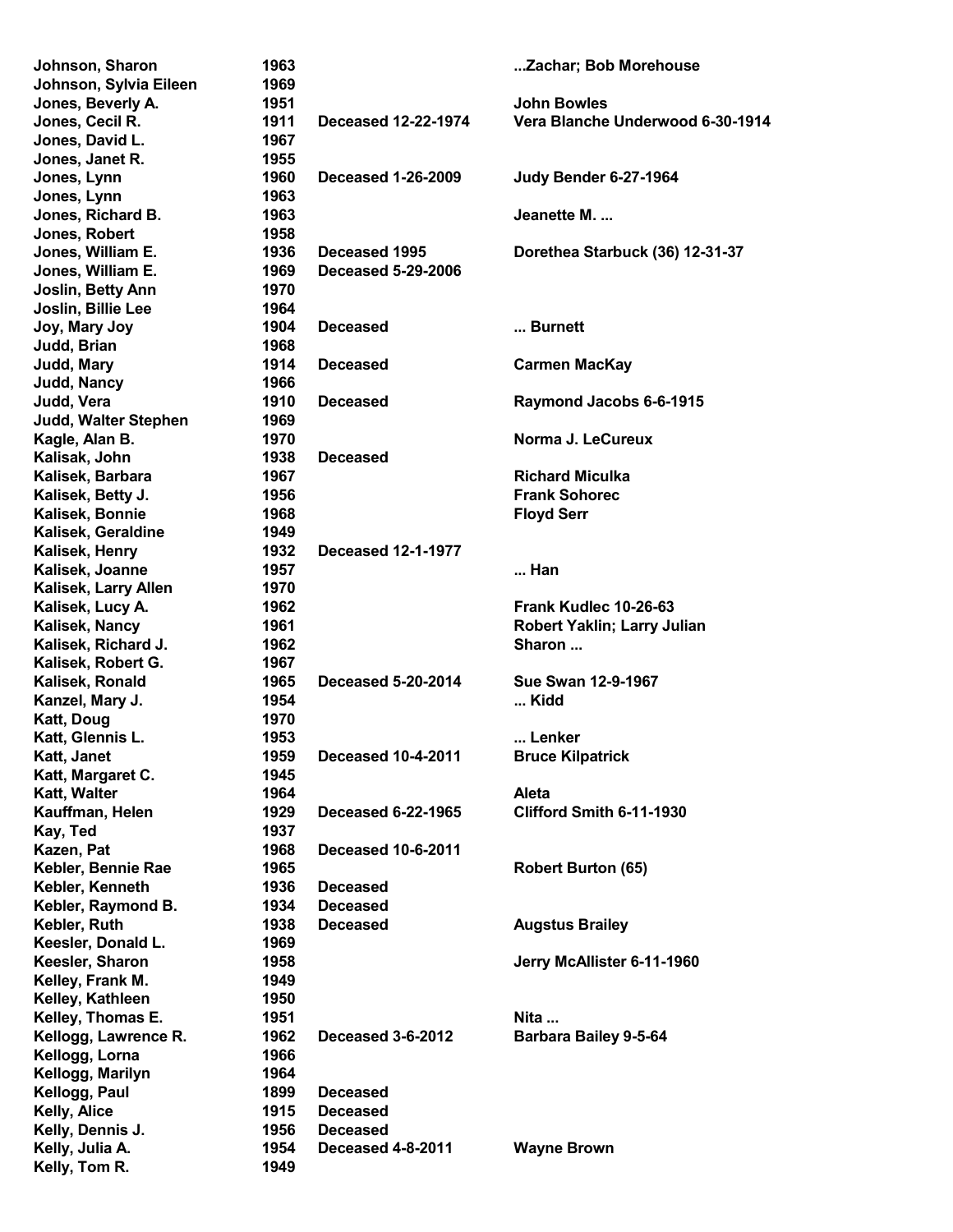| Kennedy, Bill               | 1964 |                           |                                         |
|-----------------------------|------|---------------------------|-----------------------------------------|
| Kennedy, Donald             | 1966 | Deceased 6-6-2016         | Szanne Whitehead 4-17-1971              |
| Kennedy, Duane              | 1942 |                           |                                         |
| Kennedy, Joyce I.           | 1941 | <b>Deceased 9-20-2005</b> | <b>Glen Currie</b>                      |
| Kerby, Donna J.             | 1951 |                           | John Boone                              |
| Kerby, Estella              | 1911 | <b>Deceased</b>           |                                         |
| Kerby, Florence M.          | 1919 | <b>Deceased</b>           |                                         |
| Kerby, Georgia              | 1925 |                           |                                         |
| Kerby, Helen                | 1922 | <b>Deceased</b>           |                                         |
| Kerby, James                | 1950 |                           | Ackerson                                |
| Kerby, Josephine            | 1924 | <b>Deceased</b>           | Elmer Wilson 1-28-1928                  |
| Kerby, Max                  | 1934 |                           |                                         |
| Kerby, Yale                 | 1921 | <b>Deceased 3-16-1971</b> |                                         |
| Kern, Robert L.             | 1950 |                           | <b>Joan Smith</b>                       |
| Keroson, Bob                | 1968 |                           |                                         |
| Keroson, Paul               | 1966 |                           |                                         |
| Kerr, Garry                 | 1966 |                           |                                         |
| Kerr, Kristie Ann           | 1970 |                           |                                         |
| <b>Ketchum, Charles</b>     | 1968 |                           |                                         |
| Ketchum, Frank III          | 1966 |                           |                                         |
| Kewish, Keith               | 1963 |                           | Sherry                                  |
| Kewish, Krys                | 1960 | Deceased 2013             | <b>John Westcott</b>                    |
| Keyes, Elizabeth Mae        | 1943 | <b>Deceased 12-8-2012</b> | Mick Kribs (44) 11-29-1948              |
| Keyes, Jim                  | 1965 |                           |                                         |
| Keyes, Linda                | 1968 |                           |                                         |
| <b>Keyes, Rose Marie</b>    | 1944 |                           |                                         |
| Kiacz, Barbara A.           | 1967 |                           |                                         |
| <b>Kiacz, Shirley Marie</b> | 1969 |                           |                                         |
| Kilburn, Bonnie             | 1968 |                           |                                         |
| Kildea, Colleen             | 1970 |                           |                                         |
| Kildea, David L.            | 1956 |                           | <b>Carolyn Beamish</b>                  |
| Kimble, Allen G.            | 1933 | Deceased 2005             | <b>Garnette Duncan (35) 3-17-1940</b>   |
| Kimble, Helen               | 1939 |                           | <b>Bud Campbell</b>                     |
| Kincaid, Charles J.         | 1945 |                           |                                         |
| Kincaid, Joseph J.          | 1969 |                           |                                         |
| Kincaid, Myrtle C.          | 1918 | <b>Deceased</b>           |                                         |
| Kincaid, Nelson R.          | 1918 | <b>Deceased 1-17-1968</b> | <b>Marie J. Ellis 5-22-1920</b>         |
| Kincaid, Robert             | 1940 |                           | <b>Nancy Drake</b>                      |
| Kingsbury, Colin            | 1964 |                           |                                         |
| Kingsbury, Marcia           | 1965 |                           |                                         |
| Kinney, Art                 | 1962 |                           | Norma Adams 12-21-63; Velma             |
| Kinney, Clifford L.         | 1891 | <b>Deceased</b>           |                                         |
| Kinney, Kietha              | 1964 |                           |                                         |
| Kinney, Patricia            | 1965 |                           |                                         |
| Kinney, Wilma Jean          | 1947 |                           | Mattes                                  |
| Kinosky, John R.            | 1946 |                           |                                         |
| Kirby, Kenneth H.           | 1962 |                           | Karen Wyers 9-5-64                      |
| Kirby, Patricia             | 1958 |                           | <b>Merrell S. Hazel</b>                 |
| Kirby, Rodney Dale          | 1969 |                           |                                         |
| Kirkman, Walter             | 1932 | <b>Deceased</b>           |                                         |
| Kirkpatrick, Belle          | 1885 | <b>Deceased</b>           |                                         |
| Kirn, Dale                  | 1921 | <b>Deceased</b>           |                                         |
| Kisnonsky, Mary             | 1940 | <b>Deceased 5-24-2015</b> | <b>Lewis Woodworth; Charles Schnepp</b> |
| Kisnosky, G. Joseph         | 1939 | <b>Deceased 1-13-2015</b> | Lucy Stiff 11-14-1942                   |
| Kitchen, Connie             | 1965 |                           |                                         |
| Kitts, Paula                | 1969 |                           |                                         |
| Klepi, Jean D.              | 1969 |                           |                                         |
| Klepi, Richard              | 1964 |                           |                                         |
| Knauff, Brian               | 1969 |                           |                                         |
| Knauff, Kenneth             | 1963 |                           | <b>Londa Herblet</b>                    |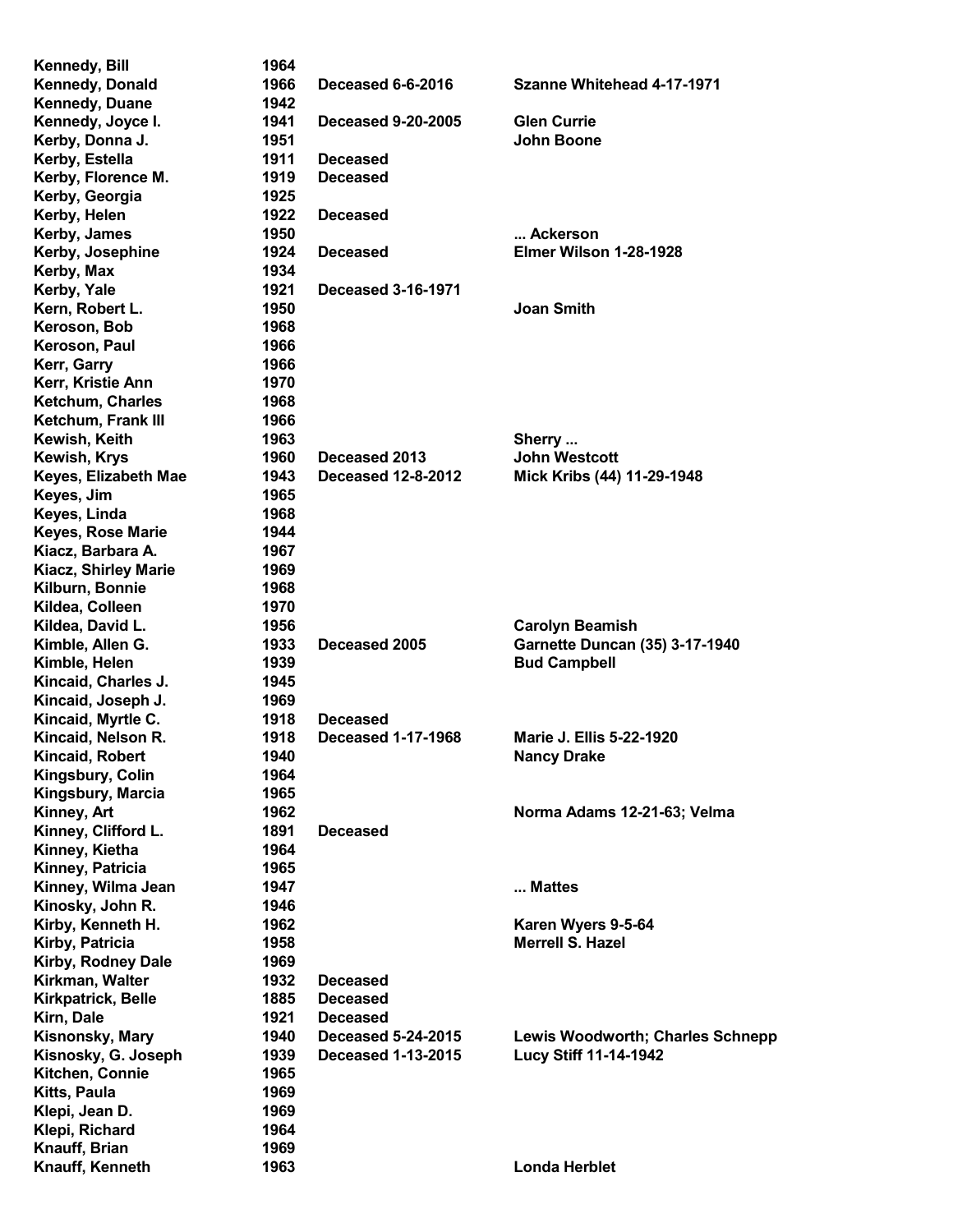| Knerr, William D.             | 1962 | Deceased 2-6-2010          | Ronnie Jean Oppenheiser 2-14-2001 |
|-------------------------------|------|----------------------------|-----------------------------------|
| Knight, Lizzie                | 1876 | <b>Deceased</b>            |                                   |
| Koan, Arlene E.               | 1933 |                            | <b>Roy R. Walter</b>              |
| Koan, Donna Belle             | 1937 |                            |                                   |
| Koan, G. Weston               | 1936 |                            | Glennola                          |
| Koenig, Roxanne L.            | 1969 |                            |                                   |
| Koerner, Dean                 | 1966 |                            | Madelyn                           |
| Koerner, Duane                | 1959 | <b>Deceased 8-22-2014</b>  | Sharon Decker 8-15-64             |
| Koerner, Raymond              | 1961 | <b>Deceased 1-21-2007</b>  | Kathryn Setzer 8-30-68            |
| Kolarik, Frank                | 1968 |                            |                                   |
| Kondel, Fred                  | 1969 |                            |                                   |
| Kondell, Angeline             | 1942 |                            | <b>Joe Yakabobsky</b>             |
| Konecny, Theresa A.           | 1969 |                            |                                   |
| Koren, Bertha                 | 1936 | <b>Deceased</b>            | <b>Lester Brady</b>               |
| Korf, Karla                   | 1961 |                            | <b>Phillip Ogden</b>              |
| Korf, Ron                     | 1959 |                            | <b>Cheryl Temple</b>              |
| Koterba, Catherine Ann        | 1970 |                            |                                   |
| Koyne, James B.               | 1952 |                            |                                   |
| Koyne, Mike L.                | 1953 | <b>Deceased 6-13-2004</b>  |                                   |
| Kramer, Fred                  | 1965 |                            |                                   |
| Kramp, Clarence P.            | 1954 |                            | Marilyn                           |
| Krantz, Janet                 | 1958 | <b>Deceased 4-25-2011</b>  | Gomely                            |
| Krapek, Diana M.              | 1967 |                            |                                   |
| <b>Krapek, Frank Henry</b>    | 1969 |                            |                                   |
| Krcmarik, Thomas G.           | 1969 |                            |                                   |
| Krhovsky, Carole Marie        | 1969 |                            |                                   |
| Krhovsky, Marcia Ann          | 1970 |                            |                                   |
| Kribs, Kelly Jay              | 1969 | <b>Deceased 6-22-2003</b>  |                                   |
| Kribs, Maurice B.             | 1944 | Deceased 2-8-2014          | Betty Keyes (44) 11-27-1948       |
| Kribs, Michael                | 1967 | <b>Deceased 3-12-2017</b>  | Cathy Chaprnka 4-9-1989           |
| Kribs, Natalie Ann            | 1947 | <b>Deceased 11-6-2020</b>  |                                   |
| Kroske, Geraldine             | 1941 | Deceased 10-17-17          | Robert Hamill 6-21-1945           |
| Kroske, Harold E.             | 1937 | <b>Deceased</b>            |                                   |
| Kroske, Lela C.               | 1935 | <b>Deceased</b>            |                                   |
| Kroske, Richard G.            | 1950 | <b>Deceased 8-22-1957</b>  | Nancy A. Marks 5-11-1957          |
| Kroske, William L.            | 1945 | <b>Deceased 11-7-2015</b>  | <b>Ruth Wise 4-14-1951</b>        |
| Kuchar, Henry N.              | 1967 |                            |                                   |
| Kuchar, Jerome                | 1968 | <b>Deceased 3-12-1991</b>  | Lorie                             |
| Kuchar, Victor D.             | 1969 |                            |                                   |
| Kuchner, Janice               | 1959 |                            | Smith                             |
| Kuechman, Thomas H.           | 1954 | <b>Deceased</b>            |                                   |
| Kuehner, Kathleen             | 1968 |                            |                                   |
| Kupusta, Martha E.            | 1962 |                            |                                   |
| Kurney, Eugene P.             | 1969 |                            | Wendy Miller (70)                 |
| <b>Kurney, Waynette</b>       | 1965 |                            |                                   |
| Kurrie, Harry A.              | 1964 |                            |                                   |
| Kurrle, Donna                 | 1967 |                            |                                   |
| Kurrle, Fredric J.            | 1969 |                            |                                   |
| Kurrle, Meredith Ann          | 1967 |                            | Thompson                          |
| Kyle, Alice                   | 1882 | <b>Deceased</b>            |                                   |
| Kyle, Ella                    | 1876 | <b>Deceased</b>            |                                   |
| Labadie, Harold               | 1959 |                            | Sally                             |
| <b>LaCureaux, Walter</b>      | 1966 |                            |                                   |
| <b>LaHaine, Erwin Charles</b> | 1944 | <b>Deceased 11-20-1979</b> | Rebekah                           |
| Lahring, Nellie               | 1900 | <b>Deceased</b>            |                                   |
| Lake, Deborah                 | 1970 |                            | <b>Leonard Wright</b>             |
| Lake, Doris J.                | 1952 |                            | Robbins; Donald Brady             |
| Lake, Richard                 | 1951 | <b>Deceased 4-1-2021</b>   |                                   |
| Lang, Frances H.              | 1967 |                            |                                   |
| LaRowe, Judy                  | 1961 | Deceased 1985              |                                   |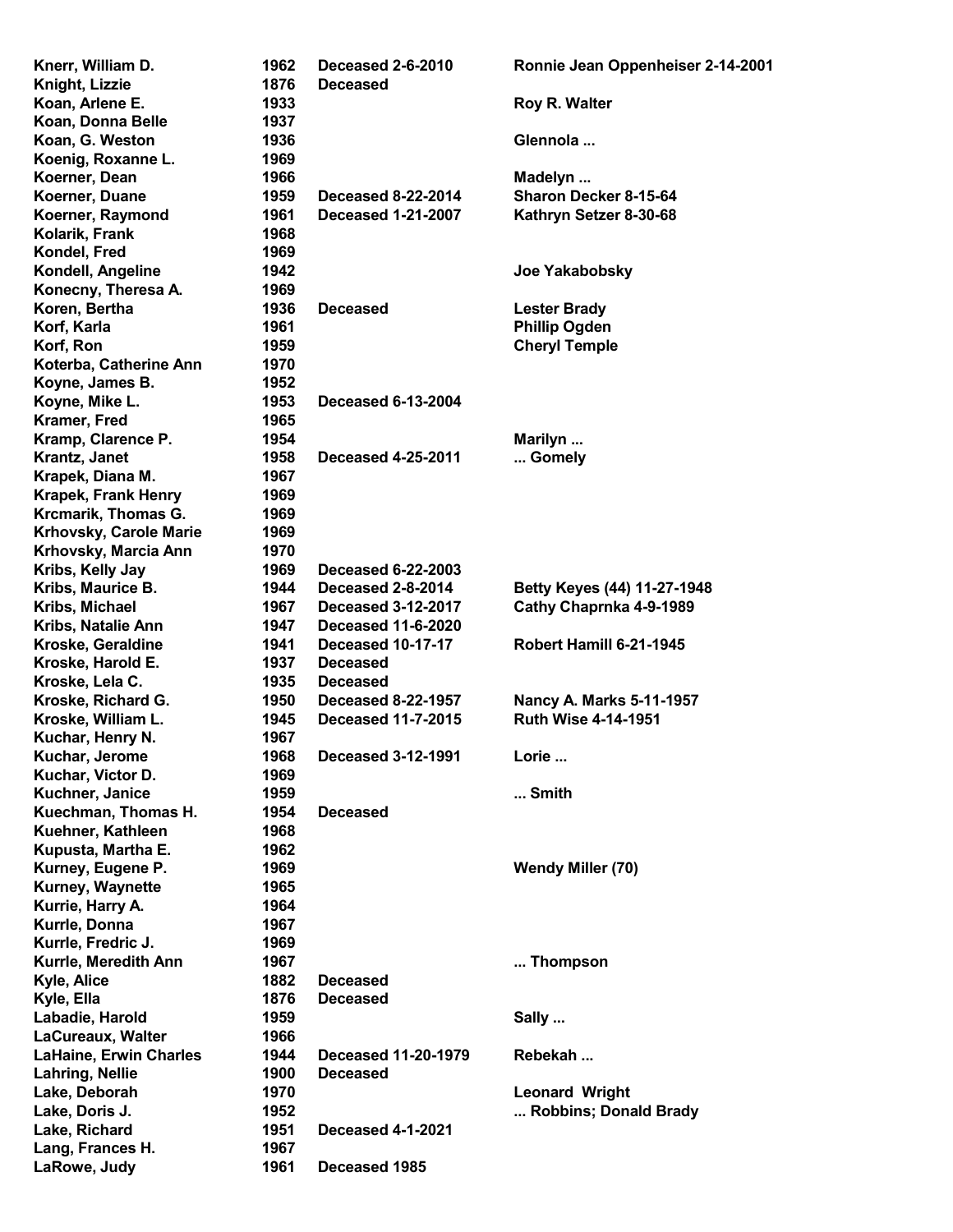| LaRowe, Martha Jane    | 1966 |                            |                               |
|------------------------|------|----------------------------|-------------------------------|
| Larsen, Albert F.      | 1941 | <b>Deceased 9-19-2014</b>  | Lucille                       |
| Lashaway, Donald R.    | 1955 |                            |                               |
| Lashaway, Kenneth E.   | 1958 | <b>Deceased 3-7-1981</b>   | Nancy Wiley 1958              |
| Lashaway, Phyllis A.   | 1952 |                            | <b>Merle Bowman</b>           |
| Laughlin, Francis      | 1925 |                            |                               |
| Lawcock, Alta Mae      | 1947 | <b>Deceased 6-5-2008</b>   | Robert V. Kildea              |
|                        | 1917 | <b>Deceased</b>            | <b>Bertha Geeck</b>           |
| Lawcock, Arthur E.     |      |                            |                               |
| Lawcock, Eugene        | 1966 | <b>Deceased 3-26-2015</b>  |                               |
| Lawcock, Kay           | 1922 | <b>Deceased</b>            | <b>Zelma Reed 9-18-1926</b>   |
| Lawcock, Mabel         | 1900 | <b>Deceased</b>            |                               |
| Lawcock, Priscilla R.  | 1951 |                            | <b>Jerry Augustus</b>         |
| Lawrence, Carly        | 1968 |                            |                               |
| Lawson, William James  | 1970 |                            |                               |
| Lazell, Joy            | 1966 |                            |                               |
| Lazell, Michael C.     | 1964 |                            |                               |
| Leach, Barbara         | 1959 |                            | <b>Ralph Snow</b>             |
| Leach, Sandra M.       | 1961 |                            | Norm Honke (60) 8-25-62       |
| Leadaer, William       | 1963 |                            |                               |
| Leader, Bill           | 1942 | <b>Deceased 8-18-2017</b>  |                               |
| Leader, Jeanne B.      | 1951 | <b>Deceased 11-10-2009</b> | William Kaltrider 6-26-1955   |
| Leader, Margaret       | 1942 |                            |                               |
|                        |      |                            |                               |
| Leavitt, Grace         | 1914 | <b>Deceased</b>            |                               |
| Leavitt, Harold        | 1915 | <b>Deceased</b>            |                               |
| Leavitt, Tod           | 1896 | <b>Deceased</b>            |                               |
| LeCreaux, Orville      | 1944 |                            |                               |
| Lecureaux, Catheryn    | 1967 |                            | Fleming                       |
| LeCureaux, Lawrence E. | 1945 |                            |                               |
| Lecureaux, Leah C.     | 1908 | <b>Deceased</b>            |                               |
| Lecureaux, Persis      | 1905 | <b>Deceased</b>            |                               |
| Lecureux, Darlene      | 1965 |                            | Fitzgerald                    |
| LeCureux, David        | 1966 |                            |                               |
| Lecureux, Doris A.     | 1949 | <b>Deceased 3-15-2010</b>  | <b>Arnel J. Davis 11-4-50</b> |
| LeCureux, Ivan         | 1941 | <b>Deceased 12-18-2004</b> | Betty                         |
| Lecureux, Jim          | 1964 |                            |                               |
| Lecureux, Lowell       | 1929 |                            |                               |
| LeCureux, Norma Jean   | 1970 |                            |                               |
|                        |      |                            | Alan B. Kagle                 |
| LeCureux, Norman G.    | 1969 |                            |                               |
| LeCureux, Pamela Sue   | 1970 | <b>Deceased 10-20-2003</b> | Wyckoff                       |
| Lecureux, Russell      | 1929 | Deceased 1992              | Louise                        |
| Lecureux, Stanley S.   | 1947 | <b>Deceased 11-10-2005</b> | <b>Andree Georgette</b>       |
| Legg, Jessie           | 1900 | <b>Deceased</b>            |                               |
| Lehman, Barbara J.     | 1952 |                            |                               |
| Leiner, Charles F.     | 1946 | <b>Deceased 1-3-2014</b>   | Doris Kendall 8-22-1948       |
| Leiner, David C.       | 1961 |                            | <b>Patricia A. Miller</b>     |
| Leitow, Edward         | 1939 | <b>Deceased</b>            |                               |
| Leitow, Virginia       | 1938 | <b>Deceased</b>            |                               |
| Lemon, Colon           | 1914 | <b>Deceased</b>            |                               |
| Lemon, Laura           | 1909 | <b>Deceased</b>            |                               |
| Leneschmidt, Doris     | 1940 |                            | <b>William Lietzau</b>        |
|                        |      |                            |                               |
| Lepior, Linda          | 1969 |                            |                               |
| LeRoy, Wendall         | 1929 |                            |                               |
| Leslie, Joyce E.       | 1951 |                            |                               |
| Leslie, Ray            | 1947 |                            |                               |
| Leslie, Thelma J.      | 1949 |                            | <b>Harold Norris</b>          |
| Lewandowski, Linda Ann | 1970 |                            |                               |
| Lewis, David J.        | 1962 | <b>Deceased 5-17-2013</b>  | Judy                          |
| Lewis, Florence M.     | 1936 | <b>Deceased 1-10-2009</b>  | <b>Richard Bixby 8-15-41</b>  |
| Lewis, J.D.            | 1939 |                            |                               |
| Lewis, Mary Jane       | 1938 | <b>Deceased 9-12-2006</b>  | Michael M. Carland (38)       |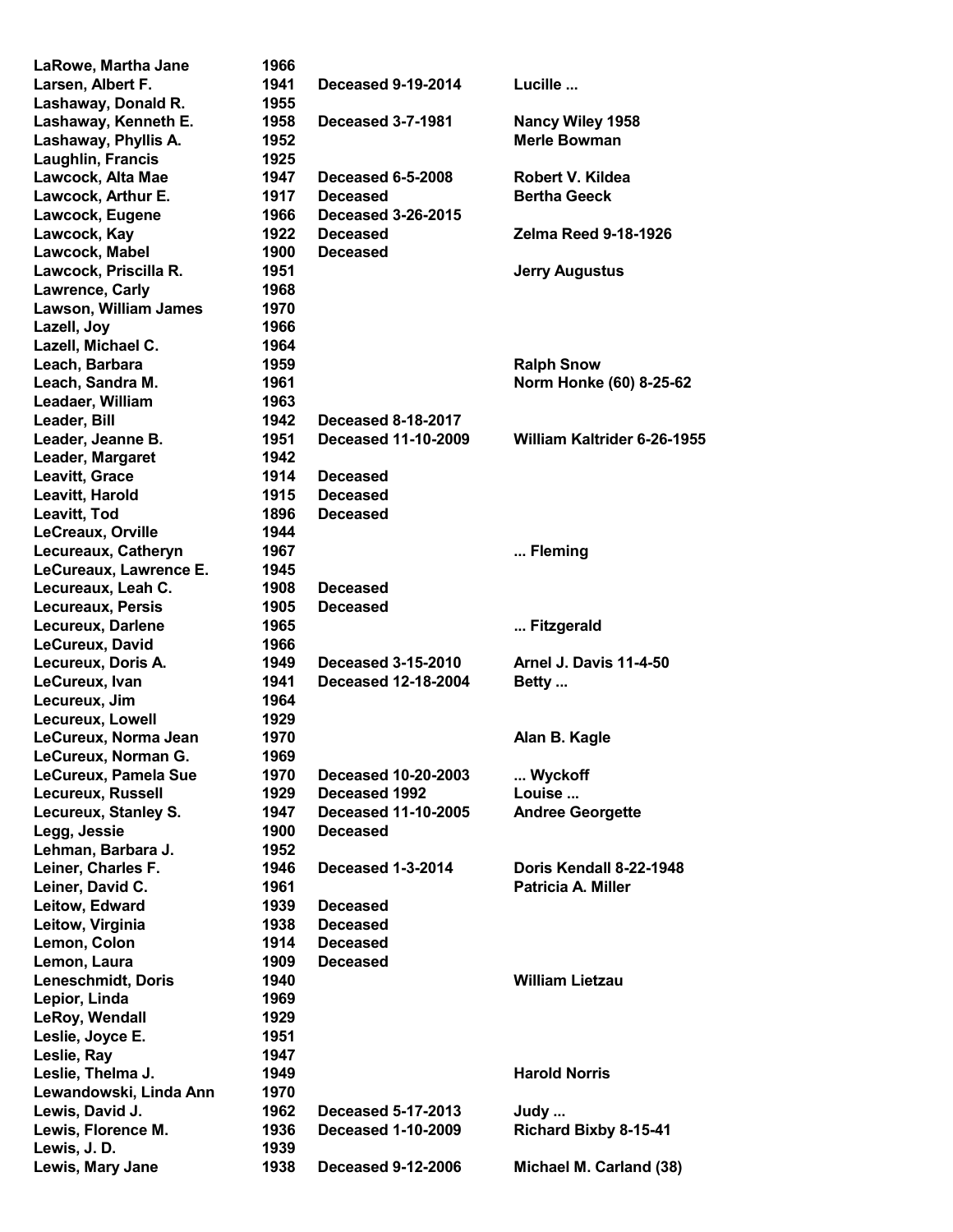| Lewis, Michael              | 1963 |                           |                               |
|-----------------------------|------|---------------------------|-------------------------------|
| Lewis, Reginald             | 1966 |                           |                               |
| Lewis, W. Roy               | 1966 |                           |                               |
| Libby, Colleen              | 1970 |                           |                               |
| Libby, Gail                 | 1967 |                           |                               |
| Libby, Jean                 | 1968 |                           |                               |
| Libby, Joan                 | 1957 |                           |                               |
| Libby, Lorraine             | 1965 |                           | <b>Ron Copeland</b>           |
| Libra, Agnes A.             | 1953 |                           | Lund                          |
| Libra, Ann J.               | 1949 | <b>Deceased</b>           | Nemecek; Martin Janca         |
| Libra, Dorothy              | 1957 | <b>Deceased 1-24-2002</b> | <b>James Davis 1-11-1958</b>  |
| Libra, Francis R.           | 1951 |                           | <b>Winell Rogers</b>          |
| Libra, Joe F.               | 1955 | <b>Deceased</b>           | Shirley                       |
| Libra, Mary Helen           | 1944 | <b>Deceased 3-27-2019</b> | Edward Chrenko 6-14-1947      |
| Liebengood, Frederick LeRoy | 1970 | <b>Deceased 5-16-2011</b> |                               |
| Linabury, Barbara           | 1950 | <b>Deceased 2-20-2015</b> |                               |
| <b>Linabury, Dick</b>       | 1947 | <b>Deceased 7-28-2016</b> | Rose Marie Bushman 12-26-1953 |
| Linabury, Hattie M.         | 1907 | <b>Deceased</b>           |                               |
| Linabury, Nelson            | 1921 | <b>Deceased 4-30-1980</b> | Carrie Rigling 6-15-1929      |
|                             | 1893 | <b>Deceased</b>           | Addie                         |
| Linabury, O. A.             |      |                           |                               |
| Linabury, Rita              | 1949 |                           | <b>Al Leavitt</b>             |
| Linabury, Ronald N.         | 1952 | <b>Deceased 1-2-1992</b>  | Jeanette M.                   |
| Linabury, Sue A.            | 1955 |                           | <b>Mark Teichman</b>          |
| Linabury, William           | 1958 |                           | Olivia                        |
| Lindsey, Aileen             | 1925 |                           | <b>Earl Brazie</b>            |
| <b>Lindsey, Bessie</b>      | 1897 | <b>Deceased</b>           | Patrick                       |
| Lindsey, Edna               | 1905 | <b>Deceased</b>           |                               |
| <b>Lindsey, Florence</b>    | 1902 | <b>Deceased</b>           | Doty                          |
| Lingo, Frances J.           | 1947 | <b>Deceased 11-1-1989</b> | Harold E. Martin 6-16-1956    |
| Lingo, Louise               | 1928 |                           | Carpenter                     |
| Lingo, Nina                 | 1920 | <b>Deceased 6-10-1988</b> | Harold Walsh 5-22-1926        |
| <b>Little, Brent</b>        | 1960 |                           | Donna Tobey (62) 9-20-1969    |
| Lobdell, Carol Ann          | 1963 | <b>Deceased</b>           | Perry                         |
| Londrigan, Ann E.           | 1970 |                           |                               |
| Londrigan, George           | 1966 |                           |                               |
| Londrigan, Ralph R.         | 1970 | <b>Deceased 4-5-2021</b>  |                               |
| Long, Dale                  | 1959 |                           | Sharon                        |
| Long, Gary                  | 1966 |                           | Yvonne                        |
| Long, Marian                | 1957 |                           | Horstman                      |
| Long, Merle G.              | 1937 |                           |                               |
| Lootena, Julia B.           | 1962 |                           |                               |
| Louch, Brian                | 1969 |                           | Marsha Tithof 6-9-1972        |
| Louch, Gary James           | 1964 |                           | <b>Sue</b>                    |
| Lounsbury, Jerald E.        | 1955 |                           |                               |
| Lovasik, Louise             | 1940 | <b>Deceased</b>           |                               |
| Love, Faye E.               | 1953 |                           |                               |
| Lowe, Janice                | 1967 |                           |                               |
| Lowers, Eber                | 1968 |                           |                               |
| Lowers, Paul                | 1968 |                           |                               |
| Lubbers, Frederick G.       | 1952 |                           |                               |
| Lucas, Donna                | 1964 |                           |                               |
| Lucas, Sandy                | 1967 |                           |                               |
| Luft, Gary                  | 1968 |                           |                               |
| Luft, Kaylene               | 1969 |                           | Ray                           |
| Luke, Jack                  | 1947 |                           | Maxine                        |
| Lupu, Florence              | 1950 | <b>Deceased 4-13-2018</b> | <b>William Honeck</b>         |
| Lupu, Mary                  | 1946 | Deceased 1999             | Neall                         |
| Luscik, Barbara J.          | 1956 |                           |                               |
| Lust, Wilhemina             | 1964 |                           |                               |
| Lutz, Carol                 | 1966 |                           |                               |
|                             |      |                           |                               |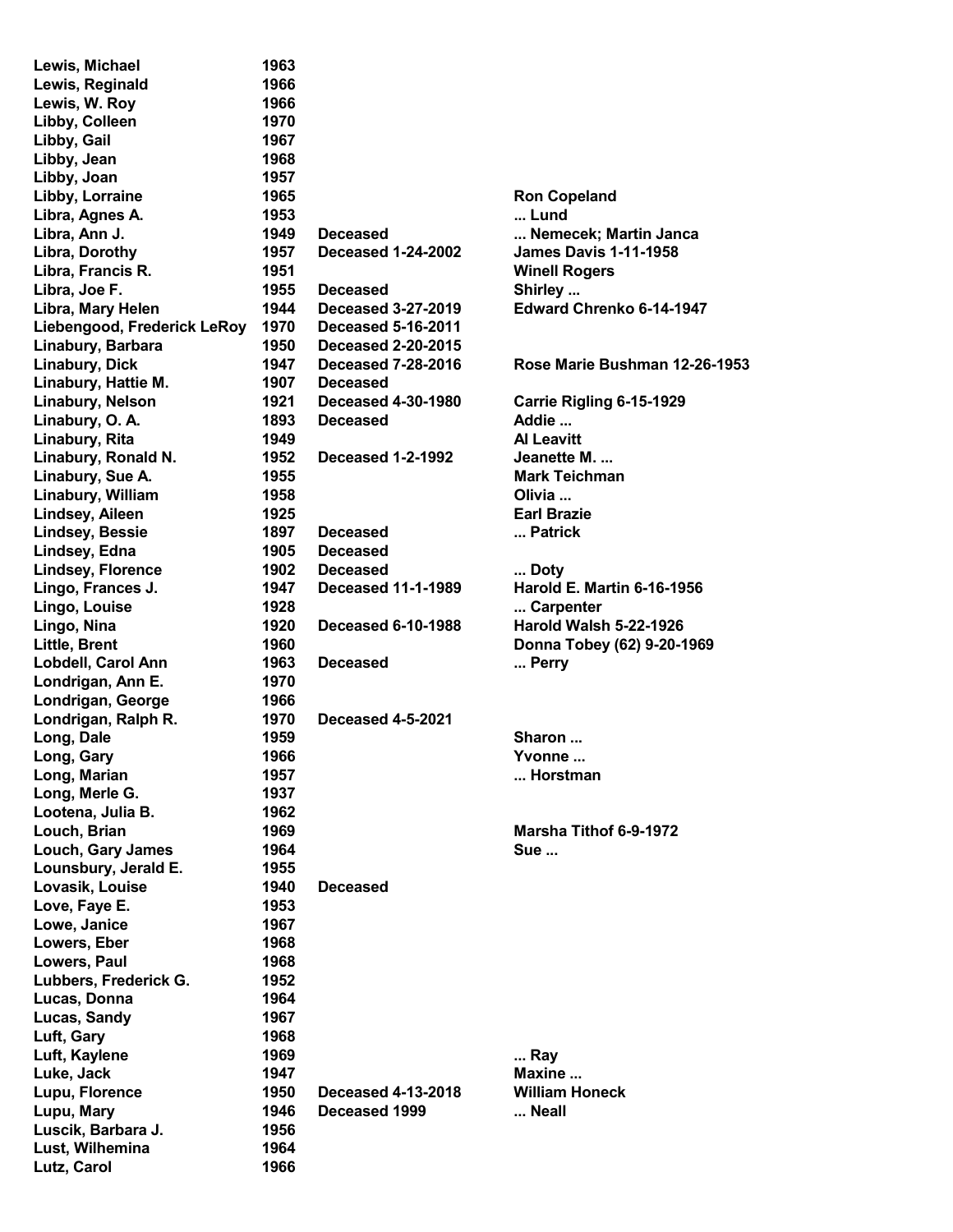| Lutz, Terri Ann                 | 1969         |                                              |                                            |
|---------------------------------|--------------|----------------------------------------------|--------------------------------------------|
| Lyman, Edessa Pliny             | 1901         | <b>Deceased</b>                              | <b>Bert Parkhurst</b>                      |
| Lyman, Leah Belle               | 1914         | <b>Deceased</b>                              |                                            |
| Lyman, Pliny B.                 | 1907         | <b>Deceased</b>                              |                                            |
| Lyman, Summer                   | 1909         | <b>Deceased</b>                              |                                            |
| Lyons, Dorothy                  | 1923         | <b>Deceased</b>                              | <b>Harold Riggs</b>                        |
| Lyons, Frances                  | 1926         |                                              |                                            |
| <b>Lyons, Mary Pauline</b>      | 1934         |                                              | <b>John H. Gurney 2-4-1936</b>             |
| Lyons, Nobert W.                | 1930         | <b>Deceased 8-31-1955</b>                    | Ethel Sanders 9-3-44                       |
| Mac Hala, Barbara               | 1963         |                                              | Misjak                                     |
| <b>Macdonald, Esther</b>        | 1968         |                                              | Nyman                                      |
| <b>MacDonald, William</b>       | 1963         |                                              |                                            |
| Machala, Jim                    | 1968         |                                              |                                            |
| Magyar, Donald J.               | 1965         |                                              | Dawn Swan (70) 1-16-1971                   |
| Magyar, Georgieann              | 1963         | <b>Deceased 6-13-2013</b>                    | Terry L. Welch - 1981                      |
| <b>Magyar, Rickey</b>           | 1970         |                                              | Judy                                       |
| <b>Magyar, Terrie</b>           | 1967         |                                              | Larkins                                    |
| Maine, William                  | 1927         |                                              |                                            |
| Majzel, Jim                     | 1967         | <b>Deceased 12-9-2015</b>                    |                                            |
| Majzel, John W.                 | 1964         |                                              |                                            |
| <b>Mallery, Elaine</b>          | 1962         |                                              | Leonard Klatt 4-24-1965                    |
| Mallery, Maralyn M.             | 1956         |                                              | <b>Richard Rummler</b>                     |
| Mallery, William P.             | 1954         | Deceased 9-4-2012                            | Judy McCarthy 11-26-1960                   |
| Mallory, Charlotte E.           | 1958         | <b>Deceased 9-26-2000</b>                    | Larry Runyan (57) 4-30-1960                |
| <b>Mallory, Geraldine</b>       | 1942         |                                              | <b>Robert Fischer</b>                      |
| <b>Mallory, Jato</b>            | 1966         |                                              |                                            |
| <b>Malloy, Charles</b>          | 1964         |                                              |                                            |
| <b>Malloy, Rosemary</b>         | 1966         |                                              |                                            |
| Manges, Darlene J.              | 1961         |                                              | <b>Elson Godwin</b>                        |
| Manning, Merle L.               | 1917         | <b>Deceased</b>                              |                                            |
| <b>Mark, Richard George</b>     | 1970         |                                              |                                            |
| Markham, Luella                 | 1917         | <b>Deceased</b>                              |                                            |
| Marks, Daniel L.                | 1969         |                                              |                                            |
| Marks, Forrest C.               | 1927         | Deceased 5-1987                              |                                            |
| Marks, Olive F.                 | 1934         |                                              |                                            |
| Marks, Patricia I.              | 1963         |                                              | <b>Wilber Bills; Merton Warner</b><br>West |
| <b>Marks, Ronald</b>            | 1965         |                                              |                                            |
| Mars, Jerry                     | 1963         |                                              | Carolyn Griffin (62) 10-23-1965            |
| Marshall, A. C.                 | 1908         | <b>Deceased</b>                              |                                            |
| Marshall, Edith                 | 1889         | <b>Deceased</b>                              |                                            |
|                                 | 1899         | <b>Deceased</b>                              |                                            |
| <b>Marshall, Lawrence</b>       | 1892         |                                              |                                            |
| Marshall, Orpha<br>Marsik, Mary | 1930         | <b>Deceased</b>                              |                                            |
| <b>Martin, Arthur</b>           |              |                                              | John G. Yakubek                            |
| Martin, Charles F.              | 1916         | <b>Deceased</b><br><b>Deceased 7-25-1950</b> |                                            |
|                                 | 1948<br>1952 |                                              |                                            |
| Martin, Dale E.                 |              |                                              |                                            |
| <b>Martin, Florence</b>         | 1914         | <b>Deceased</b>                              |                                            |
| Martin, Gertrude M.             | 1934         | <b>Deceased 11-13-1993</b>                   | <b>Clifford Melrose</b>                    |
| Martin, Homer L.                | 1917         | Deceased 6-6-1971                            |                                            |
| <b>Martin, James</b>            | 1939         | <b>Deceased 12-30-2007</b>                   | Norma H. Nason 8-19-44                     |
| Martin, James R.                | 1954         |                                              |                                            |
| Martin, Jean L.                 | 1934         |                                              | Harold Collison 4-23-1947                  |
| Martin, Linda                   | 1965         |                                              |                                            |
| <b>Martin, Margaret</b>         | 1938         | <b>Deceased 2-5-2003</b>                     | Lee Clarkson 1-29-44                       |
| Martin, Marie C.                | 1970         |                                              |                                            |
| Martin, Pat                     | 1968         |                                              |                                            |
| Martin, Tim                     | 1968         |                                              |                                            |
| <b>Martindale, Lawrence</b>     | 1970         |                                              |                                            |
| <b>Martindale, Mike</b>         | 1968         |                                              |                                            |
| Martineau, Jacqueline           | 1965         |                                              |                                            |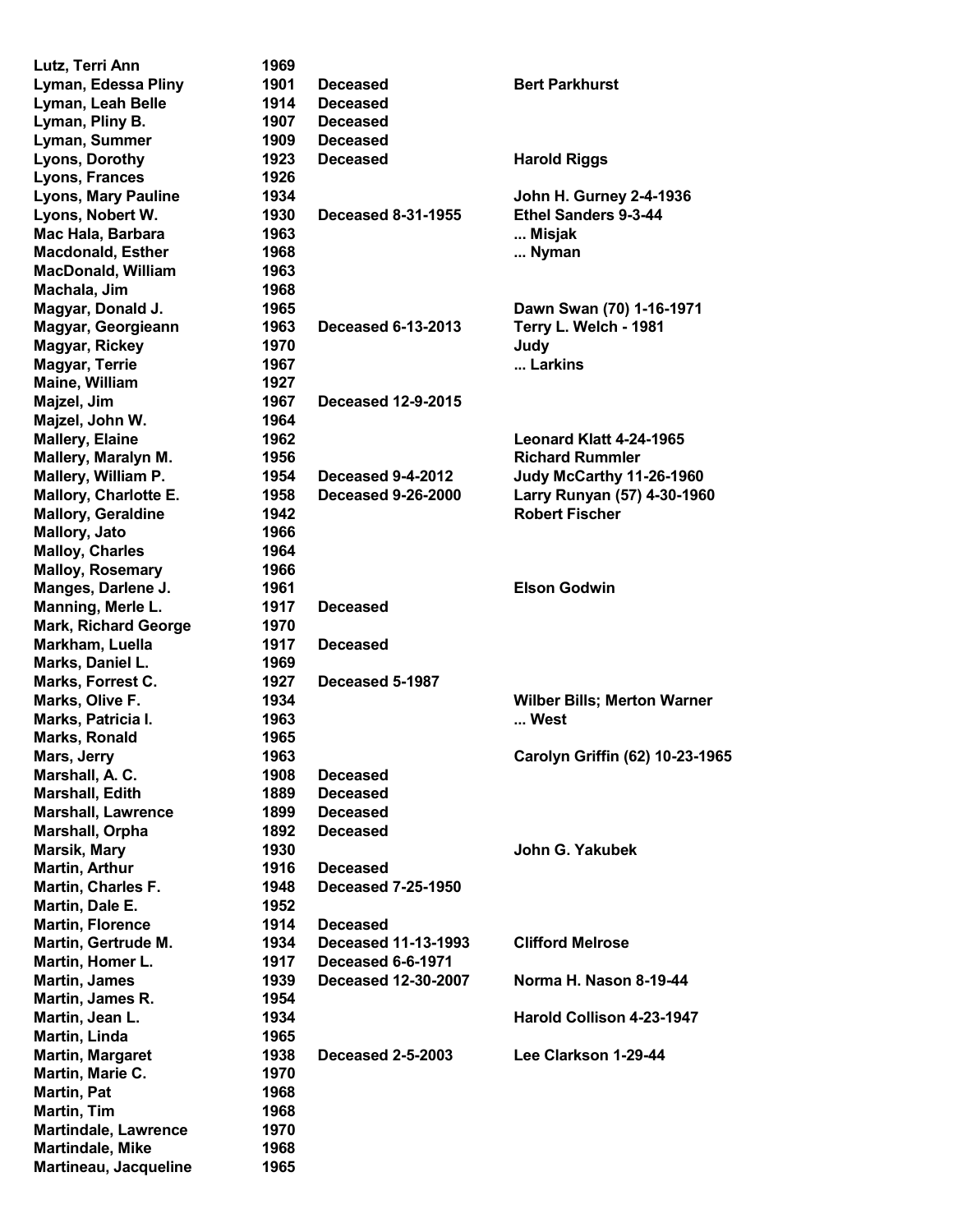| Mason, Edward                  | 1888 | <b>Deceased</b>            |                                                 |
|--------------------------------|------|----------------------------|-------------------------------------------------|
| <b>Mason, Kathy</b>            | 1970 |                            |                                                 |
| Mason, Linda                   | 1967 |                            |                                                 |
| Mason, Ruth                    | 1912 | <b>Deceased</b>            |                                                 |
| <b>Matecheck, Kathlene</b>     | 1964 |                            |                                                 |
| Matechek, Leanna E.            | 1956 |                            | <b>Richard L. Ball</b>                          |
| <b>Matechek, Marion</b>        | 1960 |                            | Gene Ellsworth 8-1-1970                         |
| <b>Matlock, Larry</b>          | 1967 |                            |                                                 |
| <b>Matlock, Stephney</b>       | 1968 | <b>Deceased 12-13-2011</b> | Matlock;  Canute                                |
| Matoon, Judy                   | 1965 |                            |                                                 |
| <b>Matousek, Gordon</b>        | 1960 |                            | Cindy                                           |
| <b>Matousek, Rene</b>          |      |                            | <b>Norman Clair Row</b>                         |
|                                | 1961 |                            |                                                 |
| Matthews, Elaine E.            | 1967 |                            |                                                 |
| <b>Matthews, Harriet</b>       | 1930 | <b>Deceased 6-15-2007</b>  | Lloyd Sanderson 4-4-1932                        |
| Matthews, Lloyd G.             | 1940 |                            | Verna                                           |
| <b>Matthews, Loren</b>         | 1947 |                            |                                                 |
| <b>Matthews, Phyllis</b>       | 1942 | <b>Deceased</b>            | Frank I. Snavely 6-9-1948                       |
| <b>Matthews, Richard</b>       | 1967 |                            |                                                 |
| Mattoon, Gershom E.            | 1923 | Deceased 9-1970            | <b>Clara Feindt</b>                             |
| Mattoon, Joanne                | 1948 |                            | Jack E. Bower (46) 8-21-1949                    |
| <b>Mattoon, Mildred</b>        | 1916 | Deceased 4-1985            | <b>E. Duell Devereaux</b>                       |
| Matzen, William F.             | 1954 | <b>Deceased</b>            |                                                 |
| Maudlin, Betty J.              | 1955 |                            |                                                 |
| <b>Maudlin, Lee</b>            | 1960 |                            | Pat                                             |
| Maudlin, Lyle R.               | 1956 | Deceased 9-5-2014          | Audrey J. Duncan (56) 8-4-1957 Janice VanBuhlar |
| 10-18-2008                     |      |                            |                                                 |
| Mauer, Milo J.                 | 1951 |                            |                                                 |
| Mauer, R. D.                   | 1941 | <b>Deceased</b>            |                                                 |
| Mauer, Raymond E.              | 1952 |                            |                                                 |
| <b>Maurer, David</b>           | 1966 |                            |                                                 |
| Maurer, George Jr.             | 1947 | <b>Deceased 5-15-2005</b>  | Ida Mae Hodge 2-13-1952                         |
| <b>Maurer, Phil</b>            | 1968 |                            |                                                 |
| <b>Maurer, Vera</b>            | 1950 | <b>Deceased 9-12-2019</b>  | Donald Whiteside 12-15-1951; Alfred Hale 1971   |
|                                | 1949 |                            | Barbara                                         |
| May, Max                       |      | <b>Deceased</b>            |                                                 |
| May, Patricia                  | 1950 |                            |                                                 |
| <b>Maynard, Alice</b>          | 1887 | <b>Deceased</b>            |                                                 |
| <b>McAninch, Avis E.</b>       | 1967 |                            | Gerald M. Hathon 9-2-1967                       |
| McBride, Ann                   | 1965 |                            |                                                 |
| <b>McBride, Blanche</b>        | 1929 | <b>Deceased 1-21-2007</b>  | <b>Asher Fink 12-30-1933</b>                    |
| <b>McBride, Frank A.</b>       | 1901 | <b>Deceased</b>            | Nina Deyo 6-24-1909                             |
| McBride, Frank Jr.             | 1939 | <b>Deceased</b>            | K. Jean Ritter                                  |
| <b>McBride, Grace</b>          | 1890 | <b>Deceased</b>            |                                                 |
| McBride, Grace M.              | 1934 |                            |                                                 |
| McBride, Homer J.              | 1898 | <b>Deceased</b>            |                                                 |
| <b>McBride, James</b>          | 1929 | <b>Deceased</b>            |                                                 |
| McBride, Jennie                | 1896 | <b>Deceased</b>            |                                                 |
| McBride, Linda M.              | 1962 |                            | Wiley                                           |
| <b>McBride, Marjorie</b>       | 1942 | <b>Deceased 10-9-2020</b>  | Allan Brown (35); Bob Mendelsohn                |
| <b>McCarthy, Alan R.</b>       | 1969 |                            |                                                 |
| McCarthy, Sandra J.            | 1965 |                            | <b>Jack Watkin</b>                              |
| <b>McCartney, Phyllis</b>      | 1967 |                            |                                                 |
| <b>McCartney, Thomas James</b> | 1969 |                            |                                                 |
| <b>McCloy, David</b>           | 1967 |                            |                                                 |
| <b>McCloy, Susan Lori</b>      | 1970 |                            | <b>Raymond Turnwald</b>                         |
| McCollum, Clare                | 1965 |                            |                                                 |
| McCollum, Don                  | 1968 |                            |                                                 |
| McCollum, Jane                 | 1966 |                            |                                                 |
| <b>McCulloch, Charles</b>      | 1938 | <b>Deceased</b>            | Beverly                                         |
| <b>McCulloch, Frank</b>        | 1941 | <b>Deceased</b>            |                                                 |
| McCurdy, Clifford H.           | 1893 | <b>Deceased</b>            |                                                 |
|                                |      |                            |                                                 |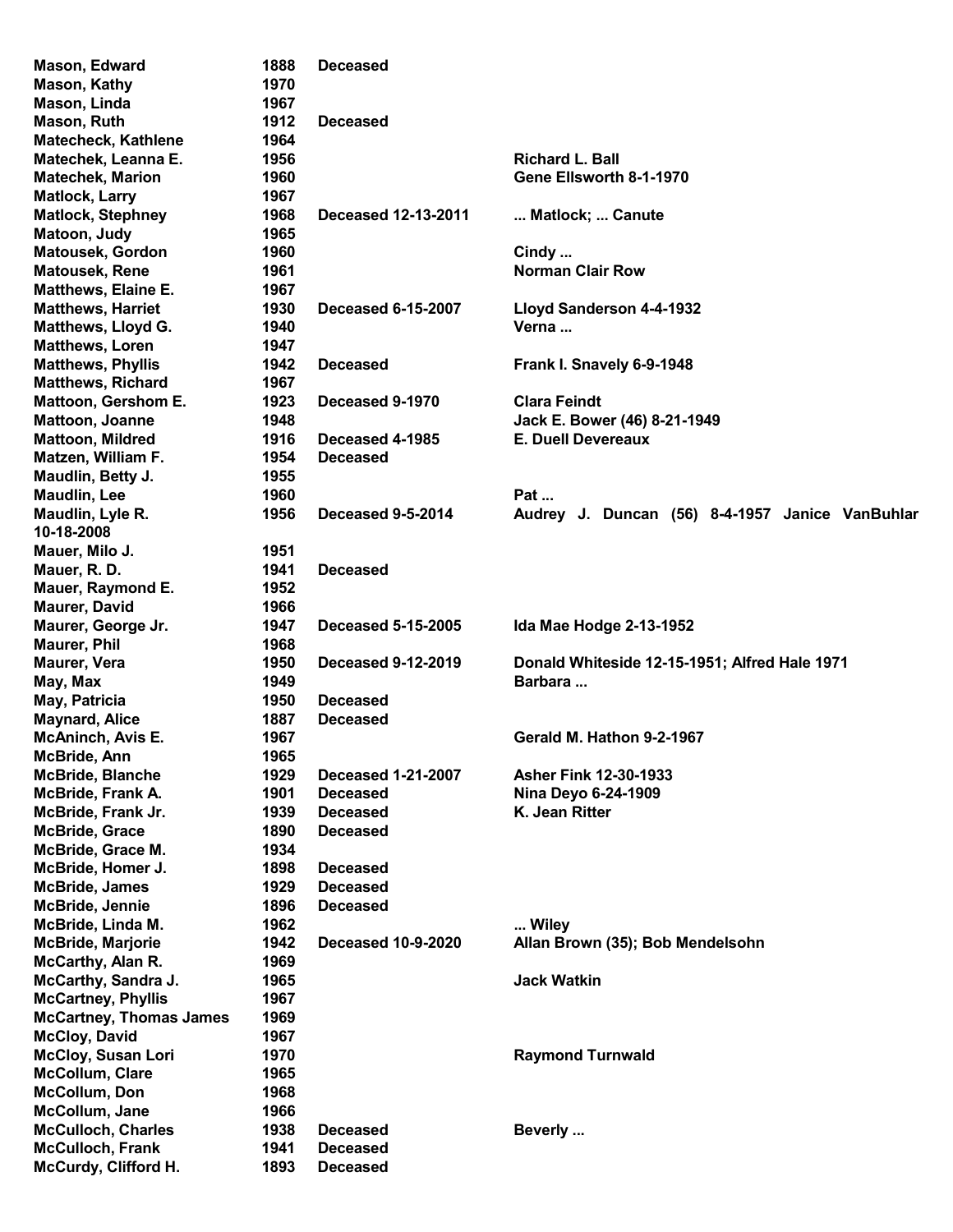McDonald, Regina 1928 McKone, Cathy 1964 McKone, Dave 1968 McKone, Mark D. 1970 McKone, Mick 1965 McKone, Pam 1968 McLaren, Linda 1966 McMillan, Mike 1968 Mead, Beverly A. Mead, John 1964 Melrose, Bill 1970 Melrose, Darlene 1968 Melvin, Rachel 1938 Mendham, Carrie 1970 Mendham, Norman 1965 Mendham, Sharon 1968 Mendham, Sheryl 1968 Merrill, Leona 1933

McDonald, Reardon 1922 Deceased McEwen, Alfred J. 1939 Deceased McIntyre, Daniel 1969 Deceased 11-20-2005 McIntyre, Dorothy L. 1935 Deceased Lavern Luchenbill McIntyre, Gloria 1940 William Kerr McIntyre, Jill 1967 Deceased McKay, Grace 1907 Deceased McKay, Oliver 1901 Deceased McKay, Peggy 1966 Robert Schooley McLane, Dorothy 1948 Deceased Gene Brown (48) McLane, Marilyn J. 1953 Deceased 7-16-1999 Don Mehigh (53) McLaren, Patricia 1968 ... Manke McLaren, Samuel Lee 1970 1970 Michelle Ann Wakeland 8-8-1980 McLosky, Edward C. 1969 **In the United States Control** Danis ... McMillan, Gregory S. 1969 Sue Ann Fromm McNamee, Declain C. 1910 Deceased 12-21-1964 Dorothy M. Owens 10-12-1919 Mead, Bethany 1933 Deceased Harold Bond Mead, Charles 1958 Deceased 10-25-2008 Kay Powers 11-3-62 Mead, Jacqueline F. 1950 ... Salyards ... Salyards Mead, Judy 1970 Charles Molberg Mead, Judy Gayle **1969** ... Magyar **... Magyar** Mead, Kristen Robin 1969 ... Tompkins Mead, Linford 1939 Deceased Mead, Rosalie 1960 and the 1960 Alfred Flagg Mead, Sharon K. **1962** Deceased 10-3-2007 ... Draheim Mead, Shirley **1959** Gary Schooley **Mead, Shirley** Mehigh, Donald H. 1953 Deceased 11-26-2011 Marilyn McLane (53) 2-9-1957 Mehigh, Elaine 1945 William Anderson Mehigh, Gloria J. 1949 Deceased ... Rasmussen Mehigh, Margaret A. 1943 Deceased 2-2-2006 ... Owens Mehigh, Raymond R. 1957 Sandi ... Mehigh, Richard **1955** Mehigh, Richard 1955 Mary Ann ... Meier, Elizabeth 1968 **Meier, Elizabeth 1968** Robert F. McCullough Meier, Mary 1963 Philip Dennis Mellentine, Phil 1969 Deceased 9-10-2019 Melrose, Alice F. **1961** ... 2006 ... Williams **Melrose, Alice F.** Melrose, Barbara J. 1956 **Roman American State Contract Contract Providence** Rodney Weinert Melrose, Carol 1960 Pete Brant 1963 Melrose, Faith 1963 Robert Willing Melrose, Shirley L. **1955** ... Drimby; Ronald Kidd Mercier, Maurice **1940** Deceased Merrill, Linda 1965 Deceased ... Wysko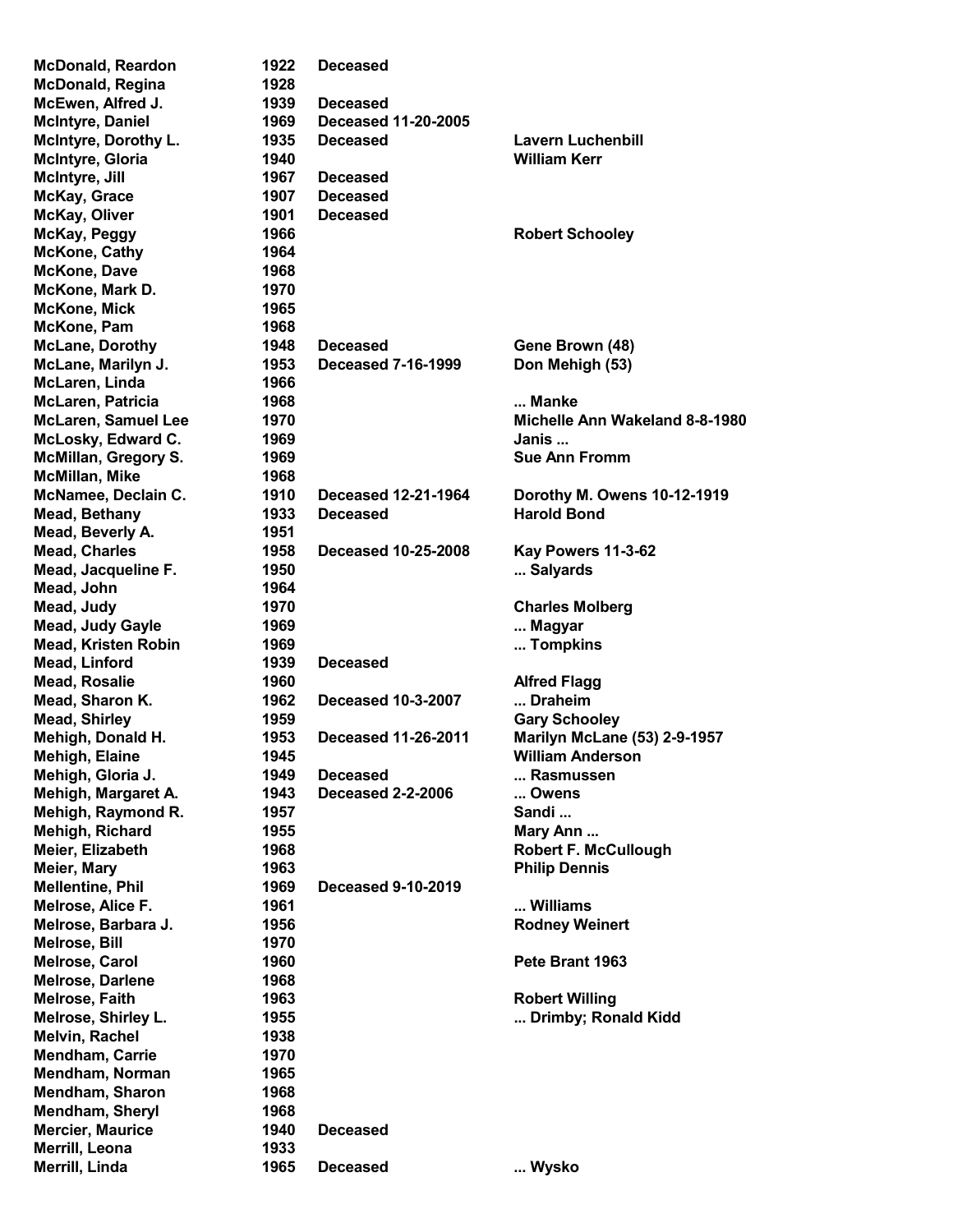| Merrill, Linda                | 1966 |                            | Starcher                        |
|-------------------------------|------|----------------------------|---------------------------------|
| Merrill, Robert               | 1965 | <b>Deceased 11-20-2014</b> | <b>Jeannie Hall</b>             |
| Merrill, Russell F.           | 1935 | Deceased 10-1983           |                                 |
| Merrill, Russell W.           | 1962 |                            | Jennifer L. Alexander           |
| Michael, Marjorie             | 1959 |                            | <b>Gerald Hobbs</b>             |
| <b>Michels, Darlene</b>       | 1970 |                            |                                 |
| Middleton, Dona Jean          | 1939 |                            | Rose                            |
| Middleton, Frederick R.       | 1934 | Deceased 8-9-1991          |                                 |
| Middleton, Mina E.            | 1937 | <b>Deceased 8-1-2002</b>   | <b>Wayne Vanderkarr (32)</b>    |
| Middleton, Orrie "Bud"        | 1940 | <b>Deceased 7-22-2003</b>  | Dorothy Flagg 1-11-42           |
| Middleton, William P.         | 1936 | <b>Deceased 11-17-2006</b> | <b>Helen Long 11-20-42</b>      |
| Mikan, Margo                  | 1965 |                            |                                 |
| Mikan, Mary                   | 1882 | <b>Deceased</b>            |                                 |
| Millard, G. Frank             | 1910 | <b>Deceased</b>            | Dorothy E. McCorkell 11-8-1930  |
| Miller, Frederick J.          | 1941 | <b>Deceased</b>            | Evelyn                          |
| Miller, Harry                 | 1951 | <b>Deceased 2-2-1998</b>   |                                 |
| Miller, Helen M.              | 1954 |                            | Town                            |
|                               |      |                            |                                 |
| Miller, Jacqueline K.         | 1966 |                            | <b>Barry Leone</b>              |
| Miller, James G.              | 1873 | <b>Deceased</b>            |                                 |
| Miller, Max                   | 1927 |                            |                                 |
| Miller, Pamela                | 1969 |                            |                                 |
| Miller, Patricia A.           | 1961 |                            |                                 |
| Miller, Richard D.            | 1950 | <b>Deceased 6-22-1931</b>  | Joanne M. Brooks (50) 8-19-1950 |
| Miller, Ruby                  | 1916 | <b>Deceased</b>            |                                 |
| Miller, Wendy Lu              | 1970 | Deceased 8-6-2014          | Eugene Kurney (69) 8-19-1972    |
| Miller, William               | 1967 |                            |                                 |
| Mills, Ethel                  | 1925 |                            | Barnaby                         |
| Mills, Jim                    | 1960 |                            |                                 |
| Mills, Mike R.                | 1962 |                            | Pauline Sabow 4-27-63           |
| Mills, Rebecca E.             | 1969 |                            |                                 |
| Mills, William                | 1965 |                            |                                 |
| Minarik, Mary                 | 1936 |                            | <b>Chris Coulter</b>            |
| Miner, Harry                  | 1907 | <b>Deceased</b>            |                                 |
| Miner, Selden S.              | 1875 | <b>Deceased</b>            |                                 |
| Misjak, James J.              | 1964 |                            |                                 |
| Misjak, Pauline V.            | 1969 |                            |                                 |
| <b>Mitchell, Alice Irene</b>  | 1958 |                            | Horn; Frank Hajek               |
| <b>Mitchell, Frances</b>      | 1884 | <b>Deceased</b>            |                                 |
| <b>Mitchell, Kris</b>         | 1969 |                            |                                 |
| Mitchell, Marvin L.           | 1962 | <b>Deceased 2-28-2018</b>  | <b>Elaine</b>                   |
| Mitosinka, Mary               | 1967 |                            |                                 |
| Mitosinka, Rose               | 1969 |                            |                                 |
| Mitts, Donna                  | 1961 |                            | <b>Lloyd Holland</b>            |
| <b>Moats, Pauline</b>         | 1960 | <b>Deceased 8-11-2009</b>  | Gary Eva (56) 1961              |
| <b>Mobley, Barb</b>           | 1960 |                            | <b>Frank Jackson</b>            |
| Mogg, David                   | 1968 |                            |                                 |
| Mogg, Janice                  | 1970 |                            |                                 |
| Moiles, Darlene               | 1969 |                            |                                 |
| <b>Moiles, Dave</b>           | 1961 |                            |                                 |
|                               |      |                            | Judy                            |
| <b>Moiles, Larry</b>          | 1963 |                            |                                 |
| Moiles, Leora I.              | 1933 | <b>Deceased</b>            | Evoy                            |
| Moiles, Otis E.               | 1932 | <b>Deceased 11-18-2007</b> | Joyce Edwards 8-31-1946         |
| <b>Monroe, Daniel William</b> | 1970 |                            |                                 |
| Monroe, Judy                  | 1968 |                            |                                 |
| <b>Monroe, Patty Jolene</b>   | 1964 |                            |                                 |
| <b>Montfort, Frank R.</b>     | 1898 | <b>Deceased</b>            |                                 |
| Montfort, Glenn H.            | 1908 | <b>Deceased</b>            |                                 |
| <b>Montoy, Herm</b>           | 1960 |                            | Mary                            |
| <b>Montoy, Yvonne</b>         | 1959 |                            | Harry Ade (60)                  |
| Moore, Barb                   | 1968 |                            |                                 |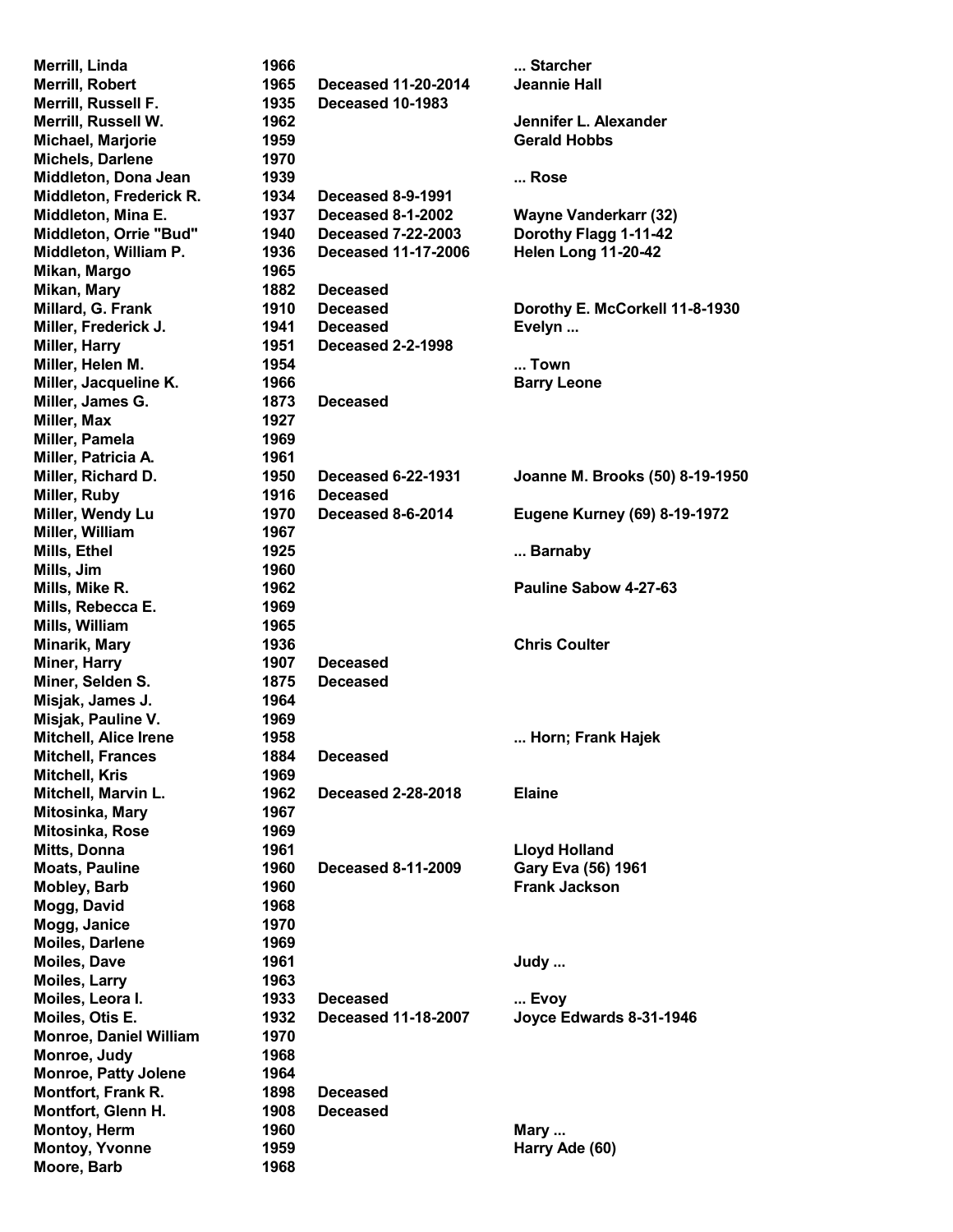| Moore, Caroline Virginia     | 1969 |                            |                                       |
|------------------------------|------|----------------------------|---------------------------------------|
| Moore, H. Bush               | 1901 | <b>Deceased 6-19-1951</b>  | <b>Florence Waldo</b>                 |
|                              |      |                            |                                       |
| Moore, Iris Kay              | 1963 |                            |                                       |
| Moore, John                  | 1966 |                            |                                       |
| Moore, Maxine J.             | 1951 | Deceased 5-5-2007          | <b>Wallace Campbell 1-9-1954</b>      |
| Moore, Phyllis W.            | 1953 | <b>Deceased 2-23-1955</b>  |                                       |
| Moore, Viola                 | 1920 | <b>Deceased</b>            |                                       |
| Moore, William T.            | 1875 | <b>Deceased</b>            |                                       |
| Moore, William W.            | 1969 |                            |                                       |
|                              |      |                            |                                       |
| <b>Morden, Alice Marie</b>   | 1970 |                            |                                       |
| Morden, Charlena             | 1930 | Deceased 1992              | <b>Alono H. Shaver 3-27-1932</b>      |
| Morden, Dorothy E.           | 1934 | <b>Deceased 1-11-2013</b>  | Alfred Pabst 5-5-1945                 |
| Morden, Janis                | 1966 |                            |                                       |
| Morden, Lawrence             | 1966 |                            |                                       |
| Morden, Robert E.            | 1953 |                            |                                       |
| Morel, Ruth C.               | 1962 |                            | <b>Jack Quartell</b>                  |
|                              |      |                            |                                       |
| Morel, Verna F.              | 1951 |                            | <b>Kenneth E. Alberts</b>             |
| Morrice, Amy                 | 1890 | <b>Deceased 1-19-1962</b>  | <b>Samuel Field</b>                   |
| <b>Morrice, Diane Kay</b>    | 1969 |                            |                                       |
| Morrice, Gary                | 1967 | <b>Deceased 8-27-2009</b>  | Salley J. Burtch                      |
| Morrice, Linda               | 1966 |                            | <b>Al Beard</b>                       |
| Morrice, Randy               | 1965 |                            | Carol                                 |
| <b>Morrice, Ricky Marlen</b> | 1970 |                            | Lynn                                  |
|                              |      |                            |                                       |
| Morris, Bruce G.             | 1927 |                            | Elizabeth Brainerd (30) 6-16-1934     |
| Morris, Colin                | 1940 | <b>Deceased</b>            |                                       |
| Morris, David B.             | 1953 |                            | Joanne                                |
| Morris, Donald               | 1936 | <b>Deceased</b>            |                                       |
| Morris, Donald               | 1962 |                            |                                       |
| Morris, Donna                | 1965 |                            | Blair                                 |
| <b>Morris, Donna Bell</b>    | 1916 | <b>Deceased 10-14-1986</b> | <b>Ralph Delauter; Walter Sudduth</b> |
| Morris, Harriett J.          | 1956 |                            | <b>Ernest Richards</b>                |
| Morris, Hazel J.             | 1956 |                            | <b>Richard Shepard</b>                |
| <b>Morris, Maxine</b>        | 1957 |                            | <b>Richard Kovick</b>                 |
|                              |      |                            |                                       |
| Morris, Patricia R.          | 1956 |                            | <b>Dick Rock</b>                      |
| Morris, Ruth M.              | 1933 |                            |                                       |
| Morse, Arnold J.             | 1934 | <b>Deceased 4-13-2006</b>  | Anna Privasky 12-27-41                |
| Morse, Carson                | 1937 | <b>Deceased</b>            |                                       |
| Morse, Earl                  | 1927 | <b>Deceased</b>            |                                       |
| Morse, Howard                | 1925 | <b>Deceased</b>            |                                       |
| Morse, Terry                 | 1967 |                            |                                       |
| Morse, Virginia              | 1931 | <b>Deceased 4-24-1984</b>  | <b>James Purcell</b>                  |
| Moss, Ethel                  | 1916 | <b>Deceased</b>            |                                       |
|                              |      |                            |                                       |
| Mowen, Jerry                 | 1966 |                            |                                       |
| Mowen, Richard               | 1963 |                            |                                       |
| Mowinski, Edward J.          | 1969 |                            |                                       |
| Mrva, Don                    | 1968 | <b>Deceased 12-14-2017</b> | Jean svrcek 4-14-1971                 |
| <b>Mudget, Catherine</b>     | 1965 |                            | <b>Berlyn Shattuck</b>                |
| Mudget, Sheila Rae           | 1964 |                            | Robert E. Ralph Jr.                   |
| Mulliken, Maud               | 1896 | <b>Deceased</b>            |                                       |
|                              |      |                            |                                       |
| Mulliken, Pearl              | 1896 | <b>Deceased</b>            |                                       |
| Mumby, Carol G.              | 1952 | <b>Deceased 6-26-2018</b>  | Gale Webster 1980                     |
| Mumby, Catherine Ann         | 1969 |                            | Achorn                                |
| Mumby, William               | 1949 |                            | Mary Ellen                            |
| Mundinger, Kenneth Jr.       | 1966 |                            |                                       |
| Munger, Beatrice M.          | 1933 |                            | <b>Glen Noonan</b>                    |
| Munger, Carmeletta M.        | 1952 |                            |                                       |
| Munger, Larry                | 1969 | <b>Deceased 3-15-2008</b>  | Suzanne M. Smalligan 8-5-06           |
| Murdock, Glenn               |      | <b>Deceased 1-21-1985</b>  | Doris J. Ackerson 2-16-1924           |
|                              | 1923 |                            |                                       |
| Murdock, Phyllis C.          | 1949 |                            |                                       |
| Musson, James P.             | 1960 |                            | Kathryn                               |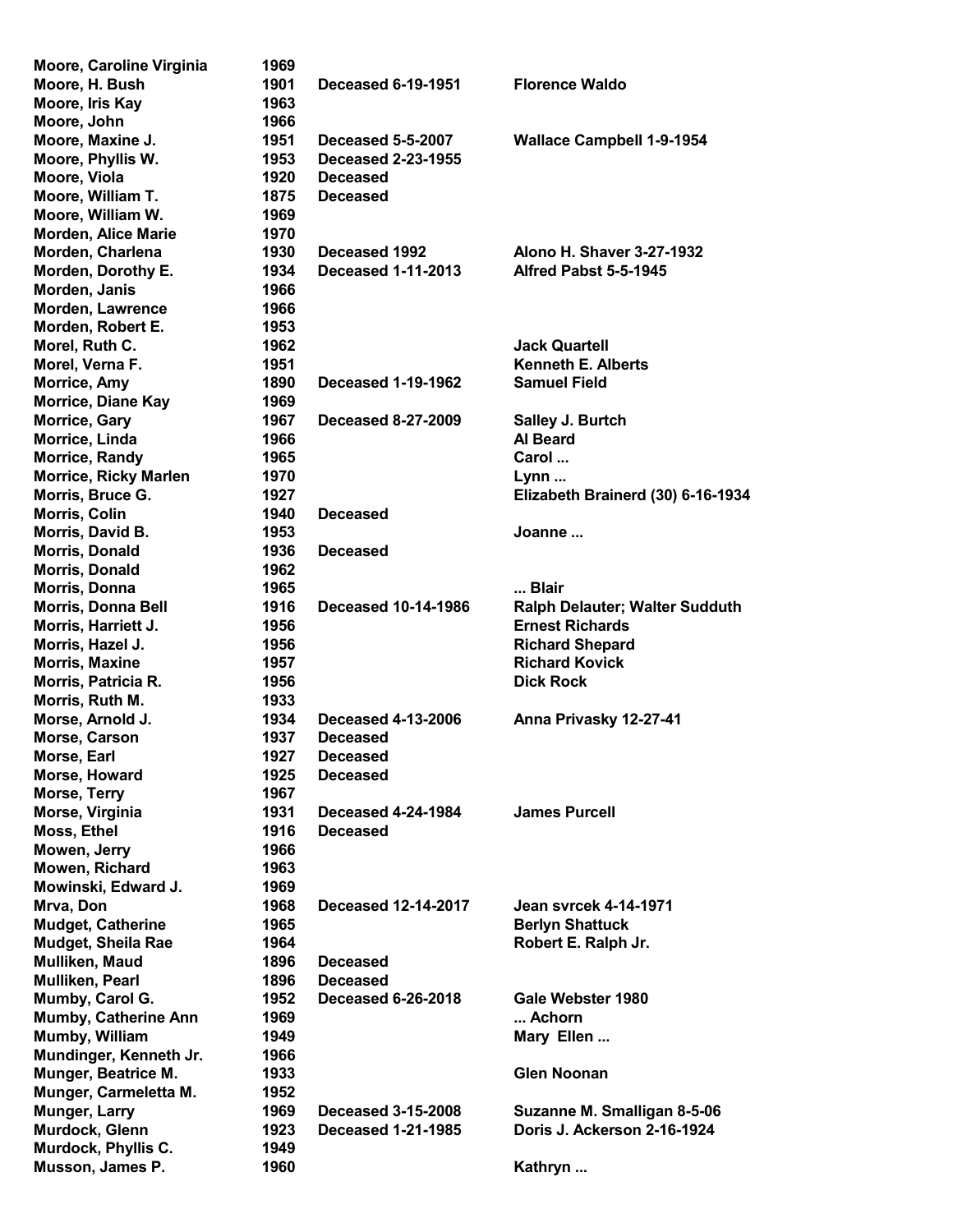| <b>Musson, Patricia</b>       | 1948 |                            | Nethaway                                      |
|-------------------------------|------|----------------------------|-----------------------------------------------|
| <b>Musson, Richard Andrew</b> | 1946 | <b>Deceased 7-22-2004</b>  | <b>Ardith Woock 12-18-1948</b>                |
| Muzzy, Carrie Jean            | 1970 |                            |                                               |
| Muzzy, Delia                  | 1938 | <b>Deceased 9-22-2009</b>  | Brown                                         |
| <b>Muzzy, Florence</b>        | 1970 |                            | Sovia                                         |
| Muzzy, J. T.                  | 1918 | <b>Deceased</b>            |                                               |
| Muzzy, Lester                 | 1934 | Deceased 1-1965            |                                               |
| Nakayama, Kimiko              | 1966 |                            |                                               |
| Nalepa, Charles V.            | 1956 |                            |                                               |
| <b>Nall, Richard William</b>  | 1970 |                            |                                               |
| Nall, Susan                   | 1966 |                            |                                               |
|                               |      |                            |                                               |
| Nall, Virginia                | 1967 |                            | Chapman                                       |
| Nasser, Robert J.             | 1945 |                            | Verdetta J. Rumrill (46)                      |
| Naylor, Clifford              | 1943 | <b>Deceased</b>            |                                               |
| Naylor, Virginia              | 1941 | <b>Deceased 5-1-2017</b>   | Jerome Dietrich                               |
| Neal, Lester C.               | 1939 |                            | Thora G.                                      |
| Neal, Robert                  | 1942 |                            |                                               |
| Neal, Ruth                    | 1939 |                            | Gurney-Alldridge                              |
| Neff, Bernice                 | 1916 | Deceased 5-1984            | Harold Long 6-3-1920                          |
| <b>Nellis, Peter</b>          | 1965 | <b>Deceased 12-10-2002</b> | Louann J. Dunlap 10-25-85                     |
| <b>Nelson, Charles</b>        | 1968 |                            | Betty Jo Steele (68)                          |
| Nemets, Don                   | 1968 |                            |                                               |
| Nemets, Janice                | 1959 |                            |                                               |
| Nemets, Ronald E.             | 1962 | <b>Deceased 9-15-2018</b>  | Tammy Lou Jones 10-8-2008                     |
| Nemets, Sharon A.             | 1961 |                            | Chargo                                        |
| <b>Nequist, Axel</b>          | 1967 |                            |                                               |
| <b>Nequist, Gary</b>          | 1969 |                            |                                               |
|                               |      |                            |                                               |
| <b>Nequist, George</b>        | 1965 | <b>Deceased</b>            |                                               |
| Newell, Edith M.              | 1892 | <b>Deceased 6-20-1951</b>  |                                               |
| Newman, Ellen                 | 1969 |                            |                                               |
| Newman, Max                   | 1960 |                            | Gay                                           |
| Newman, Patsy                 | 1961 |                            | <b>Edward Gibson</b>                          |
| Newman, Pirl A.               | 1962 | <b>Deceased 7-25-2005</b>  |                                               |
| <b>Nichols, Harry</b>         | 1892 | <b>Deceased</b>            |                                               |
| <b>Nichols, Stuart Eddy</b>   | 1930 | <b>Deceased 12-1-2003</b>  | Marguerite Carmody (37) 9-28-1940             |
| Nickels, Don                  | 1913 | <b>Deceased</b>            |                                               |
| <b>Nickels, Esther May</b>    | 1913 | <b>Deceased</b>            | <b>Claude Kent</b>                            |
| Nickels, Richard L.           | 1961 | <b>Deceased 5-20-1973</b>  |                                               |
| Nickels, Victor D.            | 1957 | <b>Deceased 11-20-1988</b> | Nancy North 4-4-1964                          |
| Nielsen, Donald               | 1969 |                            |                                               |
| Nix, Brenda                   | 1967 |                            |                                               |
| Nix, David                    | 1966 | <b>Deceased</b>            |                                               |
| Noak, Grace R.                | 1937 | <b>Deceased 2-17-2001</b>  | Leo J. Brown (37) 7-2-40                      |
|                               | 1929 |                            |                                               |
| Noe, Eleanor Jean             |      |                            | Bailey                                        |
| Noe, Marian                   | 1928 | Deceased 1997              | Ed Elkins (28) 4-6-1935, C. Clark Ross 4-3-76 |
| Noe, Max L.                   | 1939 | <b>Deceased 11-8-2001</b>  | Ruth Inez Reynolds 10-2-1942                  |
| Noe, Phillip C.               | 1935 | <b>Deceased</b>            |                                               |
| Noe, Robert                   | 1925 |                            |                                               |
| Noe, Ruth                     | 1930 |                            | <b>Theodore Ehrlich</b>                       |
| Noe, Virgil F.                | 1932 | <b>Deceased</b>            |                                               |
| Nolph, Fred                   | 1959 |                            | Carolyn Arnold 6-23-60                        |
| Noonan, Daniel F.             | 1967 |                            |                                               |
| Noonan, Linda                 | 1966 |                            |                                               |
| Norcross, Charles             | 1926 |                            |                                               |
| Norcross, James               | 1964 |                            |                                               |
| Norcross, Jeanne              | 1966 |                            |                                               |
| Norcross, Margaret M.         | 1936 | <b>Deceased</b>            |                                               |
| Norcross, R. L.               | 1934 |                            |                                               |
|                               | 1942 |                            |                                               |
| Norcross, Walter              |      | <b>Deceased</b>            | <b>Helen Hickey</b>                           |
| Northrup, Eileen              | 1960 | <b>Deceased 11-17-2010</b> | Waterbury                                     |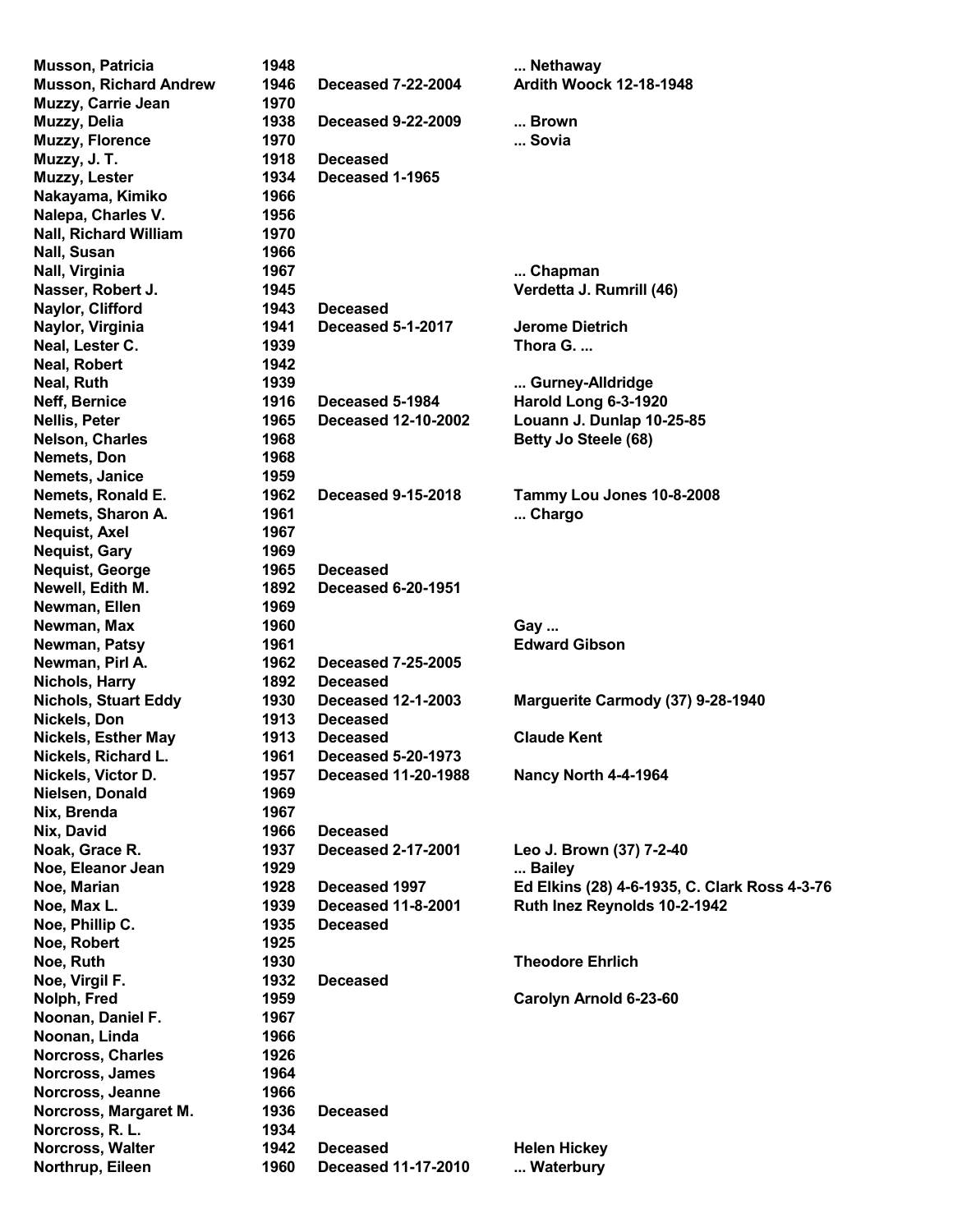| Norton, Brenda Jo              | 1965 |                            |                                    |
|--------------------------------|------|----------------------------|------------------------------------|
| Norton, Dick                   | 1968 |                            |                                    |
| Norton, Gail                   | 1929 |                            |                                    |
| Norton, Sandra K.              | 1962 |                            | <b>Frank Ackerman 2-64</b>         |
| Notnagel, Leland               | 1920 | <b>Deceased</b>            |                                    |
| <b>Notnagel, Pauline</b>       | 1928 |                            |                                    |
| Novak, Dennis                  | 1967 |                            |                                    |
| Novak, Richard                 | 1969 |                            |                                    |
| Ockerman, Claire A.            | 1962 |                            | Norman R. Lewis; Gordon L. Spencer |
| Ockerman, Frederick L.         | 1964 |                            | Sheila                             |
| Ockerman, Michael              | 1966 |                            |                                    |
| Ockerman, Robert               | 1963 |                            |                                    |
| Ockerman, Sally                | 1965 | <b>Deceased</b>            |                                    |
| Ogg, Clara                     | 1958 |                            |                                    |
|                                | 1969 |                            |                                    |
| <b>Oginsky, Ruth Marie</b>     |      |                            |                                    |
| Oginsky, Terry                 | 1968 |                            |                                    |
| Oliver, Judy                   | 1965 |                            | Stewart                            |
| <b>Oliver, Michael Douglas</b> | 1969 |                            |                                    |
| <b>Olmsted, Donald</b>         | 1946 |                            | Lillian  4-10-54                   |
| Olmsted, Kenneth J.            | 1960 |                            | Lynne                              |
| <b>Olmsted, Robert</b>         | 1950 |                            | Nell                               |
| Olney, Nellie T.               | 1895 | <b>Deceased</b>            |                                    |
| Olrich, John                   | 1888 | <b>Deceased</b>            |                                    |
| Osburn, Alex                   | 1961 |                            | Paula                              |
| Osburn, Ann                    | 1962 |                            | Hale                               |
| Osburn, Betty                  | 1965 |                            |                                    |
| Osburn, Susan                  | 1964 |                            |                                    |
| Osika, Christine               | 1968 |                            |                                    |
| Osika, Francis J. Jr.          | 1968 |                            |                                    |
| Osika, Josephine               | 1965 | Deceased 2-8-07            | Boniface Beckman (65) 9-25-71      |
| Osika, Philip                  | 1970 |                            |                                    |
| Ostrander, Ruth                | 1923 | <b>Deceased</b>            |                                    |
| Osward, Mary J.                | 1946 |                            | Mike J. Koenig 10-15-1949          |
| <b>Otlacon, Florence</b>       | 1947 |                            |                                    |
| Otto, Doreen                   | 1940 |                            |                                    |
| <b>Overton, Donald</b>         | 1933 | <b>Deceased</b>            |                                    |
|                                |      |                            |                                    |
| Overton, Roy                   | 1927 |                            |                                    |
| Pahl, George                   | 1970 |                            |                                    |
| Pajtas, Joanne                 | 1965 |                            |                                    |
| Pajtas, Robert F.              | 1968 | <b>Deceased 7-17-1968</b>  |                                    |
| Palmer, Edith                  | 1896 | <b>Deceased</b>            |                                    |
| Pangborn, Jacqueline           | 1966 |                            | Cook                               |
| <b>Pardonnet, Carolie</b>      | 1957 |                            | <b>Robert Brockmiller</b>          |
| <b>Pardonnet, Delmar</b>       | 1921 | <b>Deceased</b>            | Lola B. Wiser                      |
| Pardonnet, Donna               | 1962 | <b>Deceased 2-4-2009</b>   | Keith Haughton 6-15-1963           |
| Pardonnet, Evelyn              | 1923 | <b>Deceased</b>            | Daniel Quick 11-5-1930             |
| Pardonnet, George E.           | 1933 | <b>Deceased 10-16-2003</b> | Margaret A. Clark 6-22-1942        |
| Parker, Ada M.                 | 1893 | <b>Deceased</b>            |                                    |
| Parker, Anna                   | 1891 | <b>Deceased</b>            | Smith                              |
| Parker, Edna                   | 1899 | <b>Deceased 2-18-1976</b>  | Charles W. Stoddard 5-25-1904      |
| Parker, Lena                   | 1896 | <b>Deceased</b>            | Joseph H. Collins (1891)           |
| Parker, Ruby                   | 1967 |                            |                                    |
| Parker, Walter T.              | 1896 | <b>Deceased</b>            |                                    |
| Parkinson, Gene                | 1960 |                            | <b>Neil Barnhart 1-15-1966</b>     |
| Parkinson, Joanne S.           | 1955 |                            | Dave Boyer                         |
|                                |      |                            |                                    |
| Parkinson, Joyce               | 1922 | <b>Deceased</b>            | <b>Charles Kurney</b>              |
| Parkinson, Kay                 | 1966 |                            | <b>Orren Spitler</b>               |
| Parkinson, Robert C.           | 1962 |                            |                                    |
| Parks, Altha                   | 1889 | <b>Deceased</b>            |                                    |
| <b>Parmenter, Arlene</b>       | 1928 |                            | <b>Fred W. Strawsine</b>           |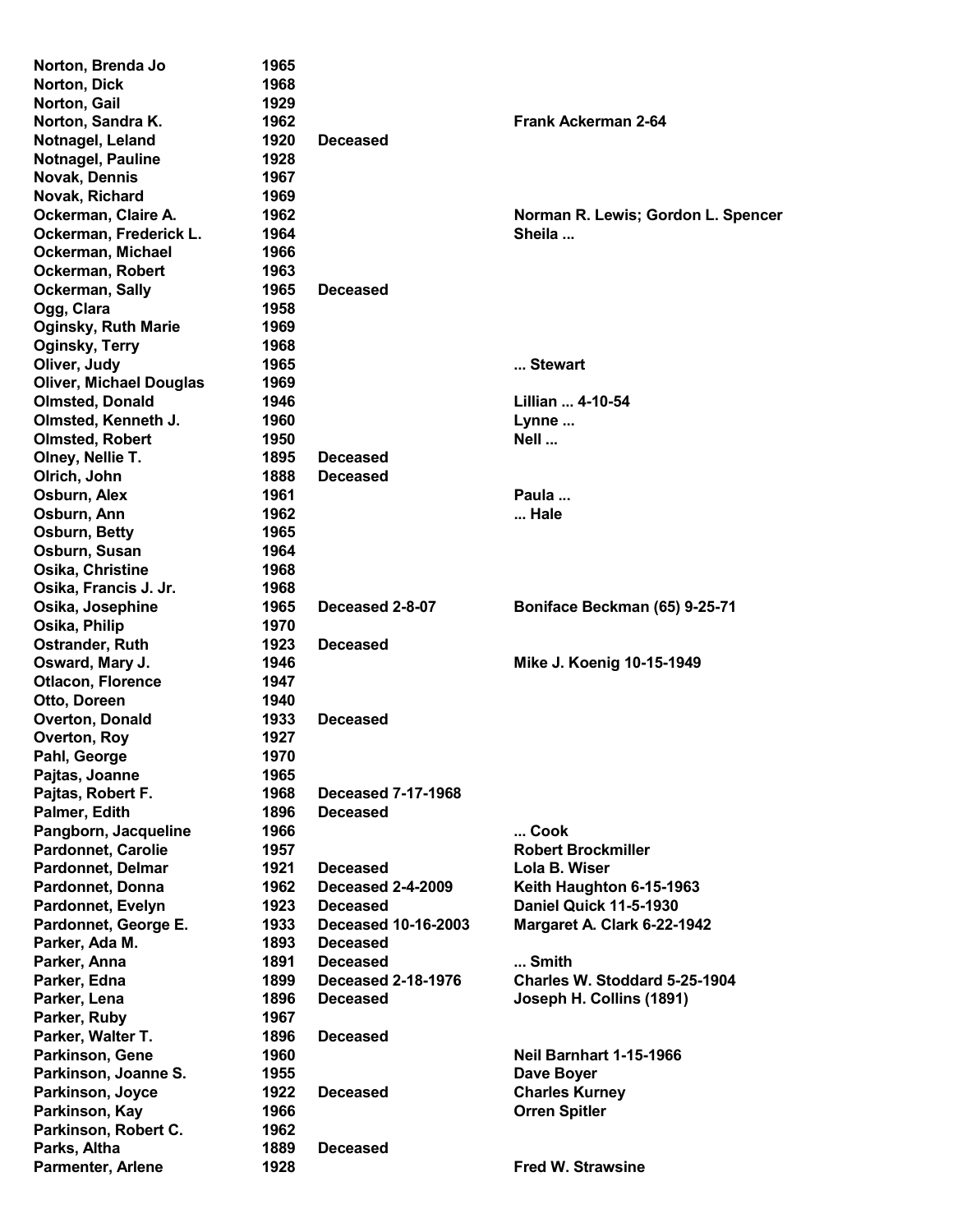| <b>Parmenter, Gayle</b>                        | 1927 |                           | <b>Stanley Bedford</b>       |
|------------------------------------------------|------|---------------------------|------------------------------|
| Parmenter, Ruth                                | 1906 | <b>Deceased</b>           |                              |
| Parr, Marie                                    | 1938 |                           | <b>Wayne Kurney</b>          |
| Parsons, Bertha                                | 1890 | <b>Deceased</b>           |                              |
| Parsons, Vernon L.                             | 1970 |                           |                              |
| Pasik, Anthony                                 | 1970 |                           |                              |
| Pattengill, Larry                              | 1958 | <b>Deceased 7-15-2016</b> | <b>Catherine DeLavern</b>    |
| Pattengill, Stan                               | 1960 | <b>Deceased 5-11-2014</b> | Nettie Norcross 6-24-1961    |
| Pavka, Frank J. Jr.                            | 1964 | <b>Deceased 6-17-1989</b> |                              |
| Payne, Archie                                  | 1893 | <b>Deceased</b>           |                              |
| Peacock, Glen                                  | 1925 |                           |                              |
| Peacock, Louise                                | 1903 | Deceased 12-22-1968       |                              |
| Pearsall, Vivian                               | 1923 | <b>Deceased</b>           |                              |
| Peck, Donna P.                                 | 1966 | <b>Deceased 5-27-2010</b> | Berthume; Len Peltier        |
| Pelikan, Jim                                   | 1968 |                           |                              |
| Pennell, Nina                                  | 1938 |                           |                              |
| <b>Pennell, Shirley</b>                        | 1939 |                           |                              |
| Perina, Barbara                                | 1967 |                           |                              |
| Perina, Joseph                                 | 1960 | <b>Deceased 6-27-1999</b> | <b>Barb Irwin 7-17-1965</b>  |
| Perina, Judy                                   | 1963 |                           | <b>Ralph Jackson</b>         |
| Perina, Nancy                                  | 1964 | <b>Deceased 2-19-2020</b> |                              |
| Perina, Pat                                    | 1964 |                           | Bolt                         |
| Perkins, Bruce L.                              | 1964 |                           |                              |
| Perkins, Janice                                | 1963 |                           | Spolesnick                   |
| Perkins, Leila                                 | 1950 | <b>Deceased</b>           |                              |
| Perkins, Linda Elaine                          | 1969 |                           |                              |
| Perkins, Thomas                                | 1965 |                           |                              |
| Perry, Donna J.                                | 1951 |                           | <b>Charles Willett</b>       |
| Perry, Janet L.                                | 1946 |                           |                              |
| Pesik, Sharon Ann                              | 1964 |                           | Al Bronson (60)              |
| Peterson, David                                | 1957 |                           |                              |
| <b>Peterson, Mary Rose</b>                     | 1951 |                           |                              |
| Petlach, Anne                                  | 1930 |                           | Leitch                       |
| <b>Pettibone, Dorothy</b>                      | 1914 | <b>Deceased 4-23-1966</b> | <b>Tom Esling</b>            |
| Pettibone, Howard                              | 1911 | <b>Deceased</b>           |                              |
| Phalp, Thomas H.                               | 1960 |                           | Jo Ann                       |
| <b>Phaneuf, Patricia</b>                       | 1969 |                           |                              |
| <b>Phaneuf, Thomas</b>                         | 1966 | <b>Deceased 7-19-2012</b> |                              |
| <b>Phaneuf, Timothy</b>                        | 1967 |                           |                              |
| <b>Phelps, Doris</b>                           | 1925 | <b>Deceased 7-6-1991</b>  | Rowland Allen 11-16-1927     |
| Phelps, Edna R.                                | 1918 | <b>Deceased</b>           |                              |
| Phelps, Ruby                                   | 1920 | <b>Deceased</b>           |                              |
| <b>Phillips, Bev</b>                           | 1960 |                           | <b>Ernie Confer</b>          |
| <b>Phillips, Gene</b>                          | 1950 |                           | Joan , Donna  12-1984        |
| Phillips, Harold W. Jr.                        | 1945 | <b>Deceased 9-7-2009</b>  | <b>Janey Rust 4-2-1949</b>   |
| Phillips, Leo                                  | 1910 | <b>Deceased</b>           |                              |
| Phillips, Lynn E.                              | 1970 |                           |                              |
| Pierce, Beatrice                               | 1939 |                           |                              |
| <b>Pincik, Rose</b>                            | 1968 |                           |                              |
| Pirochta, Charles John                         | 1958 |                           | Heidi<br>Maxwell             |
| Pirochta, Etta M.                              | 1961 |                           |                              |
| Pitt, Shirley M.                               | 1951 |                           |                              |
| Pitts, Alvah                                   | 1881 | <b>Deceased</b>           |                              |
| <b>Plementhosh, Martin</b>                     | 1963 |                           |                              |
| Plementosh, Myrta<br><b>Plementosh, Nellie</b> | 1965 |                           | <b>Terry Hayes 4-23-1966</b> |
|                                                | 1969 |                           |                              |
| Plonsky, Dean                                  | 1965 | <b>Deceased</b>           |                              |
| Podolan, Jack                                  | 1962 | Deceased 4-1962           |                              |
| Podolan, James                                 | 1966 |                           | Fivecoat                     |
| Podolan, Joyce                                 | 1970 |                           |                              |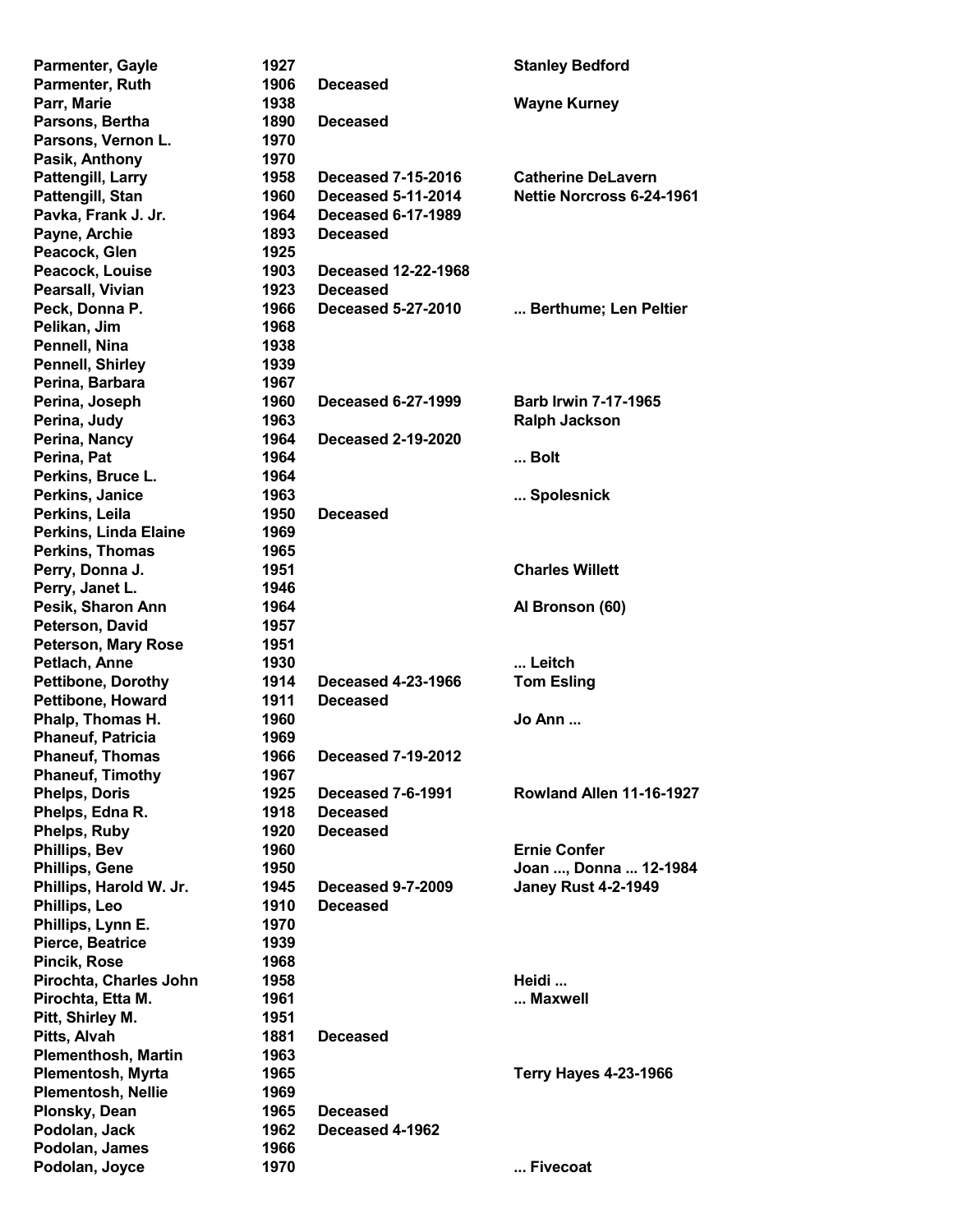| Podolan, Kenneth Allen      | 1969 |                            |                                   |
|-----------------------------|------|----------------------------|-----------------------------------|
| Polacek, William F.         | 1966 |                            |                                   |
| Pond, A. Louise             | 1893 | <b>Deceased</b>            |                                   |
| Porter, Darwin              | 1965 |                            |                                   |
| Porter, Dean                | 1967 |                            |                                   |
| Porter, Dennis              | 1969 |                            |                                   |
|                             |      |                            | David Adams 6-19-1962             |
| Porter, Louise D.           | 1961 | Deceased 3-9-2011          |                                   |
| Porterfield, Kay            | 1965 |                            |                                   |
| Porterfield, Keith W.       | 1970 |                            |                                   |
| Porterfield, Roberta        | 1942 |                            | Wood                              |
| Potter, Opal                | 1925 |                            |                                   |
| Potter, W. A.               | 1883 | <b>Deceased</b>            |                                   |
| Pound, Ruby                 | 1923 | <b>Deceased</b>            |                                   |
| Powell, Judith              | 1967 |                            | <b>Donald Manker</b>              |
| Powell, Linda               | 1965 |                            |                                   |
|                             |      |                            |                                   |
| Powell, Wilma Jean          | 1970 |                            |                                   |
| Praski, Patricia A.         | 1961 |                            | Raisbeck                          |
| Praski, Walter A.           | 1956 | <b>Deceased 10-9-2011</b>  | Kay M. Kurtz 2-16-1963            |
| Pretti, Lena                | 1910 | <b>Deceased</b>            |                                   |
| Pretti, Mary                | 1913 | <b>Deceased</b>            |                                   |
| Price, Alice L.             | 1954 |                            | <b>Richard Lewis</b>              |
| Price, Carol Lee            | 1970 |                            |                                   |
| Price, David                | 1966 |                            |                                   |
|                             | 1931 |                            |                                   |
| Price, Gaile                |      |                            |                                   |
| Price, lalene               | 1940 |                            |                                   |
| Price, Jane                 | 1968 |                            |                                   |
| Price, Leota                | 1939 | Deceased 4-8-2007          | <b>Russell H. Allen 6-29-1941</b> |
| Price, Norm                 | 1961 |                            |                                   |
| Price, Pat                  | 1969 |                            |                                   |
| <b>Price, Paul Kenneth</b>  | 1967 |                            |                                   |
| Price, Phyllis M.           | 1945 |                            | Baker                             |
| Price, Richard              | 1962 |                            |                                   |
| Price, Roger                | 1957 |                            |                                   |
|                             | 1888 | <b>Deceased</b>            |                                   |
| <b>Priest, Nellie</b>       |      |                            |                                   |
| Prout, John R.              | 1941 | <b>Deceased WWII</b>       | Gladys Elkins (42)                |
| <b>Puckett, Marvin</b>      | 1950 |                            |                                   |
| Quayle, James Allan         | 1922 | <b>Deceased</b>            |                                   |
| Quayle, Jean                | 1932 | <b>Deceased 11-20-1995</b> |                                   |
| Quayle, Jeanette            | 1930 |                            | <b>Robert K. Somers</b>           |
| Quayle, John C.             | 1935 | <b>Deceased 3-7-1968</b>   | Elizabeth W. Goward (36)          |
| Quayle, Mary                | 1954 |                            | Lang                              |
| Quayle, Ruth                | 1933 | <b>Deceased 8-10-2002</b>  | <b>Harold O. Wallace</b>          |
|                             | 1956 |                            |                                   |
| Quayle, William B.          |      |                            |                                   |
| Quick, Dolores E.           | 1949 |                            | <b>Edwin Mumby</b>                |
| Ragland, Gene               | 1962 |                            | Marge                             |
| Randall, Annabelle          | 1942 |                            | <b>Richard A. Grover</b>          |
| Randall, Gary               | 1963 |                            |                                   |
| <b>Randall, Sherry Lynn</b> | 1963 |                            | Ken Waldie (60)                   |
| <b>Randall, Suzette</b>     | 1964 |                            |                                   |
| Ranowski, George            | 1914 | <b>Deceased</b>            |                                   |
| Ranowski, Marie A.          | 1918 | <b>Deceased</b>            |                                   |
| Ranowsky, Herbert A.        | 1919 | <b>Deceased</b>            |                                   |
|                             |      |                            |                                   |
| Ranowsky, Waunetta M.       | 1933 | <b>Deceased 3-3-2005</b>   | Herbert Epley 7-2-51; Ernest Tune |
| Rasmussen, Dorothy V.       |      |                            |                                   |
|                             | 1944 |                            |                                   |
| Rastall, Harriet            | 1928 |                            |                                   |
| Rathbun, Cheryl             | 1967 |                            |                                   |
| Raymond, Barbara            | 1945 | <b>Deceased 9-24-2015</b>  | Dale Sworthwood (47) 6-21-47      |
| <b>Raymond, Betty</b>       | 1942 |                            |                                   |
| <b>Reavely, Hope</b>        | 1957 | <b>Deceased 9-16-2017</b>  | <b>Jock Schwank 11-5-1961</b>     |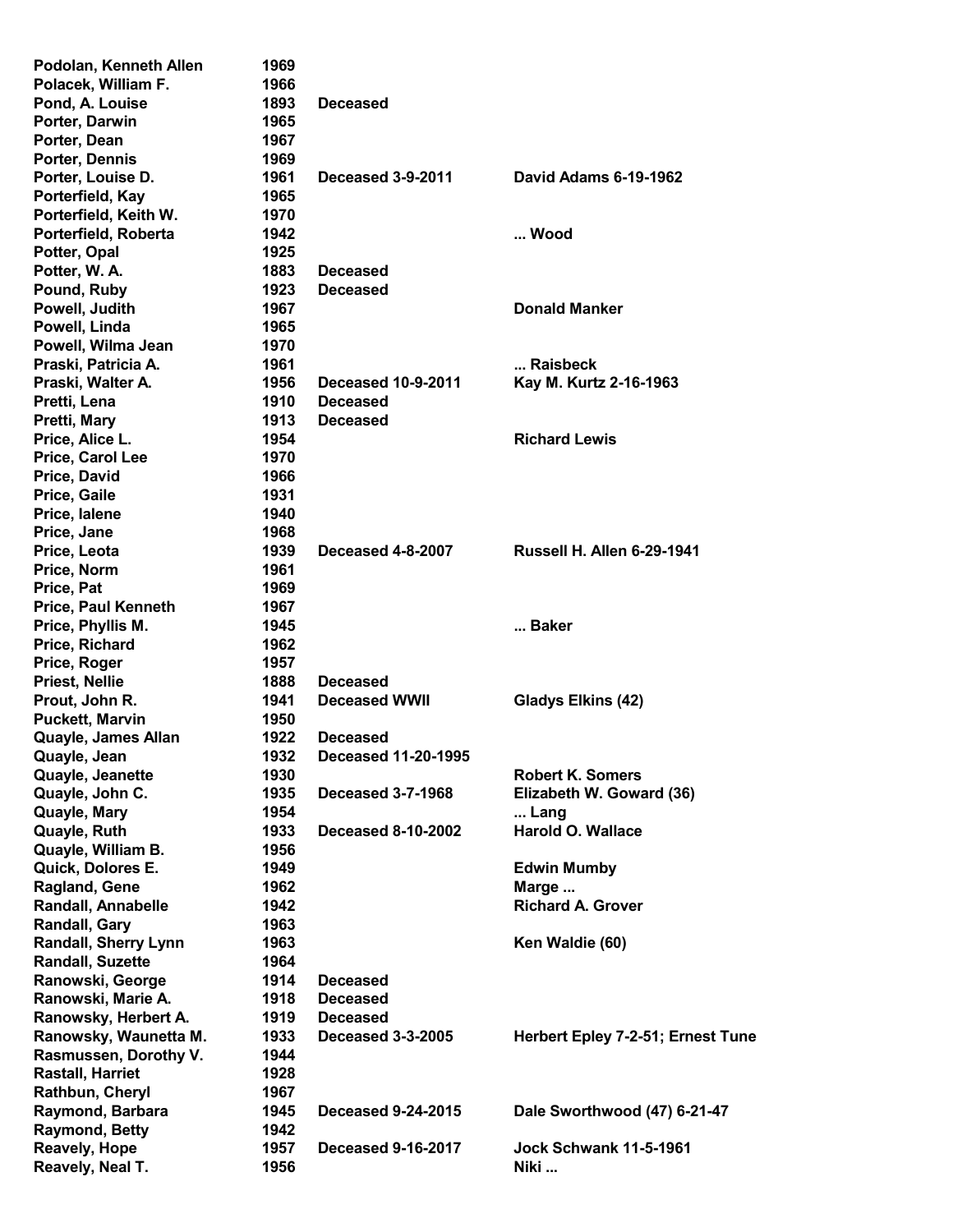| <b>Reckart, Lucy</b>        | 1898 | <b>Deceased</b>            |                                   |
|-----------------------------|------|----------------------------|-----------------------------------|
| Redmond, M. H.              | 1885 | <b>Deceased</b>            |                                   |
| Redmond, W. Harris          | 1907 | <b>Deceased</b>            |                                   |
| Reed, Juliet                | 1871 | <b>Deceased</b>            |                                   |
| Reed, Maxine K.             | 1941 |                            |                                   |
| Reese, Carolyn              | 1962 |                            | Walter Donlan 9-5-64; Bruce Johns |
| Reese, Linnell M.           | 1956 |                            | <b>Robert Striggow</b>            |
| Rehse, Margaret             | 1938 |                            |                                   |
| Reid, Donna Jean            | 1943 | <b>Deceased 10-1-2007</b>  | <b>Paul Sinnott 6-2-1945</b>      |
| Reid, Pam                   | 1965 |                            | <b>Bill Dempsey</b>               |
| Reid, Wallace Jr.           | 1940 | <b>Deceased</b>            | Betty                             |
| Renwick, Charyl             | 1966 | <b>Deceased 12-6-2004</b>  | <b>Larry Frounfelter 6-16-78</b>  |
| Renwick, Dennis A.          | 1965 |                            | Gayle                             |
|                             | 1938 |                            | <b>Thomas J. Limmex</b>           |
| Renwick, Mary Jane          |      |                            |                                   |
| Renwick, Thomas E.          | 1958 | <b>Deceased 8-5-1976</b>   | <b>Sharron Sabow 10-28-1960</b>   |
| Renwick, William R.         | 1956 | <b>Deceased 4-2-1991</b>   | Marjorie Riley 12-29-1962         |
| Requa, Amy                  | 1897 | <b>Deceased</b>            | <b>Reuben Durr</b>                |
| Reynolds, Janice            | 1966 |                            |                                   |
| Reynolds, Kathlene Kay      | 1969 |                            |                                   |
| Reynolds, Mary              | 1965 |                            |                                   |
| Reynolds, Richard           | 1965 |                            |                                   |
| Rhoads, Beverly K.          | 1955 | <b>Deceased 11-25-2009</b> | <b>Richard Cole</b>               |
| <b>Rhoads, Darlene</b>      | 1960 |                            | <b>William Morgridge</b>          |
| <b>Rhoads, Janet Louise</b> | 1957 | <b>Deceased</b>            | <b>John Branstner</b>             |
| Rice, Lizzie                | 1888 | <b>Deceased</b>            |                                   |
| Rice, Myrta                 | 1894 | <b>Deceased</b>            |                                   |
| Rice, Robert L.             | 1962 |                            |                                   |
| <b>Richards, Gretchen</b>   | 1914 | <b>Deceased</b>            |                                   |
| <b>Richards, Hugh</b>       | 1909 | <b>Deceased</b>            | <b>Marjorie Baldwin 4-17-1914</b> |
| Rierson, Edwin              | 1969 |                            |                                   |
| Rigling, Audrey M.          | 1937 |                            | Leo Winarski                      |
| Rigling, Blanche A.         | 1941 |                            | Cesal                             |
| Rigling, Eli H.             | 1925 | <b>Deceased 12-30-1975</b> |                                   |
| <b>Rigling, Irene</b>       | 1936 |                            | W. Theron Spitler                 |
| Rigling, John C. Jr.        | 1943 |                            | Katheryn                          |
| <b>Rigling, Josephine</b>   | 1927 |                            | <b>Elmer Marks</b>                |
| Rigling, Wyler A.           | 1946 |                            | Pat                               |
| <b>Rigman, David Lee</b>    | 1957 |                            |                                   |
| Rigoulot, Elaine A.         |      |                            | Nancy                             |
|                             | 1937 |                            |                                   |
| <b>Rigoulot, Lowell</b>     | 1938 |                            |                                   |
| Rigoulot, Pamela            | 1969 |                            |                                   |
| <b>Riley, Clarence</b>      | 1929 | <b>Deceased 8-23-1975</b>  |                                   |
| Riley, Clark J.             | 1936 | Deceased 1996              | Verna                             |
| <b>Riley, Gladys</b>        | 1923 | <b>Deceased 9-15-1929</b>  |                                   |
| Riley, Helen                | 1921 | <b>Deceased 7-23-1972</b>  |                                   |
| Riley, James F.             | 1970 |                            |                                   |
| Riley, Joseph C.            | 1967 |                            |                                   |
| <b>Riley, Marie</b>         | 1917 | <b>Deceased 4-10-1986</b>  | Wendell H. Bush (16)              |
| <b>Ringle, Bev</b>          | 1968 |                            |                                   |
| <b>Ringle, Robert</b>       | 1966 | <b>Deceased</b>            |                                   |
| Ritter, Fred D.             | 1936 | <b>Deceased</b>            |                                   |
| <b>Ritter, Janet</b>        | 1965 |                            |                                   |
| <b>Ritter, Janis</b>        | 1957 | Deceased 8-3-2011          | <b>Russell Novotny</b>            |
| Ritter, John D.             | 1934 | Deceased 1953              | <b>Jane Maurer</b>                |
| Ritter, K. Jean             | 1941 | <b>Deceased</b>            | Frank A. McBride (39)             |
| <b>Ritter, Mary Alice</b>   | 1939 | <b>Deceased</b>            | <b>James K. Fitzpatrick</b>       |
| <b>Ritter, Sharon</b>       | 1959 | <b>Deceased 8-25-2018</b>  | Glenn Jandik 5-2-1964             |
| Robbins, Ellen              | 1965 |                            | <b>Kent Arnold</b>                |
| Robbins, Kenneth            | 1969 |                            |                                   |
| Robbins, Linda              | 1967 |                            |                                   |
|                             |      |                            |                                   |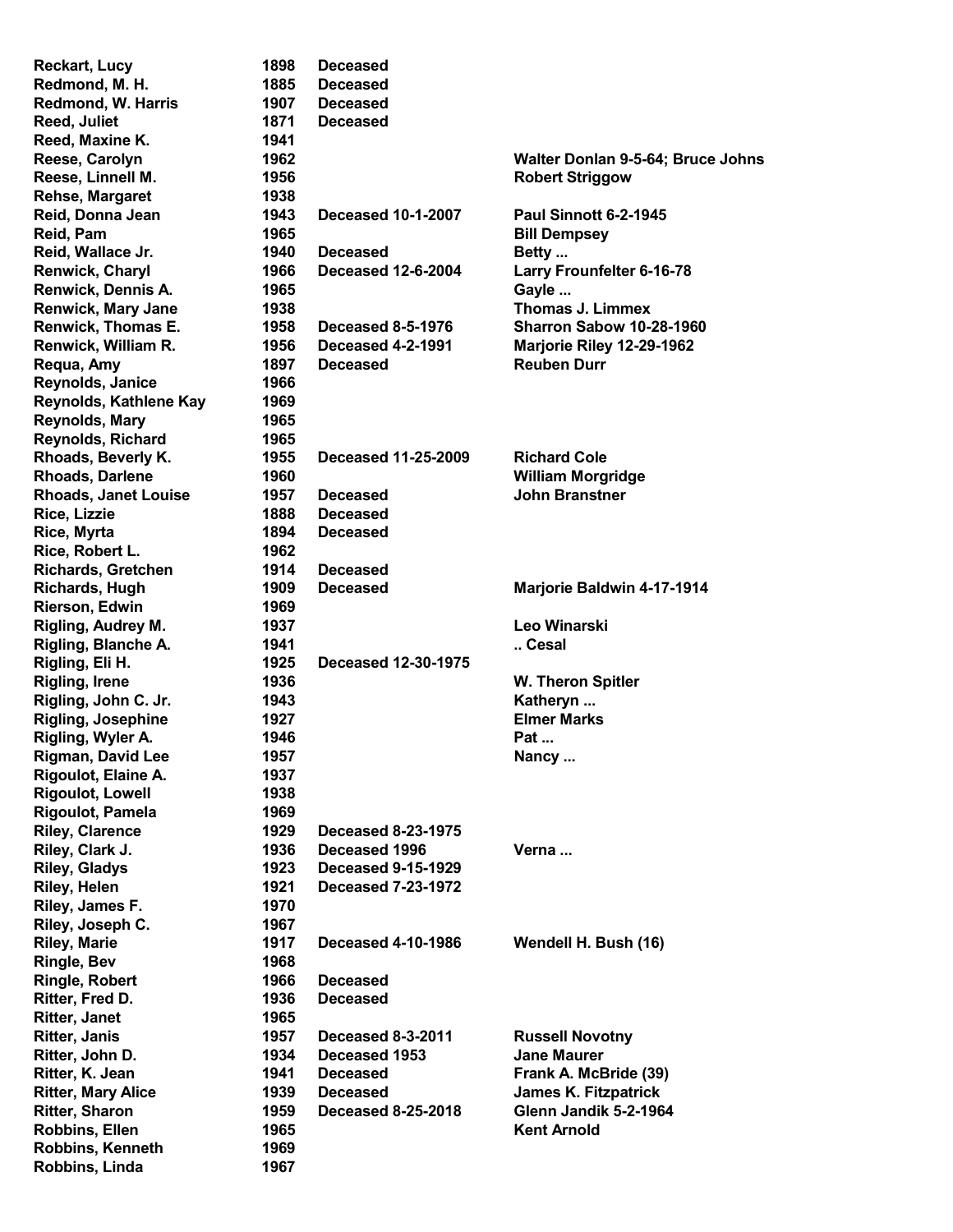| Roberts, Judith E.        | 1956 |                            |                                         |
|---------------------------|------|----------------------------|-----------------------------------------|
| Roberts, Sharalyn G.      | 1954 |                            |                                         |
| Robertson, Bonnie Lee     | 1967 |                            | Norman W. Pincock                       |
| <b>Robertson, Mary</b>    | 1970 |                            |                                         |
| <b>Robinson, Beatrice</b> | 1939 |                            |                                         |
| <b>Robinson, Bernice</b>  | 1917 | <b>Deceased</b>            | <b>Clarence Balcom</b>                  |
| <b>Robinson, Bruce</b>    | 1903 | <b>Deceased 3-21-1956</b>  |                                         |
| Robinson, Edna            | 1919 | <b>Deceased</b>            | Lyle J. Griffin 10-15-1919              |
| Robinson, Harley          | 1937 |                            |                                         |
| Robinson, Kenneth V.      | 1955 |                            | <b>Nancy Birdsall (55)</b>              |
| Roby, Robert              | 1963 | <b>Deceased</b>            |                                         |
|                           | 1965 |                            |                                         |
| Roby, Sharon              |      |                            |                                         |
| Rodgers, Cheryl           | 1968 |                            |                                         |
| Rogers, Donald            | 1970 |                            |                                         |
| Rogers, Janet             | 1965 |                            |                                         |
| Rogers, Mark              | 1967 |                            |                                         |
| Rohn, Marion              | 1960 | <b>Deceased 5-22-2014</b>  | Duane Warner (60)                       |
| Rohn, Maxine              | 1962 | Deceased 12-13-2015        | Bob Wallace (62) 2-4-1967               |
| Root, Loretta J.          | 1953 |                            |                                         |
| Root, Marian              | 1957 |                            | James Hilgendorf 1-9-1960               |
| Rosa, Richard             | 1969 |                            |                                         |
| Rosa, Virginia Lee        | 1943 | <b>Deceased 6-7-2006</b>   | Kenneth D. Schultz 6-1944               |
| Rose, Bert                | 1900 | <b>Deceased</b>            | Catherine  12-13-1886                   |
| Rose, Dale                | 1927 | <b>Deceased 5-24-1965</b>  | Jessie                                  |
| Rose, Delbert R.          | 1929 |                            |                                         |
| Rose, Donald              | 1924 | <b>Deceased</b>            |                                         |
| Rose, Jack                | 1959 |                            |                                         |
| Rose, Margaret A.         | 1953 |                            |                                         |
| Rose, Zaida               | 1900 | <b>Deceased</b>            |                                         |
| Rosenkrans, William A.    | 1884 | Deceased 1938              |                                         |
| Roslaar,                  | 1970 |                            |                                         |
| Ross, George              | 1936 | <b>Deceased</b>            |                                         |
| Ross, Linda               | 1963 |                            | O'Donnell; John E. Erkkila              |
| Ross, Lois                | 1937 | <b>Deceased 2-21-2004</b>  | <b>George Lewis</b>                     |
| Ross, Max O.              | 1938 | <b>Deceased</b>            | Frances                                 |
| Ross, Max O.              | 1961 |                            | Sandi                                   |
|                           | 1955 |                            |                                         |
| Ross, Miller T.           |      |                            | <b>Inez Ashley</b>                      |
| Ross, William C.          | 1962 |                            |                                         |
| Rosser, Mike              | 1970 |                            |                                         |
| <b>Rothe, Marlene</b>     | 1965 |                            | <b>David Holdren</b>                    |
| Rourke, Linda             | 1968 |                            |                                         |
| Rourke, Micheline         | 1964 |                            |                                         |
| Rowe, Jesse F.            | 1908 | <b>Deceased</b>            |                                         |
| Rowell, Donald L.         | 1964 |                            |                                         |
| Rowell, Karen J.          | 1961 |                            | <b>Kenneth Morse</b>                    |
| <b>Rowell, Mark</b>       | 1959 |                            |                                         |
| Royce, Frank              | 1901 | <b>Deceased</b>            |                                         |
| Royce, Vernon W.          | 1902 | <b>Deceased 4-16-1962</b>  | <b>Mildred Lord</b>                     |
| Ruether, Linda L.         | 1961 |                            | Raleigh                                 |
| Ruggles, Birdie           | 1901 | <b>Deceased</b>            |                                         |
| Rumery, Maureen           | 1952 |                            |                                         |
| Rumery, Sue E.            | 1955 |                            |                                         |
| <b>Rumrill, Don</b>       | 1948 | <b>Deceased 4-4-1993</b>   | Laurae Ellis (50)                       |
| Rumrill, Verdetta J.      | 1946 | <b>Deceased 5-12-2013</b>  | <b>Robert Nasser (45)</b>               |
| <b>Rundell, Beatrice</b>  | 1914 | <b>Deceased</b>            |                                         |
| Rundio, Clayton           | 1960 |                            |                                         |
| Runyan, Daniel George     | 1970 |                            |                                         |
| Runyan, Gaylord D.        | 1963 |                            | Bonnie Irish 6-22-63                    |
| Runyan, Larry             | 1957 | <b>Deceased 10-20-2005</b> | <b>Charlotte Mallory (58) 4-30-1960</b> |
| Runyan, LeRoy A.          | 1937 | <b>Deceased 9-22-2010</b>  | Gunith "Gerry" Pardee 7-2-1946          |
|                           |      |                            |                                         |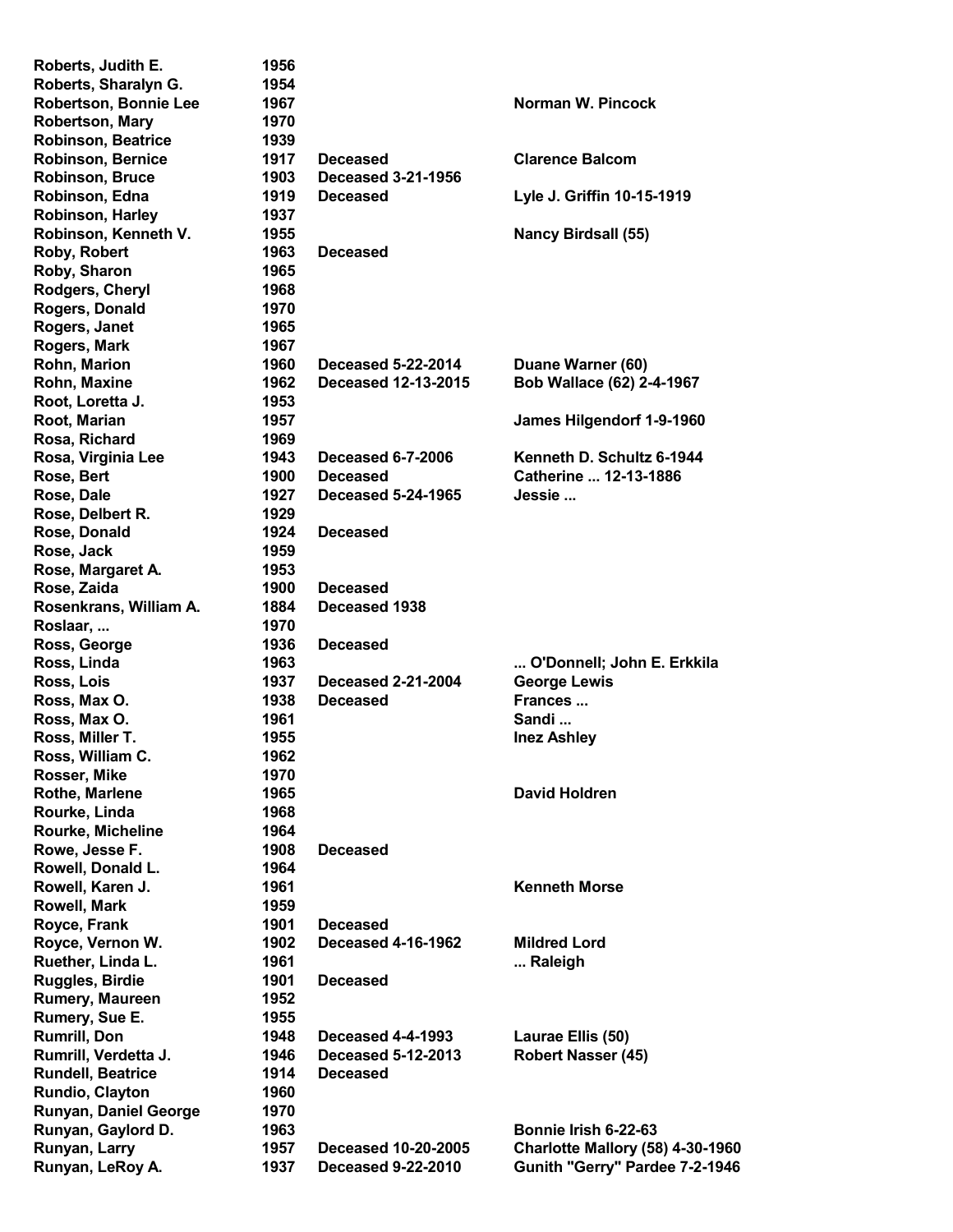| Runyan, Luther Earl                | 1934 | <b>Deceased</b>            | Celia                                  |
|------------------------------------|------|----------------------------|----------------------------------------|
| Runyan, Nancy J.                   | 1961 |                            | <b>Jack Baier</b>                      |
| Runyan, William H.                 | 1963 |                            | Nancy                                  |
| Russell, Barbara                   | 1970 |                            |                                        |
| <b>Russell, Joyce</b>              | 1966 |                            |                                        |
| Rust, Betty J.                     | 1953 |                            |                                        |
| Rust, Doris E.                     | 1950 |                            | <b>Herb Caylor</b>                     |
| Ruttman, George Jr.                | 1948 | <b>Deceased</b>            |                                        |
| Ruttmann, Lannie                   | 1969 |                            |                                        |
| Ryan, Donna Jean                   | 1967 |                            |                                        |
| Ryan, Jack                         | 1964 |                            |                                        |
| Ryan, Judy                         | 1965 |                            |                                        |
| Sabisch, Barry                     | 1970 |                            |                                        |
| Sabisch, Patricia                  | 1968 |                            |                                        |
| Sabo, Anne J.                      | 1930 |                            | Riha                                   |
| Sabo, Rosie                        | 1933 |                            | <b>Charles Norcross (26)</b>           |
| Sabow, Pauline                     | 1962 |                            | Mike Mills 4-27-63; Peter Merko 8-4-80 |
| Sabow, Sharron                     | 1959 |                            | Tom Renwick; Elder J. Olson            |
| Sack, Charles R.                   | 1939 |                            | <b>Virginia Coakes</b>                 |
| Sack, Penny                        | 1965 | <b>Deceased</b>            |                                        |
| Sack, Richard C.                   | 1969 |                            |                                        |
|                                    | 1968 | Deceased 12-20-1969        |                                        |
| Sampson, Joseph                    | 1965 |                            |                                        |
| Samson, Jane                       | 1943 |                            |                                        |
| Samson, Joseph H.                  |      | Deceased 7-9-1997          | Joann Nelson; Peggy Bender 7-18-1970   |
| Samson, Patricia                   | 1963 |                            | Salters                                |
| Sanderhoff, Jane                   | 1938 | <b>Deceased 5-1-2002</b>   | <b>Ed Griffin</b>                      |
| Sanders, Charles E.                | 1936 | <b>Deceased 1-1-2005</b>   | Esther Hornus 10-1-1938                |
| <b>Sanders, Geraldine</b>          | 1927 |                            |                                        |
| <b>Sanders, Harold Ellsworth</b>   | 1918 | <b>Deceased 4-25-1973</b>  | Arlene R. Bousquett 7-8-1921           |
| Sanders, Harold F.                 | 1918 | <b>Deceased 1-7-1965</b>   |                                        |
| Sanders, Helen                     | 1927 |                            |                                        |
| Sanders, Jayne E.                  | 1962 |                            |                                        |
| Sanderson, Carol Lynn              | 1967 |                            | <b>Robert Hammond</b>                  |
| Sanderson, Ethel                   | 1931 | <b>Deceased 11-23-1971</b> | <b>Jack Battles</b>                    |
| Sanderson, Eugene I.               | 1954 | <b>Deceased 2-22-2017</b>  | Shirley Sheler 6-16-1956               |
| Sanderson, Gary F.                 | 1954 |                            | <b>Carolyn Warner</b>                  |
| Sanderson, James Robert            | 1970 |                            | <b>Bonnie Sarrazin 5-12-1973</b>       |
| Sanderson, Larry                   | 1968 |                            | <b>Susan Gall 9-14-1974</b>            |
| Sanderson, Lloyd                   | 1930 | <b>Deceased</b>            | <b>Harriett Matthews 2-4-1932</b>      |
| <b>Sanderson, Mildred</b>          | 1958 |                            | Ronald B. Smith 1962                   |
| <b>Sanderson, Phillip</b>          | 1962 |                            | <b>Patricia Wright</b>                 |
| Sanderson, Robert W.               | 1938 | Deceased 11-30-1999        | Erma B. Graham 7-18-1942               |
| Sanford, Gene                      | 1911 | <b>Deceased</b>            |                                        |
| Sarchett, David A.                 | 1952 |                            |                                        |
| Sarrazin, Jessie L.                | 1946 |                            | Schiff                                 |
| Sarrazin, Joyce                    | 1948 | <b>Deceased 4-14-2010</b>  |                                        |
| Savage, Mabel                      | 1916 | <b>Deceased</b>            |                                        |
| Sawyer, Joyce                      | 1941 | <b>Deceased 12-4-2017</b>  | <b>Robert J. White 11-3-1942</b>       |
| Schaar, Beryl M.                   | 1958 |                            | Barbara Pochyly 10-9-1965              |
| Schaar, John Earl                  | 1970 |                            |                                        |
| Schaar, Wauneita K.                | 1918 | <b>Deceased</b>            |                                        |
| <b>Schad, Katherine</b>            | 1909 | <b>Deceased</b>            |                                        |
| Schafer, Lyman                     | 1913 | <b>Deceased 9-26-1968</b>  | Bernadette                             |
| Schafer, Russell J.                | 1917 | <b>Deceased</b>            | <b>Eloise Allmendinger</b>             |
| Schautz, Ella                      | 1904 | <b>Deceased</b>            |                                        |
| <b>Schautz, Margaret Christine</b> | 1969 |                            |                                        |
| <b>Schlaack, Dave</b>              | 1960 |                            |                                        |
| Schlaack, Lary T.                  | 1954 |                            |                                        |
| <b>Schlitts, Dorothy Marion</b>    | 1941 |                            | Roy J. Murray                          |
| Schmidt, Frank H.                  | 1968 |                            |                                        |
|                                    |      |                            |                                        |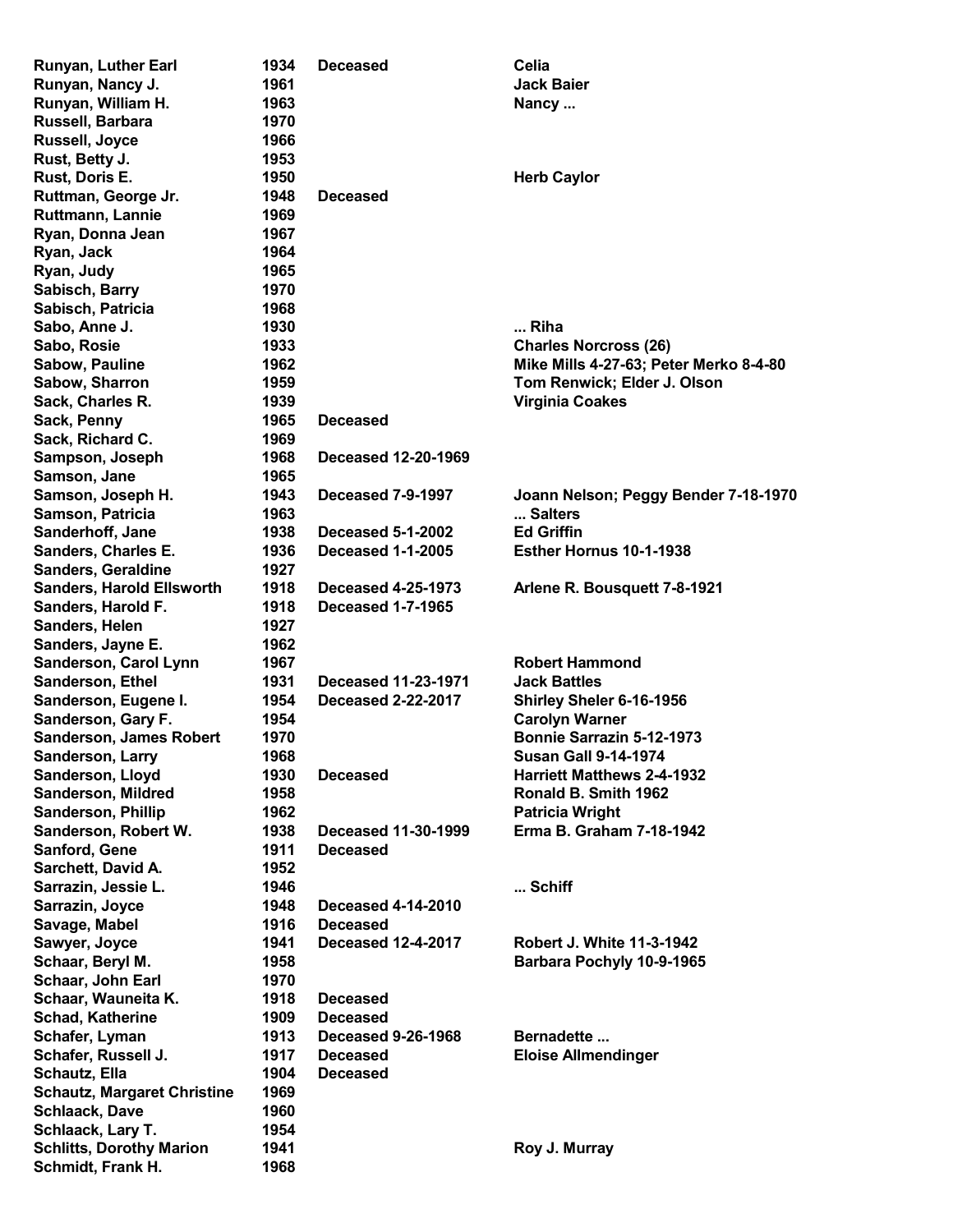| <b>Schmidt, Nancy</b>                | 1967 |                            |                                                     |
|--------------------------------------|------|----------------------------|-----------------------------------------------------|
| Schneider, Cheryl                    | 1970 |                            |                                                     |
| Schneider, Dona                      | 1968 |                            |                                                     |
| <b>Schneider, James</b>              | 1956 |                            |                                                     |
| Schneider, Linda                     | 1962 |                            |                                                     |
| Schneider, Robert J.                 | 1969 |                            | Linda $S_{\cdot \ldots}$                            |
| <b>Schneider, Ruby</b>               | 1922 | <b>Deceased</b>            |                                                     |
| <b>Schnepp, Bruce Kenneth</b>        | 1956 |                            | Bev                                                 |
| Schnepp, John                        | 1957 |                            |                                                     |
|                                      |      |                            | Peggy                                               |
| Schoenbert, Hercele L.               | 1946 |                            | <b>Claude Muzzy</b>                                 |
| Schoenwald, Nelda                    | 1925 |                            | Lewis S. Bixler 1933                                |
| <b>Schooley, Betty Ellen</b>         | 1939 | <b>Deceased 2-18-1999</b>  | Joseph Zwolensky 11-3-1945                          |
| <b>Schooley, Billie Ann</b>          | 1952 |                            | Robert Sleeper 6-16-1956                            |
| <b>Schooley, Cindy</b>               | 1968 | <b>Deceased 5-24-2010</b>  | <b>Bill Butcher (68) 9-9-1967</b>                   |
| <b>Schooley, Gary</b>                | 1958 |                            | <b>Shirley Mead</b>                                 |
| Schooley, Jacqueline K.              | 1955 | <b>Deceased 19-29-2019</b> | <b>Jim Thayer 1-18-1958</b>                         |
| <b>Schooley, Robert</b>              | 1950 | <b>Deceased 7-18-2001</b>  | Sylvia Salander 1956; Peggy McKay (66) 3-1974       |
| <b>Schooley, Ronilou</b>             | 1965 |                            | <b>Jack Evans</b>                                   |
| <b>Schouw, Arthur</b>                | 1967 |                            |                                                     |
| Schultz, Bonnie Jo                   | 1968 | Deceased 9-9-1991          |                                                     |
| <b>Schultz, Dorothy</b>              | 1936 | Deceased 12-1978           | Orval R. Davis (35)                                 |
| Schultz, John                        | 1965 |                            |                                                     |
| <b>Schultz, Mildred Arlene Davis</b> | 1945 | Deceased 3-9-2012          | John J. Schultz 9-30-1943                           |
| Schulze, Ronald                      | 1969 |                            |                                                     |
| <b>Schwartz, Martha</b>              | 1970 |                            |                                                     |
| <b>Schwartz, Suzanna Marie</b>       | 1969 |                            |                                                     |
| Scott, Bob                           | 1965 |                            |                                                     |
| <b>Scott, Suzanne</b>                | 1969 |                            |                                                     |
| Seabeneck, Arthur                    | 1948 | Deceased 8-8-2011          |                                                     |
| Seamans, Carol                       | 1966 |                            | James W. Brink                                      |
| Sebesta, Diane Kathryn               | 1970 |                            |                                                     |
| Seconsky, Greg                       | 1969 |                            |                                                     |
| Sedlack, Gary J.                     | 1969 |                            |                                                     |
| Seely, Philip                        | 1966 |                            | Mary Jane                                           |
|                                      |      |                            |                                                     |
| Seib, Clara A.                       | 1945 |                            |                                                     |
| Seib, Robert Edward                  | 1970 |                            |                                                     |
| <b>Sekrenes, Dennis</b>              | 1964 |                            |                                                     |
| Sekrenes, Marlin                     | 1966 |                            |                                                     |
| Self, Arlene                         | 1929 |                            | <b>Wilson Seney</b>                                 |
| Self, Arlene                         | 1956 | <b>Deceased 12-19-2020</b> | Richard G. Forsythe 8-17-1957                       |
| Self, Bessie E.                      | 1934 |                            | Robert Dutcher 12-25-1937                           |
| Self, Gladys I.                      | 1951 | <b>Deceased 8-5-2016</b>   | <b>Edwin Hann (51) 1952</b>                         |
| Self, Jo Anne                        | 1959 |                            | <b>Ron Wickham; Buck Dezess</b>                     |
| Self, Leona E.                       | 1933 | <b>Deceased 3-25-2008</b>  | Malcolm Dickie 8-22-1934; Merrill Thorne 12-31-1949 |
| Self, Maynard L.                     | 1956 | Deceased 1988              |                                                     |
| Self, Richard A.                     | 1954 | <b>Deceased 12-23-1954</b> |                                                     |
| Sellers, Clement L.                  | 1943 |                            | Jean Thomas 10-26-46                                |
| Sellers, Connie                      | 1965 |                            |                                                     |
| Sellers, Thomas                      | 1970 |                            |                                                     |
| Sells, Gene                          | 1965 | <b>Deceased</b>            |                                                     |
| Sells, Glen                          | 1969 | <b>Deceased 7-23-2008</b>  |                                                     |
| Semans, Janice                       | 1963 |                            | Donald O. Johnson                                   |
| <b>Semans, Willis</b>                | 1967 |                            |                                                     |
| Semke, Gary C.                       | 1969 | <b>Deceased 10-3-2016</b>  | <b>Mary Harmon 7-28-1973</b>                        |
| Semke, Terry                         | 1968 |                            | <b>Ken Holland</b>                                  |
| Serbus, Frank                        | 1960 |                            | <b>Claudia Elkins (60)</b>                          |
| Serbus, Kathleen                     | 1968 | <b>Deceased 8-19-1978</b>  |                                                     |
| Serbus, Linda                        | 1969 |                            |                                                     |
| Serbus, Sandra K.                    | 1961 |                            | <b>William Rinck</b>                                |
| Sergeant, Carla                      | 1965 |                            | <b>Rod Eldridge</b>                                 |
|                                      |      |                            |                                                     |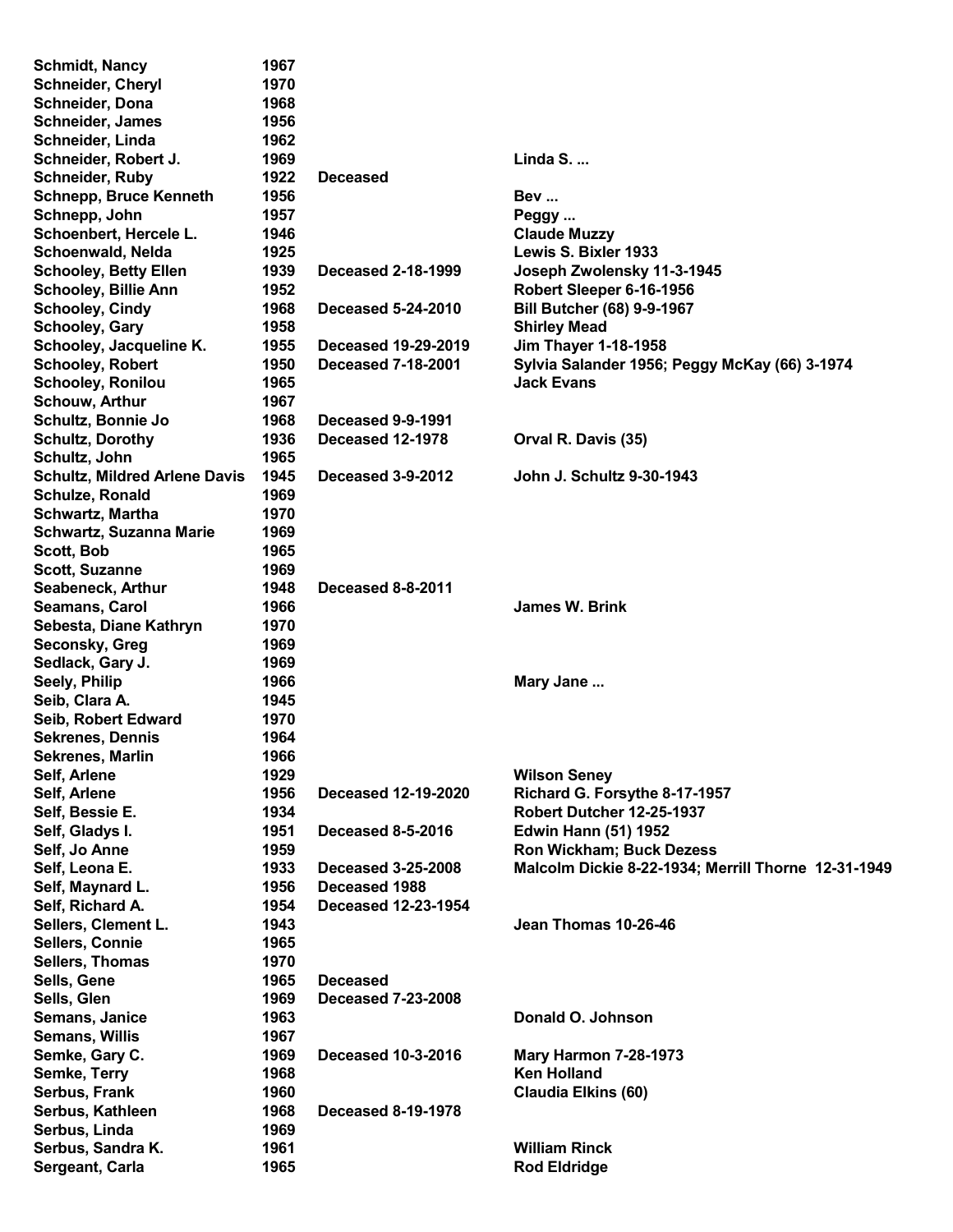| Serr, Bernice                         | 1938         | <b>Deceased 3-11-2007</b>                               | John Youngs 9-20-40                                |
|---------------------------------------|--------------|---------------------------------------------------------|----------------------------------------------------|
| Serr, Carlyle                         | 1936         | <b>Deceased 11-24-2016</b>                              | Aletha Spore (37); Joan                            |
| Serr, Clara Mae                       | 1947         | <b>Deceased</b>                                         | Lawrence Brown 9-25-1949                           |
| Serr, Floyd                           | 1930         | <b>Deceased 2-17-1989</b>                               | Genevieve A. Sharp Giller 10-23-1965               |
| Serr, Fred                            | 1940         | <b>Deceased 9-23-2008</b>                               | <b>Maxine E. Brown</b>                             |
| Serr, George                          | 1938         | Deceased 12-1969                                        |                                                    |
| Serr, Gladys<br>Serr, Gordon H.       | 1918<br>1949 | <b>Deceased</b>                                         | Earl G. Schooley 1920<br><b>Mary Rose Peterson</b> |
| Serr, Harold                          | 1921         | <b>Deceased 4-21-1977</b><br><b>Deceased 12-28-1969</b> | <b>Genevieve Crane (22) 9-11-1926</b>              |
| Serr, Ila Lucile                      | 1934         | <b>Deceased</b>                                         | <b>Fred Hosler</b>                                 |
| Serr, Josephine                       | 1957         | <b>Deceased 7-12-2004</b>                               | Davis                                              |
| Serr, Leo                             | 1926         | <b>Deceased 4-15-1960</b>                               | Eva Wille (26)                                     |
| Serr, Lorraine                        | 1941         |                                                         | Robert Braid (42)                                  |
| Serr, Margaret                        | 1938         |                                                         |                                                    |
| Serr, Mary Alice                      | 1950         |                                                         | David Dumond 4-26-1958                             |
| Serr, Nina                            | 1909         | <b>Deceased</b>                                         | <b>Howard Wallace</b>                              |
| Serr, Rena                            | 1909         | <b>Deceased</b>                                         |                                                    |
| Sersen, Mickey                        | 1957         |                                                         |                                                    |
| Serviss, Charlene                     | 1960         |                                                         | Dick Wright (58)                                   |
| Serviss, Mary Jean                    | 1970         |                                                         | Mihalek                                            |
| Serviss, Sharon L.                    | 1962         |                                                         | Howard Baker 5-8-1965                              |
| Severn, Jaclyn Lorraine               | 1970         |                                                         |                                                    |
| <b>Seward, Dorothy Lee</b>            | 1939         |                                                         | <b>Robert L. Blue</b>                              |
| Seward, Gregory L.                    | 1970         |                                                         |                                                    |
| Seward, Priscilla                     | 1938         | <b>Deceased</b>                                         |                                                    |
| <b>Sexton, Bonnie</b>                 | 1960         | <b>Deceased 9-21-2004</b>                               | <b>Richard Lauback 6-10-62</b>                     |
| <b>Sexton, Lavonne</b>                | 1964         |                                                         | Thompson                                           |
| <b>Sexton, Robert</b>                 | 1968         |                                                         |                                                    |
| <b>Sexton, Thomas</b>                 | 1968         |                                                         |                                                    |
| Shane, Beverly J.                     | 1956         |                                                         | Robert H. Hawkins 3-29-58                          |
| Shane, Bill                           | 1968         |                                                         |                                                    |
| Shane, Eleanor K.                     | 1956         |                                                         | <b>Jack Kareus</b>                                 |
| Shane, Oma                            | 1967         |                                                         |                                                    |
| Shantz, Dorothy R.                    | 1946         |                                                         | <b>Ed E. McDonald</b>                              |
| Sheardy, Evelyn                       | 1921         | <b>Deceased</b>                                         | <b>Harold Damm</b>                                 |
| Shears, Sally Jo                      | 1962         |                                                         | Levitski                                           |
| <b>Sheldon, Grace Ellen</b>           | 1943         |                                                         |                                                    |
| Sheldon, Hudson                       | 1884         | <b>Deceased 7-16-1915</b>                               |                                                    |
| Sheler, Shirley J.                    | 1954         |                                                         | <b>Eugene Sanderson (54)</b>                       |
| Shelp, Ronald                         | 1969         |                                                         |                                                    |
| Shepard, Dale C.                      | 1959         |                                                         | <b>Rose Sprague</b>                                |
| Shepard, Judy                         | 1960         |                                                         | O'Connor                                           |
| Shepard, Larry                        | 1963         |                                                         |                                                    |
| <b>Shepherd, Gary Dennis</b>          | 1970         |                                                         | Marsha                                             |
| Sheridan, Eileen                      | 1966         |                                                         |                                                    |
| Sherman, Richard                      | 1964         | <b>Deceased 7-22-2011</b>                               | Marjorie Hillis Rasmussen 1-30-1971                |
| Sherman, Wanda                        | 1960         |                                                         | James A. Reynolds 6-17-1962                        |
| Sherrard, Wayne L.                    | 1956         |                                                         |                                                    |
| <b>Shewalter, Nick</b>                | 1967         |                                                         |                                                    |
| Shipman, Candace L.<br>Shipman, Celia | 1968<br>1903 | <b>Deceased</b>                                         |                                                    |
| <b>Shipman, Charles</b>               | 1929         |                                                         |                                                    |
| Shipman, Clark W.                     | 1896         | <b>Deceased</b>                                         |                                                    |
| Shipman, Debra Dee                    | 1970         |                                                         |                                                    |
| Shipman, Dorothy L.                   | 1945         | <b>Deceased 8-16-2012</b>                               | <b>Robert E. Kulvin</b>                            |
| Shipman, Leighman S.                  | 1943         | <b>Deceased 4-23-2005</b>                               | Lucille Senrud 4-2-1949                            |
| Shipman, Lucile                       | 1938         |                                                         |                                                    |
| Shipman, Mary Eileen                  | 1940         |                                                         | <b>Oliver Herzler</b>                              |
| Shipman, Sidney J.                    | 1899         | Deceased 9-6-1949                                       | Lulu Youngs 1902                                   |
| Shipman, Vivien M.                    | 1936         |                                                         | <b>Stephan Walch</b>                               |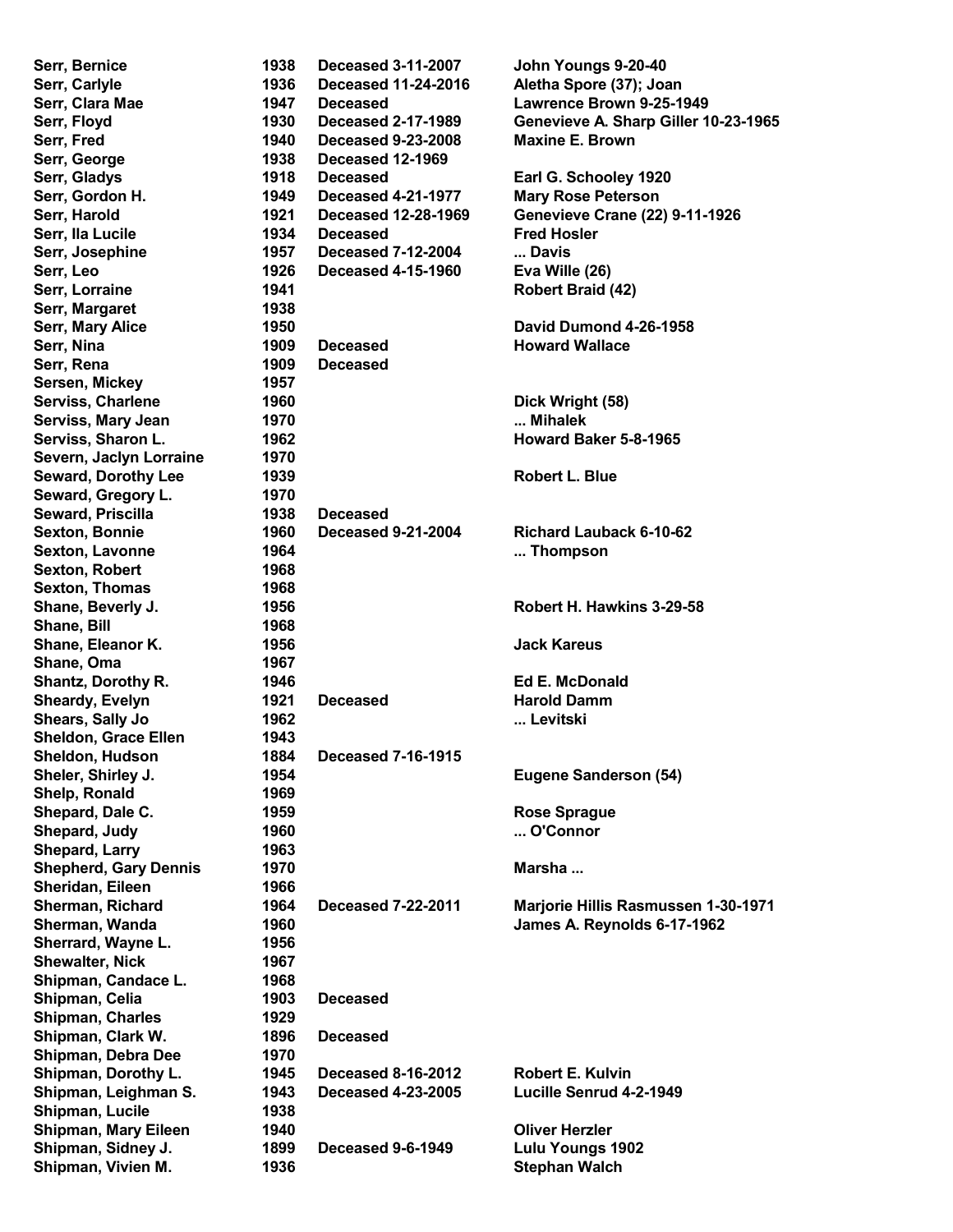| Shire, Allen S.                 | 1954         | <b>Deceased 1-1-2011</b>   | Martha Sue Logan 12-15-1957              |
|---------------------------------|--------------|----------------------------|------------------------------------------|
| Shire, Harry Jr.                | 1966         | <b>Deceased 5-18-1993</b>  | Barbara Moore 8-2-1969                   |
| Shire, Jeanette                 | 1959         |                            | Dale Ockerman;  Baron                    |
| Shire, John                     | 1958         | <b>Deceased 5-1-1998</b>   |                                          |
| Shire, Leo J.                   | 1918         | <b>Deceased</b>            |                                          |
| Shire, Pam                      | 1960         |                            | <b>Dick Hurrell 11-26-1963</b>           |
| Shire, Suzanne                  | 1962         |                            |                                          |
| Shire, Tom                      | 1964         |                            |                                          |
| Shoenwald, Vera                 | 1924         | <b>Deceased</b>            |                                          |
| Shofnitz, Clara                 | 1930         | Deceased 3-8-2012          | Frank Durling 11-18-1942                 |
| <b>Shoults, Cathalene Marie</b> | 1970         | <b>Deceased 7-21-2006</b>  | Paul L. Albring 11-30-1973               |
| <b>Shuemaker, Penny Sue</b>     | 1964         |                            | Sekrenes                                 |
| Shultz, Keith                   | 1967         |                            |                                          |
| Sidney, Ernest T.               | 1894         | <b>Deceased 1-14-1950</b>  | <b>Isabelle Goodall</b>                  |
| Sidney, Margaret J.             | 1921         | <b>Deceased</b>            | Henry Steck 7-9-1927                     |
| Sieb, James L.                  | 1961         |                            | <b>Gail Jones</b>                        |
| Sieb, Patricia A.               | 1962         |                            | <b>James MacGillivray</b>                |
| Siewart, Gloria J.              | 1945         |                            |                                          |
| Silsbee, Jeanne F.              | 1932         |                            | Leser                                    |
| Sisco, Pat                      | 1967         |                            |                                          |
|                                 | 1970         |                            |                                          |
| Skodak, Timothy J.              | 1960         |                            | <b>William Paine 8-20-66</b>             |
| Skornicka, Danice               |              | <b>Deceased 12-10-2007</b> |                                          |
| Skornicka, Tom                  | 1965<br>1948 |                            |                                          |
| Slater, Barbara                 |              | <b>Deceased</b>            | James                                    |
| Slater, Marion E.               | 1946         | <b>Deceased 2-7-2004</b>   | <b>William VanSice 4-18-1953</b>         |
| Sleeseman, Gary                 | 1965         |                            |                                          |
| Sleeseman, June                 | 1938         |                            |                                          |
| Sleeseman, Max                  | 1939         | <b>Deceased</b>            | Betty                                    |
| Sleeseman, Michael G.           | 1970         | Deceased 5-9-2013          | Glenda Ann Bass/Whitehurst 11-27-1980    |
| Sleeseman, Nancee               | 1965         |                            | <b>James E. Richter</b>                  |
| Sleeseman, Robert               | 1941         | <b>Deceased</b>            |                                          |
| Sleeseman, Robert E.            | 1962         | Deceased 9-8-2004          | <b>Cheryl K. Wilkinson (64) 8-1-1964</b> |
| Sleeseman, William              | 1961         |                            |                                          |
| Slocum, Howard E.               | 1895         | <b>Deceased 12-7-1957</b>  | <b>Mable A. Parker 8-14-1902</b>         |
| Slocum, Maud                    | 1913         | <b>Deceased</b>            |                                          |
| <b>Small, Margaret Louise</b>   | 1943         | <b>Deceased</b>            |                                          |
| Small, Mary                     | 1942         | <b>Deceased</b>            |                                          |
| Smejkal, Jean                   | 1967         |                            |                                          |
| Smith, Barry L.                 | 1964         |                            |                                          |
| Smith, Bina H.                  | 1934         | <b>Deceased</b>            | Snider                                   |
| Smith, Carl                     | 1924         | <b>Deceased</b>            |                                          |
| Smith, Carlon                   | 1964         |                            |                                          |
| Smith, Carolyn                  | 1937         |                            |                                          |
| Smith, Christine L.             | 1962         | <b>Deceased 3-7-2014</b>   | Robert R. Zoglman 9-28-1966              |
| Smith, Dave                     | 1968         |                            |                                          |
| Smith, Edna Jean                | 1961         |                            | Steve Stilson (61); Leo Snoep            |
| Smith, Faye N.                  | 1936         | <b>Deceased 5-12-2010</b>  | <b>Paul Koerner</b>                      |
| Smith, George                   | 1934         |                            |                                          |
| Smith, Hazel V.                 | 1962         |                            | <b>Elmer Cox 8-21-1965</b>               |
| Smith, Helen                    | 1925         |                            | Kittle                                   |
| Smith, Herbert G.               | 1941         | <b>Deceased 7-12-2014</b>  | Donna Vaniman 10-20-1946                 |
| Smith, J. Oliver                | 1930         |                            |                                          |
| Smith, Janice                   | 1968         |                            |                                          |
| Smith, Joan P.                  | 1951         |                            | <b>Robert Kirn</b>                       |
| Smith, Leisa                    | 1968         |                            |                                          |
| Smith, Leo                      | 1929         |                            |                                          |
| Smith, Lester E.                | 1937         | <b>Deceased 12-19-1987</b> | Virginia  4-25-1942                      |
| Smith, Michael C.               | 1964         |                            |                                          |
| Smith, Paul                     | 1927         |                            |                                          |
| Smith, Robert                   | 1962         |                            |                                          |
|                                 |              |                            |                                          |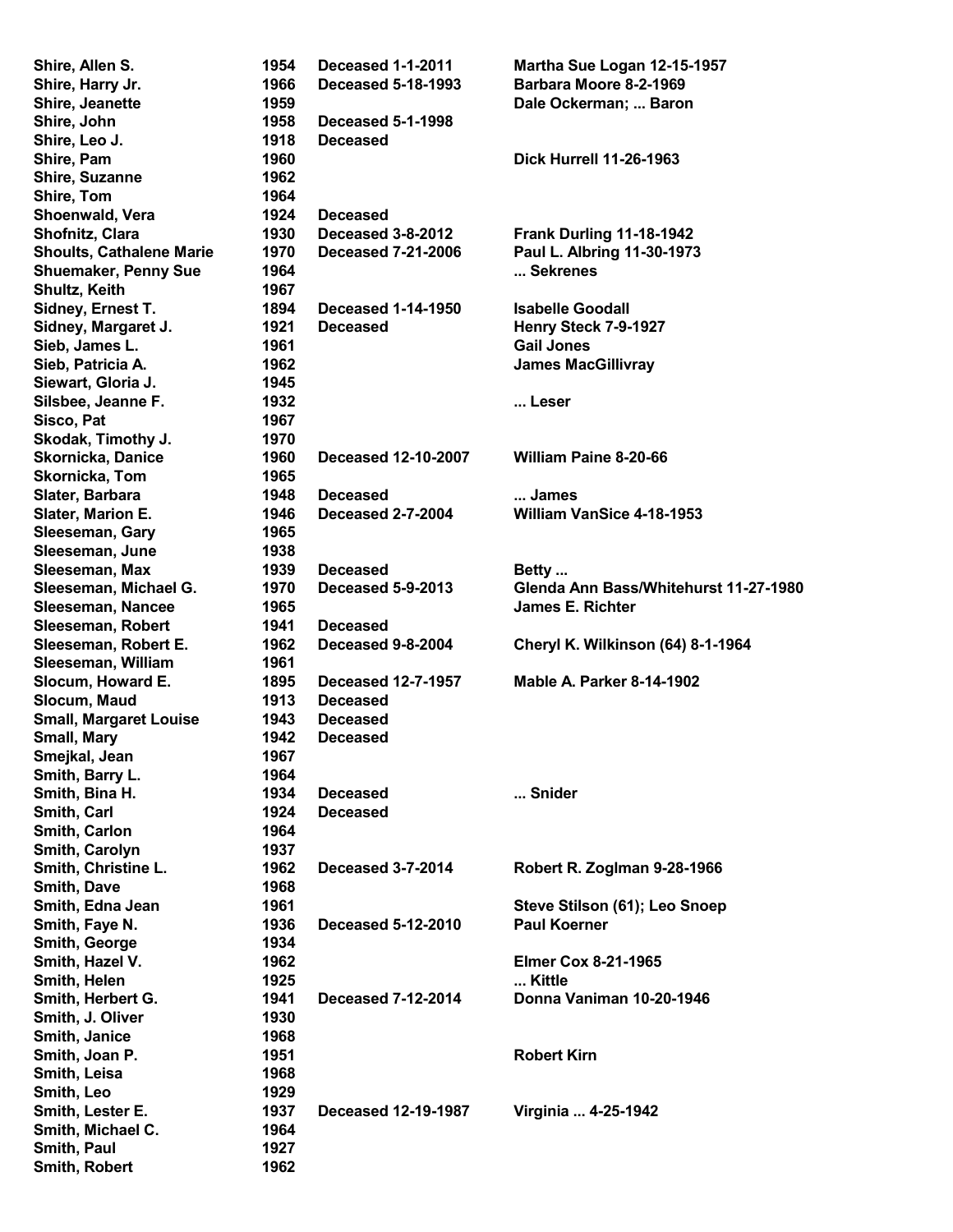| Smith, Ruth                  | 1934 | Deceased 12-1964           |                                     |
|------------------------------|------|----------------------------|-------------------------------------|
| Smith, Valerie               | 1965 |                            | <b>Jim Ritter</b>                   |
| Smith, Van                   | 1969 |                            |                                     |
| <b>Snell, Ricky</b>          | 1969 |                            |                                     |
| Snofnitz, John               | 1931 |                            |                                     |
| Snyder, H. Elizabeth         | 1935 |                            | <b>George Putnam</b>                |
| Snyder, L. A.                | 1937 | <b>Deceased</b>            |                                     |
| Snyder, Paul                 | 1927 |                            |                                     |
| Snyder, Royal                | 1940 | <b>Deceased</b>            |                                     |
| Snyder, S. Elbyrtha          | 1935 |                            |                                     |
| Snyder, Sadie A.             | 1919 | Deceased 1976              | Lynn M. Reed 1923                   |
| Snyder, Waunieta             | 1919 | <b>Deceased</b>            |                                     |
| Snyder, Willard R.           | 1922 | <b>Deceased 1-18-1988</b>  | <b>Elizabeth I. Fair 12-30-1926</b> |
|                              |      |                            |                                     |
| Solomon, Francis             | 1947 |                            |                                     |
| Solomon, Joe                 | 1957 |                            | Sharon                              |
| Solomon, Virgilene           | 1949 | <b>Deceased</b>            | <b>Duane Shepard</b>                |
| <b>Somers, Doris</b>         | 1958 |                            | $$ Cox                              |
| Somers, Marie F.             | 1956 | Deceased 1997              | <b>James F. Ariss 1-28-1957</b>     |
| Somers, Patt                 | 1961 | <b>Deceased 4-14-2006</b>  | <b>Donald Smalley</b>               |
| Somers, Sharon               | 1963 | <b>Deceased</b>            | Carter                              |
| Soper, William               | 1905 | <b>Deceased</b>            |                                     |
| <b>Sovis, Fredie Charles</b> | 1970 | Deceased 1979?             |                                     |
| <b>Spaleny, Bill</b>         | 1967 | <b>Deceased 2-10-2015</b>  | Robin Brooks 3-7-1970               |
| Spaleny, Richard             | 1966 |                            |                                     |
| Spaniola, Francis R.         | 1953 |                            | Carol                               |
| Spaniola, Josephine M.       | 1948 | <b>Deceased 10-6-2015</b>  |                                     |
| Spaniola, Patricia           | 1959 |                            |                                     |
| Spaniola, Rosie              | 1957 |                            | Phillip L. Brooks (55)              |
| Sparkia, Janet               | 1959 |                            | <b>Lawrence Holland</b>             |
| Sparkia, Sandra Lou          | 1964 |                            | <b>Tom DeSantis</b>                 |
| Spencer, Howard              | 1970 |                            |                                     |
| <b>Spencer, Sue</b>          | 1970 |                            |                                     |
| Sperbeck, Barb               | 1965 |                            |                                     |
|                              |      |                            |                                     |
| Sperbeck, Robert             | 1966 |                            |                                     |
| Sperbeck, Sandra L.          | 1964 |                            |                                     |
| Spies, Iris                  | 1926 |                            |                                     |
| Spooner, Judy A.             | 1961 |                            | <b>James (Bud) Bland</b>            |
| Spore, Aletha                | 1937 | Deceased 1977              | Carlyle Serr (36)                   |
| Spore, Corabell              | 1941 | <b>Deceased</b>            |                                     |
| Spore, Dick                  | 1957 | <b>Deceased 7-7-2003</b>   |                                     |
| Spore, Eloise                | 1942 | <b>Deceased</b>            |                                     |
| Spore, Joanne                | 1947 |                            |                                     |
| Spore, Kenneth E.            | 1956 |                            |                                     |
| Spore, Maxine D.             | 1938 | <b>Deceased 10-27-1987</b> | <b>Richard Sheldon 3-2-1940</b>     |
| Spore, Pauline A.            | 1933 |                            | Lyle Fredell 6-7-1941               |
| Spore, Roberta K.            | 1953 |                            | <b>Ralph Clay</b>                   |
| Spore, Rosella M.            | 1935 |                            | <b>Fred Cuzzins</b>                 |
| Sprague, Barbara M.          | 1964 |                            | Edward T. Bruckman (62) 6-17-1967   |
| Sprague, Bob                 | 1960 | <b>Deceased 2-5-2004</b>   |                                     |
| Sprague, Helen               | 1891 | <b>Deceased</b>            |                                     |
| Sprague, Jacqueline E.       | 1952 |                            | <b>Edward Flynn</b>                 |
| Sprague, James L.            | 1953 | <b>Deceased 9-9-2019</b>   | Beth Town - 1961                    |
| Sprague, JoEllen             | 1966 |                            | Hartley                             |
| Sprague, Michael             | 1962 |                            |                                     |
|                              |      |                            | Mary                                |
| Sprague, Sandra              | 1963 | <b>Deceased 12-25-2016</b> | <b>Eric Schleef</b>                 |
| Sprehe, Frederick            | 1925 |                            |                                     |
| Springs, Roy M.              | 1948 | <b>Deceased 12-3-2005</b>  | <b>Maxine Walter 6-18-60</b>        |
| St. John, Wesley             | 1969 |                            |                                     |
| Stall, Leora Fay             | 1944 |                            | Matthews                            |
| <b>Stanfield, Mike</b>       | 1968 |                            |                                     |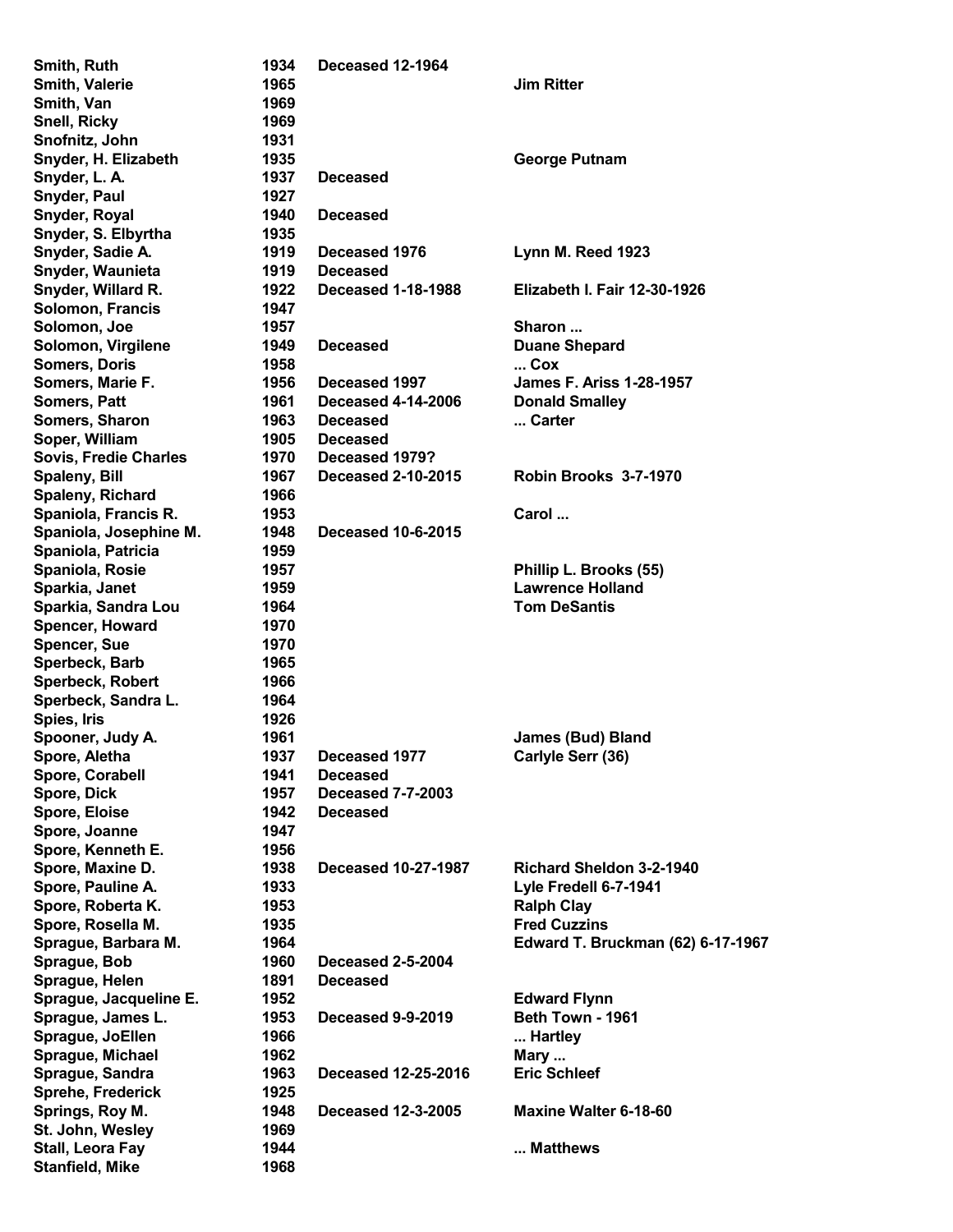| Stanhope, Bob                  | 1968 | <b>Deceased 7-2-2018</b>  | Kristy L. Kroes 6-2-1984         |
|--------------------------------|------|---------------------------|----------------------------------|
| Stanhope, Paul                 | 1969 |                           |                                  |
| Stanhope, Sharon               | 1963 |                           | <b>Willard Howes</b>             |
| Starbuck, Dorothea O.          | 1936 | Deceased 2010             | William E. Jones (36) 12-31-37   |
| Stasa, Janice                  | 1969 |                           |                                  |
| Steadman, Gayle                | 1964 |                           |                                  |
| Stebleton, Connie L.           | 1962 |                           | Lynn Willard 2-15-64             |
| <b>Stebleton, James</b>        | 1964 |                           |                                  |
| Steele, Barbara                | 1970 |                           |                                  |
| Steele, Benjamin               | 1965 |                           |                                  |
| Steele, Betty Jo               | 1968 |                           | <b>Charles Nelson (68)</b>       |
| Steele, Gayle H.               | 1967 |                           |                                  |
| Steele, Jack                   | 1964 |                           |                                  |
| Steffenhagen, Dan              | 1968 |                           |                                  |
| <b>Stephenson, Michael</b>     | 1963 |                           |                                  |
| <b>Stephenson, Wilber</b>      | 1934 |                           |                                  |
| Sterba, James                  | 1961 |                           | <b>Frances FitzGerald</b>        |
| <b>Sterba, Kenneth James</b>   | 1970 |                           | <b>Melanie M. Mehl 7-16-1977</b> |
| Sternaman, John                | 1962 |                           |                                  |
| <b>Stevens, Gordon</b>         | 1970 |                           |                                  |
| <b>Stevens, Richard</b>        | 1970 |                           |                                  |
| <b>Stevens, Richard R.</b>     | 1962 |                           | Lila Stelter 7-20-63             |
| <b>Stewart, Brenda Faye</b>    | 1967 |                           | Peterman                         |
| <b>Stewart, Fern</b>           | 1956 | <b>Deceased 3-20-2019</b> | Jim VanLuven 7-20-1957           |
| <b>Stewart, Homer</b>          | 1911 | <b>Deceased 7-26-1916</b> |                                  |
| <b>Stewart, Janie</b>          | 1970 |                           |                                  |
| <b>Stewart, Larry</b>          | 1968 |                           |                                  |
| <b>Stewart, Lester</b>         | 1950 |                           | Ruth                             |
| Stewart, Lilah                 | 1907 | <b>Deceased</b>           |                                  |
| <b>Stewart, Mabel</b>          | 1906 | <b>Deceased</b>           |                                  |
| <b>Stewart, Martin Douglas</b> | 1970 |                           |                                  |
| Stewart, Norman L.             | 1944 |                           | Phyllis J.                       |
| Stewart, Ralph H.              | 1954 |                           |                                  |
| Stewart, Richard E.            | 1967 |                           |                                  |
| <b>Stewart, Robert</b>         | 1966 |                           |                                  |
| <b>Stewart, Ruth</b>           | 1969 |                           |                                  |
| Stewart, Sylvia M.             | 1954 |                           | <b>Ralph Diebolt</b>             |
| Stewart, William Jr.           | 1964 |                           |                                  |
| <b>Stickel, Patricia Marie</b> | 1970 |                           |                                  |
| <b>Stiles, Peggy</b>           | 1966 |                           |                                  |
| <b>Stilson, Maxine</b>         | 1965 |                           |                                  |
| Stilson, Steve A.              | 1961 | Deceased 12-24-2007       | Jean Smith (61)                  |
| <b>Stoddard, Gladys</b>        | 1922 | <b>Deceased</b>           |                                  |
| <b>Stone, Marvin Clifford</b>  | 1964 |                           | Kathy A.                         |
| <b>Storrs, Cliff</b>           | 1968 |                           | <b>Sherri Lynn Chavora</b>       |
| <b>Strauch, Connie</b>         | 1965 |                           | <b>Jesse Zsigo</b>               |
| Strauch, John W.               | 1942 | <b>Deceased</b>           | Marjorie                         |
| Strauch, Pam                   | 1968 |                           |                                  |
| <b>Strauch, Theodore</b>       | 1938 |                           |                                  |
| <b>Strauch, Theodore W.</b>    | 1918 | <b>Deceased</b>           |                                  |
| <b>Strauch, Tillie</b>         | 1910 | <b>Deceased</b>           | Parkhill                         |
| Strauch, Wilma                 | 1916 | <b>Deceased</b>           | Eberly                           |
| <b>Strawsine, Fred W.</b>      | 1932 |                           | <b>Arlene Parmenter (28)</b>     |
| Strawsine, Jayne M.            | 1955 |                           | <b>Steven Peterson</b>           |
| <b>Strawsine, Ruth</b>         | 1931 |                           | <b>Wayne Haist</b>               |
| <b>Strawsine, Sally</b>        | 1957 |                           | Douglas Hall;  Janssen           |
| <b>Straza, Thomas</b>          | 1950 |                           |                                  |
| Street, Robert L.              | 1964 |                           |                                  |
| Streng, Anna E.                | 1906 | <b>Deceased</b>           |                                  |
| Streng, Emma                   | 1910 | <b>Deceased</b>           |                                  |
|                                |      |                           |                                  |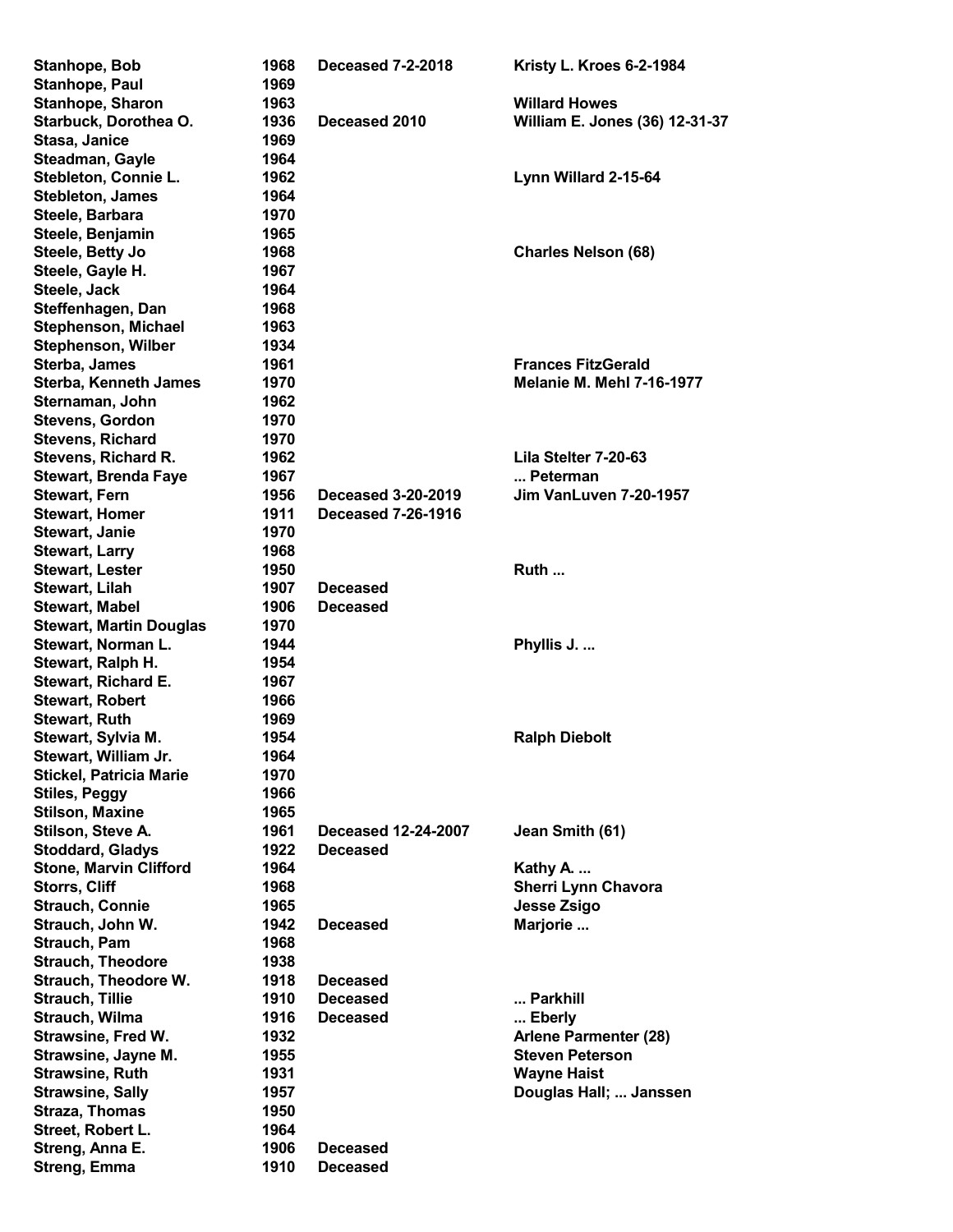| Streng, Lena                 | 1912 | <b>Deceased</b>            |                                   |
|------------------------------|------|----------------------------|-----------------------------------|
| <b>Strieff, Harold</b>       | 1959 | <b>Deceased 10-7-2016</b>  | Brenda Green 4-2-1966             |
| Striggow, Jack E.            | 1952 |                            | Carole Rowley 10-24-1953          |
| Striggow, Robert L.          | 1952 |                            | Linnell Reese (56)                |
| Striggow, William C.         | 1949 |                            | <b>Billy Ann Bower (51)</b>       |
| Struble, Irene               | 1933 |                            | <b>William Stevenson</b>          |
| <b>Studt, Cherrie</b>        | 1965 |                            |                                   |
| <b>Studt, Roxanne</b>        | 1970 |                            |                                   |
| <b>Sturzer, Andy</b>         | 1968 |                            |                                   |
| Sullivan, Joanne M.          | 1947 |                            |                                   |
|                              |      |                            | Donald S. Butcher (47) 5-23-1948  |
| Sullivan, Mamie              | 1926 |                            |                                   |
| Sullivan, Sadie              | 1931 |                            |                                   |
| <b>Summers, Jeanette Sue</b> | 1970 |                            | Lake                              |
| Sutliff, Carolynn K.         | 1967 |                            | Burkhardt                         |
| <b>Sutliff, Charles</b>      | 1965 |                            |                                   |
| <b>Sutliff, Darlene</b>      | 1966 |                            | Pryor                             |
| Sutliff, Jack                | 1965 |                            |                                   |
| Sutliff, Leona               | 1964 |                            | Knieper                           |
| <b>Sutliff, Sherry</b>       | 1968 |                            |                                   |
| <b>Sutter, Dorothy Kaye</b>  | 1970 |                            |                                   |
| <b>Sutton, Bev</b>           | 1960 |                            | <b>Bob Bacigal; Jack Potter</b>   |
| <b>Sutton, Dave</b>          | 1961 | <b>Deceased 12-18-2011</b> | Martha Beldyga 8-13-1966          |
| <b>Sutton, Lester</b>        | 1963 |                            |                                   |
|                              |      |                            | Marion  1-17-1941                 |
| Sutton, Lester A.            | 1939 |                            |                                   |
| <b>Sutton, Margaret</b>      | 1963 | <b>Deceased</b>            | Jack Fuller 10-1964               |
| <b>Sutton, Marlene</b>       | 1957 | <b>Deceased 1-13-2010</b>  | Jones                             |
| Sutton, Max B.               | 1941 | <b>Deceased 8-10-1996</b>  | Norma                             |
| <b>Sutton, Nancy</b>         | 1965 |                            |                                   |
| <b>Sutton, Scott</b>         | 1967 |                            |                                   |
| <b>Sutton, Terrilee</b>      | 1965 |                            |                                   |
| <b>Sutton, William</b>       | 1963 | <b>Deceased</b>            |                                   |
| Sveda, Dick                  | 1960 | <b>Deceased 6-13-2020</b>  | Kay Marks 2-22-1964               |
| Sveda, Fred                  | 1958 | <b>Deceased 6-27-1970</b>  |                                   |
| Sveda, Jack                  | 1964 | Deceased 3-4-2007          | Rachel Wilson 3-24-2004           |
| Svrcek, Frank J.             | 1962 | <b>Deceased 10-24-2004</b> | <b>Marian Swanson 1-30-65</b>     |
| <b>Svrcek, Jean Marie</b>    | 1970 | <b>Deceased 11-2-2007</b>  | Donald P. Mrva 4-24-71            |
| <b>Svrcek, Shirley</b>       | 1966 |                            |                                   |
| Svrcek, Tom                  | 1969 |                            |                                   |
| Swan, Arlene C.              | 1949 | <b>Deceased 11-23-2018</b> | <b>Charles Bukovick 9-10-1951</b> |
| Swan, Charles                | 1970 |                            |                                   |
| Swan, Dawn Lea               |      |                            |                                   |
|                              | 1970 | <b>Deceased 1-27-1973</b>  | Don Magyar (65) 1-16-1971         |
| Swan, Donna J.               | 1951 | <b>Deceased</b>            | <b>Frank Hall</b>                 |
| Swan, Harold G.              | 1955 |                            | Anna  9-12-1958                   |
| Swan, Herb                   | 1958 | <b>Deceased 1-21-2010</b>  | Catherin L. Clayton 8-10-2004     |
| Swan, Larry                  | 1963 |                            | Nancy                             |
| Swan, Lois E.                | 1945 | Deceased 1998              | <b>Frank Teijkl</b>               |
| Swan, Sue                    | 1968 |                            |                                   |
| Swan, Viola M.               | 1947 | <b>Deceased 12-31-2014</b> | <b>Harold Teijkl</b>              |
| Swan, Walter                 | 1942 |                            |                                   |
| Swanson, Joan M.             | 1952 |                            |                                   |
| <b>Swarthwood, Axeline</b>   | 1936 | <b>Deceased</b>            | <b>Kenneth Code</b>               |
| Swarthwood, Donna J.         | 1952 |                            |                                   |
| <b>Swarthwood, Gary</b>      | 1958 |                            | Carole                            |
| Swarthwood, Marvin W.        | 1961 | <b>Deceased 3-31-2001</b>  | Judy Sleesman 7-10-65             |
| Sworthwood, Bessie Jo        |      | <b>Deceased</b>            |                                   |
|                              | 1941 |                            | <b>Robert Kellogg</b>             |
| Sworthwood, Dale L.          | 1947 | <b>Deceased 6-7-2007</b>   | Barbara Raymond 6-21-1947         |
| Sworthwood, Lucille          | 1941 | <b>Deceased 2-3-2015</b>   | Lyle Benford 3-15-1947            |
| Sworthwood, Mildred          | 1939 |                            |                                   |
| Sworthwood, Norma Jean       | 1943 | <b>Deceased 11-21-2008</b> | David W. Valliant 10-25-1945      |
| <b>Sworthwood, Patty</b>     | 1968 |                            | <b>Mike Kazen</b>                 |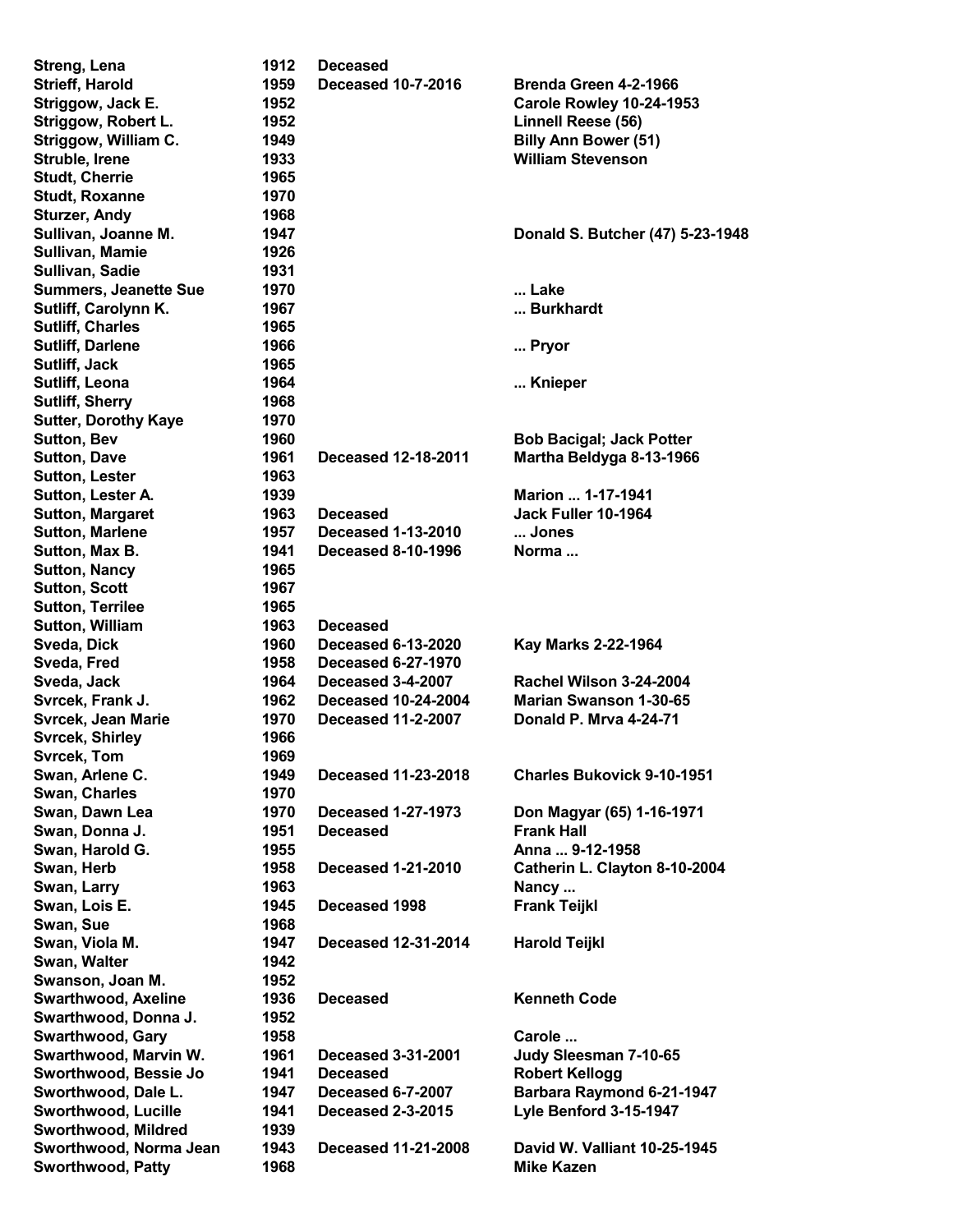| <b>Sworthwood, Terry Lee</b>    | 1966 |                            |                                  |
|---------------------------------|------|----------------------------|----------------------------------|
| Sworthwood, Velma               | 1938 |                            |                                  |
| Syfert, Shirley A.              | 1956 |                            | Dave Lee                         |
| Tallman, Bernard E.             | 1969 | Deceased 1-30-2012         |                                  |
| <b>Tallman, Melanie</b>         | 1968 |                            | Noltie                           |
| Tanner, Helen                   | 1912 | <b>Deceased</b>            |                                  |
| <b>Taphouse, Charles</b>        | 1902 | <b>Deceased</b>            |                                  |
| Taphouse, Ward                  | 1913 | <b>Deceased</b>            |                                  |
|                                 | 1956 |                            | <b>Gerald Cole</b>               |
| Taute, Helen L.                 |      |                            | <b>Patricia Elkins</b>           |
| <b>Taylor, Duane</b>            | 1958 |                            |                                  |
| <b>Taylor, Pamala</b>           | 1969 |                            | Lambert                          |
| Taylor, Shirley A.              | 1955 | <b>Deceased 9-15-2005</b>  | Aldrich; Richard Bramer 7-2-1965 |
| <b>Taylor, William Keith</b>    | 1964 |                            |                                  |
| Tears, Ella G.                  | 1880 | <b>Deceased</b>            |                                  |
| <b>Teed, Marylou</b>            | 1965 |                            |                                  |
| <b>Teichman, Dave</b>           | 1968 |                            |                                  |
| Teichman, Linda                 | 1969 |                            |                                  |
| Teichman, Patricia              | 1970 |                            |                                  |
| Teichman, Vicki A.              | 1962 |                            | <b>Chuck Grumley (58)</b>        |
| Tejkl, Bill                     | 1967 | <b>Deceased 11-16-2011</b> |                                  |
| Tejkl, Jean                     | 1969 |                            |                                  |
| Tejkl, Mary Helen               | 1940 |                            |                                  |
| Tejkl, Tom                      | 1969 | <b>Deceased 1-20-2016</b>  |                                  |
|                                 |      |                            |                                  |
| <b>Telfer, Larry</b>            | 1968 |                            |                                  |
| Temple, Greg G.                 | 1970 | <b>Deceased 2-3-2008</b>   | Marie                            |
| Temple, Jacqueline              | 1968 |                            |                                  |
| <b>TerMeer, Michael</b>         | 1969 |                            |                                  |
| Terwilliger, Beverley J.        | 1962 |                            | <b>Leonard Brewer 1962</b>       |
| <b>Terwilliger, Pat</b>         | 1961 |                            | <b>Albert M. Boyce</b>           |
| Thayer, Robert G.               | 1953 |                            |                                  |
| Theile, Pamela Helen            | 1967 |                            | <b>Jim Ostling</b>               |
| Theile, Peggy Ann               | 1967 |                            |                                  |
| <b>Thiele, Marvin</b>           | 1966 |                            |                                  |
| Thier, Clinton G.               | 1953 |                            |                                  |
| Thomas, Danny                   | 1966 |                            |                                  |
| Thomas, Elden                   | 1948 |                            |                                  |
| <b>Thomas, Lucille</b>          | 1941 | <b>Deceased</b>            | Hromek                           |
| Thomas, Roy                     | 1902 | <b>Deceased</b>            |                                  |
| <b>Thompson, Arthur LaVerne</b> | 1922 | <b>Deceased</b>            | Kathryn Reisner 1932             |
| <b>Thompson, Fannie</b>         | 1879 | <b>Deceased</b>            |                                  |
|                                 |      |                            |                                  |
| <b>Thompson, Harvey</b>         | 1923 | <b>Deceased</b>            |                                  |
| <b>Thompson, Helen</b>          | 1927 |                            |                                  |
| Thompson, Madeline E.           | 1918 | <b>Deceased</b>            | <b>Richard Hewitt 9-8-1934</b>   |
| <b>Thompson, Marian</b>         | 1929 |                            |                                  |
| <b>Thompson, Richard</b>        | 1966 |                            |                                  |
| Tibbetts, Catherine L.          | 1946 |                            | Olsen                            |
| Tibbitts, Wayne L.              | 1942 | <b>Deceased</b>            | Genie                            |
| <b>Tilden, Chauncey</b>         | 1907 | <b>Deceased</b>            |                                  |
| <b>Timmer, Gerald</b>           | 1970 |                            |                                  |
| Timmer, Lana                    | 1968 |                            |                                  |
| Tinkelpaugh, Martha E.          | 1964 |                            |                                  |
| Tinker, Oania                   | 1880 | <b>Deceased 10-1-1943</b>  | George F. Collard                |
| <b>Tinklepaugh, Betty</b>       | 1948 |                            | <b>Herbert Miller</b>            |
|                                 | 1969 |                            |                                  |
| <b>Tinklepaugh, Donnee</b>      |      |                            |                                  |
| Tinklepaugh, Patricia           | 1950 | <b>Deceased 1-31-2011</b>  | J. Bernard Yott                  |
| Tinklepaugh, Yvonne L.          | 1955 |                            | <b>Irvin Herek</b>               |
| <b>Tissot, Betty Blanche</b>    | 1943 |                            | <b>Arthur Pieringer</b>          |
| <b>Tissot, Bob</b>              | 1969 |                            |                                  |
| <b>Tissot, Jay</b>              | 1946 |                            | Nadine                           |
| <b>Tissot, Judy Lorraine</b>    | 1967 |                            |                                  |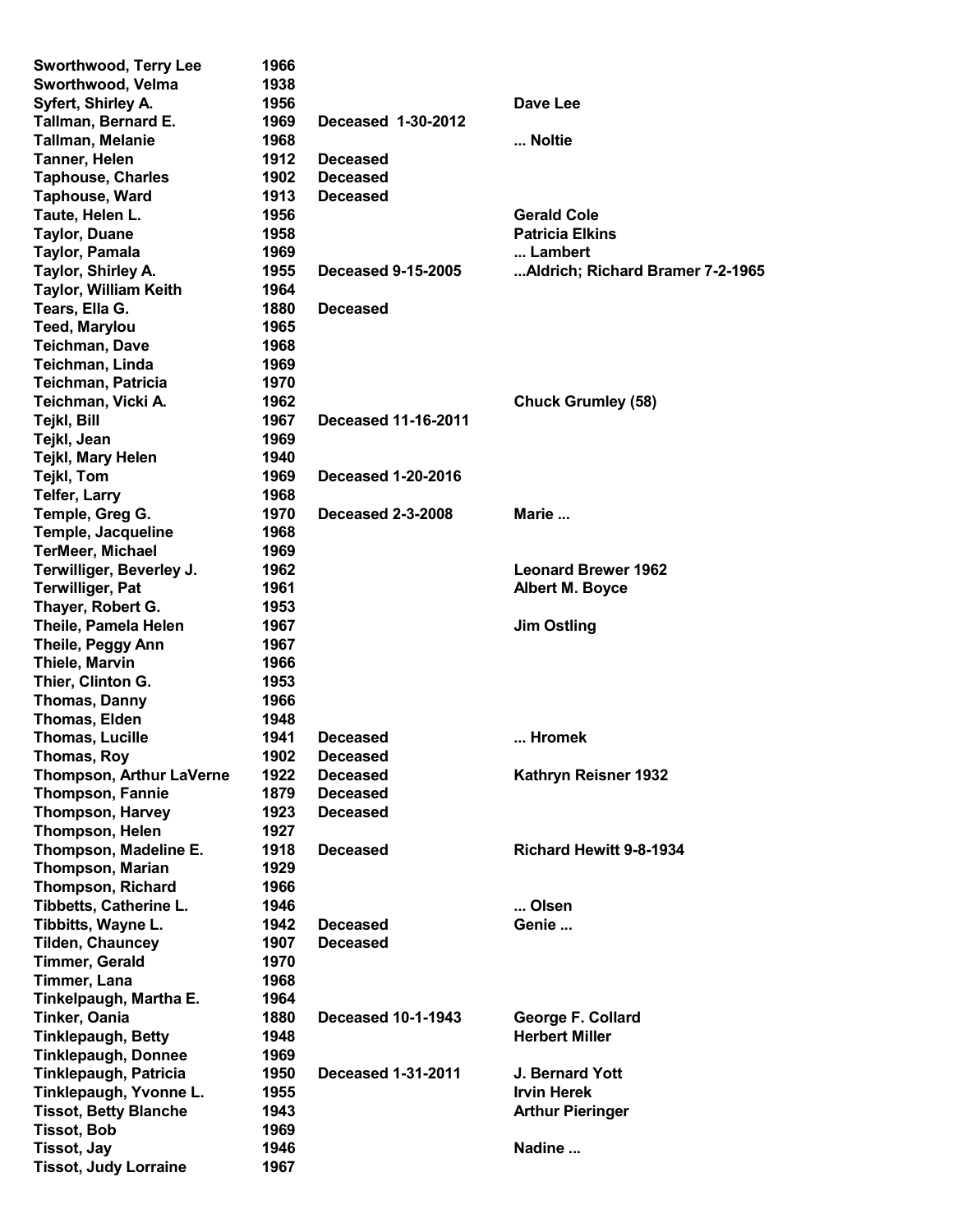| <b>Tissot, Patricia Jane</b> | 1970 |                            |                                   |
|------------------------------|------|----------------------------|-----------------------------------|
| Tissot, Robert P.            | 1943 | Deceased 9-4-2017          | Mary                              |
|                              |      |                            |                                   |
| <b>Tithof, Floyd</b>         | 1964 | Deceased 1975              |                                   |
| <b>Tithof, Marti</b>         | 1969 |                            |                                   |
| <b>Tobey, Donna</b>          | 1962 |                            | <b>Brent Little 9-20-1969</b>     |
| <b>Tobey, Elston</b>         | 1927 | <b>Deceased 9-25-1966</b>  | <b>Donna Scribner</b>             |
| <b>Tobey, Gregory Ellis</b>  | 1970 |                            | Sanford                           |
| Tobey, Ivan                  | 1928 | <b>Deceased 4-29-1999</b>  | Mary                              |
| Tobey, Jean Carla            | 1970 |                            |                                   |
| Tobey, Kenneth W.            | 1944 | Deceased 4-6-1992          | Dorothy                           |
| Tobey, Ward F.               | 1931 | <b>Deceased 8-29-1961</b>  |                                   |
|                              |      |                            |                                   |
| Toma, Anna R.                | 1956 | <b>Deceased 2-11-2012</b>  | Andrew Pavlica 8-29-1959          |
| Toma, Lee                    | 1959 |                            |                                   |
| Toma, Steve                  | 1964 |                            |                                   |
| <b>Tomlinson, Daniel</b>     | 1969 |                            |                                   |
| <b>Tomlinson, Marjorie</b>   | 1950 |                            |                                   |
| Tomlinson, Robert K.         | 1968 | <b>Deceased 2-16-1982</b>  |                                   |
| <b>Tooley, Berta</b>         | 1901 | <b>Deceased</b>            |                                   |
| Toth, Louis L.               | 1937 | <b>Deceased</b>            |                                   |
| Toth, Steve T.               | 1941 | <b>Deceased</b>            |                                   |
|                              |      |                            |                                   |
| <b>Tschan, Lucy</b>          | 1897 | <b>Deceased</b>            |                                   |
| Turk, Victor L.              | 1967 |                            |                                   |
| Turner, Elinor Jean          | 1943 | <b>Deceased 4-28-2007</b>  | Donald J. Gillam 4-3-1944         |
| <b>Tuttle, Emma</b>          | 1874 | <b>Deceased</b>            |                                   |
| Tuttle, Louis M.             | 1917 | <b>Deceased</b>            |                                   |
| Tyler, Mary E.               | 1937 | <b>Deceased 6-25-2009</b>  | <b>Edwin Doederlein 5-15-48</b>   |
| Tyler, Richard L.            | 1967 |                            |                                   |
| Tyler, W. Robert             | 1933 | <b>Deceased</b>            |                                   |
| Vairo, Jo Ann                | 1951 |                            | Gale E. Lott                      |
| Vajgart, Jeffery             | 1966 |                            |                                   |
|                              |      |                            |                                   |
| Valasek, Darlene M.          | 1966 |                            | <b>Richard J. Frye</b>            |
| Valentine, Cecil J.          | 1940 | <b>Deceased 10-24-2004</b> | LeWana Jame Howell 4-26-1943      |
| <b>Van Brunt, Denise</b>     | 1969 |                            | Finnerty                          |
| Van Horm, Lucille            | 1938 |                            |                                   |
| Van Liew, Felicia            | 1906 | <b>Deceased</b>            |                                   |
| Van Luven, Dale L.           | 1967 |                            |                                   |
| Van Meer, James E.           | 1949 | <b>Deceased 6-17-2012</b>  | Goldeen                           |
| Van Meer, William B.         | 1951 | <b>Deceased 8-12-2016</b>  | Mary Brennan 1-15-1955            |
| Van Riper, Marilyn           | 1963 |                            | Patterson                         |
| Van Zandt, Isla              | 1922 | <b>Deceased</b>            | <b>Roy Thurman</b>                |
| VanAmburg, Carol Ann         | 1970 |                            |                                   |
|                              |      |                            |                                   |
| VanAmburg, Leon              | 1962 | <b>Deceased 10-26-2020</b> |                                   |
| <b>VanBrunt, Mike</b>        | 1968 |                            |                                   |
| Vance, Darlene               | 1967 |                            |                                   |
| Vanderkarr, Elaine           | 1960 |                            | <b>Art Henke 11-13-1965</b>       |
| Vanderkarr, Lee              | 1958 | <b>Deceased 3-25-2015</b>  | Norma Rybo 11-22-1963             |
| Vanderkarr, Luanne           | 1963 |                            | <b>Eldred Kelley</b>              |
| Vanderkarr, Wayne            | 1932 | <b>Deceased 11-16-1980</b> | Mina Middleton (37) 8-17-1938     |
| VanDeVusse, Ruth             | 1914 | <b>Deceased</b>            |                                   |
| VanHorn, Guy A.              | 1935 | <b>Deceased 12-17-1987</b> | <b>Ruth M. Snidecor 12-6-1940</b> |
| Vanhouten, DeVilo            | 1962 |                            |                                   |
|                              |      |                            |                                   |
| VanLoon, Linda               | 1966 |                            |                                   |
| VanLoon, Mary                | 1969 |                            |                                   |
| VanWagoner, Jack             | 1967 |                            |                                   |
| Veale, Walter                | 1938 | <b>Deceased 9-2-2010</b>   |                                   |
| Vekovious, Alan              | 1959 |                            |                                   |
| Vernon, Deborah              | 1970 |                            |                                   |
| Vernon, Marsha               | 1967 |                            | Anger                             |
| Vibbert, Max J.              | 1948 |                            | Virginia                          |
| Vincent, Robert E.           | 1922 | <b>Deceased 12-26-1969</b> | Larina L.                         |
|                              |      |                            |                                   |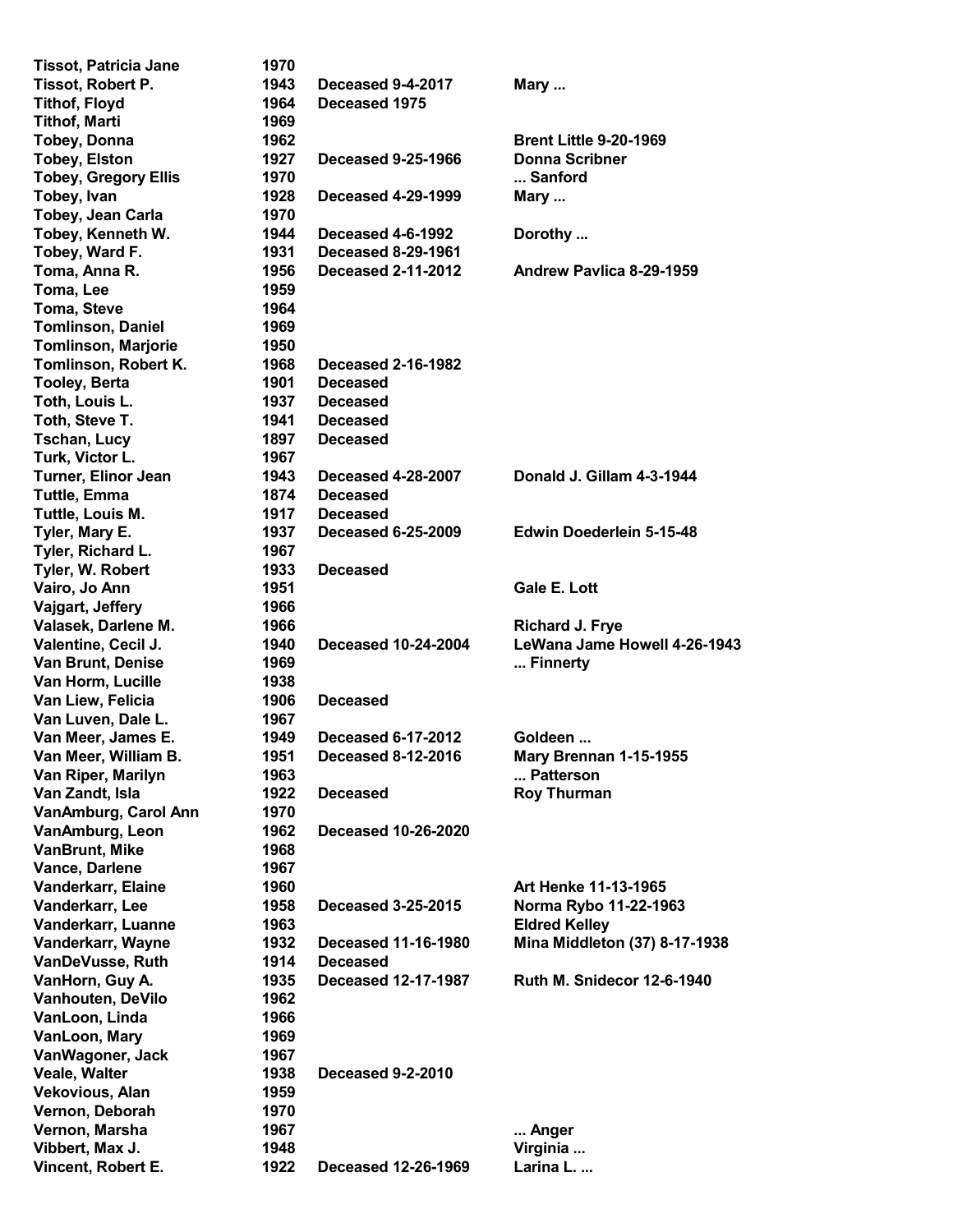| Vincent, Royal J.             | 1918 | <b>Deceased 7-19-1972</b> | Leta Brands (16) 8-12-1924    |
|-------------------------------|------|---------------------------|-------------------------------|
| Vincent, Sharron K.           | 1962 |                           | <b>Leslie Edson 7-64</b>      |
| Voltz, James O.               | 1935 | <b>Deceased 3-4-1970</b>  | <b>Mary Gray 6-27-1938</b>    |
| Voorhies, Roger               | 1959 |                           | <b>Wanda Duncan</b>           |
| Vostrizansky, Evelyn          | 1960 | <b>Deceased 10-9-2005</b> | Gary Darling 11-20-65         |
| Vostrizansky, Geraldine R.    | 1961 |                           | Dick Hagadon (63)             |
| Vsetula, Bob                  | 1968 |                           |                               |
| Vyskocil, Arlene              | 1966 |                           |                               |
| <b>Vyskocil, Frank</b>        | 1965 |                           | Sue M. White 10-16-65         |
| Vyskocil, Jim                 | 1960 |                           |                               |
| Vyskocil, John H.             | 1933 | <b>Deceased 2-25-1970</b> |                               |
| Vyskocil, Tamara M.           | 1962 | Deceased 3-1-2004         | <b>Francis Everett 6-1-63</b> |
| <b>Wager, Gerald</b>          | 1927 |                           | <b>Mabel Stewart</b>          |
| Wagner, Barbara               | 1966 |                           |                               |
| <b>Wagner, Janice</b>         | 1964 |                           |                               |
| <b>Wagner, Linda Gene</b>     | 1970 |                           |                               |
| Waite, Wayne                  | 1957 |                           | Rebecca Bond (57)             |
| Waldie, Jeanette E.           | 1956 |                           | <b>George Stacker</b>         |
| Waldie, Kenneth W.            | 1960 |                           | <b>Sherry Randall (63)</b>    |
| Walker, Allan D.              | 1956 | Deceased 11-27-2013       | Madelyn Martin 4-11-1959      |
| <b>Walker, Chester</b>        | 1932 | Deceased 5-6-1968         | Armina Bouck (32) 2-11-1933   |
| <b>Walker, Clifford</b>       | 1958 |                           | Yvonne Bittell 11-9-1963      |
| Walker, Janet A.              | 1953 | <b>Deceased 12-9-2017</b> | Don Washburn                  |
| <b>Walker, Phil</b>           | 1959 |                           |                               |
| <b>Walker, Richard</b>        | 1965 |                           |                               |
| <b>Wallace, Bonnie</b>        | 1968 |                           |                               |
| <b>Wallace, Burr</b>          | 1904 | <b>Deceased 9-14-1948</b> | <b>Winnie Chapin</b>          |
| <b>Wallace, Charlotte Kay</b> | 1970 |                           | Paul Holzhausen 10-24-1970    |
| <b>Wallace, Denise</b>        | 1960 |                           | <b>Wes Paciorka</b>           |
| Wallace, Jim                  | 1960 |                           | <b>Marta Goldsworth 1964</b>  |
| Wallace, Karen                | 1968 |                           |                               |
| Wallace, Kathleen             | 1961 |                           | Robert Whatley 6-26-1964      |
| Wallace, Robert D.            | 1962 | <b>Deceased 7-24-2015</b> | Maxine Rohn (62) 2-4-1967     |
| <b>Wallace, Stephanie</b>     | 1967 |                           | William R. Marcell 8-30-1969  |
| Walravan, Jeff                | 1965 |                           |                               |
| <b>Walsh, Robert</b>          | 1966 | <b>Deceased</b>           |                               |
| <b>Walton, Jack</b>           | 1963 |                           |                               |
| Walton, Linda Kay             | 1964 |                           |                               |
| Walworth, Donald W.           | 1966 | <b>Deceased 10-6-1969</b> |                               |
| <b>Walworth, Erwin</b>        | 1926 | Deceased 1-1971           | Thelma Hickmott 5-21-1931     |
| <b>Walworth, Florence</b>     | 1929 |                           | <b>David Cutler</b>           |
| <b>Walworth, Terry A.</b>     | 1958 |                           | <b>Kenneth Wimmer</b>         |
| <b>Walworth, Vera</b>         | 1932 | <b>Deceased</b>           | Armstrong                     |
| Ward, Barbara J.              | 1954 |                           | Gatzemeyer                    |
| Ward, Bethany                 | 1966 |                           | Theron W. Milks               |
| Ward, Maryanna                | 1968 |                           |                               |
| <b>Ware, Agnes</b>            | 1932 |                           | <b>Ivan Friend</b>            |
| Warner, Arnella               | 1939 |                           | <b>Ed Klee</b>                |
| <b>Warner, Debbie</b>         | 1969 |                           |                               |
| Warner, Duane L.              | 1960 | <b>Deceased 1-2-2013</b>  | Marion Rohn (60)              |
| <b>Warner, Elaine</b>         | 1960 |                           | Kiger                         |
| Warner, Genevieve L.          | 1936 |                           | <b>Francis R. Painter</b>     |
| Warner, L. G.                 | 1966 |                           |                               |
| <b>Warner, Larry</b>          | 1963 |                           |                               |
| Warner, Wayne                 | 1932 |                           | Lois Tyler 6-28-1938          |
| Warner, William               | 1969 |                           |                               |
| Warren, Edson                 | 1874 | <b>Deceased</b>           |                               |
| <b>Warren, Gladys</b>         | 1960 |                           | Kipp Sleeper; John Arnold     |
| Warren, Jacqulin K.           | 1965 |                           | Ralph E. Snider               |
| <b>Warren, Lucius</b>         | 1905 | <b>Deceased</b>           |                               |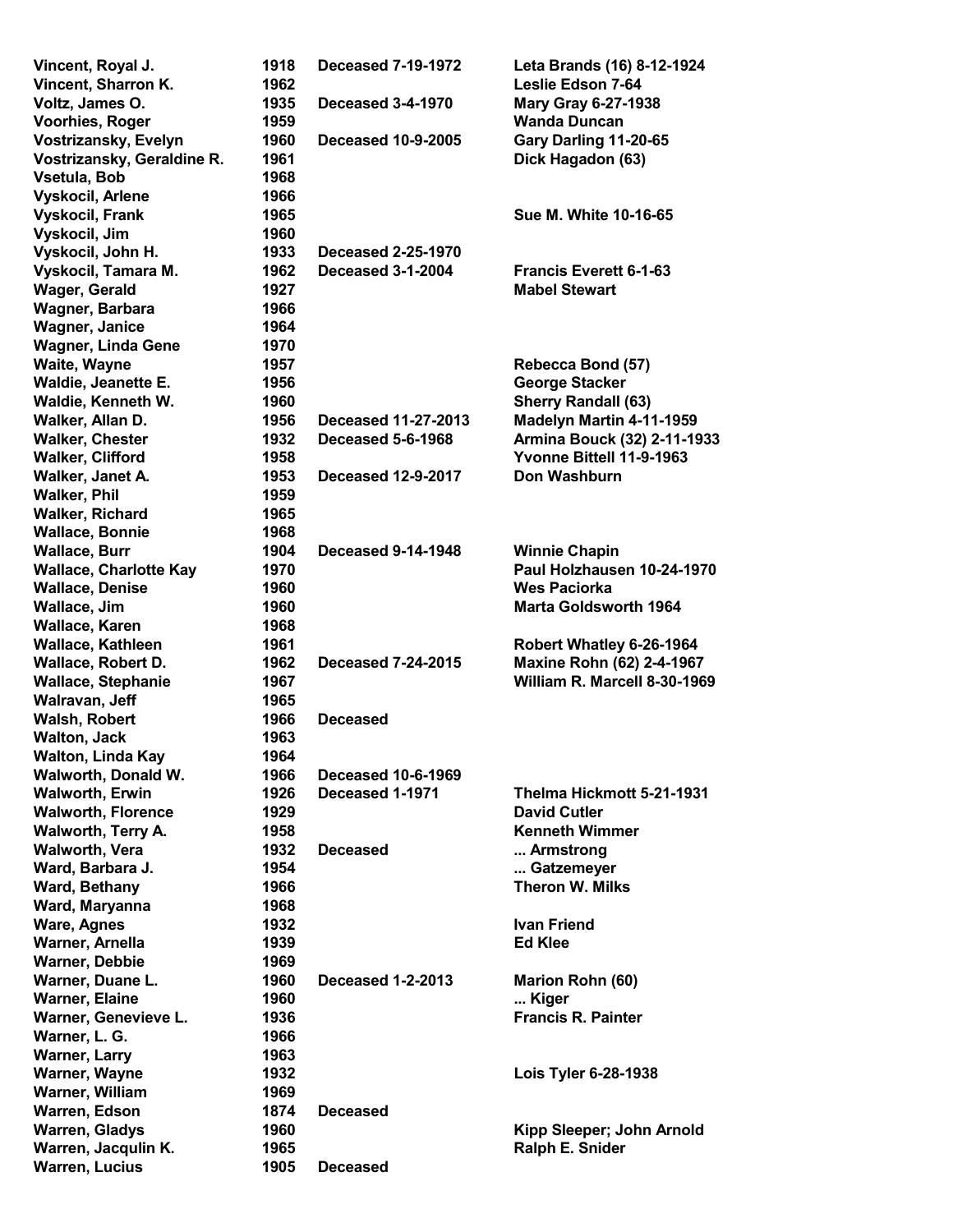| Warren, Michael              | 1964 |                            |                                         |
|------------------------------|------|----------------------------|-----------------------------------------|
| Warren, Ron                  | 1960 | <b>Deceased</b>            |                                         |
| Warren, Steven               | 1970 |                            |                                         |
| <b>Warren, Wells</b>         | 1968 |                            |                                         |
| <b>Warstler, Lee</b>         | 1967 |                            |                                         |
| Washburn, William            | 1969 | <b>Deceased 4-2-2007</b>   |                                         |
| Watson, Barbara A.           | 1951 | <b>Deceased 12-28-2016</b> | Alfred D. Crickmore 6-2-1956            |
| <b>Watson, Drage</b>         | 1919 | <b>Deceased</b>            | <b>Thelma Hall 6-14-1930</b>            |
| Watson, Eula M.              | 1931 | <b>Deceased 8-18-2000</b>  | <b>Edward Ehrlich</b>                   |
| <b>Watson, Howard</b>        | 1927 |                            | Iris                                    |
|                              |      |                            |                                         |
| Watson, Jane E.              | 1952 |                            |                                         |
| Watson, Wauneta              | 1926 |                            | <b>Lloyd Colwell</b>                    |
| Wazny, James M.              | 1961 |                            | <b>Bernice Anna Gable</b>               |
| Wazny, Louis M.              | 1956 |                            | Pauline Prohaska 2-4-1961               |
| <b>Wazny, Tom</b>            | 1960 |                            | Virginia Bila                           |
| Wean, Frank                  | 1880 | <b>Deceased</b>            |                                         |
| <b>Weatherwax, Merton</b>    | 1965 | <b>Deceased</b>            |                                         |
| <b>Weatherwax, Quinton</b>   | 1967 |                            |                                         |
| Webb, Della E.               | 1907 | <b>Deceased</b>            |                                         |
| Webb, Elsie                  | 1906 | Deceased 1935              | Ivan E. Brands (08) 9-13-1913           |
| Weeden, Marie                | 1896 | <b>Deceased</b>            |                                         |
| Weidman, Clare David         | 1965 |                            |                                         |
| Weinkauf, Wayne W.           | 1938 | <b>Deceased</b>            |                                         |
| Welch, James M.              | 1931 |                            |                                         |
| Welch, Loretta M.            | 1933 | <b>Deceased</b>            |                                         |
| Welch, William A.            | 1964 | <b>Deceased 7-1-2006</b>   | Linda                                   |
| <b>Weller, Albert</b>        | 1905 | <b>Deceased 8-12-1970</b>  | <b>Mabel Smedley; Sarah Coakes 1931</b> |
|                              | 1904 | <b>Deceased</b>            |                                         |
| <b>Weller, Ambert</b>        |      |                            |                                         |
| Welsh, Emma                  | 1899 | <b>Deceased</b>            |                                         |
| Welsh, Robert                | 1969 |                            |                                         |
| West, Lila                   | 1942 | <b>Deceased</b>            | Cousins                                 |
| <b>West, Steve</b>           | 1968 |                            |                                         |
| Wetherbee, Barbara           | 1949 | <b>Deceased 12-14-2020</b> | <b>Wendell Claxton</b>                  |
| Wetherbee, June E.           | 1945 |                            |                                         |
| <b>Wetherbee, Wallace</b>    | 1948 |                            | Theresa                                 |
| Whalen, James W.             | 1951 | <b>Deceased 8-2-2018</b>   | <b>Lois Ashley 66-23-1956</b>           |
| <b>Wheeler, Pat</b>          | 1969 |                            |                                         |
| <b>Wheeler, Richard</b>      | 1966 |                            |                                         |
| Wheelock, O. Addie           | 1900 | <b>Deceased 8-27-1967</b>  | Harry A. Brown                          |
| <b>Whelan, Gladys</b>        | 1913 | Deceased 1977              | Edwards                                 |
| Whele, Raymond               | 1966 |                            |                                         |
| <b>Whitaker, Alice</b>       | 1921 | <b>Deceased</b>            |                                         |
| Whitbread, Fiona J.          | 1953 |                            |                                         |
| <b>White, Raymond</b>        | 1938 |                            |                                         |
| <b>Whitman, Elmer</b>        | 1899 | <b>Deceased</b>            |                                         |
| Whitman, Harold              |      |                            |                                         |
|                              | 1910 | <b>Deceased</b>            | <b>Ethel Hunt 2-1-1916</b>              |
| <b>Whitney, Maxine G.</b>    | 1961 |                            | Gulley; John Smith                      |
| <b>Wilcox, Emma</b>          | 1884 | <b>Deceased</b>            |                                         |
| <b>Wilcox, Grace</b>         | 1890 | <b>Deceased</b>            |                                         |
| <b>Wilcox, Hattie</b>        | 1888 | <b>Deceased</b>            |                                         |
| Wilcox, Lena                 | 1916 | <b>Deceased</b>            |                                         |
| Wilcox, Luella               | 1879 | <b>Deceased</b>            |                                         |
| <b>Wilcox, Nellie</b>        | 1894 | <b>Deceased</b>            |                                         |
| <b>Wilcox, Olive</b>         | 1888 | <b>Deceased</b>            |                                         |
| <b>Wilcox, Winnie</b>        | 1892 | <b>Deceased 4-30-1941</b>  | Stewart 1909                            |
| Wilde, Carole                | 1966 |                            |                                         |
| Wiley, Hugh L.               | 1962 | Deceased 12-31-2009        | Sandra Doubrava 11-7-80                 |
| Wiley, Jacqueline            | 1958 |                            | John Mollema                            |
| <b>Wiley, Robert Michael</b> | 1961 |                            |                                         |
| Wilkinson, Cheryl K.         | 1964 | <b>Deceased 3-9-2010</b>   | Robert E. Sleeseman (62) 8-1-64         |
|                              |      |                            |                                         |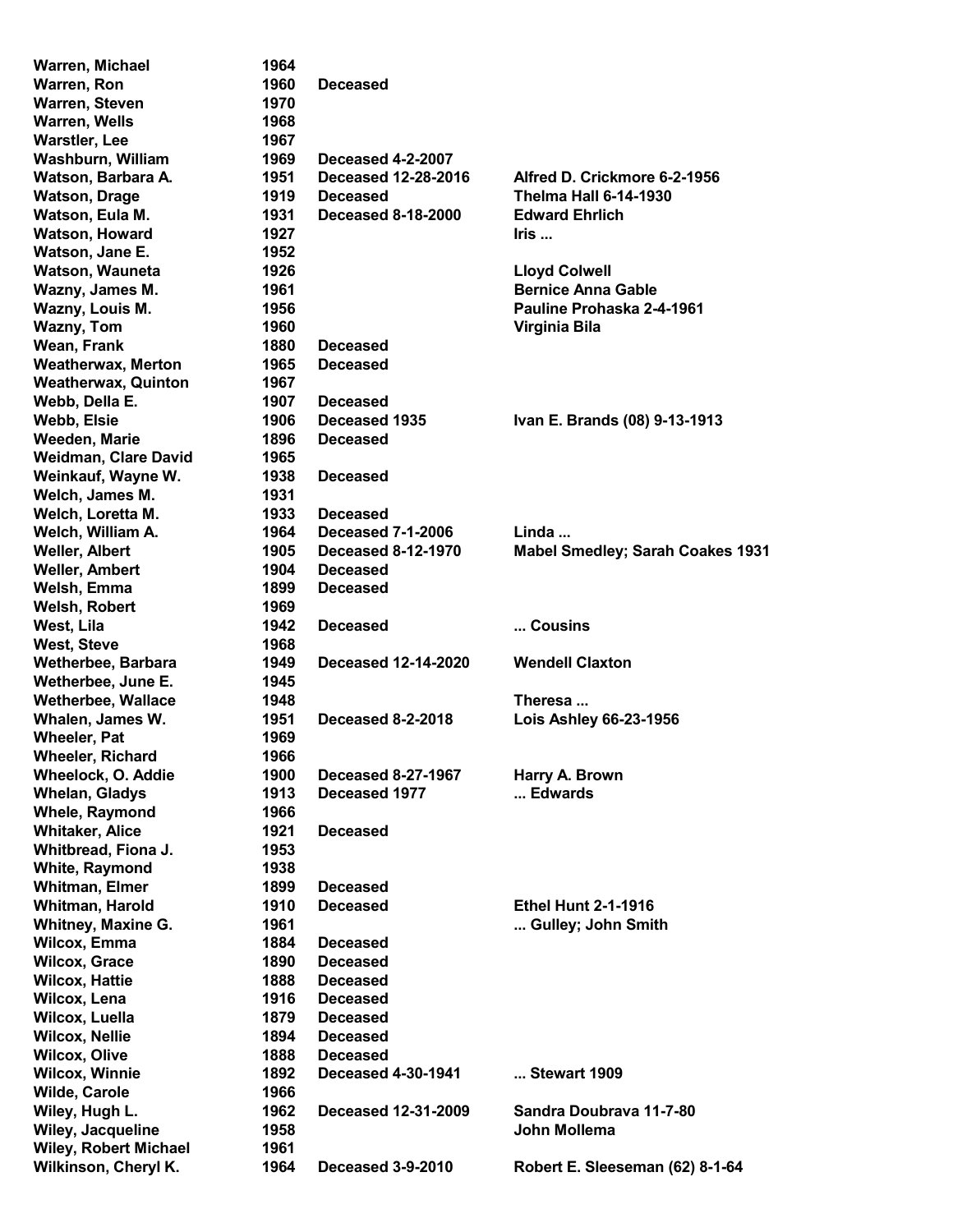Wilkinson, Pat 1959 Deceased 5-8-2014 George Simpson 8-6-1960 Wille, Eva 2008 2009 1926 2009 2009 2009 2009 2010 2020 2030 2040 2050 2061 2072 2080 2010 2010 2010 2010 2010 Wille, Gordon **1929** Deceased 11-8-1966 Jane ... Wille, H. Edward 1930 Deceased 6-22-1970 Marion Olver 9-10-1933 Williams, Alma 1923 Deceased Williams, Beatrice 1927 Williams, Dale E. 1915 Deceased Williams, Ethel 1915 Deceased Williams, Herbert 1964 Williams, Myrtle **1915** Deceased **Ed Schneider 1926** Williams, Omer C. 1916 Deceased 11-14-1966 Ruth ... Williams, Richard 1968 Williams, Wilmont 1968 Willoughby, Marcia J. 1962 .... Krafft Wilson, Carole 1960 Deceased 08-19-2017 Rance Stowe 9-28-1964 Wilson, Josephine 1915 Deceased William F. Weinkauf 9-2-1919 Wilson, Mary Lou 1964 Wilson, Stanley 1925 **Millian Morley 9-2-1932** Wilson, Suzanne Kay 1970 Wing, Russell H. 1961 **Dorothy Bosserdet (61)** Wing, Sally **1967 Ed Danhoff** Winkler, Mary 1966 Winnie, Hope 1906 Deceased Wirostek, Mary S. **1944 Victor** John Jones Wiser, Dorsie 1929 Withington, Christine 1914 Deceased Withington, Cloyse **1926** Deceased WWII Jennie Lee 10-28-1933 Withington, Lloyse 1926 Witt, Jim 1969 Witt, Louise J. 1932 Deceased Paul Jones Witt, Otto C. **1936** Deceased 6-1-2012 Rose J. Mlynek 6-27-1959 Witt, Terry Lee 1969 Witters, Arlene W. 1949 Wittkopp, Thomas A. 1958 Wonsey, Barbara **1969** ... Rhodes Wonsey, Gordon 1966 Wonsey, Therman Roger 1967 Woock, Sherwin R. 1940 Deceased 12-2-1992 Wood, Kathryn R. 1961 Deceased 1-11-1967 Wood, Lillie 1879 Deceased Woodcock, Corrine 1942 Deceased 10-24-2017 Arlo Butcher (42) Wooden, Beatrice **1922** Deceased Wooden, Douglas 1970 Wooden, Larry D. 1967 Wooden, Terry 1965 Deceased Woodhams, May E. 1907 Deceased Woodhouse, Richard 1921 Deceased Woodward, Arthur C. 1950 Beverly ... Woodworth, Barbara L. 1962 Chuck Norton 11-64 Woodworth, Betty L. **1953 Ronald Behrens** Ronald Behrens Woodworth, Jim 1965 Woodworth, Larry 1963 Woodworth, Robert 1958 **Sharon ...** Sharon ... Worden, Donald 1965 Deceased Worstell, Doreen 1960 1960 Tom Hall Worthington, Barbara K. (1953 March 2015) George M. Davis Worthington, Daniel L. 1954 Wren, Tressa 1920 Deceased Wrigglesworth, Agatha 1928 Deceased Ray Wright 3-28-1936 Wrigglesworth, Gerald L. 1931 Deceased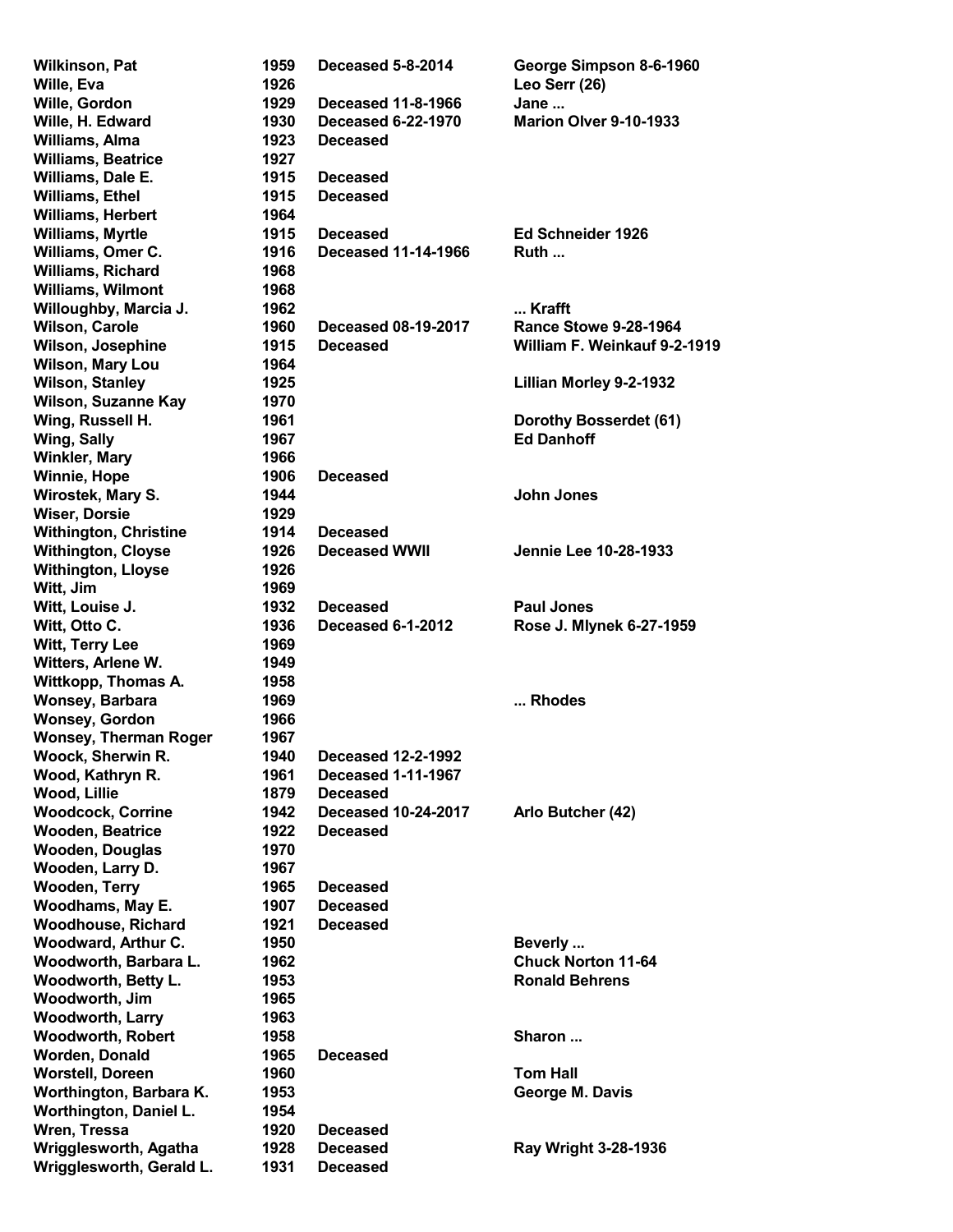| Wrigglesworth, Lila       | 1933 | <b>Deceased 11-8-2004</b>  | Han                                            |
|---------------------------|------|----------------------------|------------------------------------------------|
| Wrigglesworth, Weston     | 1924 | <b>Deceased</b>            |                                                |
| <b>Wright, Dave</b>       | 1968 | <b>Deceased 12-29-2005</b> | Mary Jane Garron 11-15-80                      |
| Wright, Leonard           | 1969 |                            | <b>Debbie Lake</b>                             |
| <b>Wright, Marilyn</b>    | 1969 |                            |                                                |
| <b>Wright, Melody</b>     | 1970 |                            |                                                |
| Wright, Richard           | 1958 |                            | <b>Charlene Serviss</b>                        |
| Wright, Robert R.         | 1956 | <b>Deceased</b>            |                                                |
| <b>Wright, Sue</b>        | 1957 |                            | Turner                                         |
| Wright, Thomas R.         | 1967 |                            |                                                |
| Wright, William           | 1966 |                            | Linda                                          |
| Wrigley, Isabelle M.      | 1894 | <b>Deceased</b>            |                                                |
| <b>Wrigley, Lila</b>      | 1892 | <b>Deceased</b>            |                                                |
| <b>Wrigley, Mabel</b>     | 1897 | <b>Deceased</b>            |                                                |
| Wrigley, Marilyn A.       | 1961 |                            | <b>Jerry Beach</b>                             |
| Wrigley, R. B.            | 1890 | <b>Deceased</b>            |                                                |
| Wyers, Karen Ann          | 1963 | <b>Deceased 6-24-2019</b>  | Spitler                                        |
| Yax, Michele              | 1970 |                            | McWhorter                                      |
| Yeiter, Patricia Ann      | 1970 |                            |                                                |
| Yeiter, Tom               | 1968 |                            |                                                |
|                           |      |                            |                                                |
| Yerian, Wilson D.         | 1928 | <b>Deceased 12-2-1985</b>  | Myrtle L. Smith 1-28-1933                      |
| Yerkes, Ward              | 1897 | <b>Deceased</b>            |                                                |
| Yerrick, Audrey           | 1940 |                            |                                                |
| Yerrick, Darryl           | 1967 |                            |                                                |
| Yerrick, Marjorie E.      | 1943 |                            | <b>Arthur Corden</b>                           |
| <b>Yerrick, Timothy</b>   | 1966 |                            |                                                |
| Yerrick, Virgil Jr.       | 1941 | <b>Deceased 8-5-1986</b>   | Grace L. Thornton 8-30-1947                    |
| <b>Yonkers, Margaret</b>  | 1959 |                            | Davis                                          |
| Young, Arthur             | 1887 | <b>Deceased</b>            |                                                |
| Young, Claude             | 1896 | <b>Deceased</b>            |                                                |
| Young, Esther             | 1892 | <b>Deceased 5-15-1951</b>  | <b>Mark Crampton</b>                           |
| Young, Evelyn M.          | 1907 | <b>Deceased</b>            | James Bush (09) 10-3-1909                      |
| Young, Glen               | 1911 | <b>Deceased</b>            |                                                |
| Young, Glen D.            | 1876 | <b>Deceased 4-17-1927</b>  | <b>Bessie West 1981; Marion Ross 5-14-1888</b> |
| Young, Kittie             | 1896 | <b>Deceased</b>            |                                                |
| Young, Lucille E.         | 1933 | <b>Deceased 11-4-2006</b>  | <b>Elwin H. Ritter 6-13-1935</b>               |
| Young, Lulu               | 1899 | <b>Deceased</b>            | Sidney Shipman (99) 1902                       |
| Young, Mattie             | 1899 | <b>Deceased</b>            |                                                |
| Young, Maud E.            | 1898 | <b>Deceased</b>            |                                                |
| Young, Mertie             | 1890 | <b>Deceased</b>            |                                                |
| Zacharda, Carol           | 1965 |                            |                                                |
| Zalesak, Jean M.          | 1954 | Deceased 8-4-2012          | <b>David Basso 10-11-1958</b>                  |
| Zalesak, Jerry            | 1957 | <b>Deceased 1-13-2012</b>  | <b>Bonna Wilkins 11-21-1987</b>                |
| Zalesak, Rosemary         | 1953 |                            | <b>Dick Villegas</b>                           |
| Zalokar, Linn             | 1965 |                            | <b>William Back</b>                            |
| Zambiasi, Roy F.          | 1949 |                            | Elizabeth J.                                   |
| Zambiasi, Wayne           | 1940 |                            |                                                |
| <b>Zartman, Christine</b> | 1969 |                            | <b>Jim Keyes</b>                               |
| Zartman, Ronald L.        | 1966 | <b>Deceased 11-14-2008</b> | <b>Connie Heinig, Carol Berry</b>              |
| Zelenka, Cynthia          | 1970 |                            |                                                |
| Zelenka, Tanya            | 1966 |                            |                                                |
| Zemcik, Lillian           | 1951 |                            |                                                |
| Zidnak, Edna              | 1948 |                            | <b>Edward Vstula</b>                           |
| Zidnak, Mary Lou          | 1950 |                            | <b>Vernon B. Ellis</b>                         |
| <b>Zidnak, Sally</b>      | 1963 | <b>Deceased 6-16-2017</b>  | Teets; Glen Best 1990                          |
| Zimmerman, Bill           | 1957 |                            | <b>Kay Hahn 2-20-60</b>                        |
| Zimmerman, Dale A.        | 1934 | <b>Deceased 4-26-1973</b>  |                                                |
| Zimmerman, Pauline        | 1931 | <b>Deceased 10-25-1997</b> | Arnold Passmore 11-29-1934                     |
| Zruna, Helen              | 1942 | <b>Deceased</b>            | Smith                                          |
|                           |      |                            |                                                |
| Zruna, Jerry              | 1941 | <b>Deceased 6-11-1991</b>  | Janis Jakeway 1947                             |